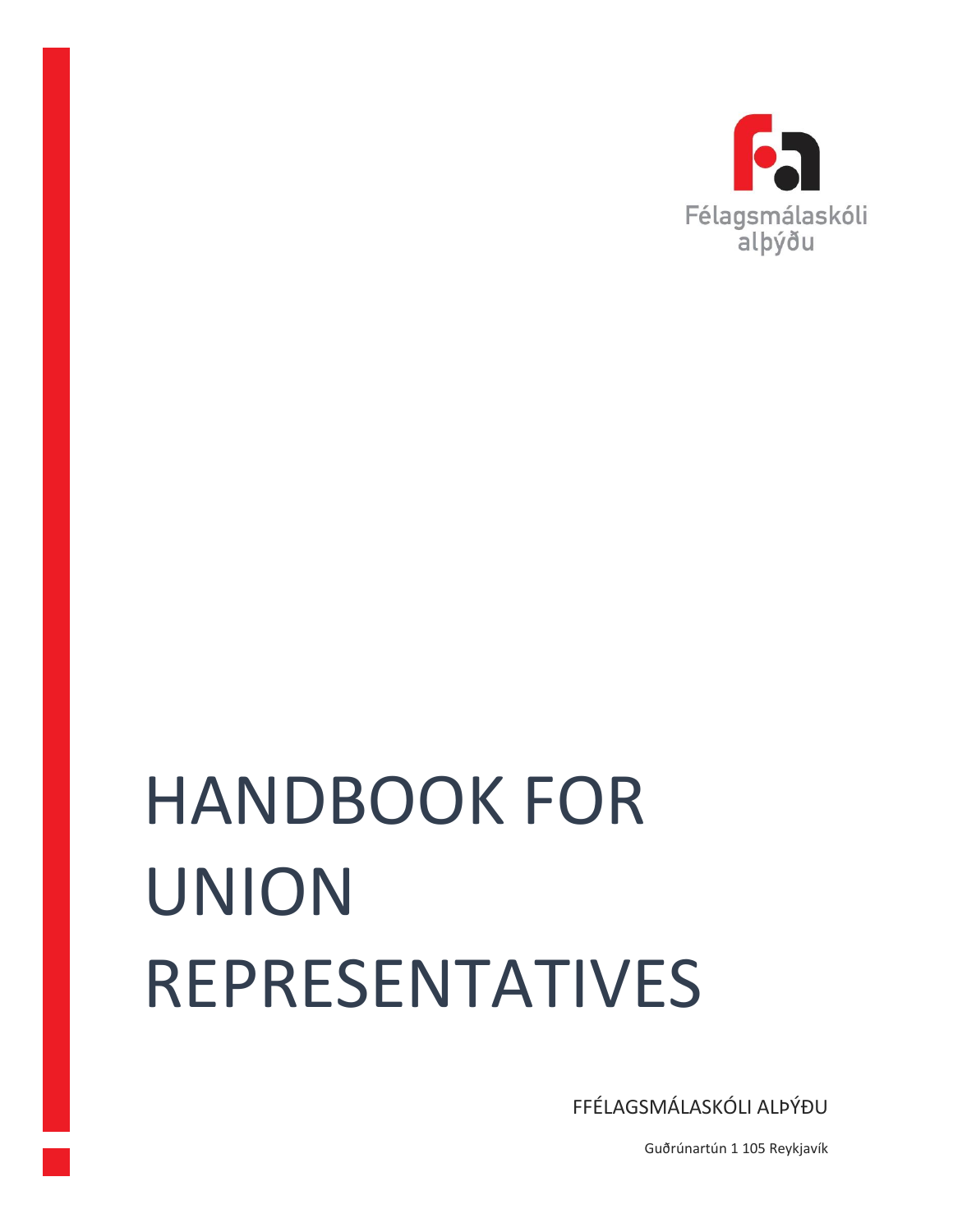

## **Table of Contents**

|    | 1.1  |  |
|----|------|--|
|    | 1.2  |  |
|    | 1.3  |  |
|    | 1.4  |  |
|    | 1.5  |  |
|    | 1.6  |  |
|    | 1.7  |  |
|    | 1.8  |  |
|    | 1.9  |  |
|    | 1.10 |  |
|    | 1.11 |  |
|    | 1.12 |  |
|    | 1.13 |  |
|    | 1.14 |  |
|    | 1.15 |  |
|    | 1.16 |  |
|    | 1.17 |  |
|    | 1.18 |  |
|    | 1.19 |  |
|    | 1.20 |  |
| 2. |      |  |
|    | 2.1  |  |
|    | 2.2  |  |
|    | 2.3  |  |
|    | 2.4  |  |
|    | 2.5  |  |
|    | 2.6  |  |
|    | 2.7  |  |
|    | 2.8  |  |
|    | 2.9  |  |
|    | 2.10 |  |
|    |      |  |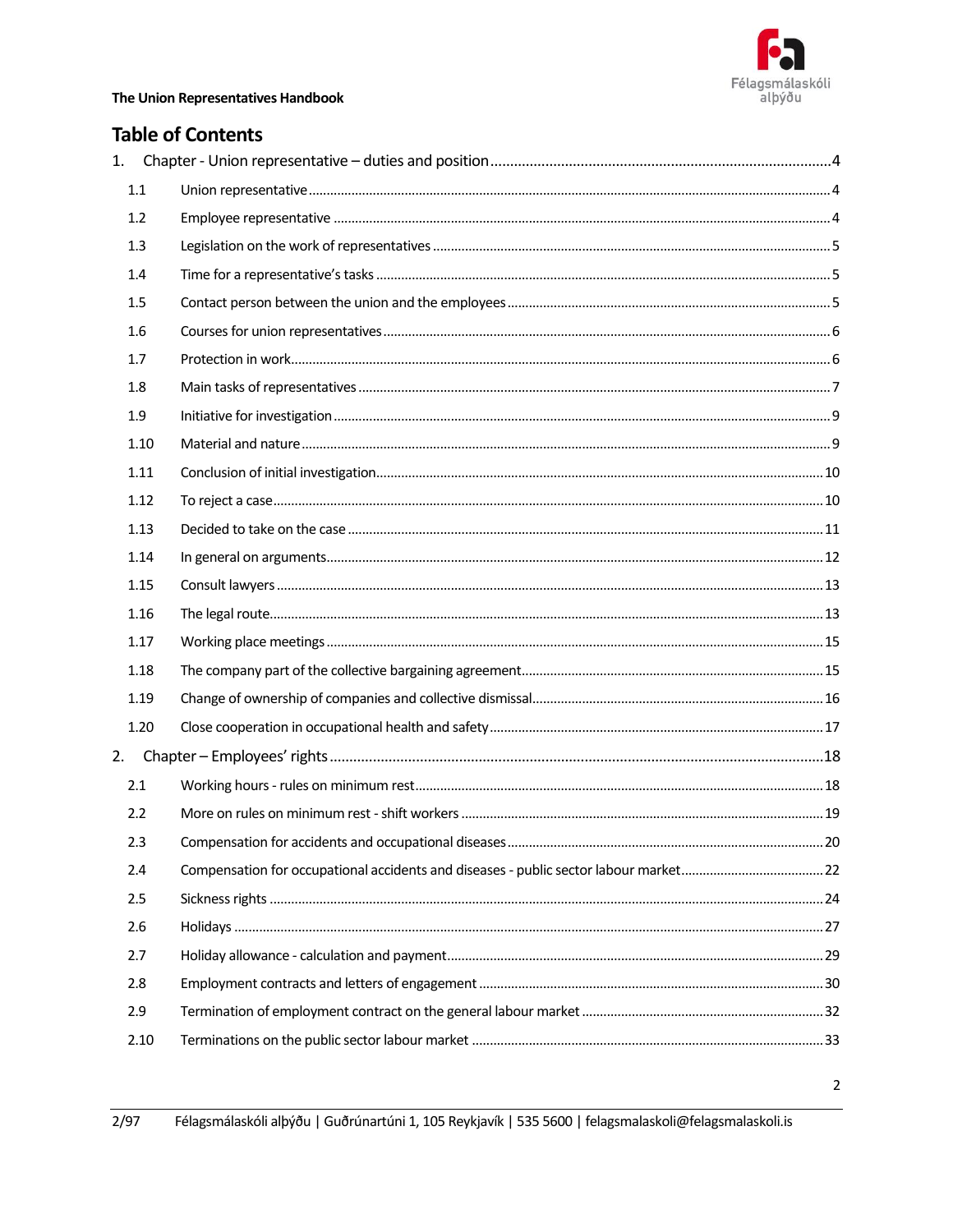

| 2.11 |  |
|------|--|
| 2.12 |  |
| 2.13 |  |
| 2.14 |  |
| 2.15 |  |
| 2.16 |  |
| 2.17 |  |
| 2.18 |  |
| 2.19 |  |
| 2.20 |  |
| 2.21 |  |
| 2.22 |  |
| 2.23 |  |
| 2.24 |  |
| 2.25 |  |
| 2.26 |  |
| 3.   |  |
| 3.1  |  |
| 3.2  |  |
| 3.3  |  |
| 3.4  |  |
| 3.5  |  |
| 3.6  |  |
| 3.7  |  |
| 3.8  |  |
| 3.9  |  |
| 4.   |  |
| 4.1  |  |
| 4.2  |  |
| 4.3  |  |
| 4.4  |  |
|      |  |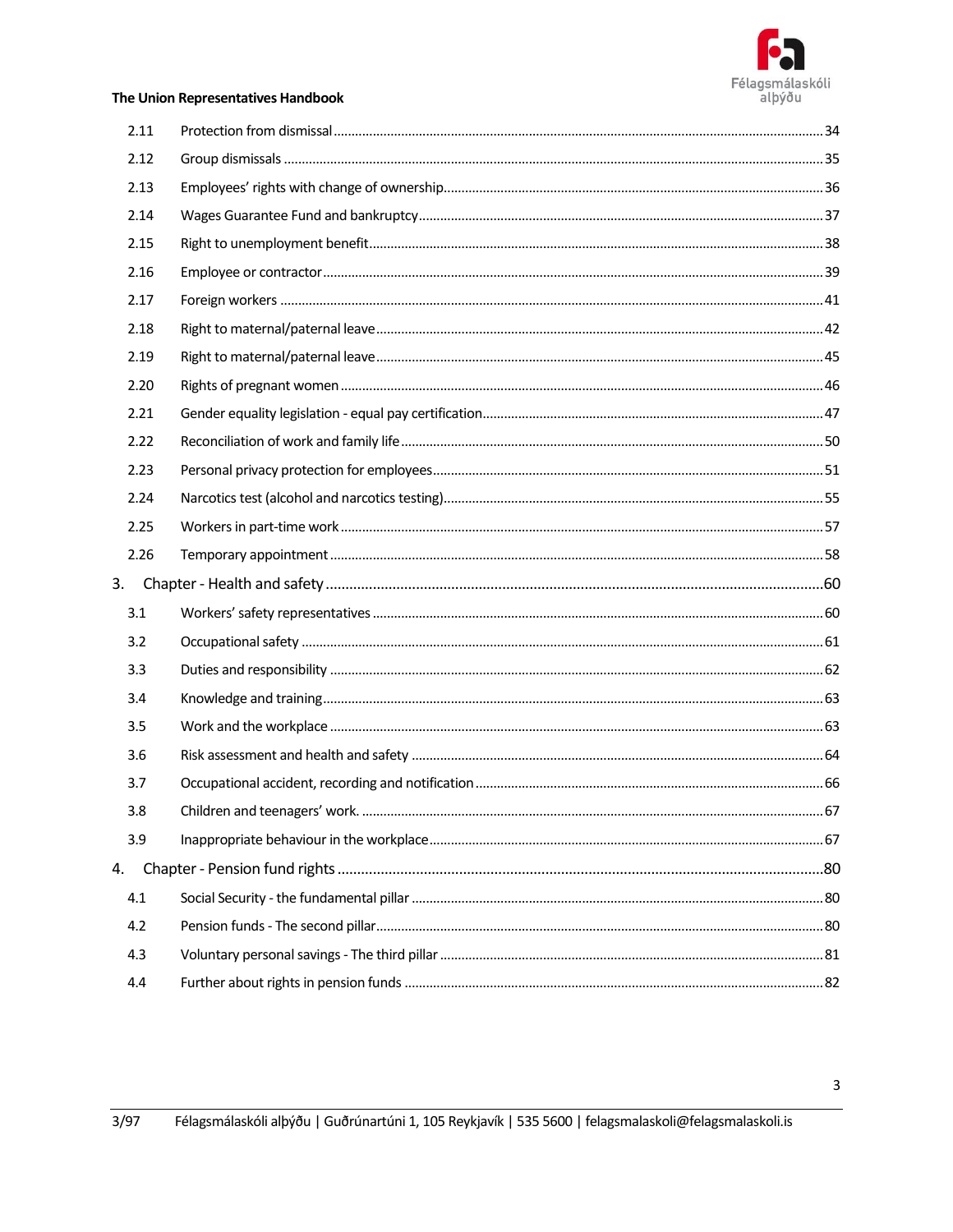

# <span id="page-3-0"></span>1. Chapter-Union representative – duties and position

A union representative both represents and monitors for employees and for the union. This person is trusted to work conscientiously and protect the interests of all parties.

<span id="page-3-1"></span>The Act on trade unions and industrial disputes, no. 80/1938 and the Act on collective agreements of public servants no. 94/1986 deal with union representatives.

## **1.1 Union representative**

In collective bargaining agreements on the general labour market, it is prescribed that workers are authorised to elect one union representative at each work location where 5-50 workers are employed and 2 union representatives if the workers are more than 50 for a term of 2 years in each instance. After the election, the union in question nominates representatives to the position and notifies the company management about who has been nominated. Should it not be possible to hold an election, then representatives will be nominated by the union in question for a period of no longer than 2 years.

In article 28 of the Act on collective agreements of public servants no. 94/1986, it prescribes that employees are authorised to elect a representative from their own group at a workplace at least 5 employees, and the election shall take place at 2 year intervals. It is furthermore authorised to elect representatives for a union territory or part of it, for employees at workplaces that do not fulfil requirements for minimum number of employees.

Individual unions are however authorised to come to agreement on another arrangement for selection of representatives. It is necessary to notify the employer and the union board immediately about the result of the selection of representative in each instance.

If there is no provision to be found in the collective agreement on election, nomination or appointment of representatives then article 9 of the Act on Trade Unions and Industrial Disputes applies for the general labour market and article 28 of the Act no. 94/1986 on collective agreements of public servants applies for the public sector labour market.

A union that has nominated its representative at the workplace is responsible for his work as a union representative. In article 8 of Act number 80/1938 on trade unions and industrial disputes it states: *Trade unions are responsible for any breach of agreement which the union itself or its lawfully appointed shop stewards commit in connection with their functions of trust for the union.* 

The union is responsible for the representative with respect to the workplace and the representative is responsible for himself with respect to the union. In accordance with this, the union can withdraw the representation of a union representative who has been nominated pursuant to the Act on trade unions and industrial disputes. In article 12 of the same Act on trade unions and industrial disputes. It states: *If a union representative neglects his duties in accordance with this Act, in the opinion of the trade union that nominated him, the executive committee of the trade union concerned is*

<span id="page-3-2"></span>*authorised to withdraw his representation.*

## **1.2 Employee representative**

The management are the representatives of the employer.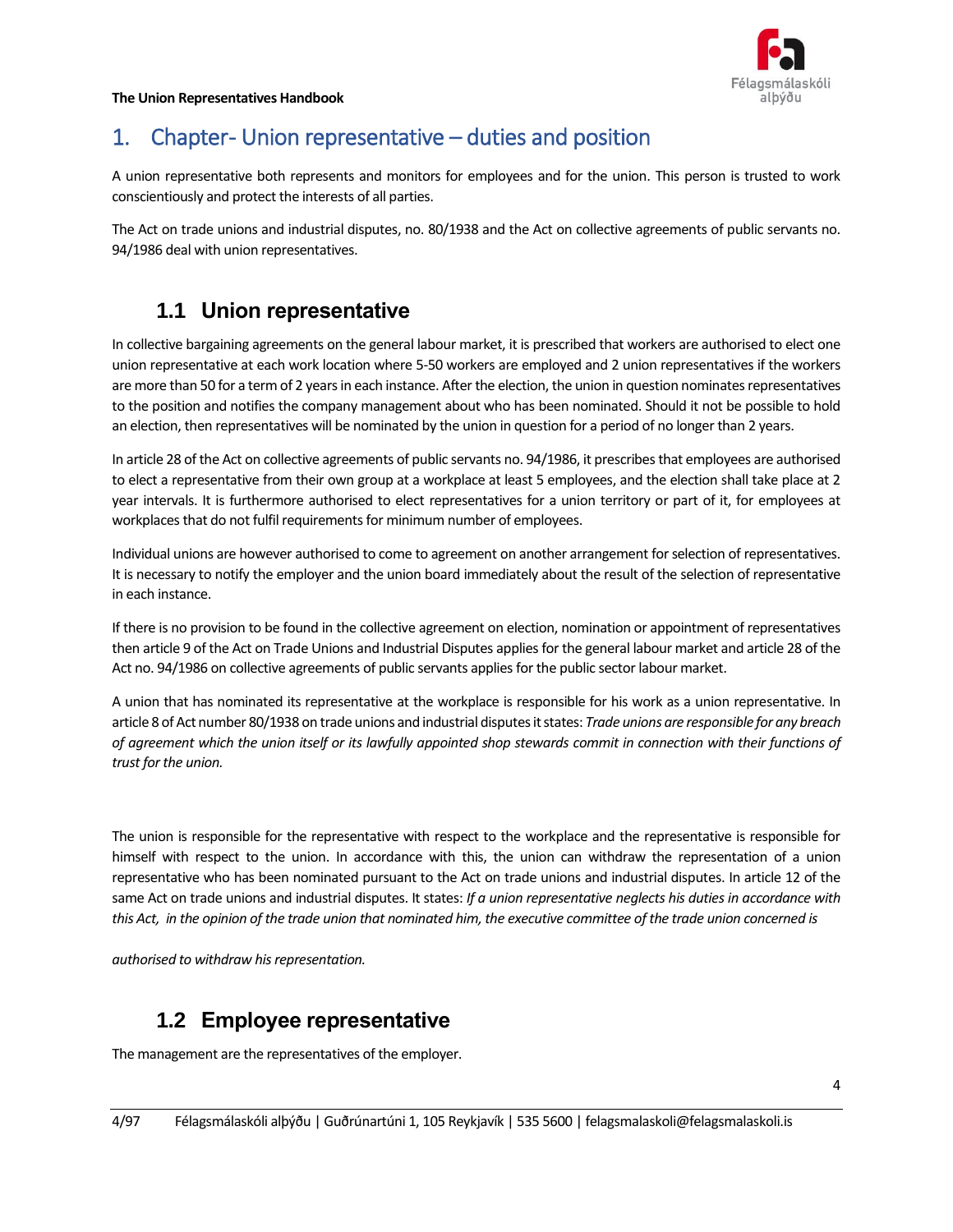

# **1.3 Legislation on the work of representatives**

<span id="page-4-0"></span>In articles 9-13 of the Act on trade unions and industrials disputes and in articles 28-30 of the Act on collective agreements of public employees, there is discussion on the role of representatives.

The role of representatives is often prescribed in the laws or articles of individual unions. There it says, among other things, that representatives shall monitor that company laws, articles and collective agreements are always complied with and that the social or civil rights of employees are not infringed.

- Social rights are, among other things, the right to be a member of a union which protects its members' interests with respect to employers, the right to work, to equality, to accommodation and health service.
- Civil rights include other things the right to personal data protection, freedom of worship, freedom of speech and the right to vote.

# <span id="page-4-1"></span>**1.4 Time for a representative's tasks**

In most collective bargaining agreements one can find provisions that enable a representative to conduct his representation tasks for the union during working hours. In the collective agreement on the general labour markets it states: *In consultation with the foreman, union representatives at the workplace are authorised to spend the time necessary to complete tasks assigned to them by workers at the workplace in question and/or by the union in question, in connection with their work as union representatives and their wages shall not be impaired for this reason. Representatives at the workplace shall have access to lockable storage or equivalent and access to a telephone in consultation with the foreman.*

In article 29 of Act number 94/1986 on collective agreements of public servants, a similar right is prescribed: *A representative has the right to execute his duties during working hours as long as he informs his superior of the purpose in each instance.*  There it also says: *He shall be provided with a facility at the working place to, among other things, have private discussions with his colleagues, have meetings with them in coffee breaks or at the end of the working day where possible, provided with access to a telephone etc.*

Trade unions have also made an agreement with their counterparties on authority for representatives to attend meetings and conferences for a specific length of time per annum and to hold working place meetings. Representatives in the public sector shall retain unimpaired regular pay. This applies both to representatives in Unions affiliated to ASI and in BSRB. On the general labour market, there is no payment obligation that rests on the employers for this. The Labour Court interpreted the concept *consultation* in a judgement made on 3 February 1992. The court came to the conclusion that the concept *consultation* meant to seek advice and did not constitute a duty to receive an endorsement from the counterparty on intentions. Despite this judgement, it is most sensible for the representative to conduct his duties during working time that the foreman has agreed to.

## <span id="page-4-2"></span>**1.5 Contact person between the union and the employees**

The union representative represents the union at the workplace and as such, is the contact person between the union and the employees. Union representatives have the right to assistance in their duties from staff of the trade union. In article 10 of Act number 80/1938 on trade unions and industrial disputes in the general labour market, it states: *Union representatives are obliged to give the union that has selected them a report on complaints made by employees at the earliest possible opportunity. They shall furthermore give the trade union a report about instances where they consider that the employer or his representative has breached the rights of employees or their unions.*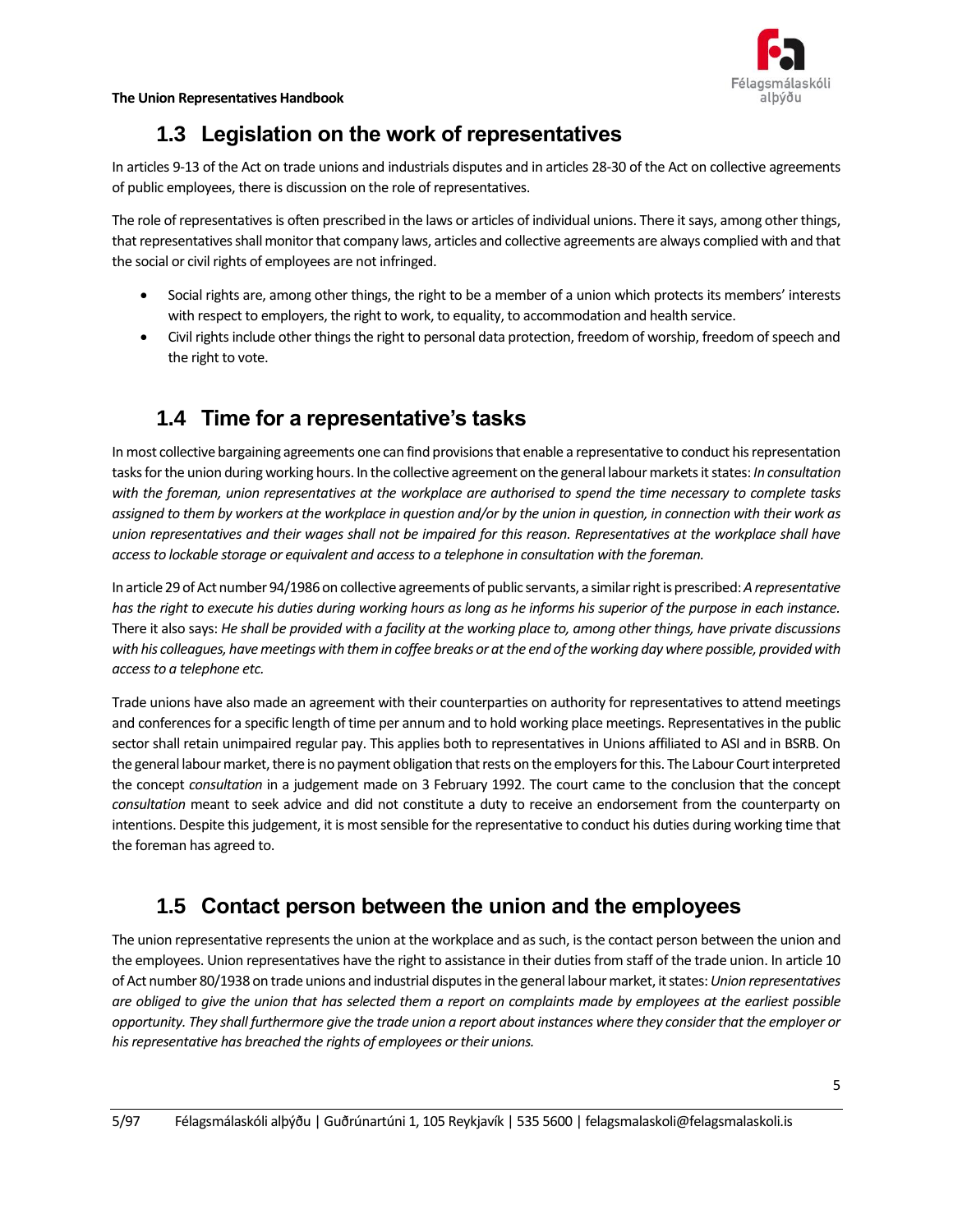

In article 29 of Act number 94/1986 on collective bargaining agreements of public servants, it states on the same issue: *A union representative shall give a report to employees at the workplace and to the relevant trade union, about employees' complaints, at the earliest possible opportunity. The representative shall furthermore give the same parties a report on the nature of the employers infringement on rights of employees and of the trade union, and also on the remedies that have been sought.* 

The report can be by word of mouth or a memorandum. The union and its representative come to an agreement on whether it shall be by word of mouth or written. It is most important that the report should be clear and presented in an organised manner.

In article 9 of Act number 80/1938 on trade unions and industrial disputes the following is stated about the duties of representatives on the general labour market:

*The union representative shall take care that work agreements are*

*adhered to by the employer and his representatives and that the employees' social or civil rights are not curtailed.* 

In paragraph 1 of article 29 of Act no. 94/1986 on collective agreements of public servants, it states: *The union representative shall take care that the employer and his representatives always respect the collective bargaining agreement and the rights of employees, particularly with respect to holiday pay, occupational safety and health and safety.* 

## <span id="page-5-0"></span>**1.6 Courses for union representatives**

In most collective bargaining agreements, there is a provision on courses for union representatives. In the collective agreement on the general labour markets it states: *Each union representative had the right to attend one course per annum. Those who attend a course shall retain day work income for up to one week per annum, for courses recognised by the parties to the agreement. In companies with more than 15 employees, union representatives shall retain their day work income for up to 2 weeks in the first year. This applies for one union representative per annum in each company where there are up to 50 employees and two union representatives where there are more than 50 employees.*

In an agreement on union representatives in the public sector labour market, which was made between the state and the salaries committee of the municipalities, it is prescribed that union representatives are authorised to attend conventions, meetings and conferences on behalf of a union for up to one week once a year without impairment of regular income. Then they can attend courses on social issues and be granted leave from work without impairment of regular income, and in some collective agreements, the length of time is prescribed. The director of the relevant institution shall be informed about such absences with reasonable notice.

## <span id="page-5-1"></span>**1.7 Protection in work**

Trade union representatives enjoy special protection by law. Article 11 of Act number 80/1938 on trade unions and industrial disputes prescribes that employers are unauthorised to dismiss union representatives on account of their work as representatives, or let them in any way suffer the fact that a union has charged them with executing representative duties for it. If an employer needs to reduce the number of staff, all things being equal, the representative shall have priority in retaining his job. In the event of an exception, this must be specifically supported by arguments.

Representatives who are elected on the basis of the Act on collective agreements of public servants shall furthermore in no way suffer in their work or in any other way because they have been chosen for this representation pursuant to article 30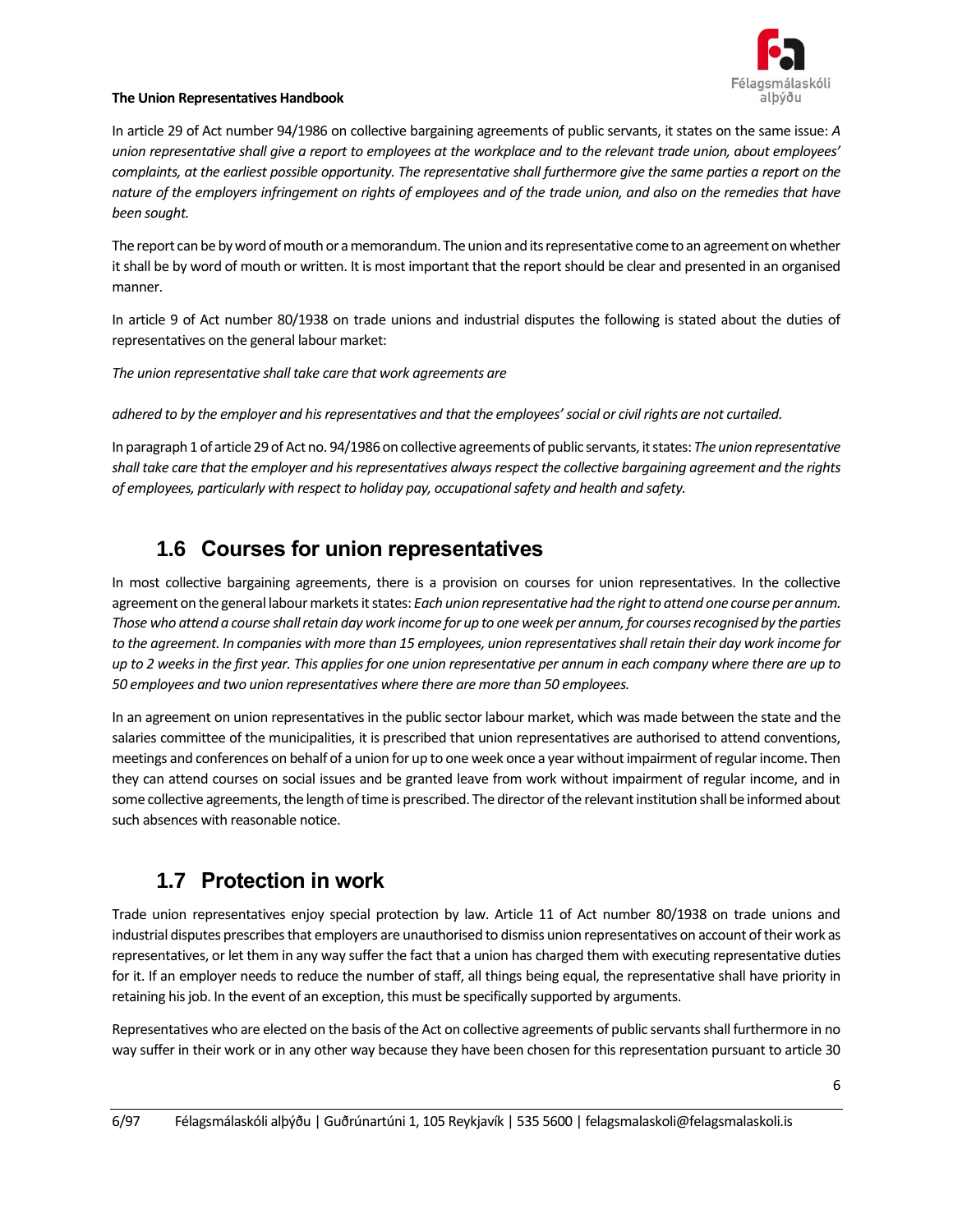

of the Act. It is then specifically prescribed that it is an authorised to move a representative to a lower pay scale while he is serving as a union representative. A representative shall, all things being equal, shall have priority in retaining his job if he is selected from a group of employees who have been employed with a period of notice of dismissal.

## <span id="page-6-0"></span>**1.8 Main tasks of representatives**

#### **1.8.1 Complaints direct to representative**

Employees can go to their representative with their complaints, who is obliged to deal with them immediately. In order to fulfil his legal obligation to investigate circumstances of the case, the representative must have access to documentation that may be be relevant. In the collective bargaining agreement for the general labour market one can find authority for a representative to examine documents that are relevant to a dispute. *A union representative shall be authorised to scrutinise relevant documents and worksheets in connection with the dispute in question. Such information shall be treated as confidential.* 

A union representative is obliged to listen without prejudice to complaints from his colleagues. In article 10 of Act number 80/1938 on trade unions and industrial disputes, it states: *Employees shall go to their union representative with the complaints about the employer or his representatives.* In article 29 of Act number 94/1986 on collective agreements of public servants it states: *Employees shall go to their union representative with their complaints.* 

In order to make a judgement about a complaint, the union representative shall assess whether it is materially within the remit of a union representative and shall find arguments for his position. *The representative can commence an investigation if he suspects that the rights of his colleagues, or of the union are being infringed.* He must wait until a complaint is received. In legal provisions on union representatives, it is prescribed that when a representative has received a complaint or when he considers that he has reason to assume that the rights of an employee or of the union at his workplace are being infringed, he is obliged to commence an investigation immediately. If he comes the conclusion that the complaints or his suspicion are well founded, he is obliged to approach the employer or his representative with a complaint or claim for remedies.

A common provision in a collective bargaining agreement on the general labour market is: *The union representative shall pass on workers' complaints to the foreman or to other company managers before referring to other parties.* The wording "before referring to other parties" makes no limitations on the communications between the union and the representative. As a representative of the trade union, he must always be able to refer to the union when he considers this necessary. In addition to this, according to the law, he is obliged to submit his report to the union about all complaints he has received.

In the first conversation between the representative and the employee, the foundations are laid for everything that will follow. That is why he must proceed with care.

#### **1.8.2 To listen**

Your colleague has the right that you listen without prejudice to his complaint in the following sense: *to judge neither him nor his complaint in advance*. Make sure that it does not matter *who* is talking to you, but *what* he is saying. Try not to take an emotional stand on the person talking to you or his case. If you need to follow up the complaint, you should expect that you will need to support it with solid arguments and facts. Do not promise more than you can definitely deliver. You do not know whether the complaint is valid until you have heard the whole complaint and have had the opportunity to assess its content and nature.

The person talking to you must *see* and *hear*signs that he is being listened to. You can make certain of this by making notes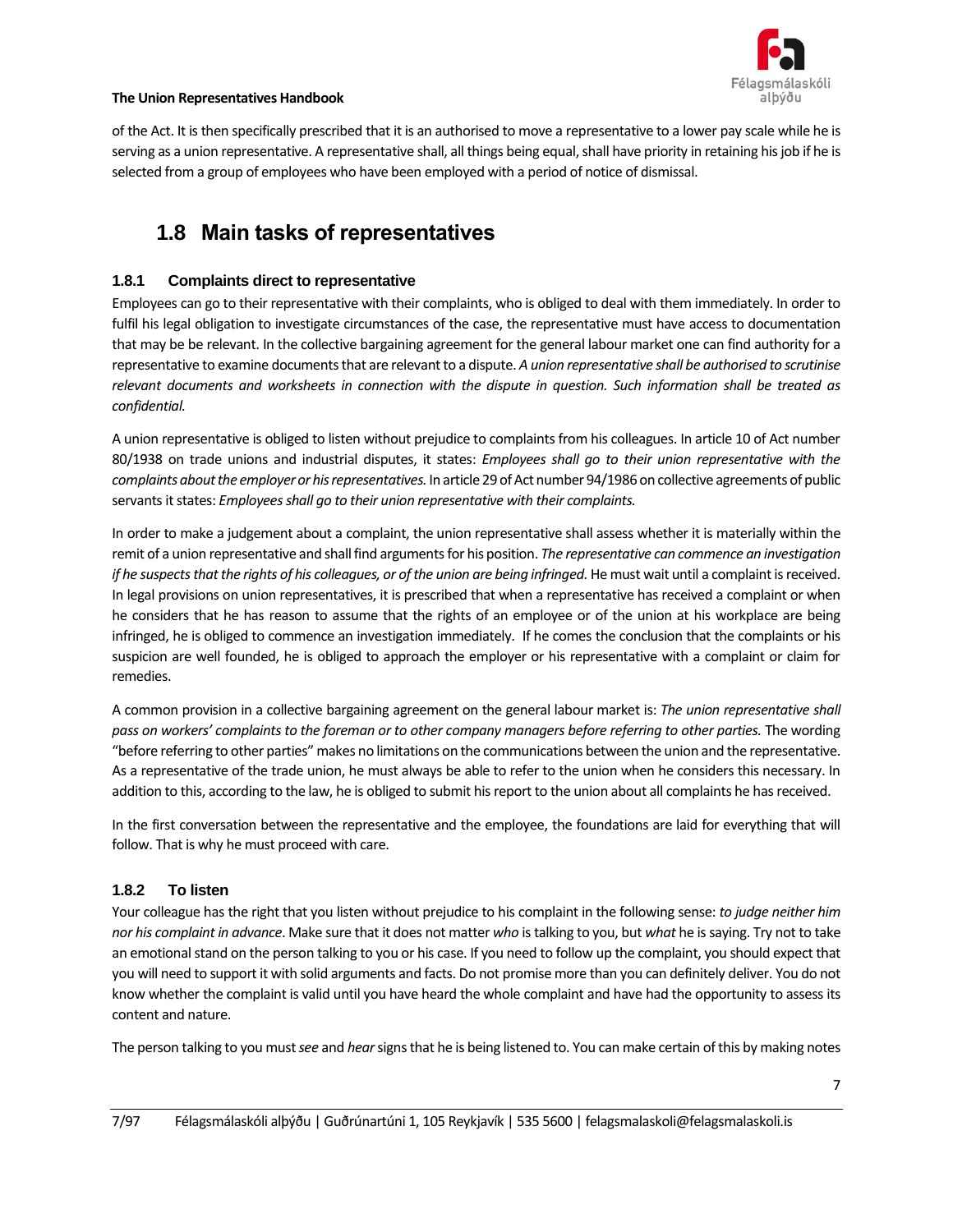

and asking questions about what he says.

- Ask if you are not entirely sure.
- Ask the complainant to better explain the things you consider important, or that surprise you.
- Reword what you consider important or that surprises you, and ask whether you have understood it correctly.
- Direct the interview again at the part that requires more detailed explanations, by asking for more details about it.
- At the end of the interview, make a summary of the circumstances of the case.

Be careful to have adequate time for the conversation. To ask may not be difficult. To receive useful replies is another matter. The person you are talking to may be in a state of emotional imbalance and may need time to settle down before the whole story is told.

- What do you need to do to take the next step?
- Is further information necessary?
- What others can provide you information or support you?
- What about your union? Remember that you can get expert assistance from the union.
- What is the best way to resolve the matter? How does the complainant want you to treat the issue? Make sure the available options are clear to the complainant. It is good practice to use the following question form, as appropriate:
	- WHAT happened or was not fulfilled? (Did anything lead up to this case?)
	- WHO was involved? WHAT was the involvement of employees? WHAT was the involvement of management? (Names, jobs and positions of those involved in the case. Other information can also be necessary, such as for example witnesses, if any).
	- WHEN did the event take place or over what period of time?
	- WHERE did the event take place?
	- WHY did the event take place? (Try to find out whether the reason was lack of knowledge or intent).
	- HOW can the matter be dealt with?

#### **1.8.3 Writing notes**

It is important to make notes. There are many reasons for their importance. Here are a few:

- You do not remember everything you hear.
- Written documentation helps you compare conflicting opinions or descriptions of the circumstances. It is not unusual that the person complaining will bring his version of the truth and and his superior will bring another.
- Writing notes disciplines you to structure the interview better and helps you to be more precise.

#### **1.8.4 Write your notes for the purpose of recording the important elements. Report**

According to the law, a union representative is obliged to provide his union with a report on employees' complaints. The report can be by written or verbal. When you seek help from the union, you are in fact giving them a report because you describe the circumstances of the case in order to get advice!

Everything that needs to appear in the report you can get by answering the questions here above. You could possibly add a description of how the matter was resolved. A short written report in your folder is valuable for you and for the person who takes over from you!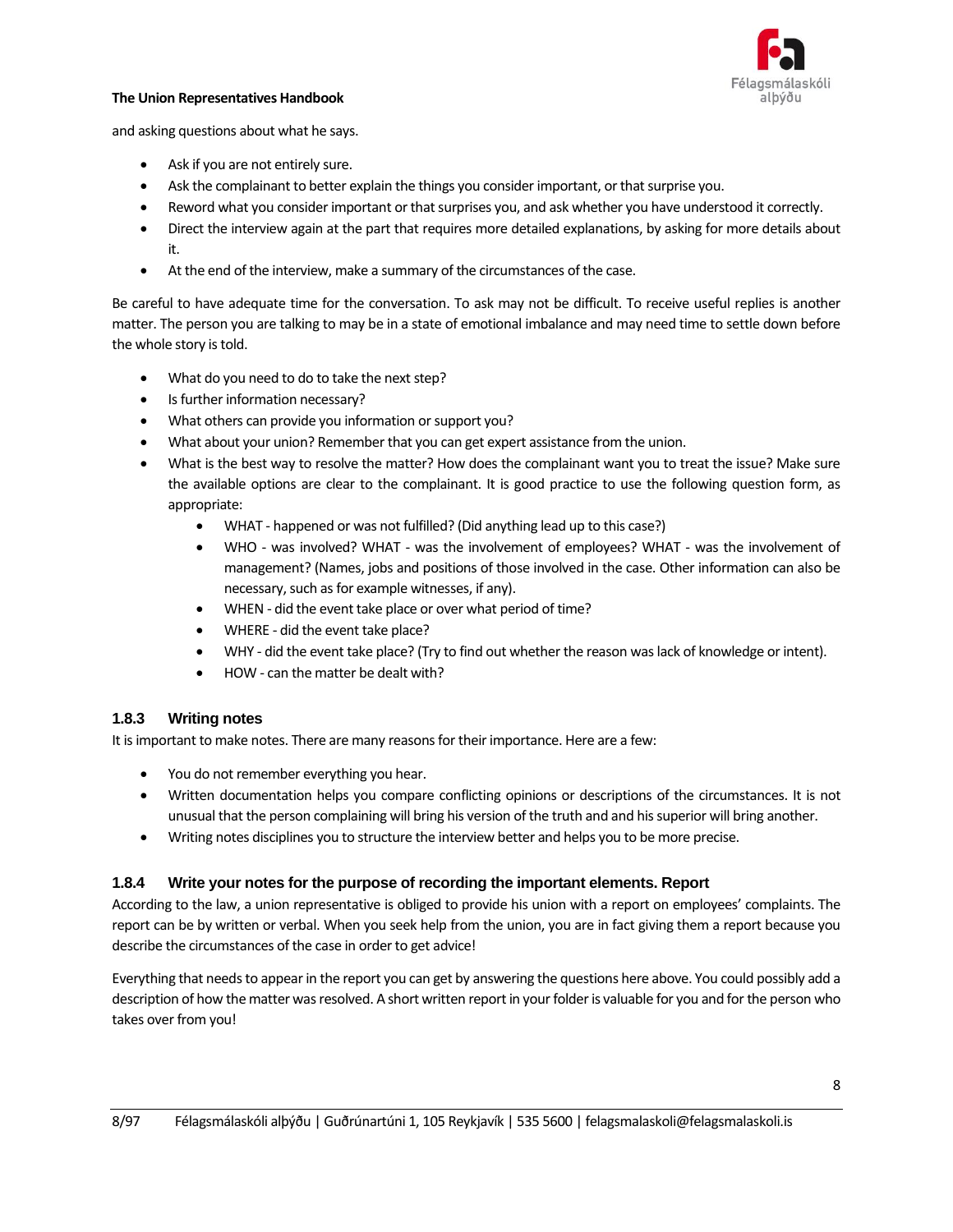

#### **1.8.5 Investigation**

According to the law, a union representative is obliged to investigate complaints about violation of the rights of the union or its members. An investigation is not a casual examination, but thorough scrutiny. In order to seek remedies, it is necessary to show what rights have been violated and in what manner. An investigation is the foundation for being able to demonstrate a violation and demand a remedy. The interview is an important tool for the representative when investigating, and he needs to resolve the matter with an interview. For this purpose, he may need to talk to colleagues, company management and company employees or public institutions and others who may have information about the circumstances of the case.

It may also be necessary to read laws, agreements, look at reports and other documents. According to most collective bargaining agreements, the representative has the right to scrutinise documents and work sheets that relate materially to the dispute. You can always seek advice from the union about this information. If you received documents as confidential information, you must tell union staff about this and take care that they are handled accordingly. If you are denied access to documentation that you requested, there is reason to consult the union. In many collective bargaining agreements, it is prescribed that the representative should inform the employer about the complaints, or other management, before going elsewhere. That, however, does not apply to the union. You can always seek advice from the union, as you are its representative.

## <span id="page-8-0"></span>**1.9 Initiative for investigation**

It depends on the nature of the case, how the investigation should be conducted and a number of factors decide the correct manner to proceed. In order to understand this better, it is good practice to examine who took the initiative in the case and the nature of the violation.

#### **1.9.1 You take the initiative**

According to the law, the representative is obliged to investigate a case if there is a suspicion of a violation of the rights of the union or its members.

#### **1.9.2 Your colleague takes the initiative**

The person who comes to you could have documentation that is needed to support the case, e.g. payslips or work sheets. You can also request that the party in question, collect such information and assist you with investigating the case. In this way he will become a more active participant and will be better informed about how his complaint is being handled. You also have the right to information from the company, you can request it. When enough information is available, you make the decision on whether to proceed with the case or let things be. Seek advice from the union.

#### **1.9.3 The company takes the initiative**

As a representative of union you are its contact person at the workplace. For this reason it contacts you, if it considers you to be in a better position than its employees to find information about a case. The representative has a different relationship with his colleagues than other company employees, and in addition is very familiar with the workplace.

## <span id="page-8-1"></span>**1.10 Material and nature**

In an investigation. One should reveal the material and nature of the alleged violation, *whether* there is a violation and if so, *what* and *how* the rights of the company or its members have been violated.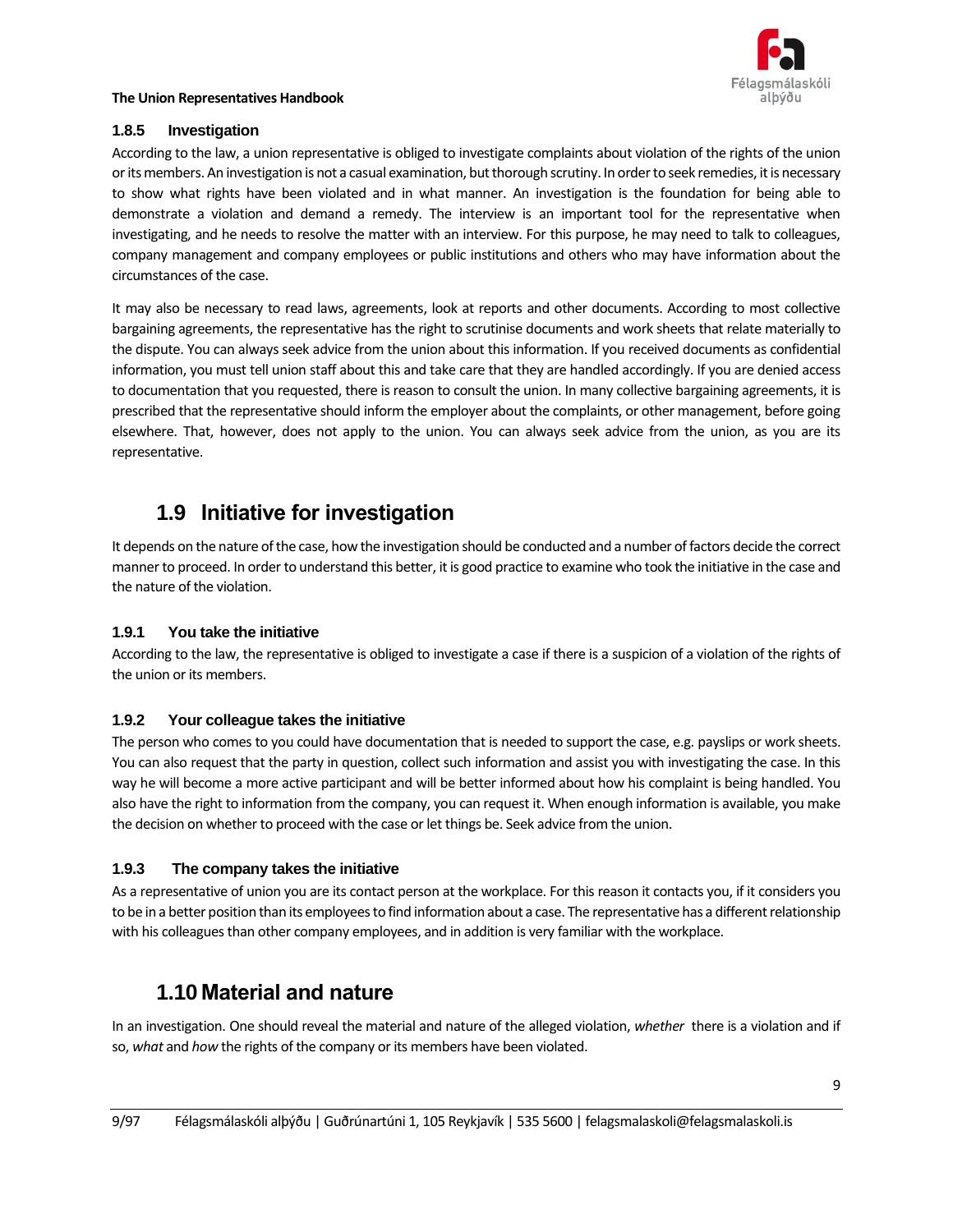

#### **1.10.1 Violation or default on agreement**

Unpaid wages, time records, facilities, holiday, time off and benefits are examples of issues in collective agreement, contract of employment, institutional contract or workplace agreement that disputes can arise from. Then it is necessary that appropriate agreements are examined. The main rule is that contracts of employment and other work agreements are in writing. If you need the assistance of lawyers, economists or other specialists, then ask for this from the union. The trade union movement has experts in various fields that are ready to help you.

#### **1.10.2 Breaches of laws and regulations**

Breaches of laws and regulations are indisputable reasons for intervention by you. Laws are always the minimum rights for employees and you must acquaint yourself with them. For example, one could name legislation on holidays, on employees' rights to pay during sickness, occupational safety and more. A great number of rights that are assured by law can also be found in the unions' collective bargaining agreements.

#### **1.10.3 Breach of precedent**

Agreements are not an exhaustive listing of rights and duties in the workplace. Customary practices that have existed unchanged for a long time and have thus become recognised, can be the grounds for an employee's rights. An unannounced change to a customary practice can therefore be considered a violation of the rights of an employee and thus a reason for complaining to the union representative. There is no universal rule on when one can invoke precedence. Each instance must be examined specially, with respect to how old the custom is, how clear it is and the extent to which has been followed. A representative who invokes precedent must demonstrate that a real customary practice exists.

#### **1.10.4 Breach of management roles**

If there is a breach of official company policy with regards to employees, then this can be a violation of employees' rights. Many companies have a specific policy with respect to personnel. You must know this policy and ensure that company management follow the policy.

#### **1.10.5 Union assistance**

After an initial investigation, the representative must decide whether it is appropriate to take further action. He may need to consult the union and receive advice on further action, or authority to resolve the issue. Most unions have lawyers and other experts on their staff that can assist union representatives or members if needed. If a representative considers himself to be in a position to resolve a dispute in the workplace without intervention of a third party, then he does that.

## <span id="page-9-0"></span>**1.11 Conclusion of initial investigation**

Before it is possible to assess whether a complaint is valid and within the remit of the representative, its content and nature must be compared with what can be expected of a representative. Always take good time to assess this.

You can decide to take the case and try to work towards a solution. You can also come to the conclusion that the case is not of that nature. Regardless of the conclusion, you shall first inform the person that consulted you about what your investigation revealed.

## <span id="page-9-1"></span>**1.12 To reject a case**

Many representatives feel that the hardest decision they have had to make is to reject taking on a case when it comes to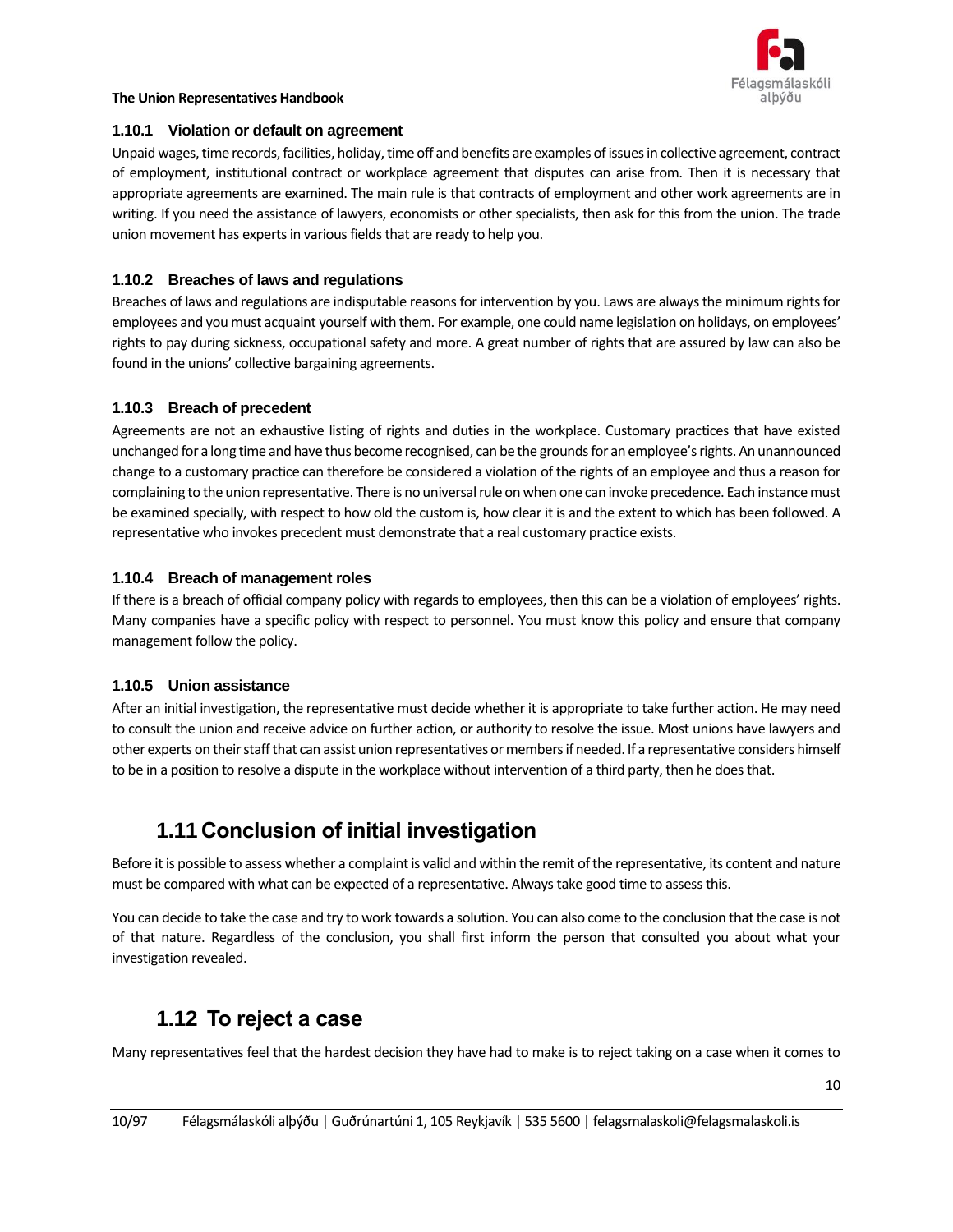

light after scrutiny that the complaint is not justified. The complaint may be for reasons other than that a right was violated according to the legal references you can apply. The complaint could nevertheless be for a reason that could be considered unfair to the employee. There may have been more factors than at first sight; the employee's own actions may have made things worse and thus undermined his position. Regardless of the circumstances, you must explain your conclusion and make it clear to the complainant why there are no grounds for action, provide arguments to support this, and preferably propose a solution to a problem that actually exists. If for some reason you decide not to take on the case, the complainant has the right to object. If he can show new and valid arguments in the case, you shall investigate it again. Otherwise, you shall give him guidance if you know of other feasible ways to go.

#### **1.12.1 Do not postpone**

It is important to inform the complainant immediately on your having come to the conclusion that the issue of the dispute is not a matter for you to handle. By reacting quickly, you show that the union takes notifications from employees seriously. Have as a main rule that you talk first to the complainant, though other people in the workplace are curious and wish to know what the union intends to do.

#### **1.12.2 Explain your position**

Choose a time when you can talk together without interruption. Go carefully over the circumstances of the case and explain why it is not a matter for the union to endeavour to find a solution to the problem. Look at the problem in the light of, for example, the collective bargaining agreement or legislation and explain why it is not possible to apply them in the case. If a similar case has been brought to you previously, explain it and its conclusion.

#### **1.12.3 Respect your colleague's feelings**

When a case is rejected, it is normal that the employee reacts by being angry or hurt. He may direct these feelings against you, the union or his superior. Let him release his emotions.

#### **1.12.4 Try to help and guide**

A formal approach to resolving a dispute in the workplace is only one possible way of handling the problem. The representative can also offer to accompany the employee to a meeting with his superior, or he can encourage the employee to take his case up at a staff meeting or at a union meeting, if the nature of the case is such that it belongs there. To share an experience with other people and to explain the problem is often a catalyst for possible solutions. If the employee's problems are personal, one can refer him to another party or help him find a way to handle it, e.g. with the assistance of specialists.

## <span id="page-10-0"></span>**1.13 Decided to take on the case**

When you have decided to take the case further, you shall write down what you have planned and in what order. Start by understanding the whole picture of the case. Then you shall find arguments for each individual part and find documentation and information that support the case. For assistance, one can consult representative of the trade union or lawyers, and ask their opinion and refer the legal dispute to the courts. The route taken will depend on the case, on what rights have been violated and the seriousness of the violation.

Advice from the union is often useful when arguments have to be provided and for selection of documentation. Carefully go over what you intend to say and how you intend to present the case. If you intend to make a claim for a remedy, you shall consider what it should be. You shall keep in mind which manager you intend to discuss the matter with, when and where you would prefer to discuss with him. You shall begin by discussing with the complainant or the union if you took the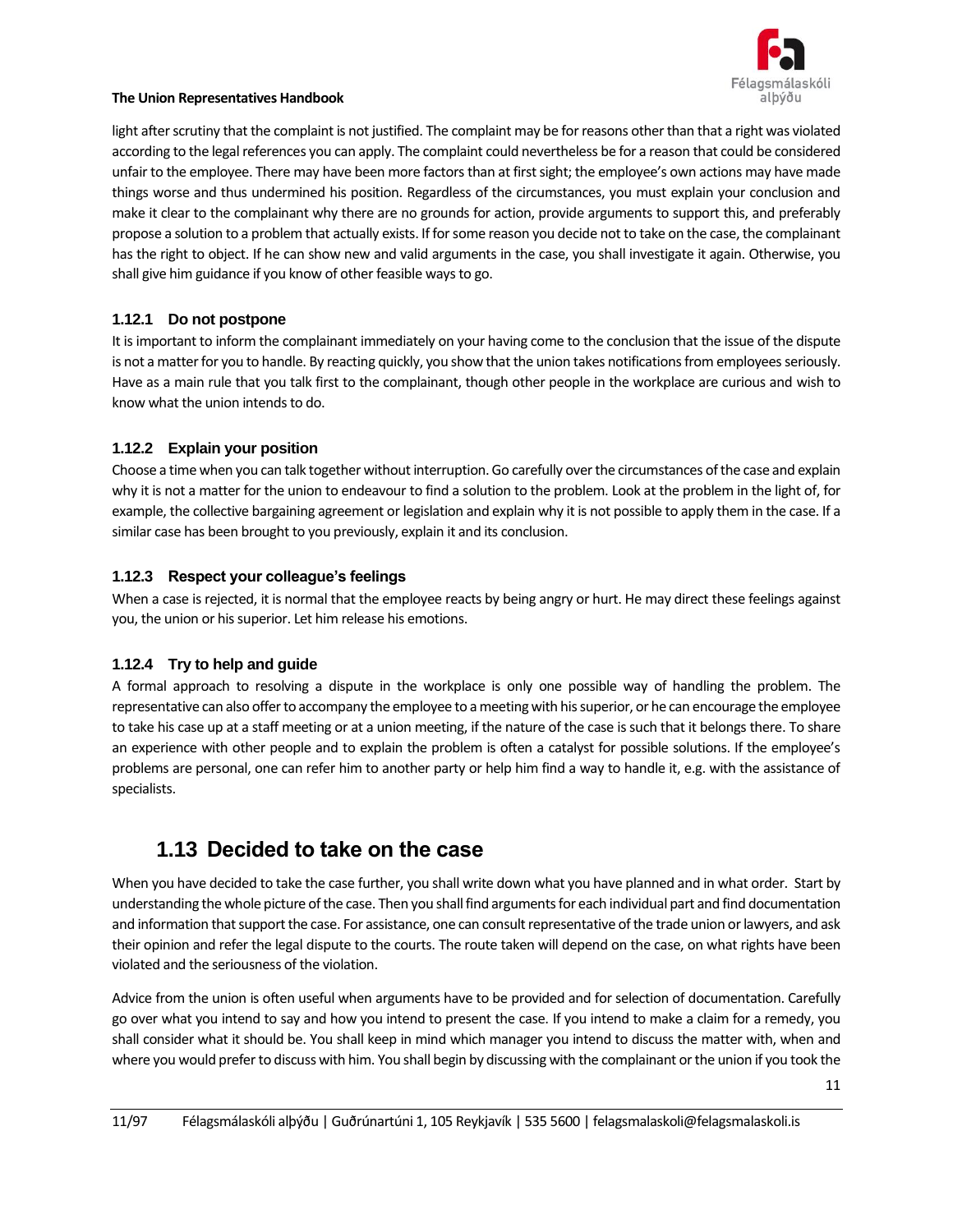

initiative to investigate the case, and explain the conclusion of the investigation and why you decided to take the case further.

## <span id="page-11-0"></span>**1.14 In general on arguments**

The best way for a representative to get a remedy is by presenting valid arguments for his case. It is therefore important to be able to argue your case, to be able to convince others. For this purpose it can be useful to apply the 4 rules:

- 1. Do not assert something as a fact before it is clear and obvious and not possible to doubt, and avoid impulsiveness and jumping to conclusions.
- 2. Divide all problems into as small units as possible in order to be able to manage them better.
- 3. Think in the proper order. Begin with the simple and gradually move into the more complex.
- 4. Omit nothing and go over everything carefully so that you do not miss anything.

#### **1.14.1 Have a vision of the conclusion at the outset**

A representative is bound by his duties, according to the collective agreement and to law, and also by confidentiality and fidelity towards the trade union. The position of union representative is shaped by these duties and they also provide the guidelines as to what matters he should get involved in. The representatives arguments shall be characterised by honesty. If you succeed in reconciling this, there is a strong likelihood that you will be successful as a representative.

#### **1.14.2 To consider and evaluate**

The documentation and information that you collect when investigating the case do not only explain the matter in hand, but later also become arguments for your case. For this reason one has to have as detailed information as possible to be able to derive from it the elements that you consider will be most useful when presenting your case. You need to examine all documentation in a critical manner. Examine and compare information you receive in interviews; find discrepancies if there are any and try to reconcile or determine what is true, e.g. by taking another interview with those involved in the case. Compare documentation from the employer with the union's collective agreement, and determine whether they conflict. Check that everything is in accordance with the law and regulations that apply in each instance. Sometimes the dispute is clear at that point, but there are often disputes on how to interpret the content of the documents you have gathered. The union is ready to assist if you need it.

#### **1.14.3 Black and white**

Written documentation such as letters, agreements or laws usually carry more weight than the spoken word. Laws and agreements carry great weight as arguments, but there are often disputes on their interpretation. The courts are a final resort for deciding such disputes.

Those who have taken part in making agreements know that behind the wording of each article, lies a specific understanding by both parties. If a dispute later arises about how provisions of an agreement should be understood, efforts are made to find out what the will of the parties to the agreement was when it was made - what they thought they were agreeing on. Then the union should be consulted for an explanation - they worked on the agreement and they should understand the provision. The wording of laws and regulations can often be unclear or open, and the understanding of parties can thus vary. Then it is possible to examine reports or other accompanying documents where the objectives or spirit of the law often manifests itself. If this does not help, an option is to search in the Parliamentary record to find the comments made by those proposing the Bill and the discussions in Parliament which can further interpret the Act.

Case law can also cast light on explanations or on disputes on interpretation of laws and regulations. In court cases,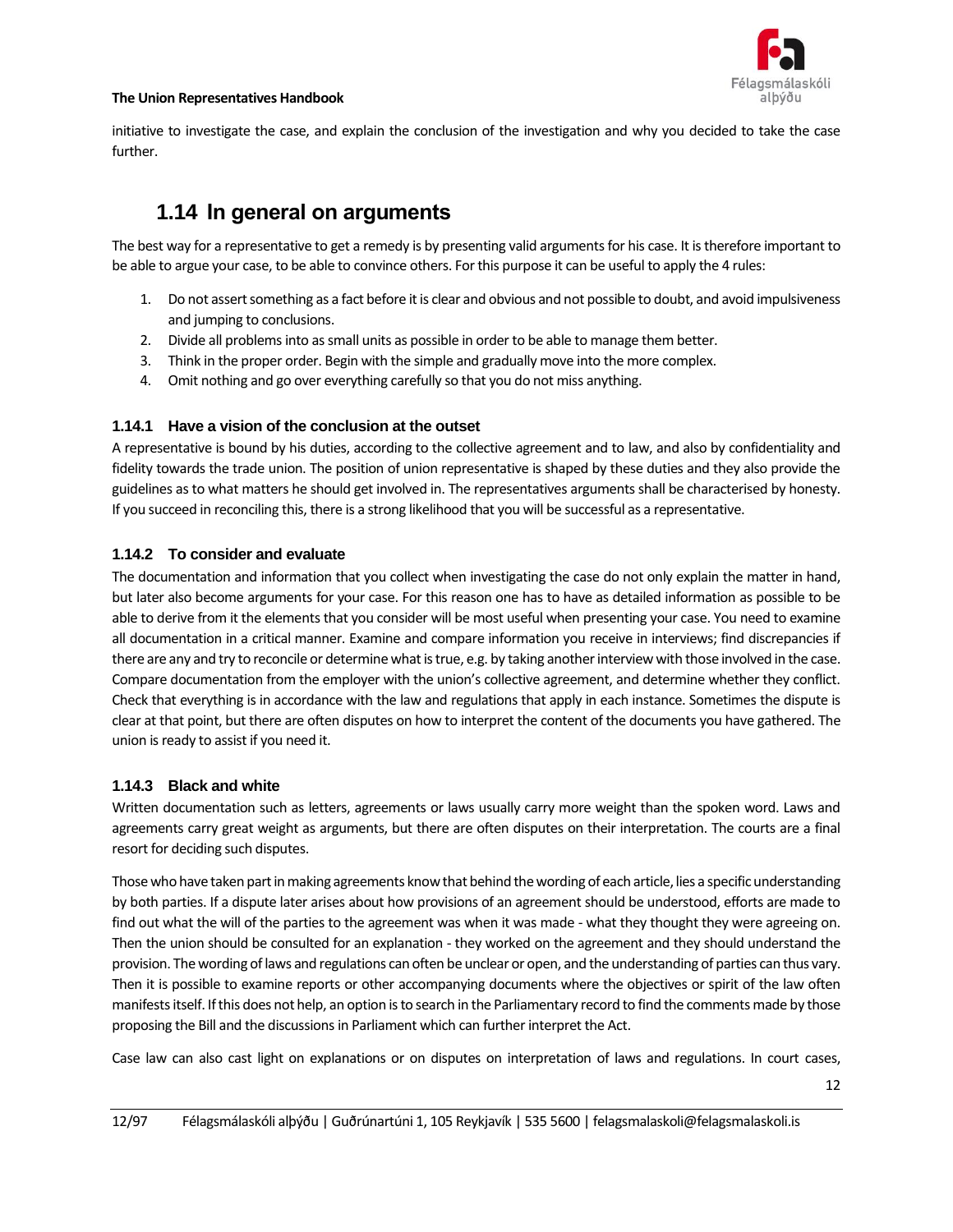

arguments often revolve around interpretation of the law, even explanations of concepts, and conclusions reached that could potentially apply to analogous instances in the future.

#### **1.14.4 Views, facts and rumour**

Common sense, wisdom and general knowledge are often valid arguments. The prerequisite for their being accepted is that the parties agree on what they mean. Opinions are subjective, they are what we think. Facts are objectives, what we could improve or provide arguments for. What do you rather believe, what other people think or what you see black-and-white? Opinions of 2 people do not necessarily agree, and definitely not if they are based on varying assumptions.

Rumour is not a fact, nor is it an opinion. Rumour will never be the basis for logical argument - or a part of a logical argument. Trace the path, talk to the person who made a statement and find the facts of the case.

#### **1.14.5 Good arguments and bad**

- What are good arguments? Good arguments can always be verified. You can test them in some way, check if they are true.
- Good arguments explain your opinion, there are clearer than what we maintain and they can lead to an opinion.
- Good arguments are reasoned and another directed at the person that we are dealing with.

## <span id="page-12-0"></span>**1.15 Consult lawyers**

Most unions have lawyers. Lawyers can give an opinion where they describe the rights they consider that the parties have, and why, and in this manner one can often avoid taking the case to court. Lawyers base their opinion on the reasons and documentation that they are given which makes it important to provide them with the best information possible and with all documentation that relates to the dispute. The more meticulous your preparation, the more reliable the lawyer's conclusion will be. The lawyers search in agreements, laws, regulations and customs to support their case, and also precedent in case law, if found.

## <span id="page-12-1"></span>**1.16 The legal route**

One way to resolve a dispute is to go to the courts. One cannot seek an opinion from the courts, but rather one must present a specific defined case to the court. The court rules on the case on the basis of its assertions. A dispute in the labour market can variously be referred to a general court or to a labour court.

#### **1.16.1 Case procedure**

There are two kinds of case procedures in the general courts, depending on the type of case in question. Cases are categorised as civil cases and criminal cases. Criminal cases are those where holders of state authority bring a case for penalty pursuant to the law. All other cases are civil cases. Prosecutors decide whether criminal cases should be brought; such a decision is not in the hands of individuals. In civil cases, it is said that the originator of the case is in the hands of parties that can then decide, among other things, the claims that are made. The case is then judged on this basis. A dispute at a workplace can come before the courts as a civil case, e.g. an employee versus an employer, or as a criminal case. Judgements in the district court may be appealed to the Supreme Court on fulfilment of specific conditions. In this way, it is possible to have a review of the judgement in the district court. Judgements of the Supreme Court are final, and they are seen as precedent. **Labour Court**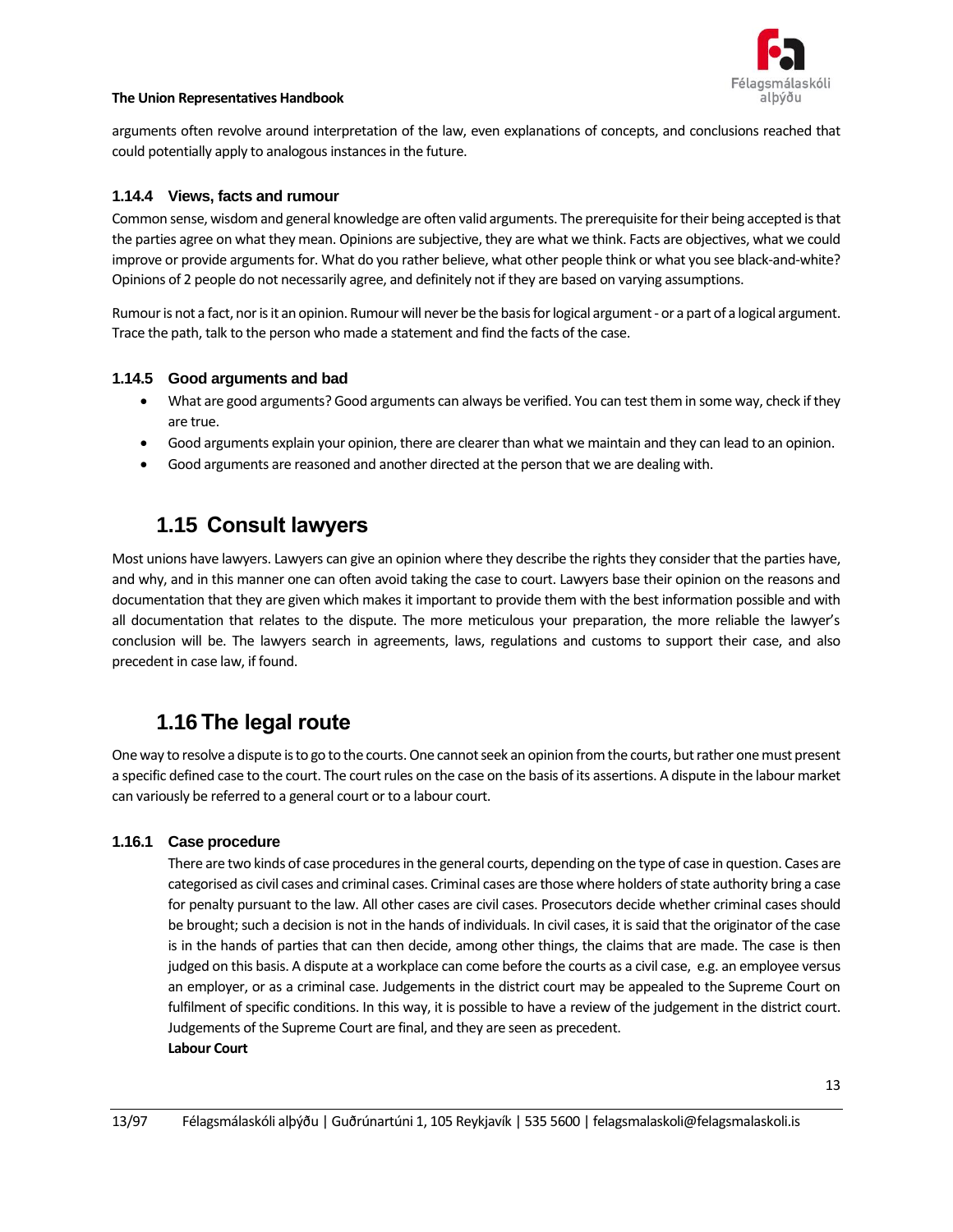

The Labour Court is a special court that only judges on legal disputes between unions and employers on interpretation of collective bargaining agreements and on breaches of Act number 80/1938. It has the unique position where parties to the labour market nominate two of the five judges that sit on the bench. Strong emphasis is placed on case procedure, e.g. when there is a dispute on the legality of a strike. With a very few exceptions, the rulings and judgements of the Labour Court are final and will not be appealed, see more specifically Chapter IV of Act 80/1938 on trade unions and industrial disputes, which deals with the Labour Court.

#### **1.16.2 Other measures**

Some collective agreements have provisions on special procedure for disputes in settlement committees, parties who can make rulings or in courts of arbitration.

#### **One law - no swindling**

Since 2016, ASI and its affiliated associations have conducted a project, One law -no swindling. The project is directed against under-bidding and black-market commercial activity, with the emphasis on foreign workers and young people who are starting their participation in the labour market. In this project, the emphasis is placed on a simple and clear message: everyone loses with under-bidding on the labour market and black-market commercial activity , **except those who swindle.** The objective of workplace ID cards and surveillance at places of work, is to ensure that employers and their employees comply with current law, regulations and collective bargaining agreements. It is furthermore to encourage the public to actively support the battle against violations on the labour market, e.g. by indicating criminal activities in the employment sector, modern slavery and trafficking wherever it can be found.

#### **Cooperation with inspectors in workplace surveillance**

Surveillance inspectors work according to the provisions of Act number 42/2010 and according to an agreement with the Confederation of Icelandic Employers on workplace ID cards and surveillance at workplaces based on laws on the same issue and an agreement regarding foreign workers. The trade unions appoint surveillance inspectors. There are 40 active surveillance inspectors from associations affiliated to ASI located across the country, and they variously work in one area or across areas and sectors. The purpose of the work is to inform and educate employees about rights, to check whether the collective bargaining agreement in force is being complied with, and to collect information on infringements against employees, about stealing the wages, whether payments are being made to unions and to demand remedies. The purpose is also to increase knowledge on the labour market in the area, of company behaviour and possible illegal activities, which is registered in a database constructed for this purpose. This is done to counteract stealing of wages, and under-bidding on the labour market, black-market commercial activity and other criminal operations and to follow these matters up. The surveillance inspectors also look around for trafficking characteristics, and whether legislation on occupational environment and health and safety is being complied with.

#### **Main emphases**

Education

- Inform employees and employers about rights and obligations
- Inform employees about union activities
	- Brochures on rights
	- Presentation of the trade union
	- Indicate rights related to e.g. Trade education/length of service
- **Connections** 
	- Strengthen ties with members
	- Gain trust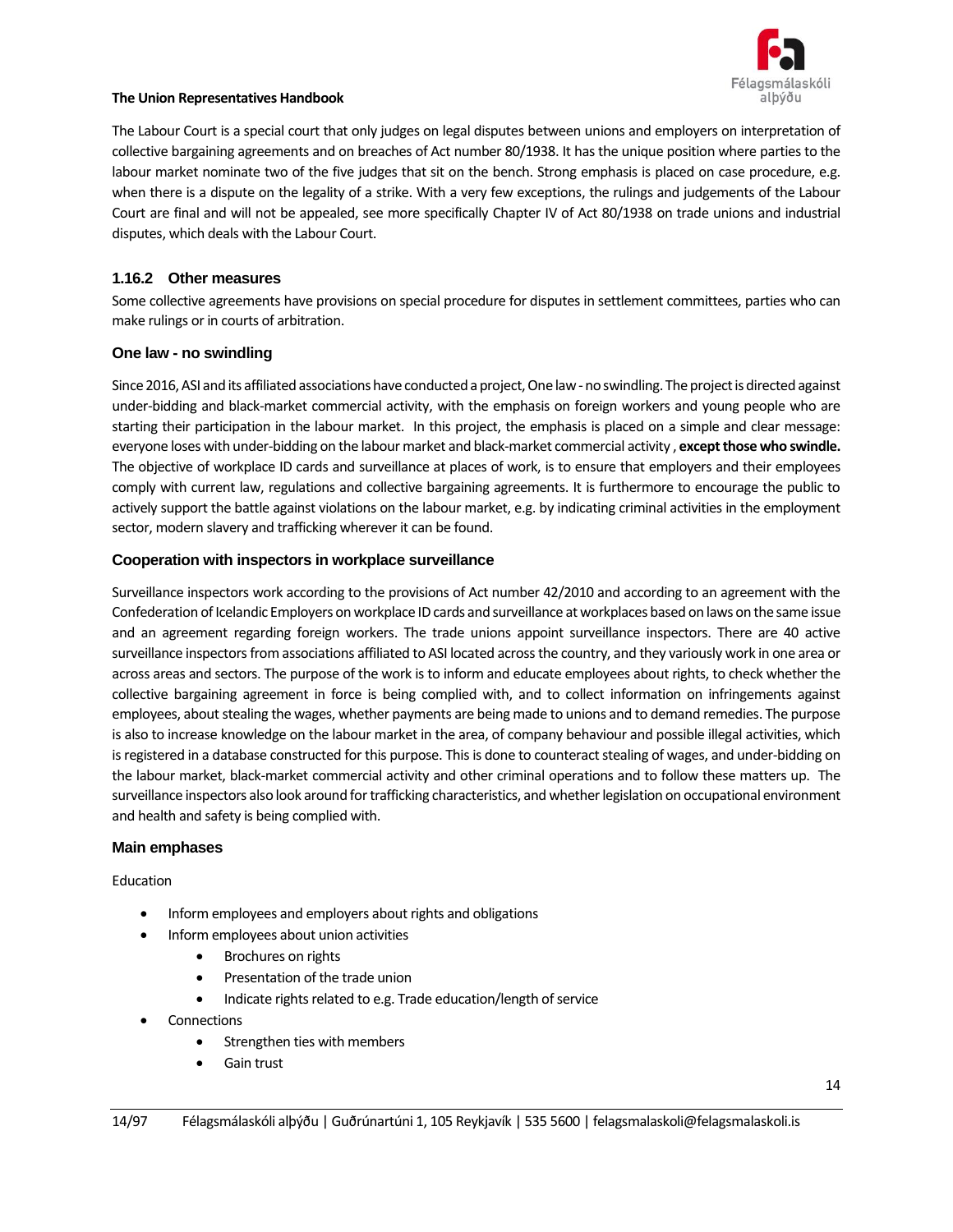

- Gather information, scan for stealing of wages and for infringements
	- Asked to see wage-related documents
	- Know collective agreements and appropriate legislation

Surveillance inspectors who visit workplaces and conduct workplace surveillance, have the authority to request documentation of wages. Surveillance inspectors can request that a representative of the union in question provide assistance in surveillance. To further increase surveillance and gathering of information, it is necessary for the elected union representative to contact the appropriate surveillance inspector and inform him about suspicions of violations by an employer against an employee/employees.

Information:

The website<https://www.ekkertsvindl.is/>- information, video, links - notification button.

The websit[e http://www.skirteini.is/](http://www.skirteini.is/) on workplace ID cards, surveillance and surveillance inspectors

The websit[e https://www.volunteering.is/volunteering/](https://www.volunteering.is/volunteering/) about voluntary work, which in most instances is illegal in Iceland.

## <span id="page-14-0"></span>**1.17 Working place meetings**

A working place meeting is a meeting of members at the workplace. The meeting should should therefore proceed according to the union's rules of procedure at meetings. Managers do not have a de facto right to attend a workplace meeting unless they are members in the same union as the representative that called the meeting. A representative can of course invite guests to the meeting, if he and his union believe this to be advantageous.

A representative calls a workplace meeting in consultation with his union and company management. Unions assist their representatives in preparing and managing working place meetings.

## <span id="page-14-1"></span>**1.18 The company part of the collective bargaining agreement**

Most collective bargaining agreements have a provision about a company part in the collective bargaining agreement. The objective of the company-specific part of the collective agreement is to strengthen cooperation between employees and managers in the workplace in order to create grounds for better terms of employment for employees through increased productivity. Union representatives are spokesman in discussions with management. The union representative is authorised to have elections for two to five additional members of the negotiating committee, depending on the number of employees. The union representative and elected representatives shall be allowed a reasonable amount of time in working hours for preparation and negotiation.

At workplaces where representatives are in two or more unions, they shall jointly represent employees in those instances where the company agreement has an impact on their positions. When negotiations on the company part of the collective agreement have been decided, this must be notified to the union and to association of employers who made the agreement. The agreement on the company part shall be in writing and shall be submitted for approval to all parties that the agreement is intended to cover for secret ballot, which the appropriate employees' negotiating committee shall organise. An agreement is considered endorsed if it receives support from a majority of cast votes. The union in question shall ascertain that the agreed exceptions and recompense for these exceptions, assessed as a whole, comply with the provisions of law and of the collective agreement on minimum terms of employment. It important to keep in mind that agreement on the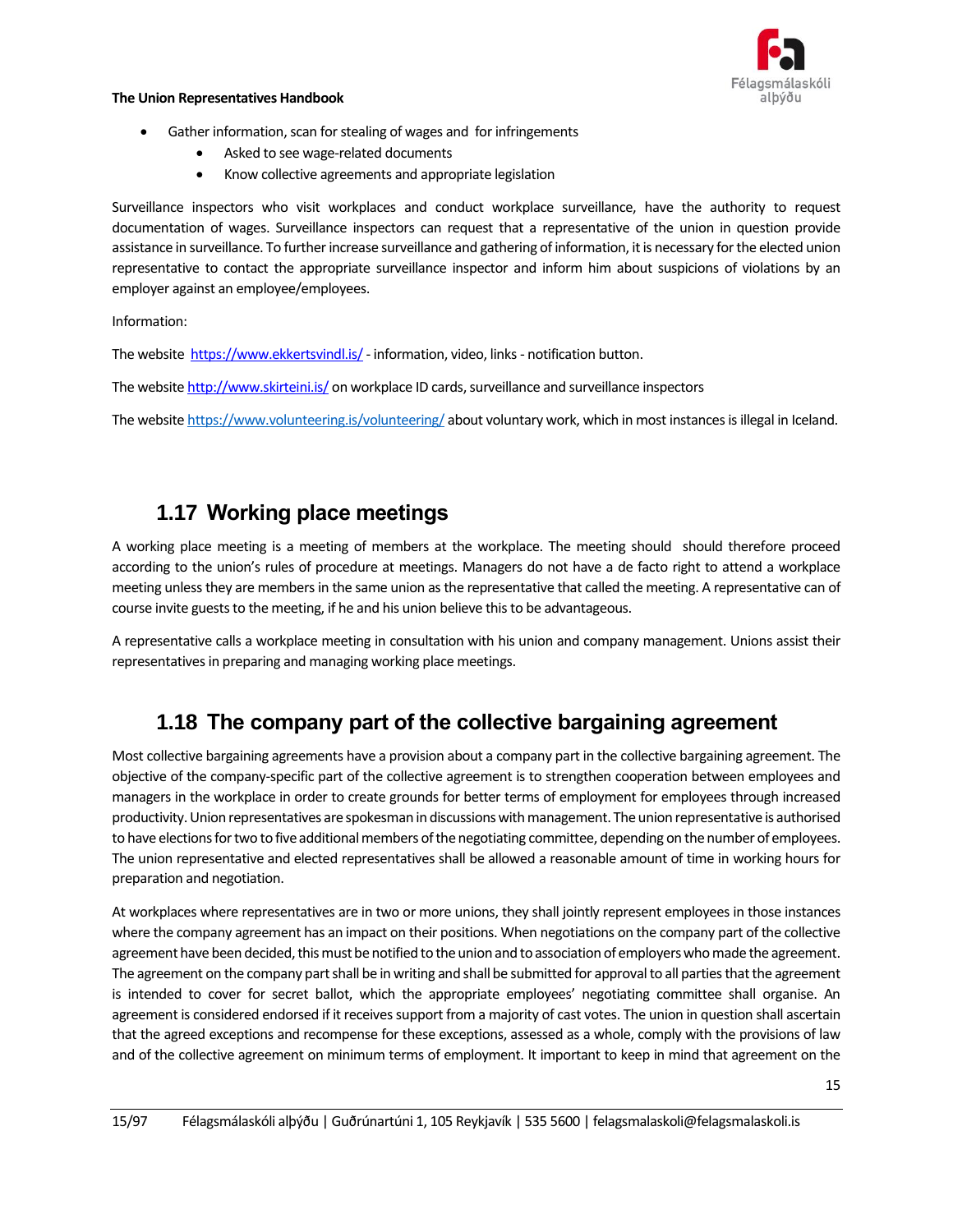

company part of the collective agreement is part of the general collective agreement and does not have standing as an independent collective agreement.

#### **1.18.1 Institutional contract**

An institutional contract is a special contract between an institution and the relevant trade union and is part of a collective agreement. An institutional agreement is also intended to support a salary system that takes into account needs and tasks of the institution and of its employees. An institutional contract is thus a special agreement between an institution and the union about adapting certain parts of a collective agreement to the needs of the institution and its employees with reference to the nature of operations, organisation and/or other factors that give the institution a unique position. One of the objectives of an institutional contract is to move the decision on allocating salaries to jobs, closer to the place of work. An agreement is thus made in an institutional contract on the basic ranking of jobs and on which factors decide their ranking, and agreement is also made on personal and time related factors.

Joint committees are responsible for making, reviewing and amending an institutional contract. They have up to 3 representatives from union/employees and 3 from the institution. Union representatives can be representatives in a joint committee pursuant to provisions in a collective agreement, or can assist them.

#### **1.18.2 Job evaluation**

Agreement is made on job evaluation in The Federation of State and Municipal Employees collective agreements. Job evaluation is a way of evaluating jobs in a systematic manner, using objective criteria. In this way, the the reasons behind decisions on salaries become more visible and in such a manner that it should be possible to decide the same pay for similar or equally valuable jobs. With job evaluation, the requirements that underlie the job title in question are being evaluated, and one is thus not measuring the contribution each employee makes through his work.

Specific job evaluation committees conduct evaluation of jobs, and there is a separate professional job evaluation committee, which is the professional consultation forum for job evaluation. There is also a separate appellate committee in place.

## <span id="page-15-0"></span>**1.19 Change of ownership of companies and collective dismissal**

According to act number 72/2002 on the legal position of employees on change of ownership of companies, union representatives have a varied role. The representative should be notified with good notice if there is intention to sell, lease or transfer commercial operationsto a new operator. If the operator intends to take some measures regarding employees because of such changes, he is obliged to consult with the representative for the purpose of coming to an agreement on such changes.

In article 5 of the Act on collective dismissal, it states that if an employer plans dismissals pursuant to article 1, he shall consult with union representatives as quickly as possible, with the intention of reaching an agreement. According to paragraph 4 of article 5 of the Act, the representative is authorised to enlist the help of specialists during the consultation and before the dismissals are made, and the cost of their work is not the responsibility of the employer. This provision allows the representative e.g. to consult specialists of the trade union in question. With the consultation, efforts shall be made to avoid collective dismissal or to reduce the number of employees that will be affected.

The Labour Court has come to the conclusion that the concept "consultation" constitutes seeking advice. In this case, however, what is prescribed is consultation *with the intention of reaching an agreement*. In this manner, special obligations are imposed on the employer that he endeavours to reach an agreement with the representative. Representatives have the right to receive all information from the employer that is important for the planned dismissals. An employer should provide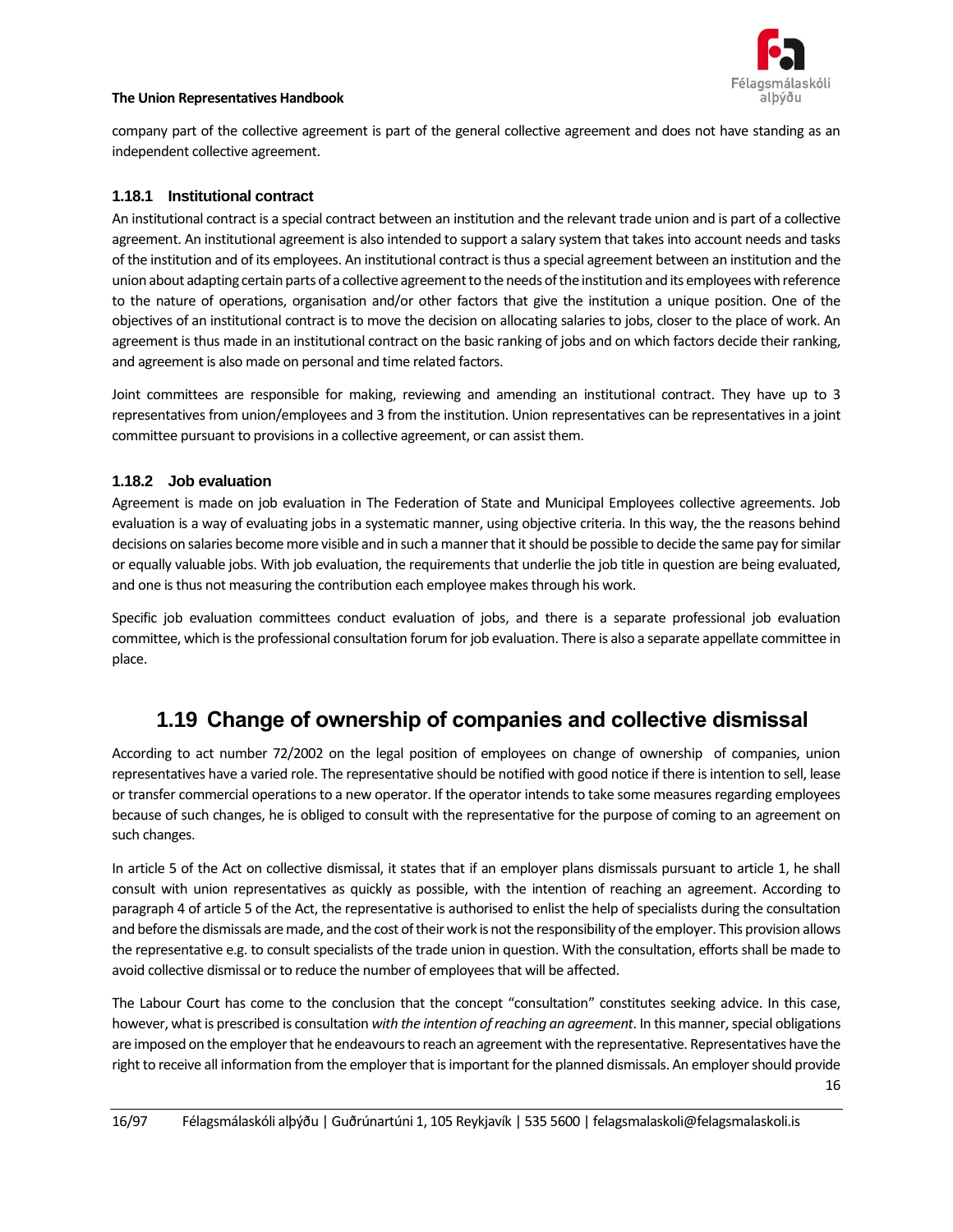

written information on the criteria that it is intended to use when selecting employees who shall be dismissed and on separate payments for the dismissals. The employer shall notify the management of the employment agency in the area in writing the dismissals and send a copy of the notification to the representative. Representatives can submit all observations that they wish to make to the management of the employment agency in the area. Representatives and an employer or his representatives shall respect confidentiality on information provided in connection with the provisions of this Act.

## <span id="page-16-0"></span>**1.20 Close cooperation in occupational health and safety**

Occupational safety and security in the workplace are in the hands of safety representatives. The union representative shall not handle these issues in any other manner than to ensure that they are in the hands of an appropriate party. There is however an exception for workplaces with fewer than 10 employees.

It is necessary that the safety representative and the union representative cooperate well. If the union representative considers that improvements could be made in occupational safety and security, he notifies the safety representative about his concerns.

The functions of safety representatives are as follows:

- In cooperationwith the safety officer, safety representatives monitor compliance with laws and regulations on working environment, health and safety at the workplace. As representatives of the employees, safety representatives monitor that instructions from the Administration of Occupational Safety and Health are followed.
- Safety representatives can alert foremen if they consider that improvements could be made in these matters.
- Safety representatives and safety officers monitor everything that relates to occupational safety and that it is adequate, and additionally they make proposals or demands for remedies should this be necessary.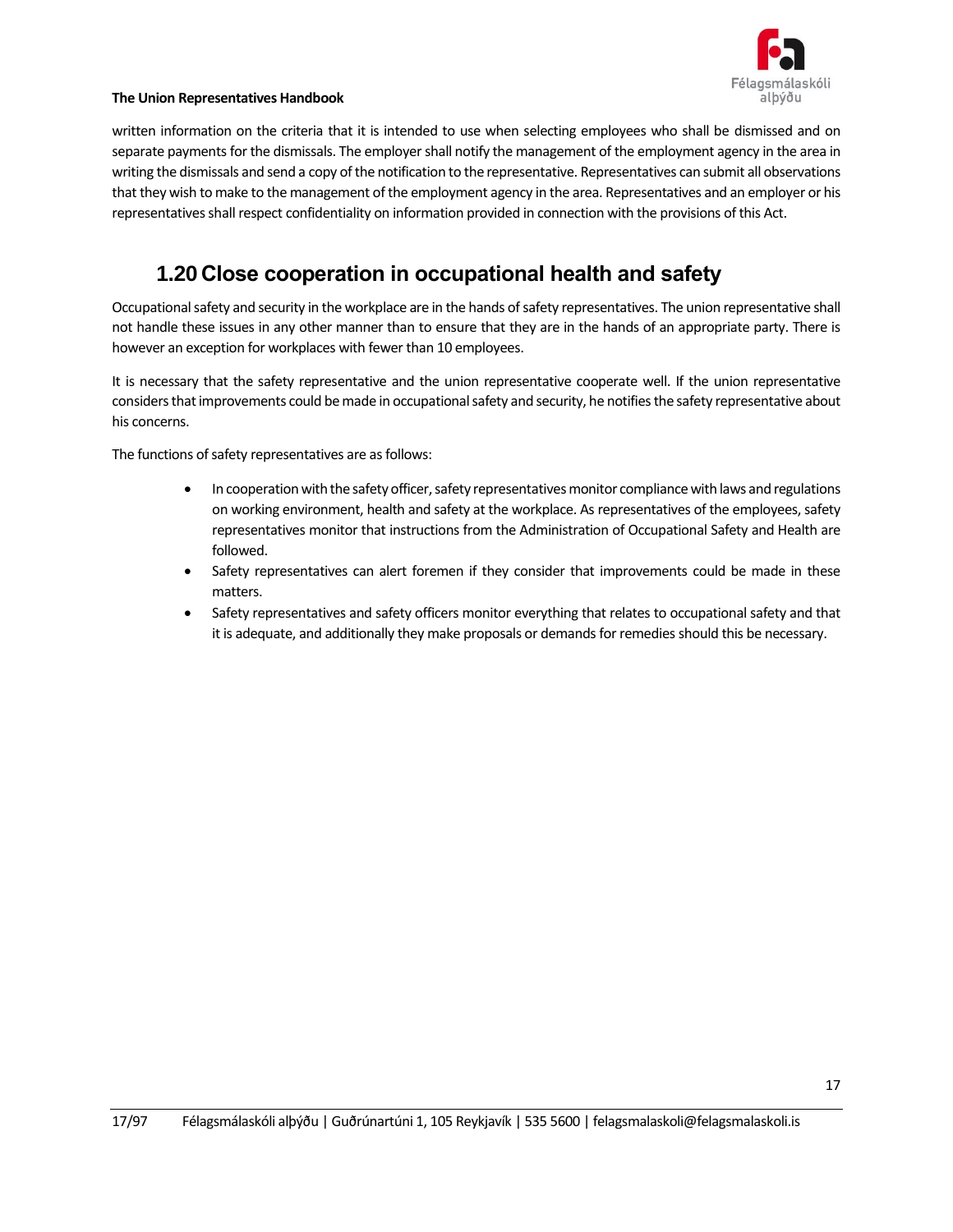

# <span id="page-17-1"></span><span id="page-17-0"></span>2. Chapter – Employees' rights

## **2.1 Working hours - rules on minimum rest**

The Act on working environment, health and safety in workplaces deals with employees working hours, as do collective agreements.

#### **2.1.1 The main rules on employees' working hours**

- Employees shall have at least 11 hours continuous minimum rest during every 24 hour period.
- One rest day per week following directly from daily minimum rest, i.e. 35 hours continuous rest.
- An employee is entitled to at least a 15-minute break if his/her daily working hours exceed 6 hours.
- Maximum working hours per week shall, on average, not be longer than 48 active working hours, including overtime.
- If it proves necessary to impair daily or weekly minimum rest, employees shall be given corresponding rest at a later date.

#### **2.1.2 Daily minimum rest time**

Working hours should be scheduled in such a manner that during each 24-hour period calculated from the beginning of the working day, an employee shall have at least 11 hours continuous rest. If it is possible to arrange it, daily rest shall cover the period between 23:00 till 06:00. Right to time off is activated when minimum rest is impaired.

In the case of shift work, it is authorised to shorten daily minimum rest time at change of shift to up to 8 hours. This applies e.g. when an employee switches from day shift to night shift and vice versa. Normally, this exception will not be used more than once a week.

#### **2.1.3 Weekly day off**

In each 7 day period, an employee shall have at least one weekly rest day, which is directly concurrent with daily rest time. The employee thus has 35 hours continuous rest, once a week. A distinction must be made between a day off and a rest day. Generally, employees have the right to days off in each week, but only one of them is considered a rest day. A weekly rest day, to the extent that this can be arranged, shall be on Sunday. It is authorised to postpone a weekly day off with a collective agreement.

#### **2.1.4 Maximum working time per week**

Maximum employee working time **per week**, including overtime, shall not exceed **48 hours** on average over each fourmonth period. It is authorised to calculate that average on the basis of 6 or 12 month periods, on the basis of a collective agreement.

#### **2.1.5 Active working time**

In order for time to be considered working time, the employee must be at his place of work, be available for the employer and be working. These 3 conditions must be fulfilled simultaneously. Agreed working breaks and special days off are not covered by this definition, even if paid. This meansthat there is a difference between paid hours and working hours.

#### **2.1.6 Night staff**

Working hours of a night worker shall normally not be longer than 8 hours during each 24-hour period. Night workers whose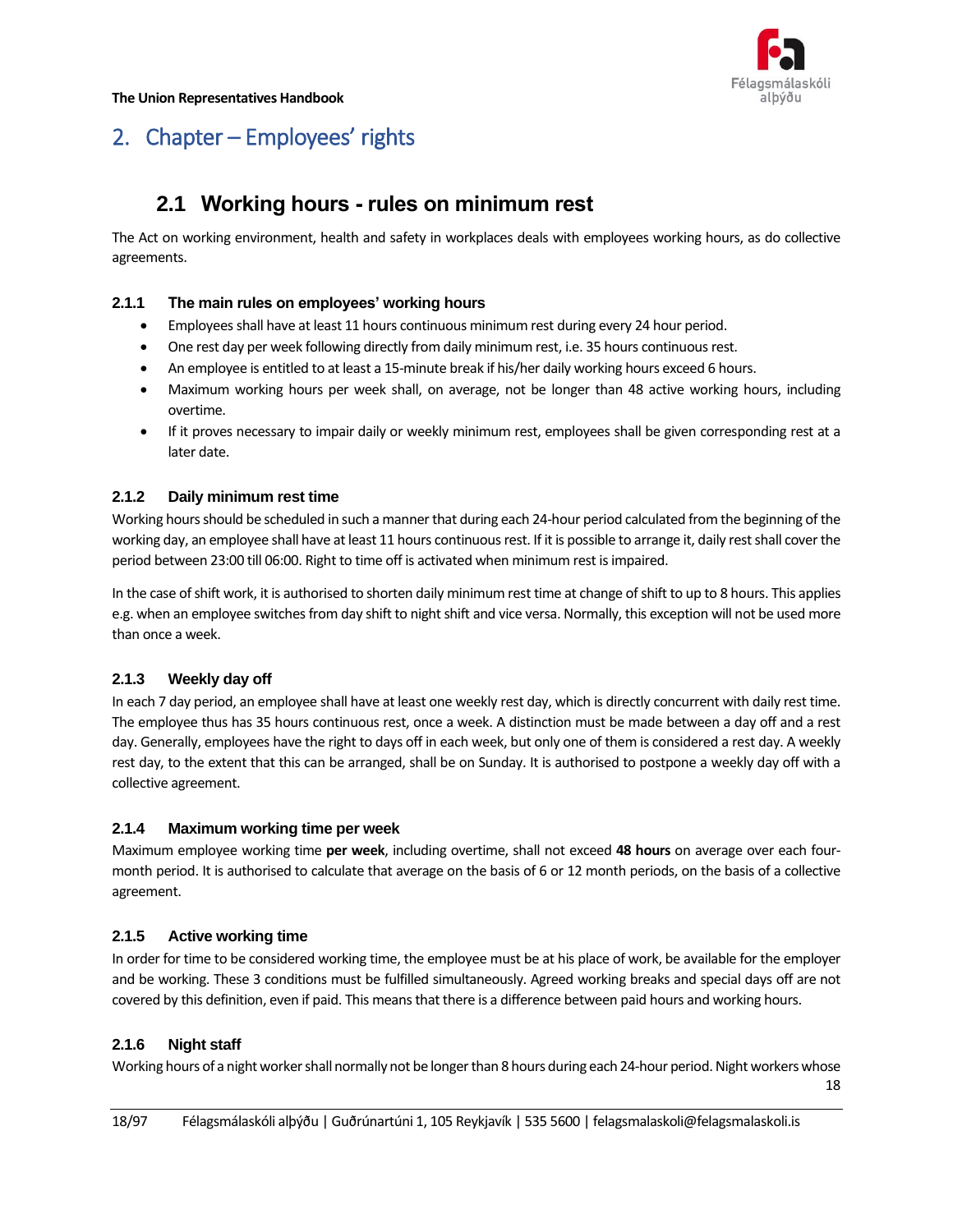

work is particularly risky or which entails considerable physical or mental pressure, shall not work longer than 8 hours during every 24-hour period.

<span id="page-18-0"></span>Night workers that have health problems that can verifiably be attributed to working hours, shall, when possible, be moved to day work suitable for them.

## **2.2 More on rules on minimum rest - shift workers**

#### **2.2.1 Main rule on continuous 11 hour minimum rest per 24-hour period**

Working hours should be scheduled in such a manner that during each 24-hour period calculated from the beginning of the working day, an employee shall have at least 11 hours continuous rest. The beginning of the working day means the normal starting time for an employee or group of employees. In shift work the reference is a marked working day on the shift schedule/roster. If it is possible to arrange it, daily rest shall cover the period between 23:00 till 06:00. When instances arise where an employee completes his working day so late that there are fewer than 11 hours until the beginning of the next working day, he does not have to turn up for work until 11 hours have passed and his wages are not impaired correspondingly.

**Example 1:** Regular employee working time starts at 8:00 on Monday. Employee works until 23:00 that day. At the end of his working session he takes 11 hours rest. The employee then should turn up for work at 10:00 on Tuesday, without corresponding impairment of wages. It is unauthorised to organise work such that working hours in a 24-hour period, exceed 13 hours.

#### **2.2.2 Exception from 11 hour daily minimum rest time - exception provisions**

Under certain circumstances it is authorised to deviate from the main rule of 11 hours minimum rest per 24-hour period.

When organising change of shift, it is authorised to shorten employees' continuous minimum rest time to anything up to 8 hours, e.g. when an employee switches from morning shift to night shift according to the organisation of the shift schedule. As this is an exception from the main rule of 11 hours continuous rest, one must require that the organisation of the shift cycle is such that changes between varying types of shifts are as few as possible in the shift cycle and that in general, this exception is not applied more often than once a week. Under special circumstances, it is authorised to shorten continuous minimum risk to up to 8 hours and to lengthen a working session up to 16 hours, i.e. because of unforeseen events. Should there be disruption of operations because of external circumstances, such as natural events, accidents etc., one may deviate from the provisions on daily minimum rest time to the extent necessary to prevent significant damage, until regular operations have recommenced.

#### **2.2.3 Weekly day off**

For each seven-day period, an employee shall receive at least one weekly day off, which is directly related to daily rest time and this should be on the assumption that the week commences on Monday. The employee that has a right to 35 hours continuous rest (11+24), once a week. To the extent possible, the weekly day off shall be on a Sunday.

**Example 2:** An employee is called out on Saturday and works until 24:00. He has a rest day on Sunday (24 hours). He thus receives 8 hours rest in connection with his weekly rest day. There are 3 hours lacking if he is to have the full 11 hours rest in connection with the rest day. In order to have the rest time, he does not have to turn up to work until 11:00 on Monday morning.

It is authorised to deviate from the main rule of weekly rest day with an agreement at the workplace, or if such was agreed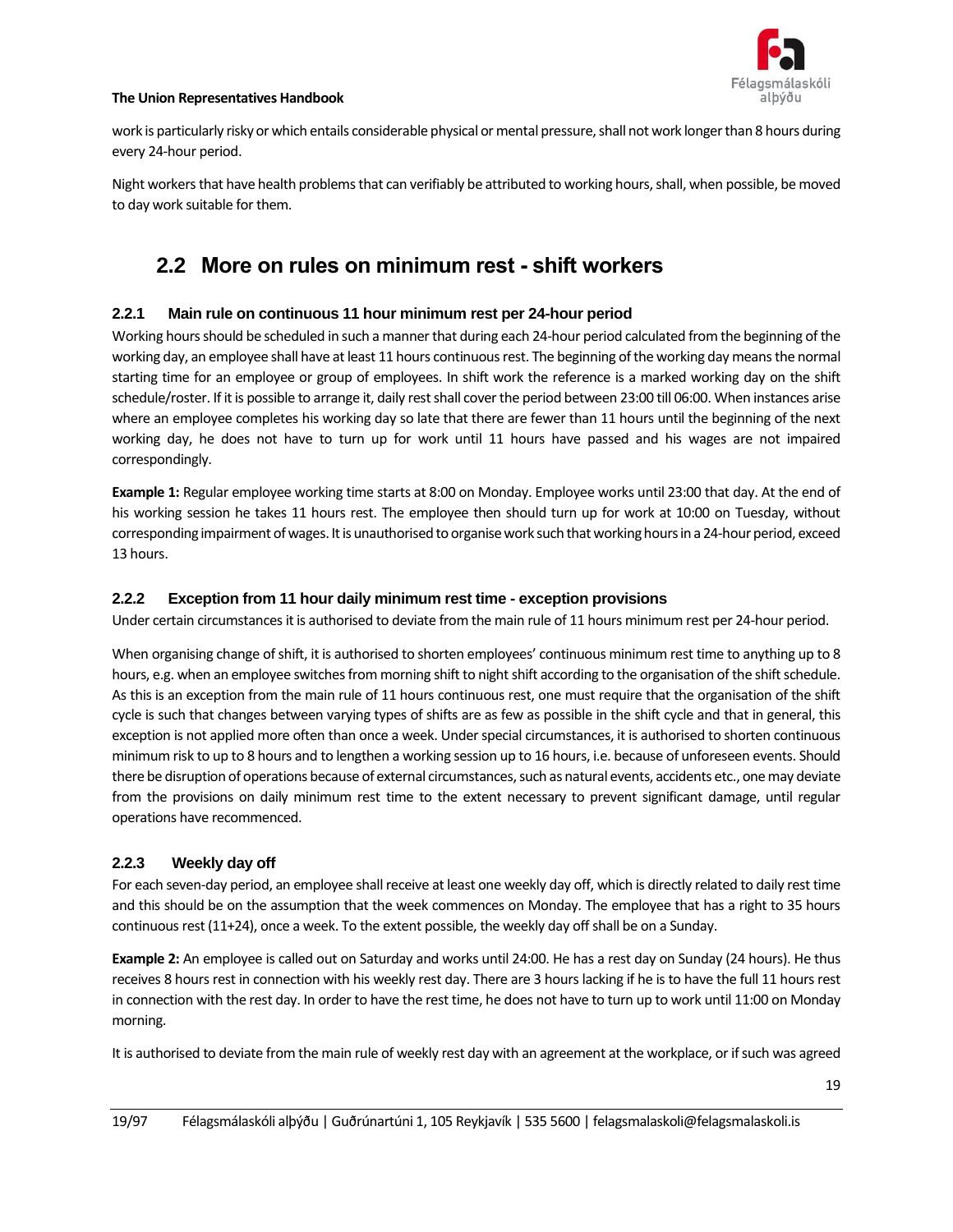

in the collective agreement. The taking of rest days shall be organised such that instead of a weekly rest day, there are 2 continuous rest days every 2 weeks.

#### **2.2.4 Right to time off**

If an employee completes his working day so late that there are fewer than 11 hours until the normal start time of the next working day, the employee shall not turn up for work until 11 hours have passed. If the manager has however judged that there is an extreme necessity that an employee turn up for work before 11 hours continuous minimum rest are completed, right to time off is activated, which is 1½ hours for each hour that the rest period was impaired. Accruement of right to time off is not limited to whole hours.

**Example 3:** If example 2 here above is used, then the circumstances are such that an employee specifically asked by his superior to turn up at 8:00 on Monday morning, gains right to time off amounting to 4.5 hours (3 x 1.5 hours).

It is necessary to keep in mind that the employee does not need to turn up to work until after 11 hours' rest unless he has been specifically requested to do so. If an employee however turns up for work before he has completed the rest time, he does not gain right to time off. According to the collective agreements, there are a number of factors that specifically activate right to time off, and one can read about this in the agreements. Examples of this are when continuous rest is interrupted with a call out and if working hours exceed 16 hours. In addition to this there is increased right to time off as a result of continuous work in excess of 24 hours. Finally, one could mention the instance of working before a rest day.

#### **2.2.5 Taking right to time off or payment for part of right to time off**

Right to time off accrued by an employee shall be shown on his payslip and shall be granted in half or whole days. Right to time off shall be granted in consultation with the employee and efforts made to grant the time off as quickly as possible, or in a regular manner, to prevent this right accumulating. It is authorised to pay out  $\frac{1}{2}$  hour (day work) for each 11/2 hour of time off in lieu, if the employee so wishes.

## <span id="page-19-0"></span>**2.3 Compensation for accidents and occupational diseases**

The following overview gives a picture of the main employee rights related to occupational accidents and occupational diseases that can be deduced from collective bargaining agreements and general rules on compensation. The overview is not exhaustive, and the provisions on compensation in collective agreements are not all the same. The right to compensation can also exist within the social security system and in sickness funds of the trade unions. Those rights will not be dealt with here.

#### **2.3.1 Occupational accident**

An occupational accident is a sudden external event (accident) which causes damage to an employee and which happened to him at work or while working or on his direct/regular way to or from work.

#### **2.3.2 Compensation rights for occupational accidents**

Occupational accidents that cannot be attributed to the employer, including an accident on the direct/regular way to or from work, create the same right to payment as in absence from work and sickness. And pay for day work for up to 3 months is added.

- Absence as a result of occupational accidents that are paid as sickness rights are not included with other absences for each 12 month period when the right to payment is calculated.
- Each individual accident also creates an independent right to day work pay for 3 months.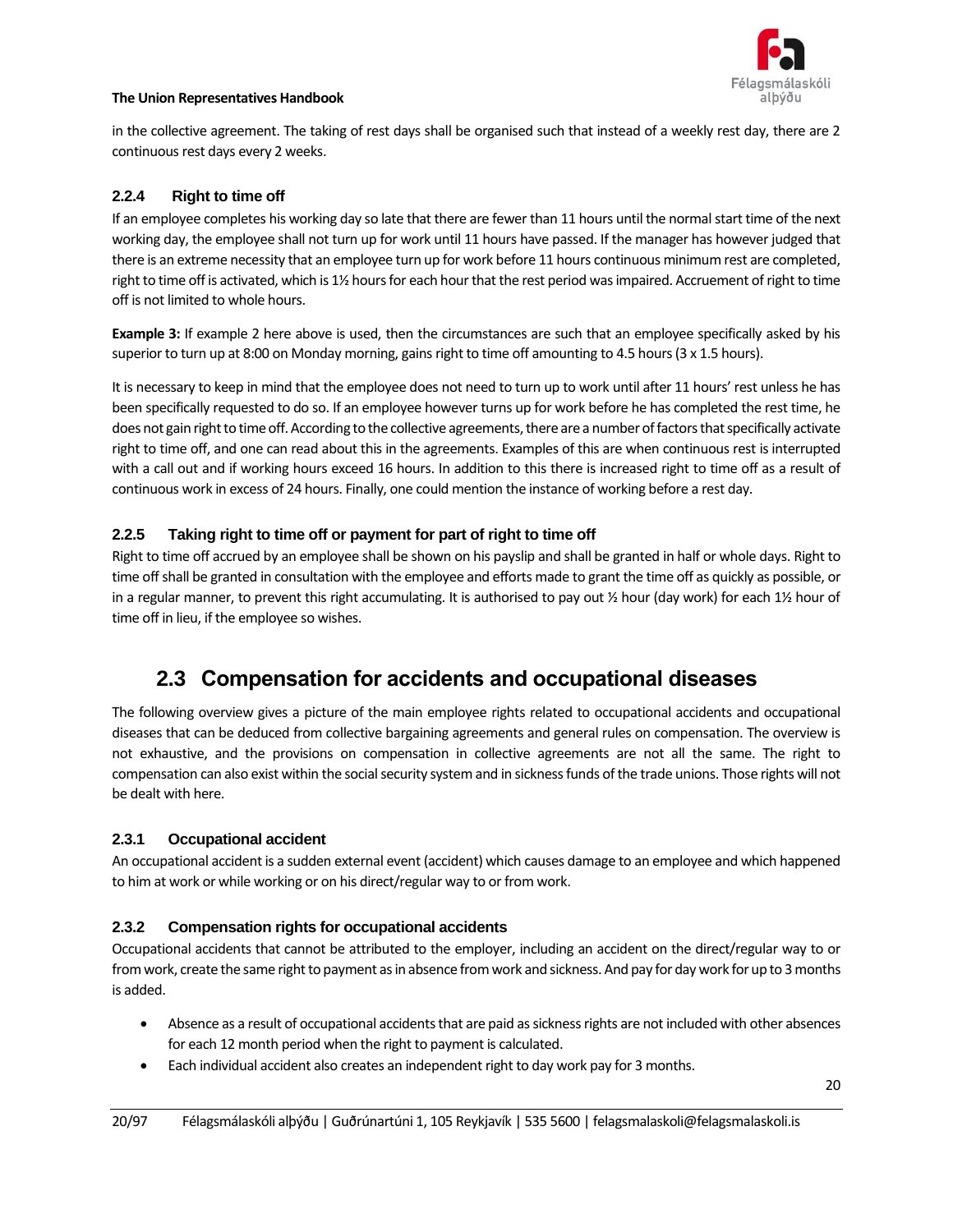

• The employer pays for transporting the injured person to his home or to the hospital and also pays normal medical costs while he is on wages, other than those paid by Iceland Health Insurance. In collective agreements on the public sector labour market, it is stated that the employer pay the employee outlay costs resulting from an accident at the workplace and that the Icelandic Health Insurance does not compensate.

An occupational accident that can be attributed to the employer or to a party for whom he is responsible are subject to damages according to general rules. That means that all financial and non-financial (distress) damage is paid, whether this is temporary damage (loss of earnings during absence) or permanent (disability).

- The employer bears all sickness and transport costs, other than that which Icelandic Health Insurance pays.
- If an employee bears part of the responsibility of his damage, then this can lead to the blame being divided between him and his employer, resulting in a reduction of compensation.
- Many employers hedge this risk by purchasing liability insurance for damage for which they are liable for compensation, and in such instances the insurance companies adopt their legal position.

Employers are obliged to purchase occupational accident insurance for their employees, according to the collective agreements. The insurance is normally valid for accidents at the workplace or on a normal journey to or from work. Disability compensation is paid for permanent disability which is calculated in percentage points. Per diem is paid for temporary disability and compensation for death on the death of an employee.

#### **2.3.3 Accident in time off**

Accidents in time offthat cause absence from work create the same payment right as sickness. According to some collective agreements, occupational accident insurance applies to accidents that employees suffer in their free time.

#### **2.3.4 Occupational diseases**

An occupational disease is a disease caused by work. This is a specific development or sequence of events that the employee is subject to in his work, or because of the conditions in which he works and that over a period of time, lead to a disease that affects his competence to work.

#### **2.3.5 Right to compensation for occupational diseases**

An occupational disease that cannot be attributed to the employer creates the same right to payment during absence from work as sickness. And pay for day work for up to 3 months is added.

Absences for occupational diseases that are paid as sickness rights are not calculated with other absences over each 12 month period when right to payment is calculated.

Each and every occupational disease additionally additionally creates individual rights to day work pay for 3 months.

Occupational diseases that can be attributed to the employer or to another party he is responsible for, are liable for damages, according to general rules, in a similar manner as occupational accidents that can be attributed to the to the employer. This means that all financial and non-financial damage (distress) is paid, regardless of whether it is temporary damage (loss of earnings in absences) or permanent (disability).

#### **2.3.6 Legal position in the event of bankruptcy**

When an employer becomes bankrupt, compensation for accidents or occupational diseases, to the extent that they are not paid by the employer's insurance, are paid from the Wage Guarantee Fund according to more specific rules on this process.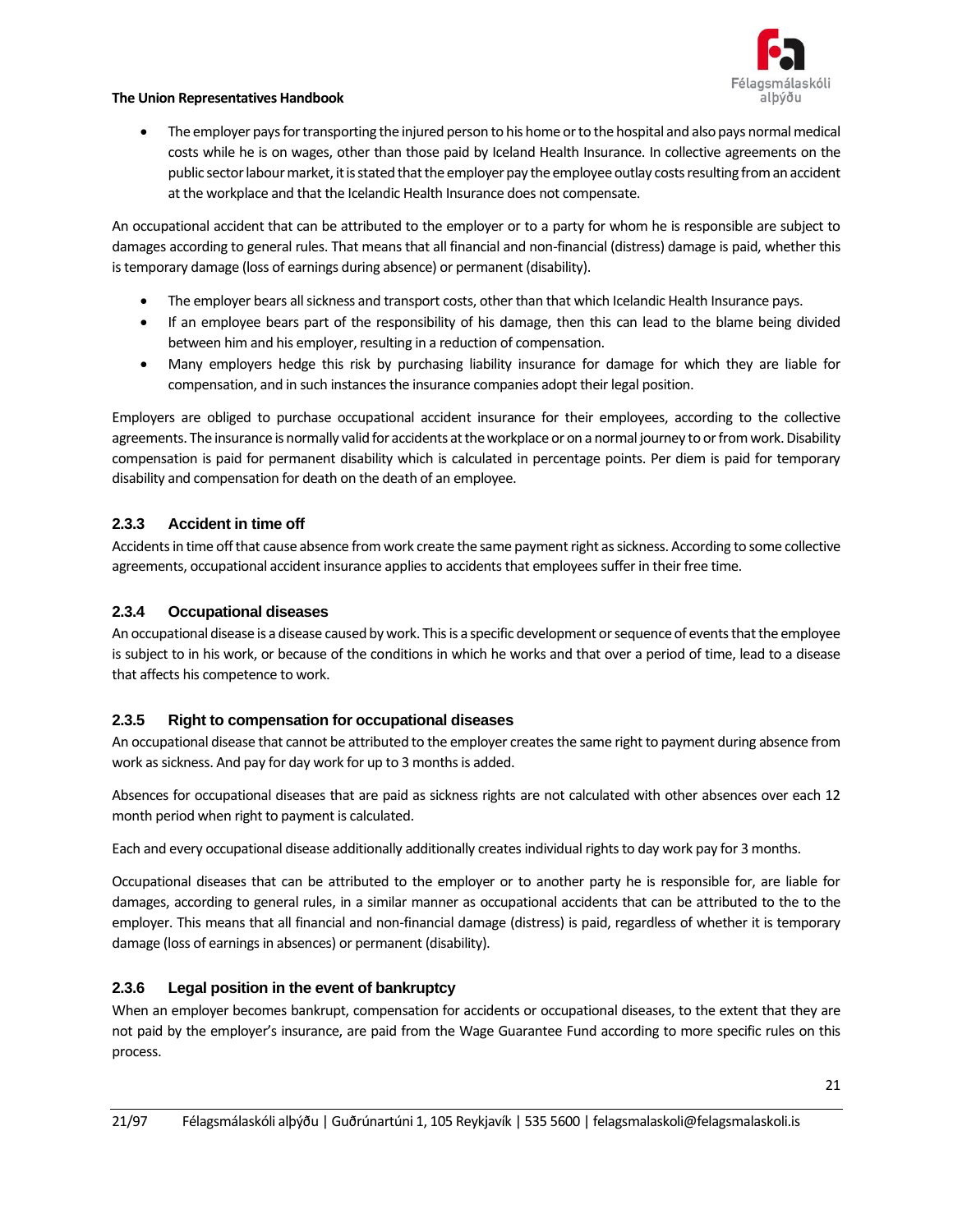

#### **2.3.7 Necessary measures and better rights - duty to notify**

All accidents at the workplace and occupational diseases must be notified to the Administration of occupational health and safety, Icelandic Health Insurance and the relevant insurance company. An investigation by the police and by the Administration of occupational health and safety is necessary if physical damage has been sustained, and is often primary documentation for proving cause and liability for compensation. It is also necessary to keep all receipts for outlay costs and damage to property.

It is important to notify an accident assoon as possible and to obtain a certificate of injury, as the consequences of accidents do not always emerge until a later date.

In many instances it is necessary to obtain guidance from trade unions, from their staff and lawyers, in order to ensure proof and of all rights according to the relative collective bargaining agreement, insurance and laws. On the Administration of occupational safety and health websit[ewww.vinnueftirlit.is,](http://www.vinnueftirlit.is/) it is possible t[o electronically report](https://www.vinnueftirlit.is/vinnuvernd/oryggi/vinnuslys) an occupational accident, or download a specific form for notification of occupational accident to the Administration of occupational safety and health. According to article 79, 80 and 81 of Act number [46/1980 on working environment, health and safety in workplaces,](https://www.althingi.is/lagas/nuna/1980046.html) the Administration of occupational safety and health shall be notified about all accidents where an employee loses his life, or becomes unable to work for one or more days as quickly as possible and no later than within 24 hours. The employee is also obliged to submit a notification to Iceland Health Insurance in the event of an occupational accident, se[e here \(occupational](https://www.sjukra.is/slys/slysatryggingar/til-hvada-slysa-taka-tryggingarnar/vinnnuslys/)  [accident\)](https://www.sjukra.is/slys/slysatryggingar/til-hvada-slysa-taka-tryggingarnar/vinnnuslys/) and the form fo[r notification of occupational accident.](https://www.sjukra.is/slys/slysatryggingar/)

## <span id="page-21-0"></span>**2.4 Compensation for occupational accidents and diseases - public sector labour market**

The right to pay during illness or in the event of accident is normally calculated in calendar days and not in working days, and this is clearly stated in the text of the collective agreement. The number of days depends on the length of service the relevant person has.

There are almost always special additional rights for an occupational accident or accident on a direct route to or from work or for an occupational disease. This does not however cover state employees who have the longest illness rights (273 days and 360 days). Additional rights are only based on day work rates for up to 3 months, and come as an addition if needed, when the number of days allocated for sickness rights have been expended.

#### **2.4.1 Wages in absence due to occupational accident, accident per diem and insurance**

An employee must be paid wages from the beginning of the absences in the event of an occupational accident or accident on a direct/normal route to or from work. If an employee is unable to work as a result of an accident of this nature for at least 10 days, Iceland Health Insurance pays per diem (accident per diem) from and including the 8th day after the accident occurred. The institution/employer has a right to these payments for the time that the person in question is being paid wages, but after that they are paid to the employee. See in more detail, article 11 of Act number [45/2015](https://www.althingi.is/lagas/nuna/2015045.html) on accident insurance from social security and information on the website of Iceland Health Insurance [\(http://www.sjukra.is/slys/slysatryggingar/\)](http://www.sjukra.is/slys/slysatryggingar/) on accident insurance and [\(http://www.sjukra.is/slys/slysatryggingar/til](http://www.sjukra.is/slys/slysatryggingar/til-hvada-slysa-taka-tryggingarnar/vinnnuslys/)[hvada-slysa-taka-tryggingarnar/vinnnuslys/\)](http://www.sjukra.is/slys/slysatryggingar/til-hvada-slysa-taka-tryggingarnar/vinnnuslys/) on occupational accidents. Notification of an occupational accident needs to be received by Iceland Health Insurance for per diem (accident per diem) to be paid. In addition to accident per diem, right, may be activated for other accident insurance compensation from Iceland Health Insurance, such as for disability and death compensation. Employees are generally insured for accident, for death or permanent disability resulting from an occupational accident, i.e. accidents that they suffer while working or on a normal route to or from work, etc. *With most state employee unions, but not all, rules number [30/1990,](https://www.stjornarradid.is/verkefni/allar-frettir/frett/1990/01/16/Reglur-nr.-31-1990-um-skilmala-slysatryggingar-rikisstarfsmanna-skv.-kjarasamningum-vegna-slysa-sem-starfsmenn-verda-fyrir-utan-starfs/) apply to the conditions of state employee accident insurance*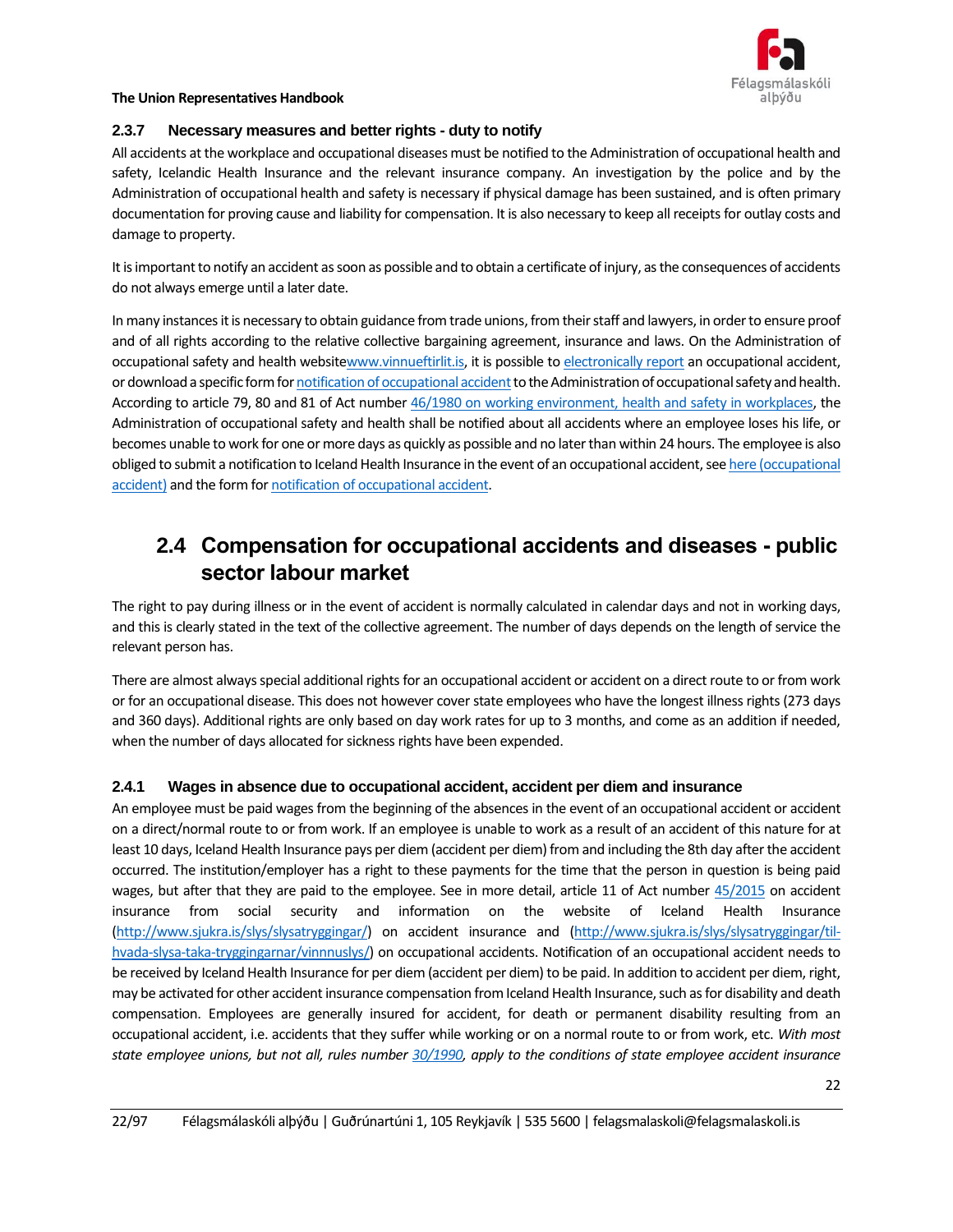

*pursuant to collective agreements, for accidents that employees suffer in their work.* Demands for payment. According to the referenced rules must be sent to the Office of the State Attorney. Further information can be found on the website under accident insurance for disability or death. Disability or death resulting from an occupational accident or from other circumstances, normally activate rights from the relevant pension fund.

#### **2.4.2 Outlay costs resulting from occupational accident**

An employee must be paid those costs that he has sustained as a result of an occupational accident that are not compensated by Social Security accident insurance pursuant to article 10 of Act numbe[r 45/2015](https://www.althingi.is/lagas/nuna/2015045.html) on Social Security accident insurance.

Notification of an occupational accident needs to have been received by Iceland Health Insurance for that institution to compensate the part of an employees costs that the institution is obliged to compensate pursuant to the named legal provision. The employer needs to fill out the form and inform about how he chooses to arrange settlement of the employees outlay costs as a result of an occupational accident, and this can be done in 2 ways. On the one hand, such that Iceland Health Insurance pays the employee what he is due and the employer pays him any remaining outlay costs. On the other hand, the institution can pay the employee all outlay costs and can receive repayment from Iceland Health Insurance for the part to be paid by that institution. Iceland Health Insurance compensates outlay costs. In those instances where the employee is unable to work as a result of an occupational accident for at least 10 days, but it is however authorised to make an exception to this condition. See further in article 27 of Act no[. 117/1993.](https://www.althingi.is/lagas/133a/1993117.html)

#### **2.4.3 Joint committee on sickness rights**

A special joint committee shall deliberate on interpretation and elaboration of individual provisions on sickness rights. The committee comprises Representatives of parties to the agreement made between BHM, BSRB and KI on the one hand, the Minister of Finance p.p. State Treasury, City of Reykjavík and the Salaries committee of the municipalities, from 24 October 2000. There are 6 representatives on the committee, i.e. 3 from each side.

#### **2.4.4 Accident insurance for disability or death**

Accident insurance for an employee's death or accident are dealt with in the collective agreement. Specific rules from 1990 deal with the conditions for state employees' accident insurance, pursuant to the collective agreements, for accidents that the employees suffer in or outside work. For municipality employees, this is mainly in the collective agreements and the rights of the same for an accident that happens in work as for outside work. In the collective agreements, insurances dealt with in chapter 7 in almost all cases. Reference is normally made 2 specific rules from the Ministry of Finance with respect to conditions for accident insurance, i.e. on the one hand for accidents in work and on the other hand, for accidents outside work (in free time). According to these rules, permanent disability or death as a result of an accident is insured in varying manners, depending on whether the employee suffers the accident in or outside work. Generally, the same rules apply to civil servants. See further, rules of the salaries committee from 18 June 2003 and the ruling of the Labour Court from 18 July 1997. The above specified rules cover most groups of public employees with the conditions that are prescribed there. They are based on medical assessment and have fixed amounts of money which an index to the consumer index. This means that financial damage or age and salary of the injured person have no impact on the amount of compensation. This means that 2 employees who were assessed as having an equal number of disability points, would receive equal amounts even though the disability could cost one of them his job and the other not. For certain groups, other rules apply, i.e. when parties have made a different agreement in a collective bargaining agreement. The main examples of this are the state collective bargaining agreements with municipality workers' unions but not with the City of Reykjavík employees' union. The state has also made an agreement with the National police officers' union on different insurance and different insurance conditions where this insurance is purchased from an insurance company.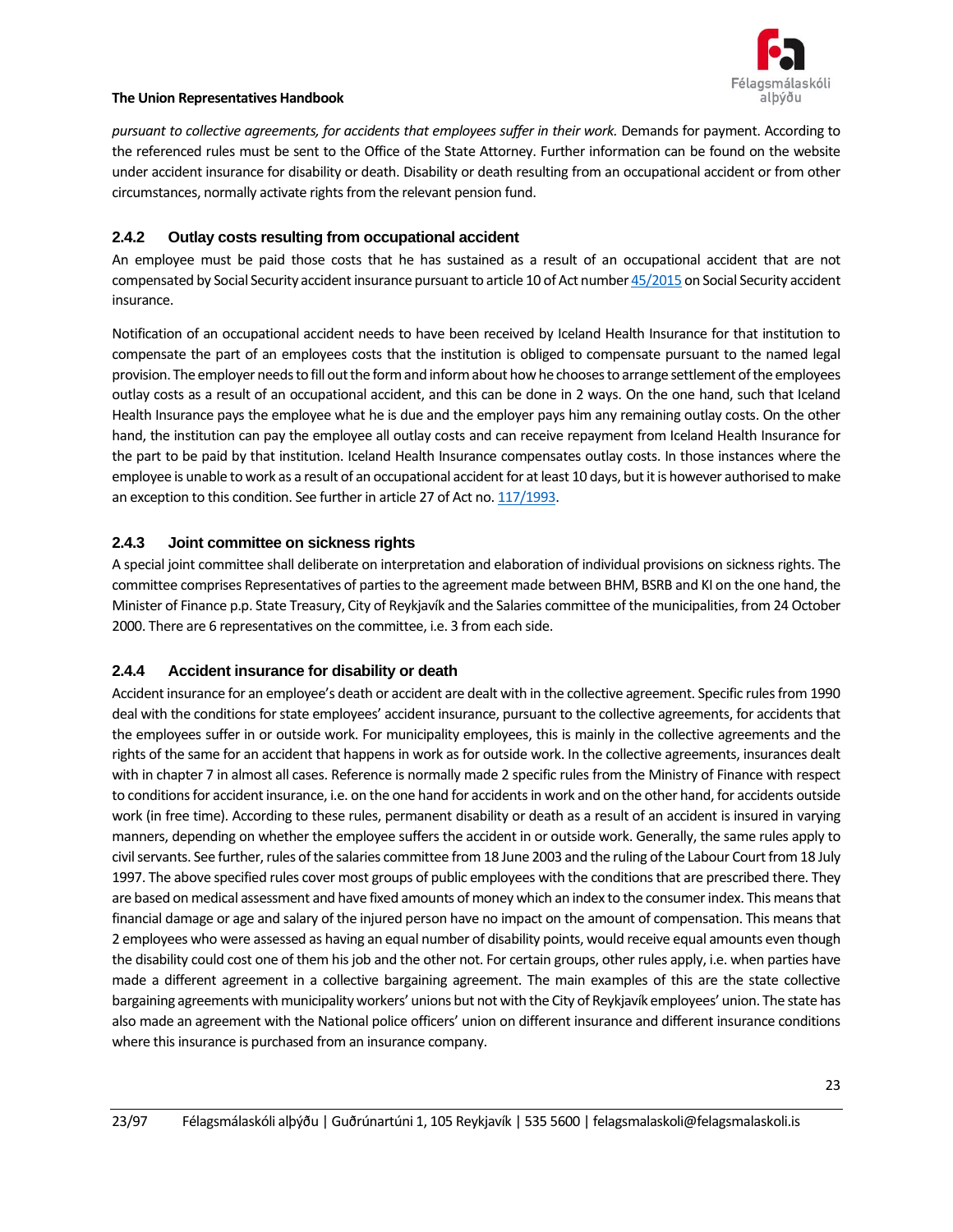

#### **2.4.5 Employees rights for physical damage or damage to possessions**

Employees who suffer physical damage or damage to possessions inflicted by an individual who can to a limited or to no extent, be responsible for his actions, have the right to direct the claim directly at the employer.

Matters of opinion have arisen about where employees should direct a claim for damage they suffer when conducting their duties. This has been particularly tested when the employee involved provides treatment to an individual who can to a limited or to no extent, be responsible for his actions. Up to this point in time, the employee himself has had to initiate proceedings against the party that caused the damage, but it is understandable that he should be reluctant to do so as these are often sick individuals. With this protocol, an employee is able to direct a claim for damages at the employer instead of needing to direct it against individuals that caused the damage.

## <span id="page-23-0"></span>**2.5 Sickness rights**

The following overview gives a picture of the main employee rights in sickness. The overview is not exhaustive and the provisions of the collective bargaining agreements are not all the same, as is commonly the case. Rights may also exist within the public insurance system and in sickness funds of the trade unions when sickness rights bound in law and in collective bargaining agreements no longer apply. Those rights will not be dealt with here.

#### **2.5.1 Absences that must be paid for**

Absences that must be paid for mean absences that result from mental or physical illnesses or an accident that the employee has suffered outside work (free time accident) and that hinder him from doing his work and/or result in or could result in him being unable to work.

#### **2.5.2 Unfit for work**

Being unfit for work means that the employee is unable to do his work, or unable to attend for work because of necessary measures to prevent him becoming unfit for work.

#### **2.5.3 Proof and dispute**

Absence and being unfit for work must be proven with a doctor's certificate, certificate of being unfit for work, if the employee demands this pursuant to authorisation in the collective bargaining agreement. The doctor's certificate need not show other information than that which is necessary as the employee enjoys protection of his private life, and his relationship with the doctor in question is confidential. This is therefore not a traditional doctor's certificate.

*The employer pays for the doctor's certificate given that the illness is immediately notified to the employer on the first day of illness and that employees are always obliged to submit a doctor's certificate.* In general collective bargaining agreements, the duty to pay rests on the employer if he requires that the employee provide a doctor's certificate.

Disputes are common on the one hand, on whether all illnesses create rights and on the other hand, the definition of unfit for work. For example, a person who has a medical procedure is normally fit for work when he goes for the operation, but then subsequently is unfit for work as a result of the operation. This is therefore important to investigate the type of operation in question in each instance. Absence as a result of cosmetic surgery are for example, generally not subject to payment while a stay at a rehabilitation and health clinic can be subject to payment if the purpose of the stay is to prevent the employee from becoming unfit for work.

#### **2.5.4 Length of illness rights - general labour market**

The minimum rights are defined in article 6 of Act number 19/1979 where it states: "During the first year of service with the

24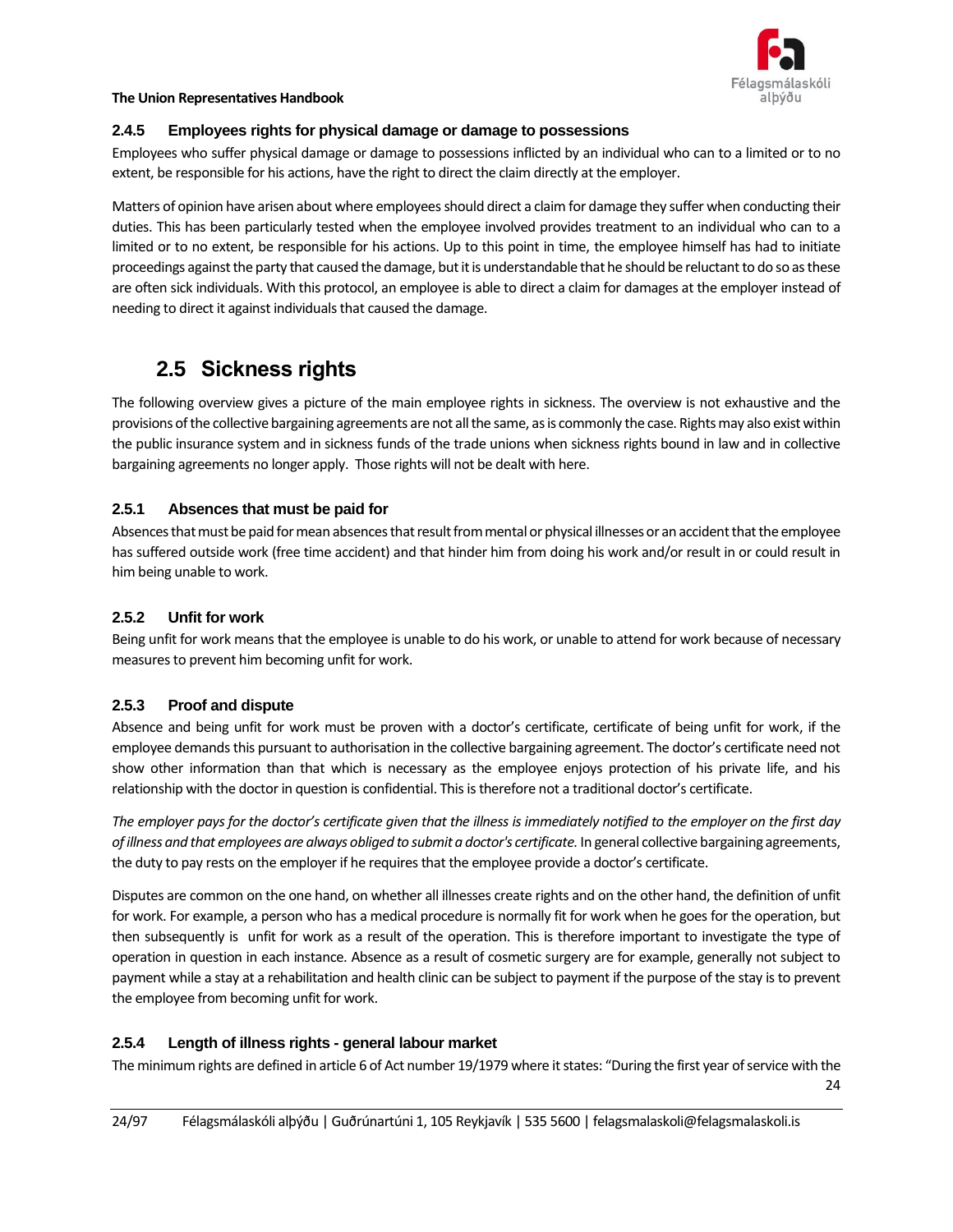

selfsame employer labourers shall not forfeit any of their wages, in whatever form these may be paid, for two days in respect of each month of service..."

In article 5 of the same act there is discussion on the rights of those who have worked for the same employer for one year continuously longer. There it states: "All permanently engaged labourers who have been engaged in service with the selfsame employer continuously for one year shall, when they are excused from work on account of diseases or accidents, not forfeit any of their wages for one month in whatever form these may be paid.

In case such employees have been engaged with the selfsame employer continuously for three years they shall, in addition to that which is stated in para. 1, retain their daytime wages for one month, but two months after five years of continuous engagement with the selfsame employer...."

The role that new rights are created with absences of a new type (rule of repetition) is no longer in force and the right is now holistic with reference to a 12 month period prior to the date when the absences with payment obligation commence.

Better rights have been agreed on in the collective agreements than are described here. The collective agreements are not all the same, and is therefore necessary to examine each individually.

#### **2.5.5 Sickness rights - minimum provisions of collective agreements - general labour market**

When calculating sickness days, working days are counted.

- In an employee's first year of service, he gains 2 days for each worked month.
- After one year continuous employment with the same employer, one month is paid with deputy wages.
- After two years continuous work with the same employer, one month is paid with deputy wages and one month at day rate wages.
- After three years continuous work with the same employer, one month is paid with deputy wages and two months at day rate wages.
- After 5 years continuous work with the same employer, one month is paid with deputy wages, one month at full day rate wages(i.e. day rate wages, bonus and shift premium) and 2 months at day rate wages.

#### **2.5.6 Rights to transfer**

Employees who have accrued specific sickness rights, can transfer them, in total or in part, if they commence work with a new employer within a specific period of time from the end of the prior employment Confirmation of the accrued rights must be presented at the beginning of the new appointment. More detailed provisions on this issue can be found in individual collective bargaining agreements.

#### **2.5.7 Doctor's certificate and outlay cost - public sector labour market**

f an employee becomes unable to work because of sickness or accident, he shall immediately notify his superior, who decides whether a doctor's certificate will be required and whether this shall be from consultant physician the institution in question. A doctor's certificate may be required from an employee on unfitness for work, whenever the director/superior thinks necessary. If an employee does not come to work because of sickness or accident for more than 5 continuous days, he shall prove his unfitness to work with a doctor's certificate. In the event of an employee's repeated absences, he shall prove his unfitness to work with a doctor's certificate after a more specific decision by the director/superior.

If an employee is unfit for work because of sickness or accident for an extended period of time, he shall renew his doctor's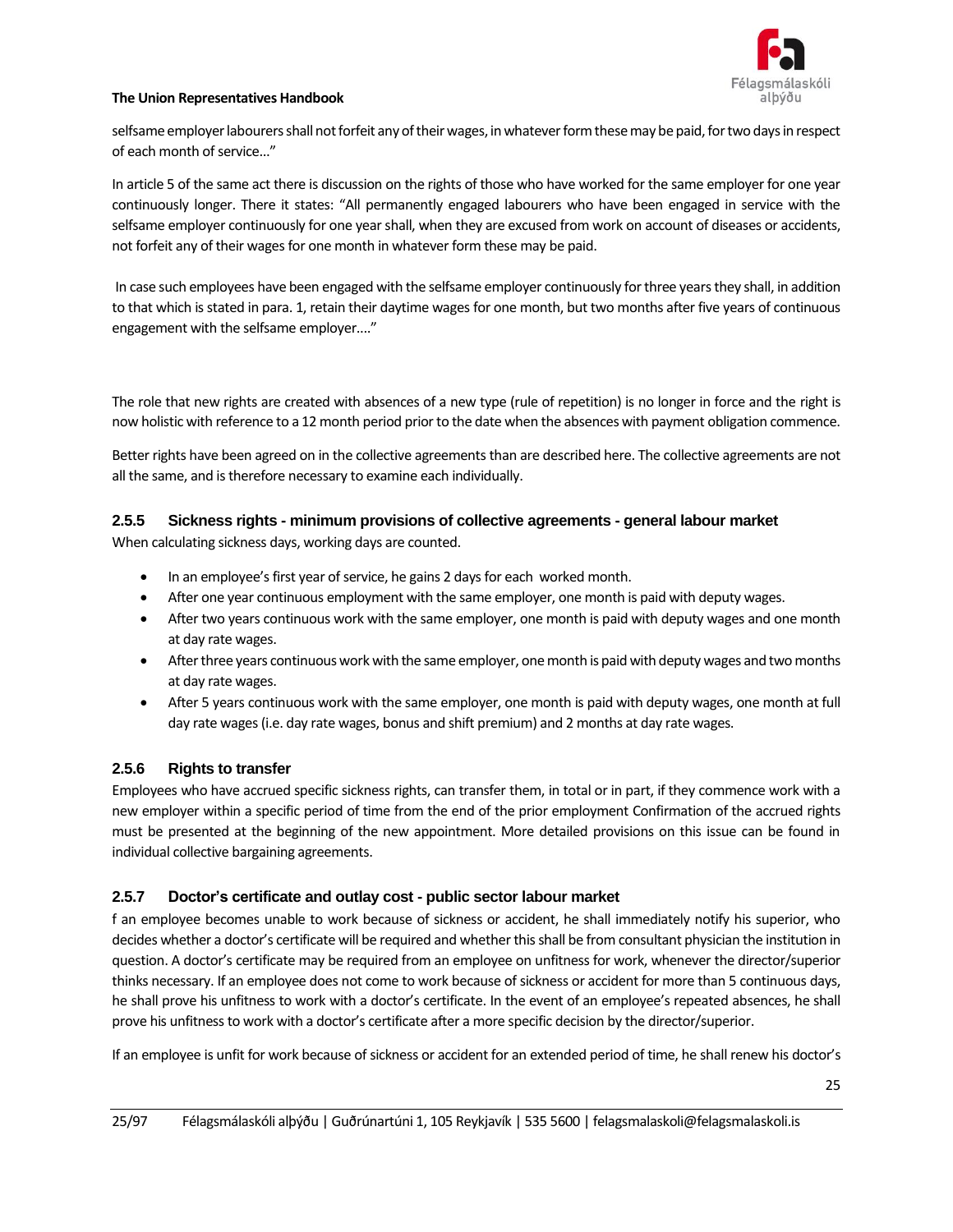

certificate after a more specific decision by the directors/superior, at least once a month. An exception may however be made to this, after a proposal from the consultant physician if he considers it clear that there will be a longer period of absence. An employee who is unfit for work because of illness or accident is obliged to submit to any normal and recognised medical investigation that the consultant physician may deem necessary to decide whether the absences are justified, and the cost of the consultation with the doctor and the necessary medical investigation are paid by the employer. The employee shall be repaid for a doctor's certificate that has been required. The same applies to a consultation with a doctor for the purpose of getting a doctor's certificate. The employer shall pay the employee his outlay costs resulting from an occupational accident, that are not covered by Social Security public insurance pursuant to article 10 of Act number 45/2015.

#### **2.5.8 Sickness rights - public sector labour market**

In the autumn of 2000, BSRB, BHM and KI made an agreement with the State, the City of Reykjavík and the Salaries committee of the municipalities on sickness rights of public employees, and this agreement was subsequently included in the collective agreement of all associations affiliated to BSRB and in the agreement for public employees with the State, municipalities and private foundations for members of associations affiliated to ASI that have rights to negotiate an agreement for these parties. During the first 3 months in work, employees have a right to 14 days for illness and accident. For the next 3 months 35 days and after 6 months, 119 days. Sickness rates go to 133 days after one year and 175 days after 7 years. Then employees have a right to 13 weeks or 91 days in addition to the above for occupational accidents or occupational diseases. This right is from the first working day and up to 12 years of service. After 12 years of service, public employees have a right to 273 days and after 18 years of service the right has reached 360 sickness days on full pay, but after that time pay is discontinued. Pay during sickness is always fixed payments and an average of irregular overtime during the past 12 months after the first week of illness.

#### **Sickness rights**

| Length of service 0-3 months |         | 3-6 months | $6 - 12$<br>months | 1 years | 7 years | 12 years | 18 years |
|------------------------------|---------|------------|--------------------|---------|---------|----------|----------|
| <b>Number of days</b>        | 14 days | 35         | 119                | 133     | 175     | 273      | 360      |

In absences due to illness, all calendar days are included, and not only working days. In this way, 4 days are calculated if the person in question is sick on Friday and Monday, i.e. Saturday and Sunday are counted. Sickness rights

#### **Length of sickness rights for employees paid by the hour**

In the collective bargaining agreement with public parties, such as the State, municipalities and private foundations, it is authorised to pay employees on an hourly basis in specific cases.

The length of sickness rights is less generous than for those paid by the month and is as follows:

For one month's work 2 days, in the second month 4 days and in the third month of service 6 days. After 3 months of service 14 days After 6 months of service 30 days In addition to the above, there is an addition of day work pay for 13 weeks or 91 days if the unfitness for work is the result of an occupational accident or disease.

#### **2.5.9 Rights to transfer**

When evaluating an employee's accrued rights, the length of service with the employee in question shall be counted and also length of service with State institutions, municipalities and private foundations that are mainly funded by public money. During the first 3 months of continuous employment, prior service according to this article shall not be assessed unless the employee in question has had continuous service with the above specified employers for a period of 12 months or more.

#### **Right to pay for sickness of a child under 13 years of age**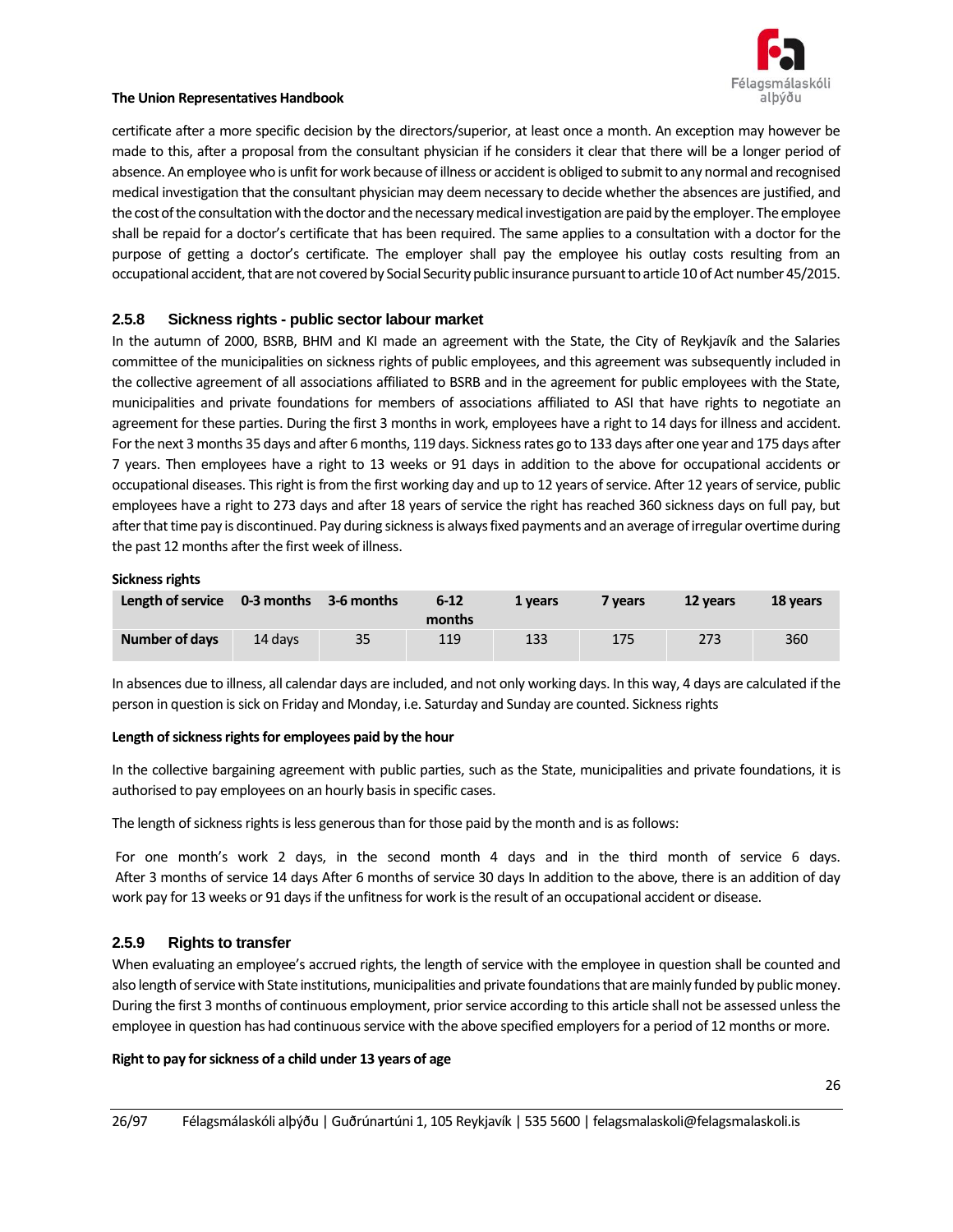

Sickness of a child under 13 years of age. One parent has the right to be absent from work for a total of 12 working days (96 working hours on the basis of full employment, during each calendar year with the State, municipalities and private foundations, and for every 12 month period on the general market, for sickness of a child under 13 years of age where alternative care is not an option. This right has no impact on an employee's rights pursuant to other articles.

#### **Increased rights for those working for municipalities outside the City of Reykjavík:**

One may use in part or in full, the above specified right for children under the age of 16 in serious cases that lead to hospitalisation.

## <span id="page-26-0"></span>**2.6 Holidays**

All employees have a right to take an annual rest from work (holiday) and they accrue rights to pay during holidays with their work. This right is prescribed in the Act on holiday allowance number 30/1987 and in the collective agreements that apply in each instance. As is stated in the Act, it deals with employees' rights to holiday and on the other hand, rights to payment of holiday allowance for the time he is not at work. These 2 elements most often go hand-in-hand but they do not need to. An employee who has recently commenced work may thus have a right to a holiday without having the right to payments during his holiday from his current employer. He has previously received settlement for his holiday pay from a previous employer. The same applies to an employee on maternity/paternity leave. He accrues the right to take a holiday while on maternity/paternity leave, but on the general labour market he does not have the right to holiday allowance. But an employee with the State and municipalities accrues the right to payment of holiday pay.

#### **2.6.1 Holidays according to the law**

Holidays shall be a minimum of 2 days for each worked month during the preceding holiday year (1 May to 30 April) or 24 days during the whole accruement period where half a month or more is calculated as a whole month, while a shorter period is not counted. When an employee is absent from work on pay because of sickness or accident, and while he is on holiday or on maternal/paternal leave, that time is considered to be worked time. Sundays and other public holidays are not considered holiday days and nor are the first 5 Saturdays on holiday.

An agreement is made on increased holiday rights in collective bargaining agreements, but this varies by agreement.

#### **2.6.2 Holiday days - minimum provisions - general collective agreements**

In the first working year, holidays are 2 days for each worked month. Holiday allowance is 10.17%.

After 5 years with the same company, or 10 years in the same sector, holiday pay rights shall be 25 days and holiday allowance is 10.64%.

After 10 years continuous service with the same company, holiday pay rights amount to 30 days. Holiday allowance is 13.04%.

Holiday allowance is dealt with in a separate information sheet. Provisions on increased and better holiday-taking and payment rights are almost always found in collective bargaining agreements.

#### **Holiday rights - general collective bargaining agreements, with reference to full-time employment**

| Length of service | 0-4 years | 5 years with the same         | 10 years with the same        |  |
|-------------------|-----------|-------------------------------|-------------------------------|--|
|                   |           | company or in the same sector | company or in the same sector |  |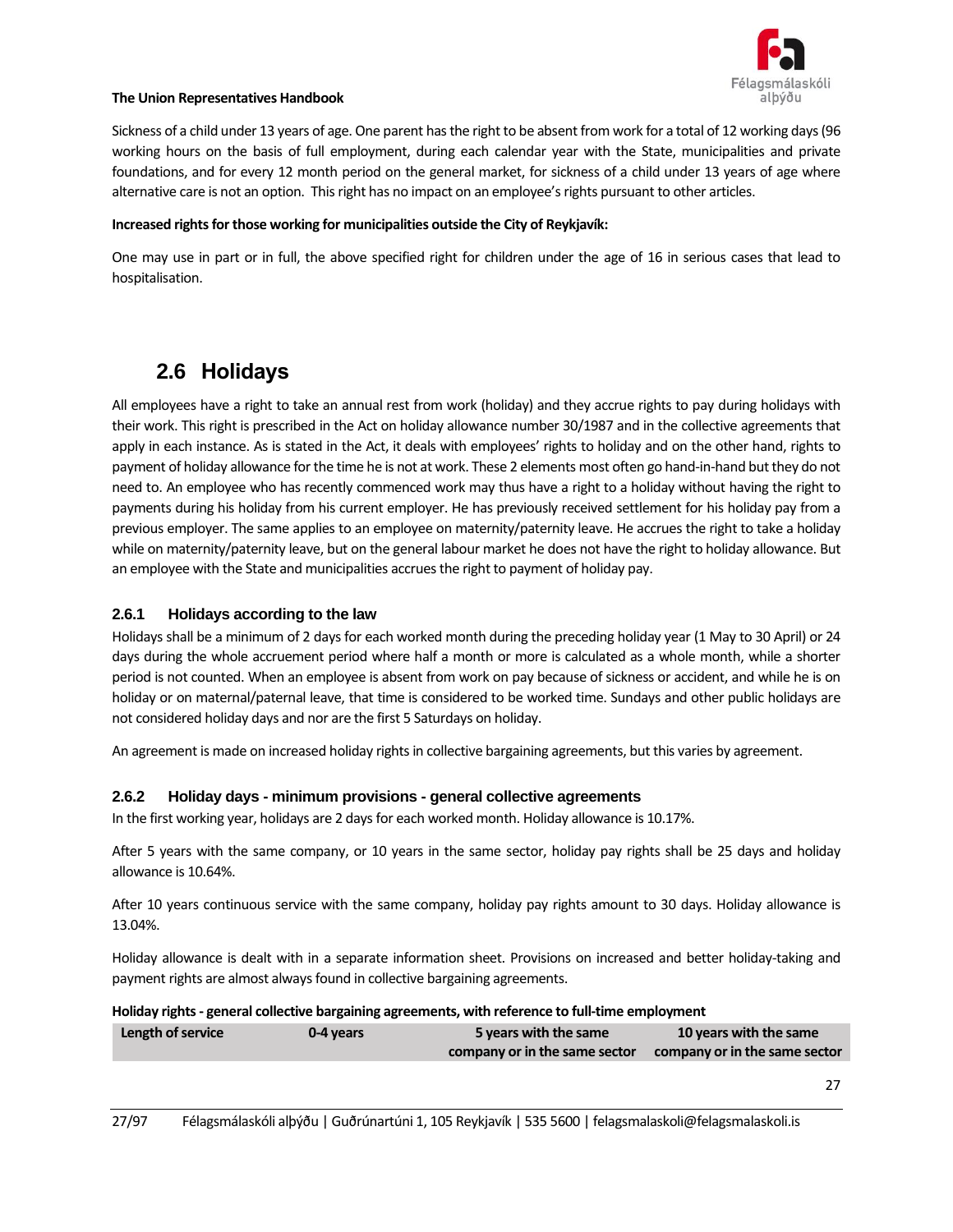

| <b>Number of days</b> |     | 24 days | 25     | 30     |
|-----------------------|-----|---------|--------|--------|
| Holiday<br>rights     | pay | 10.17%  | 10.64% | 13.04% |

If an employee has acquired maximum rights with a prior employer, he acquires the same rights again after 3 years service with a new employer.

Those employees who, at the request of the employer, do not receive 20 holiday days during the summer holiday period, have the right to a 25% weighting on the number of days fewer than 20.

#### **2.6.3 Holiday days - public sector labour market**

The accruing of holidays changed from 1 May 2024 public sector employees with the State and municipalities and private foundations, with the exception of members of SGS who work for municipalities, where the change comes into force from and including 1 January 2020.

All employees accrue 30 days holiday (240 hours based on a 40 hour working week) irrespective of age or length of service and the holiday allowance will be 13.04% and the above specified parties will have the right to take 30 days holiday from 1 May 2021.

For employees in shift work, holiday allowance shall be paid on the shift premium for employees in BSRB while those in ASI receive average shift premium with reference to the the 12 months prior to the beginning of a new holiday allowance year.

Holiday rights are always calculated on the basis of percentage position and length of service. Act number 30/1987 on holiday allowance prescribes that employees shall take holidays. According to the same Act, it is unauthorised to transfer holiday allowance or tomove holidays between holiday allowance years. It is possible to postpone taking holidays if sickness or accident prevent the employee from taking his holiday during the holiday period. An employee has the right to take all his holiday during the holiday period, should this be feasible. Those employees that, according to a written request by the employer, do not receive full holidays during the holiday period shall be granted 25% lengthening of that part of the holiday that is provided outside the defined holiday pursuant to the collective bargaining agreement in force.

#### **2.6.4 When holidays shall be granted - the holiday period**

Holiday shall be granted as a continuous holiday during the holiday period, which can vary between collective agreements. This is variously 1 May to 15 September, 15 May to 30 September, 2 May to 30 September. In collective bargaining agreements, a minimum holiday during the holiday period is prescribed, but this varies between agreements though the minimum is 14 days. Holidays taken outside the holiday period at the request of the employer are often compensated by the employer with an increase of 25% on the remainder. Holidays shall always be completed by the end of the holiday allowance year and transfer between years is that unauthorised. In some collective bargaining agreements, it is however prescribed that if an employee does not take a holiday during one year, he has however the right, with the endorsement of his superior, to add the holiday of that year to the next one and take the holiday in the later year. If accrued holiday rights are cancelled for these reasons, accrued holiday allowance must nevertheless be settled.

#### **2.6.5 Consultation and notification of taking holiday**

In consultation with the employee the employer decides when a holiday should be taken. He shall accede to the employee's wishes to the extent that this is possible with respect to operations. After having ascertained the employee's wishes, the employer shall notify as soon as possible and at the latest one month before the beginning of the holiday, when the holiday shall commence, unless special circumstances prevent this. According to this, the employer is normally obliged to notify employees about holiday arrangements in the company by 1 April each year.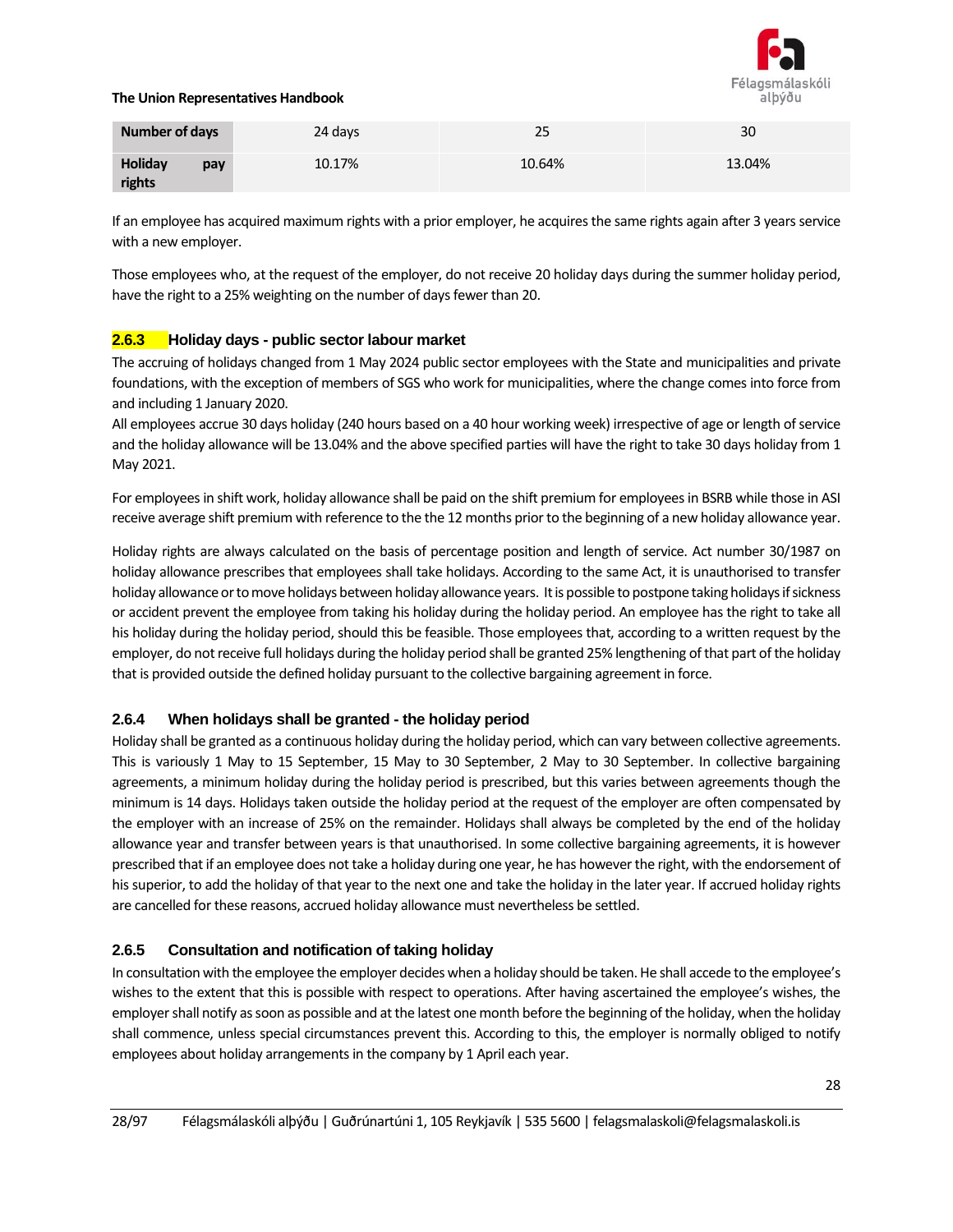

#### **2.6.6 Sickness prevents an employee from taking holidays**

If an employee cannot take his holidays at the time that has been decided because of sickness, he shall prove his absence with a medical certificate. Under such circumstances, he can demand a holiday outside the holiday period, i.e. after 15 September, but no later than that his holiday is completed by 31 May of the following year. If, because of the sickness, he cannot take his holiday before that time, he has the right to have his holiday allowance paid.

#### **2.6.7 Sickness on holiday**

In most collective bargaining agreements on the general labour market, there are provisions to the effect that if an employee becomes sick during his holiday, so sick that he cannot use his holiday, he shall, on the first day, notify the employer about the sickness and about the doctor from whom he intends to get a medical certificate. The employer has the right to have a doctor visit an employee who has become ill on holiday.

If he fulfils the duty to notify and if the illness lasts for more than 3 days in this country or within the EEA, Switzerland, United States or Canada, he is entitled to additional holidays for an equal length of time as the sickness verifiably lasted. Additional holiday shall, except if special circumstances pertain, be granted during the specified holiday period, pursuant to the collective agreement in force.

In collective agreements on the public sector labour market, it is prescribed that if an employee falls ill during his holiday such that it is considered that he cannot use the holiday, the time that the sickness lasts shall not be counted as holiday, so long as the employee proves with a medical certificate that he cannot use the holiday. The employee's supervisor shall be informed immediately about the sickness in the event of sickness or accident on holiday and confirm this with a medical certificate.

#### **2.6.8 Company closed during holidays - only applies to members within ASI**

*Employers are authorised to grant employees the entire holiday at the same time and close the company throughout the holiday. Those employees that do not have the right to full holiday cannot claim wages or holiday allowance for the days lacking.*

*There is no discussion in the Act on holiday allowance about those employees that have accrued full holiday rights but have used part or all of the rights when the company closes. As stated previously, the employer is obliged by the law on holiday allowance to notify employees, no later than one month prior to the commencement of holidays, when they shall commence, unless special circumstances prevent this. If an employer decides at a later date to close the company while employees are on holiday, those employees that have gone on holiday have the right to wages while operations are discontinued.*

#### **2.6.9 Other work in holidays**

<span id="page-28-0"></span>It is prescribed in the Act on holiday allowance that an employee is unauthorised to work for wages in his sector or related sectors while on holiday.

## **2.7 Holiday allowance - calculation and payment**

All the allowances calculated with each payment of wages such that a holiday allowance percentage of a minimum of 10.17% on the basis of minimum holidays, is calculated from total wages of the employee in question.

#### **2.7.1 Wage guarantee holiday allowance**

Calculated holiday allowance for each wages period shall be wage-guaranteed such that the amount of accrued holiday allowance shall be divided by the employee's day work rate, as it is at any given time.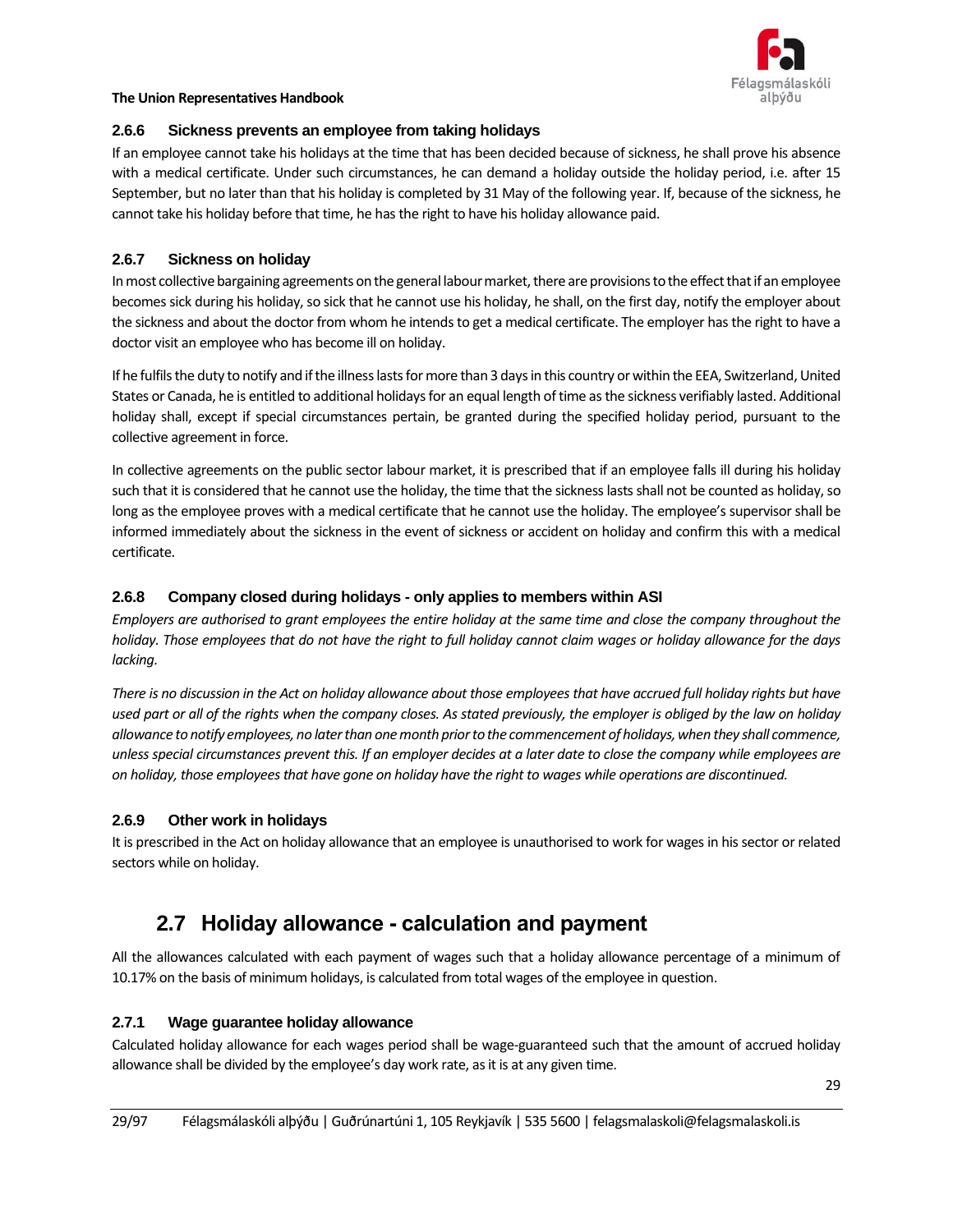

Holiday allowance for each wages period is calculated according to this in day work hours and they shall be recorded specifically on the payslip for each payment of wages, both the total of accrued holiday allowance from the beginning of the holiday year and holiday allowance for the payment period in question.

Holiday allowance is wage-guaranteed in such a manner that when a holiday is taken, one should multiply the total accrued holiday allowance hours of the holiday year, according to the above, with day work rate as it is on the first day of the holiday.

#### **2.7.2 Holiday allowance in savings account**

Unions are authorised to come to an agreement on an arrangement where holiday pay is paid continuously into a special employee holiday pay account in a bank or savings bank. In such agreements, it shall be ensured that the holder (bank or savings bank) settles accrued holiday allowance, i.e. the principal and interest, with the employee at the commencement of the holiday. The holder shall guarantee payment of holiday allowance to the employee, even if the employer has not made the payments.

#### **2.7.3 Monthly salaried employees**

According to article 7 of the Act on holiday allowance, it is authorised to pay monthly salaried employees the holiday allowance at the same time as regular salaries are paid, if the majority agrees to this. Though the wording of the legal provision indicates that holiday allowance should be paid at the same time as regular salary payments in the months that employees are not on holiday, this is not the proper understanding. It simply means that monthly-salaried employees receive their regular monthly salary at the end of each month, regardless of whether it is a holiday month or another month of the year. Holiday allowance from overtime of monthly salaried employees is then often paid into a holiday pay account which is guaranteed.

#### **2.7.4 Employer insolvency**

If an employer does not make payments of holiday allowance, without however his estate having been taken into bankruptcy proceedings, the employee or the appropriate trade union on his behalf can address the claim for holiday allowance to the Wage Guarantee Fund. The claim should be supported by adequate documentation regarding its amount, such as payslips and a certificate from the employer or from his chartered accountant.

If a claim for commencement of bankruptcy proceedings on the estate of the employer has been made, then these rules do not apply, but the employee is obliged to declare a holiday allowance claim on the estate of the employer in the normal manner.

#### **2.7.5 Settlement unrelated to taking of holidays**

On the termination of the employment relationship between the employee and the employer, the employer shall pay the employee all his accrued holiday allowance on the dismissal. If holiday allowance has been paid into a holiday allowance account, dismissal does not authorise payment from the account unless a specific has agreement has been made to this effect with the holder. For the above reasons, and if an employee has not been able to take a holiday because of sickness are the only exceptions that can be made to holiday allowance being paid unrelated to the taking of holidays. Settlement and payout of holiday allowance, e.g. because of the insolvency of an employee is not authorised.

## <span id="page-29-0"></span>**2.8 Employment contracts and letters of engagement**

An employment contract is an agreement between an employee and employer which prescribes work contribution from the employee for the employer against specific payment in the form of wages and other terms of employment from the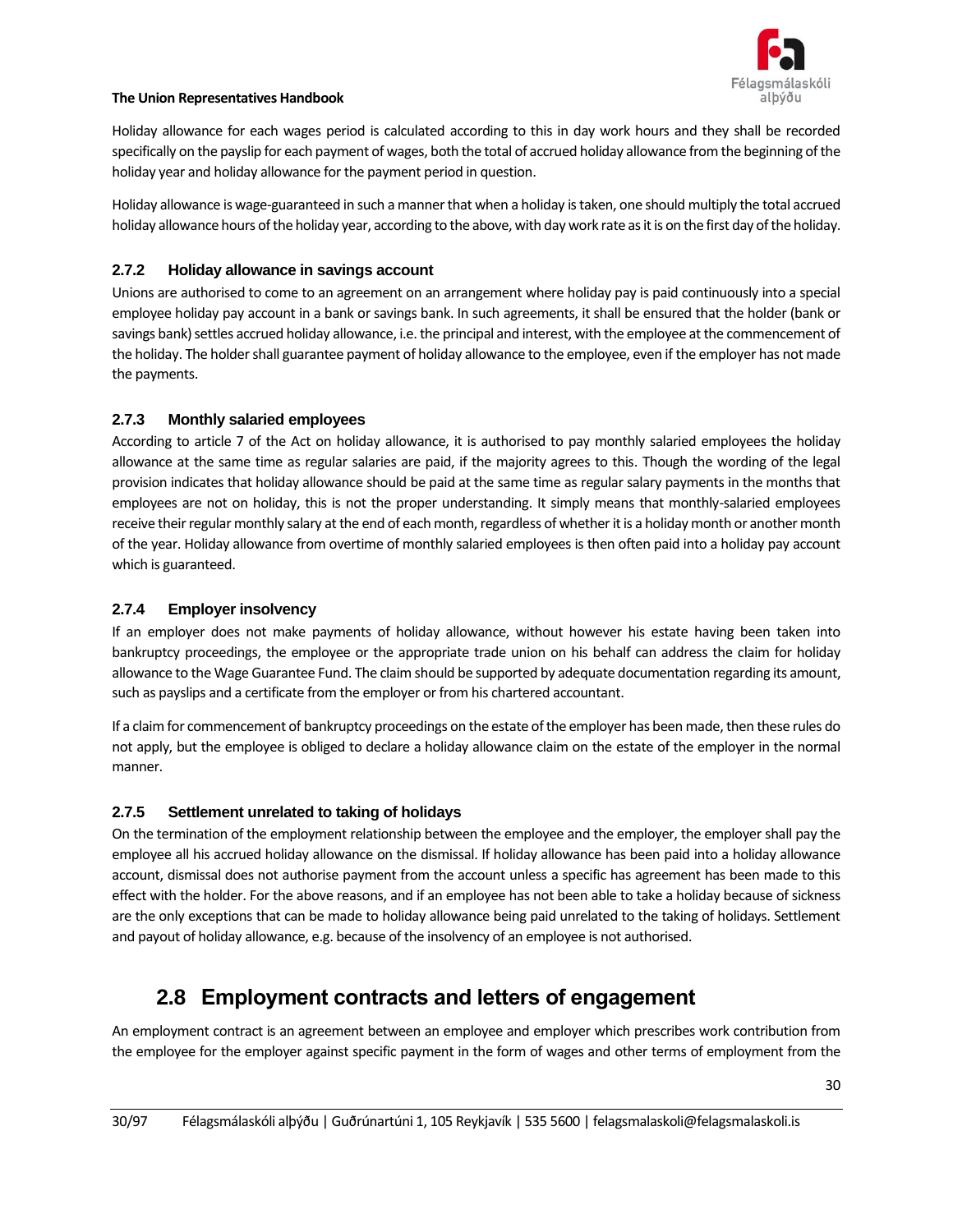

#### employer.

According to collective bargaining agreements, the employer is obliged to make a written employment contract with its employees or to confirm their terms of employment in writing with a letter of engagement.

Letters of engagement can never prescribe other and worse rights than those in collective agreements. If they do, their provisions are subordinate to the provisions of the relevant collective agreement.

#### **2.8.1 When should a written employment contract be made?**

If a worker is employed for a period longer than one month and on average for more than 8 hours per week, a written employment contract shall be made no later than 2 months after the commencement of employment, or the appointment confirmed in writing. It is recommended to complete an employment contract or letter of engagement immediately on commencing the employment. This limits misunderstanding or dispute at a later stage.

With the State and municipalities, employment contracts are made at the start of the employment, regardless of proportion of full-time employment and of the length of the appointment.

If a worker ceases work before the end of the 2 months' notice, without a written employment contract having been made or without the hiring being confirmed in writing, the employer shall provide such confirmation at the end of the period of employment.

#### **2.8.2 What should be included?**

In an employment contract or letter of engagement, at least the following should be included:

- 1. The identities of the parties, including ID numbers.
- 2. Workplace and address of the employer. If there is no fixed workplace, or location where the work is generally done, it shall be stated that the worker is employed at various sites.
- 3. Title, position, nature or kind of work that theworker is employed to perform, or a short list or description

of the job.

- 4. First working day.
- 5. Duration of employment if it is for a limited period.
- 6. Holiday pay rights.
- 7. Termination notice for employer and employee.
- 8. Monthly or weekly pay, e.g. with reference to wage categories, monthly pay on which overtime is calculated, other payments or benefits and the time of payment.
- 9. The length of a normal working day and working week.
- 10. Pension fund.
- 11. Reference to collective bargaining agreement in force and to the relevant union.

Information pursuant to items 6-9 may be provided with reference to the collective bargaining agreement.

#### **2.8.3 Work abroad**

If a worker is required to work in another country for one month or longer, he shall be given written confirmation of his/her employment before departure. In addition to the information above, the following should be included:

- 1. Estimated working time abroad.
- 2. The currency in which wages are paid.
- 3. Allowances or benefits related to work abroad.
- 4. As appropriate, conditions to be met for the employee to be able to return home.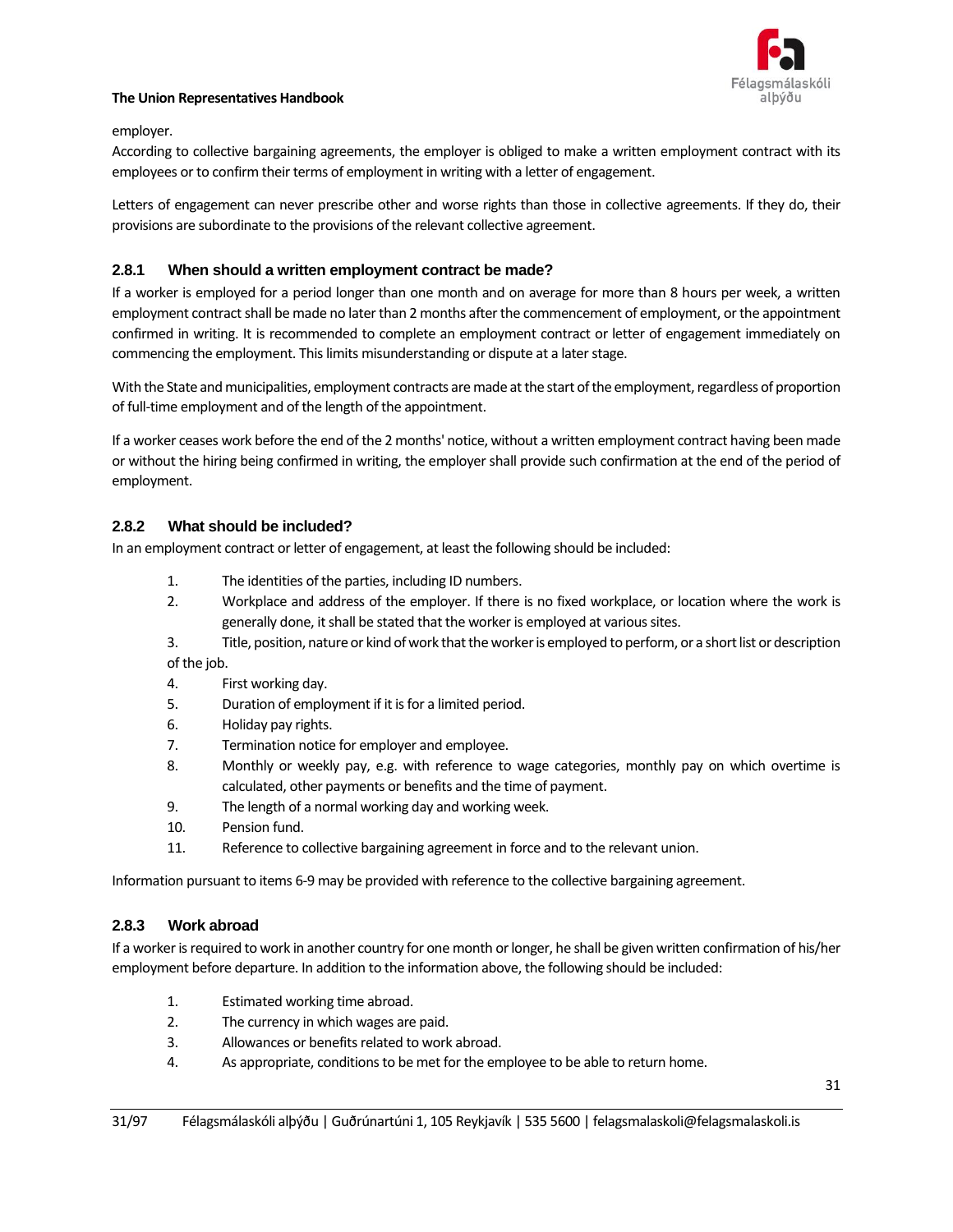

#### **2.8.4 Amendments to terms of employment**

Changes to terms of employment that exceed those resulting from the law or from collective bargaining agreements, shall be confirmed in the same manner, no later than one month after their implementation. See also ASÍ Labour market legal web (Change [of terms of employment\)](https://www.asi.is/vinnurettarvefur/rettindi-og-skyldur/radningarsambond-stofnun-og-edli/breyting-a-radningarkjorum/#starfsmadur).

#### **2.8.5 Changes in jobs**

The Act on public sector employees deals with changes and agreements have been made on this in collective agreements where employees are obliged to accede to changes in their jobs and area of responsibility. If an employee cannot accept such changes, then he can resign. All such changes need to be based on objective points of view; they shall be notified in writing and it may be necessary to treat such changes as administrative decisions and notify them with an agreed period of notice.

#### **2.8.6 Competition provisions in employment contracts - special provisions on the general labour market**

In some sectors it has become increasingly common that employers require of their employees that they sign a declaration to the effect that in the event of termination of the employment, they will not commence work for competitors nor themselves start commercial operations in competition with their former employer. Such provisions impair an employee's freedom to work, which is protected by the constitution and one must interpret the employers authority in this respect, narrowly. The length of such provisions must among other things be limited and also the group of employees that are covered by such provisions. In individual instances, such limitations can be justified, particularly in the case of very specialised management and employees. This, however, applies almost never to general workers.

Special provisions to this effect were adopted when the general collective bargaining agreement was renewed at the beginning of 2008. There it states among other things, that such provisions are not binding if they are more far-reaching than necessary or if they impair an employee's freedom to work in an unfair fashion. They shall furthermore not be worded too generally and they do not apply if the employee is dismissed without him having himself given sufficient cause for the dismissal.

#### **2.8.7 Special and unusual agreement provisions - general labour market (ASI)**

There are examples of employers reserving the right to demand repayment from employees of outlay costs for studies or courses that they have attended. If the employer has spent significant sums of money for this purpose, it is not unusual that he could claim that the employee work for a specific period of time with him having completed the studies or course or otherwise repay part of that cost. Such authority for employers must be subject to specific limitations, among other things on the length of time that the employers shall be bound by such provisions and on the rules that apply to calculation of such repayment.

<span id="page-31-0"></span>In such instances and others, when employees are asked to agree to some special or unusual provision, it is sensible to consult the appropriate union.

## **2.9 Termination of employment contract on the general labour market**

Termination of employment on the general labour market is on the one hand dealt with in Act number 19/1979 on workers rights to notice of dismissal and the right to wages for absence due to sickness or accident and on the other hand, in collective bargaining agreements. Minimum rights for workers are specified in the Act in question.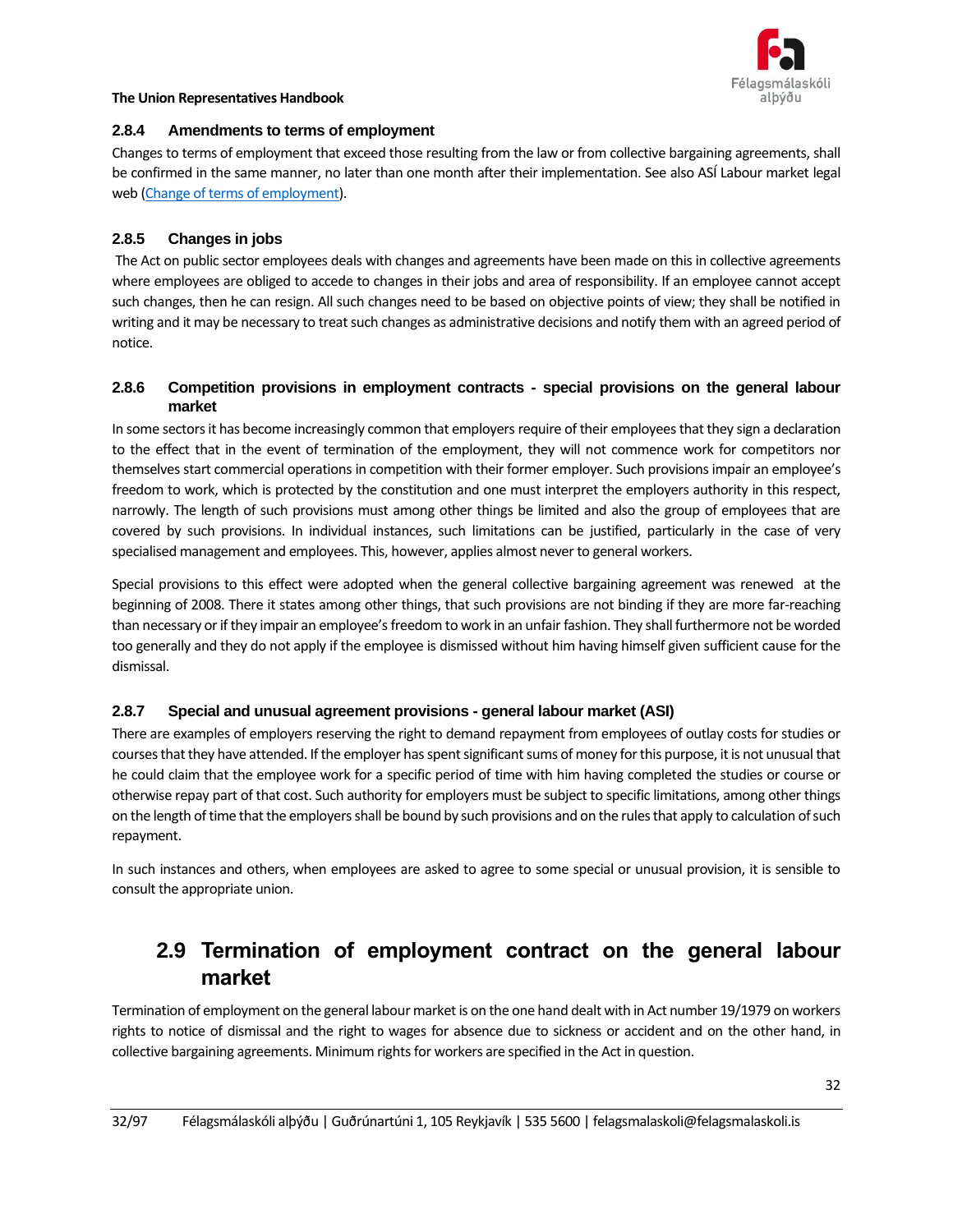

Termination of employment, on the public sector labour market is dealt with in Act number 70/1996 on the rights and obligations of government employees, and in the collective bargaining agreements. Termination of an employment relationship has long been considered an administrative decision which means that when making the decision on dismissal, written and unwritten rules of administrative procedure must be respected. The law on public administration applies to the State and municipalities.

#### **2.9.1 Reciprocal and voidable**

The employment relationship between an employee and employer is a reciprocal legal relationship and is voidable in a formal manner by both parties. This means that an employee has the same right to terminate the employment contract as the employer, and that both must notify the dismissal with the same notice and always in writing. If the appropriate period of notice is not respected or the formal procedures, the dismissal is deemed unlawful. In the event of an unlawful dismissal, the employee loses his job, but he may gain the right to seek compensation from the employer. In the same manner, the employee could become liable for damages if he terminates in an unlawful manner.

If specific terms of employment of an employee, such as for example being paid extra, are terminated, then this must be done in the same manner as when the employment relationship as a whole is terminated.

#### **2.9.2 Supporting arguments and explanations - special provisions on the general labour market**

According to the law and to collective bargaining agreements, there is generally speaking no obligation to provide reasons for terminating the employment of general workers unless they enjoy specific protection from dismissal such as for example is the case with union representatives, pregnant women and those who have notified the taking of birth and maternal/paternal leave. In such instances, dismissal shall always be justified in writing.

On the general labour market, an agreement has on the other hand been made aboutthe right of employees to an interview about the termination of their employment and the reasons for the dismissal. The rules of procedure are as follows:

- A request for an interview shall be made within 4 working days of receipt of notification of dismissal and the interview shall take place within 4 days from that point in time.
- Within 4 days from the interview, the employee can request written explanations for his dismissal and if the employer agrees to this, they shall be provided within 4 days of that point in time.
- If the employer does not agree to provide written explanations, the employee has the right to another meeting within 4 days of the denial and in that instance, in the presence of the union representative or of another representative of his union, should he so request.

<span id="page-32-0"></span>If the employer breaches these provisions, this can make him liable for compensation, according to the general rules of tort.

## **2.10 Terminations on the public sector labour market**

#### **2.10.1 Government and municipality employees**

In the Act on rights and obligations of government employees number 70/1996, there is discussion on reasons for dismissal of employment. The reason for dismissal may on the one hand be attributed to the employee himself and on the other hand to economies and/or organisational changes in the institution. If the reason for the dismissal is attributed to the employee, i.e. that he has committed an infringement in his job, or has not achieved adequate results, the director of the institution shall issue a written caution to the employee. Before dismissal, the employee shall be given the opportunity to argue his case. It is therefore obligatory to caution the employee and give him the opportunity to make improvements before his employment is terminated. In the instances where it is planned to caution and employee or where termination of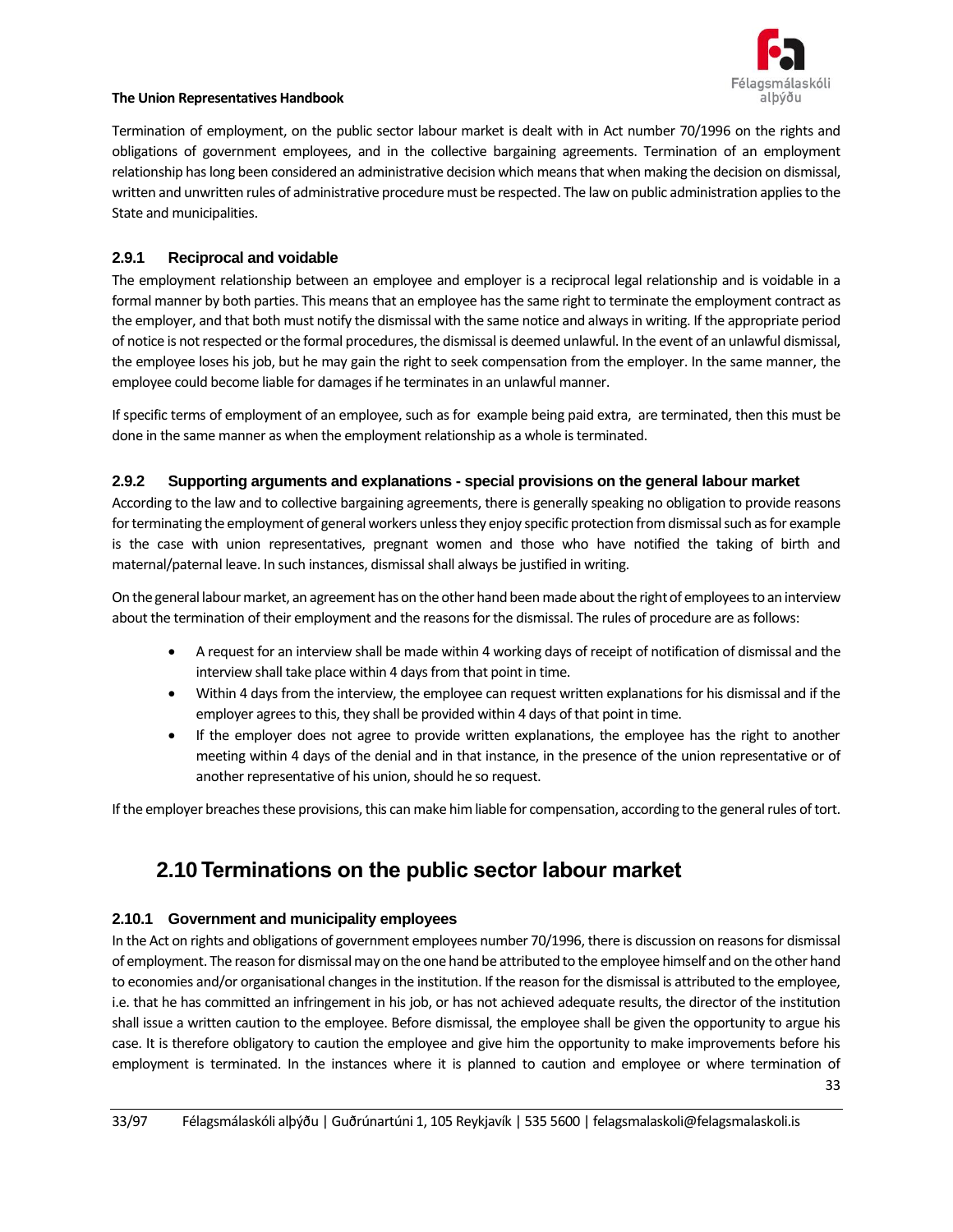

employment is planned if he has failed to make improvements, the unwritten rules of administrative procedure shall be followed. This means that the case must be thoroughly investigated and the employee must be given the right to object. The employee always has the right to argue his case in such instances. It is important to seek assistance from the trade union in such cases.

There is no obligation to give an employee the opportunity to speak about the reasons for the dismissal before it comes into force, if the dismissal can be attributed to other circumstances, such as when reducing the number of staff as a result of economies. A dismissal shall be supported by arguments in writing should the employee so request, and the preparation and decision on dismissal shall be based on objective considerations and on the rules of administrative procedure.

It is also prescribed in legislation on employees that it is authorised to terminate employment without notice if an employee has been stripped of his rights to conduct his duties by legal judgement. The same applies if an employee has admitted the commission of a penal offence which could be assumed to result in the stripping of rights. An employee has the right to resign from a position as prescribed in the employment agreement. The director of an institution is however authorised to lengthen the period of notice of dismissal to up to 6 months if so many employees within the institution resign at or about the same time in the same sector of employment that it would be problematic for the institution if all of the resignations were accepted. During this period, the employee retains unchanged terms of payment and rights, including extra payments. The employee shall be notified of such a decision as soon as possible, but no later than when 6 weeks remain of the original period of notice. If the period of notice is shorter, the decision shall be notified immediately on the resignation of the employee.

It is appropriate to point out that in collective bargaining agreements, there are some instances of agreement being made on lengthened period of notice.

In most collective agreements for municipal employees, there are provisions that are analogous to those for government employees.

#### **2.10.2 Presence of union representative**

In the chapter on the caution procedure in public sector collective bargaining agreements, it is stated that an employee who is about to be cautioned has the right to have a union representative present and the manager is obliged to inform the employee about this right before the caution is delivered.

## <span id="page-33-0"></span>**2.11Protection from dismissal**

#### **2.11.1 Limitations to the rights of employers**

Provisions in legislation and in collective bargaining agreements limit the rights of employers to dismiss union representatives or security representatives because of their duties as representatives, of pregnant women because of their pregnancy, of parents in birth or maternal/paternal leave because of their taking leave and of employees because of family responsibilities, to name a few examples.

According to article 4 of Act 18/1938, employers are not authorised to influence political views of employees, their attitude to and involvement in unions or political associations or work disputes, with termination of employment or threats of dismissal. The same is stated in the legislation on equal rights of men and women, on employees in part-time employment and on change of ownership of companies and group dismissals. When those who enjoy protection pursuant to this legislation have their employment terminated, the dismissal must be justified in writing. If this is not done, and it comes to light that the dismissal results from the circumstances of an employee who enjoys special protection, additional right to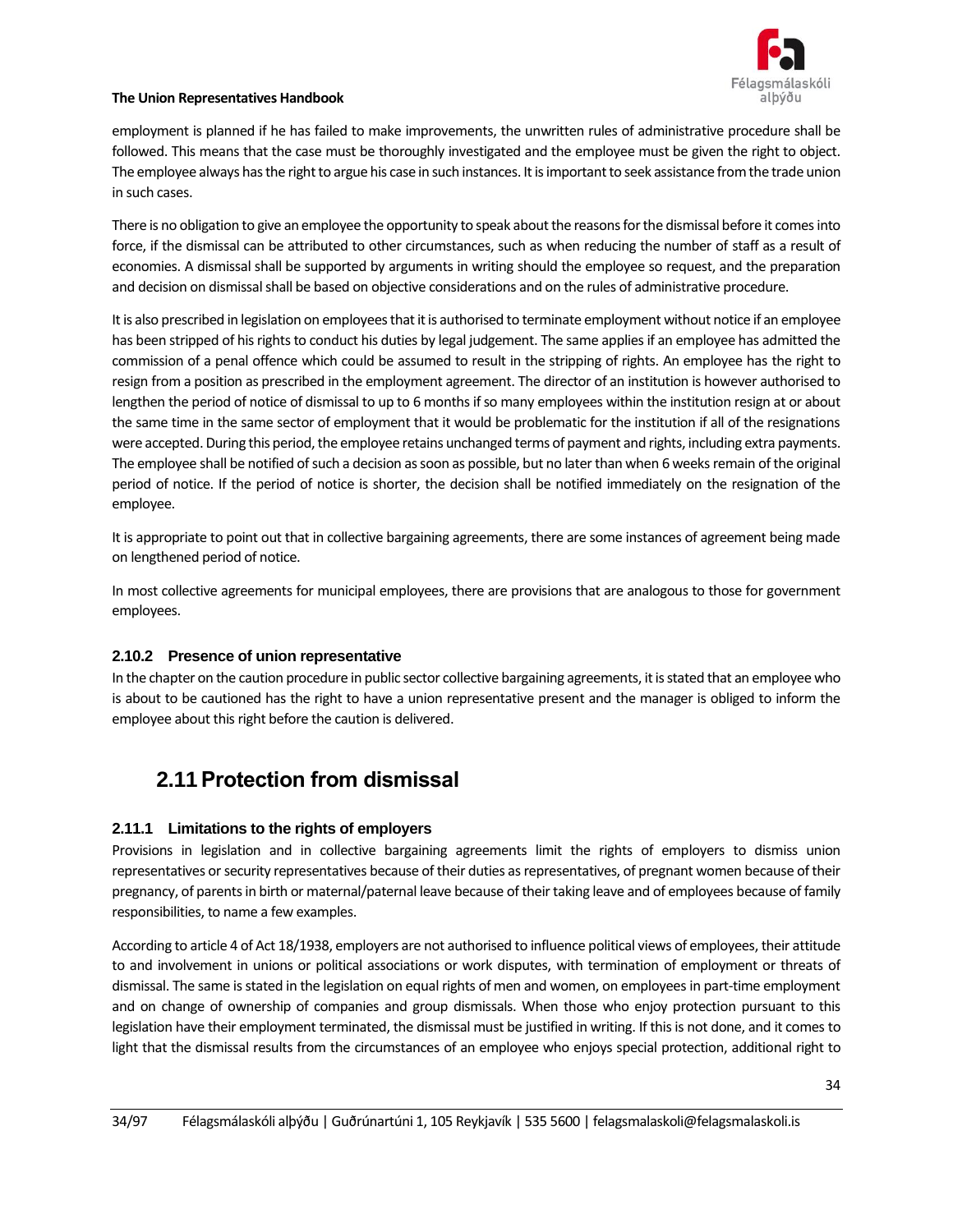

compensation is activated.

#### **2.11.2 Notice of dismissal and settlement**

The minimum notice of dismissal pursuant to article 1 of Act number 19/1979, which appliesto the general labour market, is one month, when the employee has worked for one year with the same employer or within the same employment sector. After 3 years work with the same employer, the notice is 2 months and after 5 years with the same employer it is 3 months. Dismissals should always be as of end of month. Collective bargaining agreements deal with increased right to notice of dismissal during the first year of employment. On termination of employment, an employee has the right to settlement of all wages when his employment terminates, including bonuses according to collective bargaining agreement and accrued holiday allowance.

Notice of dismissal during a trial period for public sector employees is one month. In general, a trial period is defined in collective bargaining agreements and/or employment contracts as 3 months. Subsequent to that period of time the reciprocal notice of dismissal of employment is 3 months. In most collective bargaining agreements of unions affiliated to ASI and BSRB, the period of notice is longer for employees who are older and who have a longer period of service. Notice of dismissal after 10 years continuous service is 4 months if an employee has reached 55 years of age, 5 months for 60 years of age and 6 months for 63.

#### **2.11.3 Less advantageous rights for workers paid by the hour in the public sector**

There are special provisions in collective bargaining agreements with the government, municipalities and independent foundations for workers paid by the hour, where in specific instances it is authorised to pay employees by the hour, notice of dismissal is different than for employees on monthly salaries. During a trial period, or the first 3 months of employment, the reciprocal notice of dismissal is one week, at end of week. After three months of employment the period of notice for dismissal is one month.

#### **2.11.4 What happens after dismissal?**

- Register with an employment agency.
- Actively seek work and keep fit.
- Talk to family, friends and colleagues.
- Read job adverts in newspapers advertise for work.
- <span id="page-34-0"></span>Contact trade union.

## **2.12Group dismissals**

#### **2.12.1 What is group dismissal**

Group dismissal is when an employer terminates employment for reasons that do not concern each individual dismissal and where the total number of employees terminated over a 30 day period is:

- At least 10 employees in companies that normally have more than 20 and fewer than 100 employees in work. In collective bargaining agreements on the general labour market, the boundaries are lower in this respect, and there the criterion is companies with 16 - 100 employees.
- At least 10% of employees in companies that normally have at least 100 employees and fewer than 300 employees in work.
- At least 30 employees in companies that normally have 300 employees or more in work.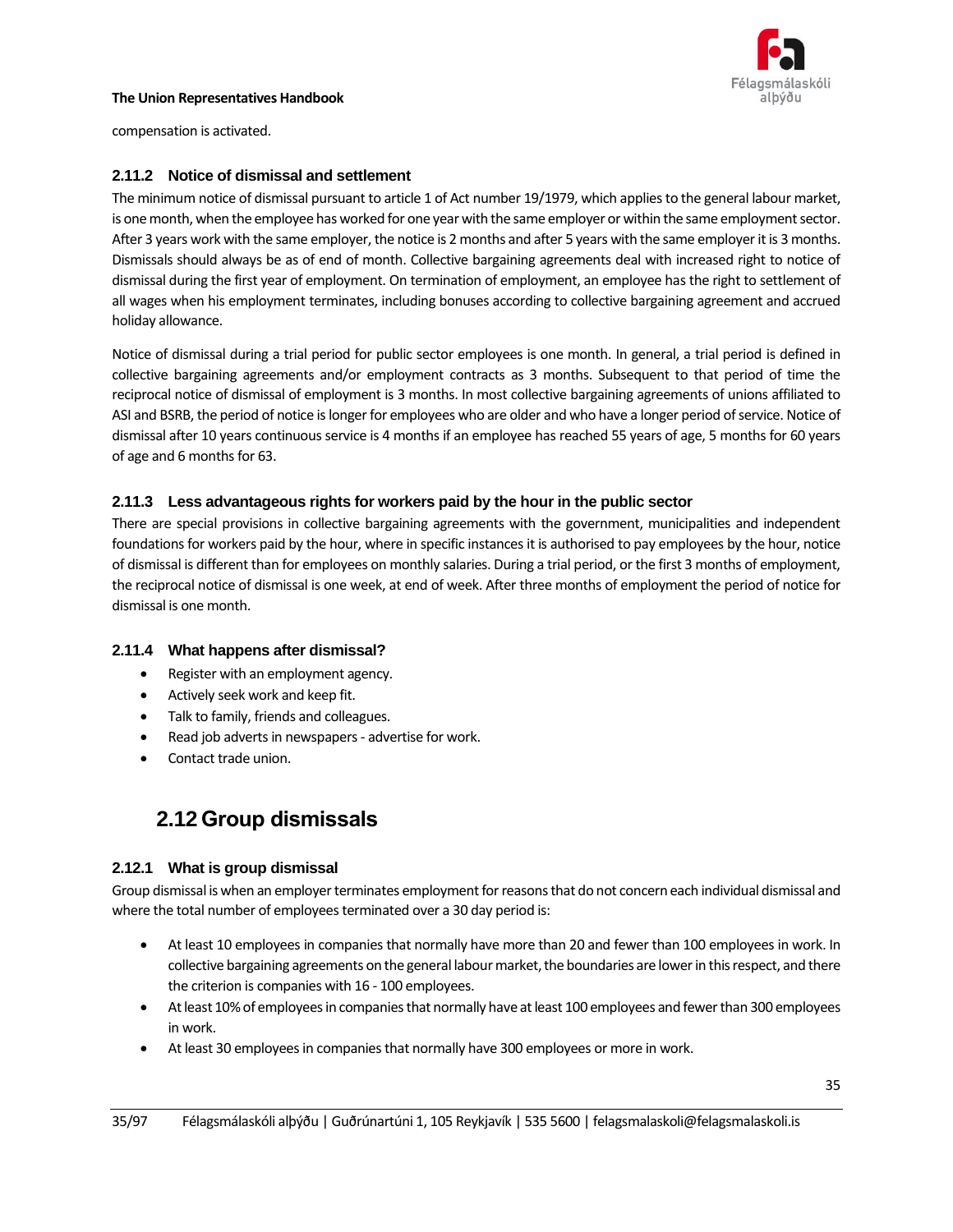

#### **2.12.2 Duty of information for group dismissals**

An employee must inform employees' representatives in writing about the following elements:

- The reasons for the planned dismissals.
- The number of employees the intention is to terminate, and their jobs.
- How many are normally in work and the kind of jobs they do.
- During what period are the planned dismissals to take place.
- Criteria that the intention is to use when selecting employees for dismissal.

#### **2.12.3 Consultation with employees' representatives**

There shall be consultation between the employer and representatives when group dismissals are planned. The purpose of consultation between the parties is to avoid group dismissals if possible, and otherwise to seek ways to reduce the number of employees who will be affected and to mitigate the consequences with the help of social measures. Such measures can among other things, have the objective of facilitating transfer to other jobs or rehabilitation of employees that the intention is to terminate. The union representative is neither responsible for nor makes a decision on the persons that will have their employment terminated.

#### **2.12.4 Directorate of Labour**

<span id="page-35-0"></span>If an employer decides to implement his plans for group dismissal, he must inform the Directorate of Labour in the jurisdiction where the employees in question work, about the dismissals.

## **2.13Employees' rights with change of ownership**

When companies are sold in part, or in their entirety, leased or merged with other companies (change of ownership), the employees of the companies in question have the legal right to continue working for the new operator on the terms they previously enjoyed pursuant to collective bargaining agreements and/or employment contract.

These rights are dealt with in Act numbe[r72/2002,](https://www.althingi.is/lagas/nuna/2002072.html) on rights of employees with change of company ownership.

#### **2.13.1 Companies covered by the Act**

This company is on the general market in manufacture and/or service and public sector companies and institutions, including municipalities, are covered by the law, such as health institutions, schools and other service institutions.

#### **2.13.2 Which employees enjoy rights?**

Only those employees who have an employment relationship when change of ownership takes place enjoy rights pursuant to the Act.

#### **2.13.3 Information to employees**

Employers are obliged to give union representatives information about the following elements:

- Date or planned date of the change of ownership
- Reasons on which the change of ownership is based
- Legal, economic and social impact of the change of ownership for employees, and whether, and then what measures are planned for employees.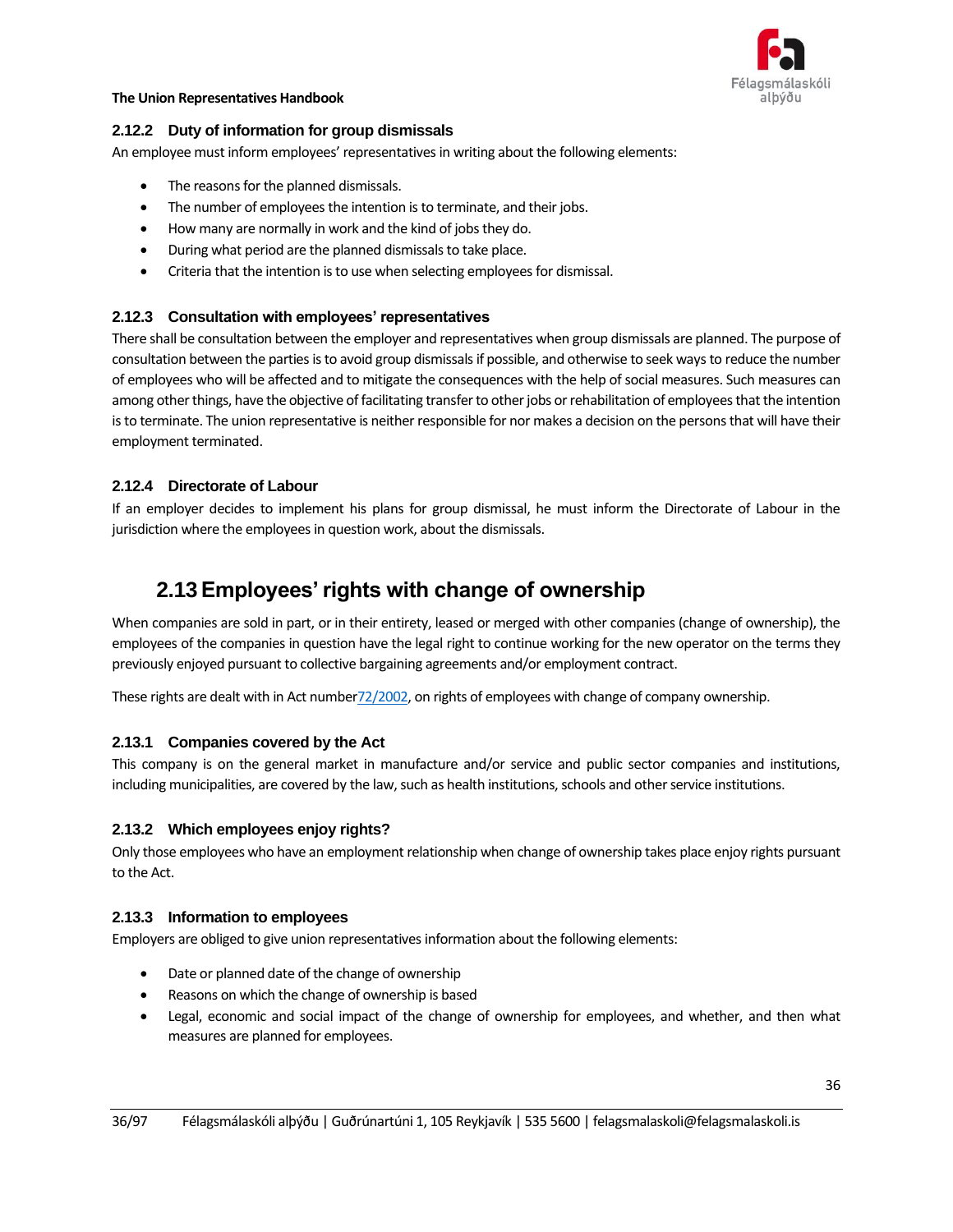

## **2.13.4 Transfer of rights**

The new operator is obliged to respect terms of remuneration and conditions of work pursuant to collective bargaining agreement and employment agreement with the same conditions as applied with the prior employer. Augmented employee's rights such as holiday rights and sickness rights remain in place despite change of ownership.

## **2.13.5 Limited employer's right to dismiss**

An employer is unauthorised to dismiss an employee because of change of ownership This means that change of ownership of companies does not on its own justify dismissing employees. An employer is however authorised to terminate an employee's employment contract if he can show that economic, technical or organisational reasons lie behind the decision, and that they require changes in company personnel.

## **2.14Wages Guarantee Fund and bankruptcy**

## **2.14.1 The role of the Wages Guarantee Fund**

The fund is responsible for payment of claims for unpaid wages, compensation for breach of employment contract, holiday allowance, compensation for occupational accident and pension fund contributions from the estate of the employer. The fund operates pursuant to Act number 88/2003.

## **2.14.2 Which claims are guaranteed?**

The Funds guarantee covers the following claims:

- 1. Claim for wages for the last 3 months of work.
- 2. Claim for compensation for loss of wages for up to 3 months because of cancelling/termination of employment agreement. The condition is that an employee can show, for example, with registration at an employment exchange that he has sought other work during the period of notice.
- 3. Claim for holiday allowance that has been worked for during the past 18 months prior to the date of ruling and that has accrued during the period. One can also use the reference date is the point in time.
- 4. Claim from pension fund for pension fund contributions that have been defaulted on during the guarantee period. The guarantee is limited to 12% minimum contribution and up to 4% of the contribution base , pursuant to an agreement on additional insurance protection, see Act number 129/1997 and provisions in collective bargaining agreements.
- 5. An employee claim for compensation for damage resulting from an occupational accident and a claim of a party who has rights to compensation for the death of an employee, if the employer's insurance does not cover the claim for compensation.

The Act also contains rules for payment of interest and collection costs.

## **2.14.3 Guarantee period**

The Fund guarantee covers claims that are listed in the Act and that have been defaulted on during the last 18 months prior to the date that the company of the employer was declared bankrupt by a district court judge or for which rights have been gained during the period. It is authorised to date the guarantee period from the reference date, if this conclusion is more beneficial for the claimant.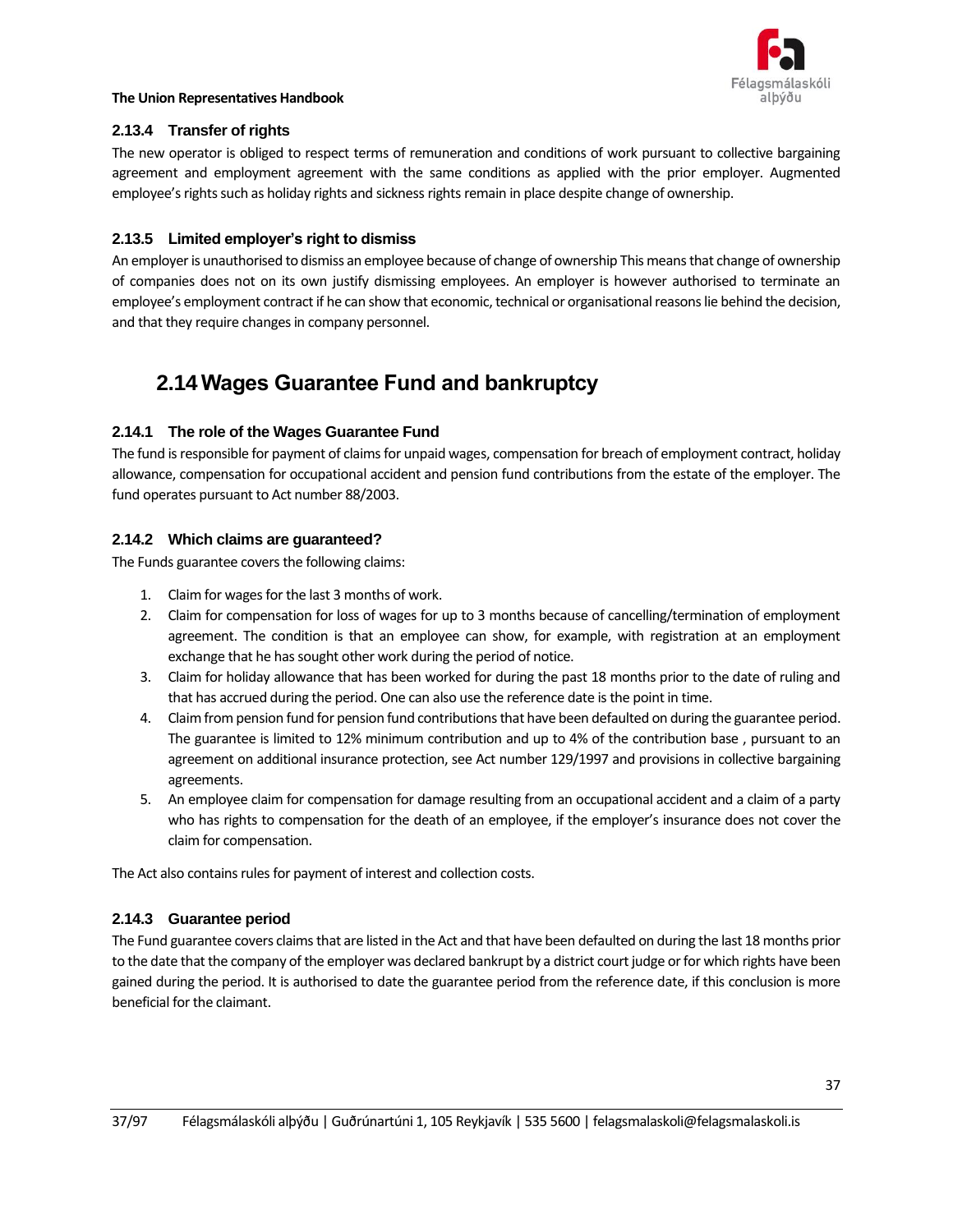

### **2.14.4 Maximum guarantee**

A maximum guarantee is prescribed for unpaid wages or compensation for termination of an employment contract in article 6 of Act number 88/2003, and this amount shall be reviewed regularly.

Payments against claims, made by the employer prior to the company being declared bankrupt, are deducted from the maximum guarantee of the Fund or from the amount that enjoys guarantee if it is lower. Unemployment benefits and earned income during the period of notice are also deductible from wages claims. The payment from the Fund to an employee is the amount remaining.

## **2.14.5 Exemptions from guarantee**

Claims of CEOs and members of the board do not enjoy a guarantee from the Fund. The same applies to claims of an employee who was an owner, alone or with his partner or other closely related parties, of a significant holding in the bankrupt company and who had considerable influence in its operations.

## **2.14.6 The trade union**

Employees of bankrupt companies can turn to their trade union with their claims and the trade union will calculate the claims and send them to the bankruptcy estate and to the Wages Guarantee Fund, along with the appropriate documentation.

## **2.15 Right to unemployment benefit**

## **2.15.1 Right to unemployment benefit**

Employees who lose their jobs, have a right to unemployment benefits from the Unemployment Benefit Insurance Fund. The condition is set that the are actively seeking employment and that they are capable of doing most general work. A selfemployed individual who has ceased operations, does not have this right. These rights are dealt with in Act number 54/2006, which has repeatedly been amended. It is therefore proper practice to have the Act available in each instance.

## **2.15.2 General conditions**

A person who seeks unemployment benefit must be at least 16 years of age and younger than 70, resident in this country and have the authority to accept a job in this country without limitations.

### **2.15.3 Unemployment benefit amount**

Unemployment benefit is divided into 2 categories, income-related unemployment benefit and base unemployment benefit and the benefits are paid for 30 months. Base unemployment benefit is paid during the first 10 days of unemployment while income-related unemployment benefit then takes over for up to 3 months and after that payments are then again made for base unemployment benefit. Special payments for each child younger than 18

## **2.15.4 Applicant's right to benefits**

An applicant's right to benefits is based on length of service and percentage position during the last 12 months. Full-time employment for 12 months gives an applicant 100% right to benefits, but otherwise the right is proportionately based on length of service/percentage position, with a minimum of 25%.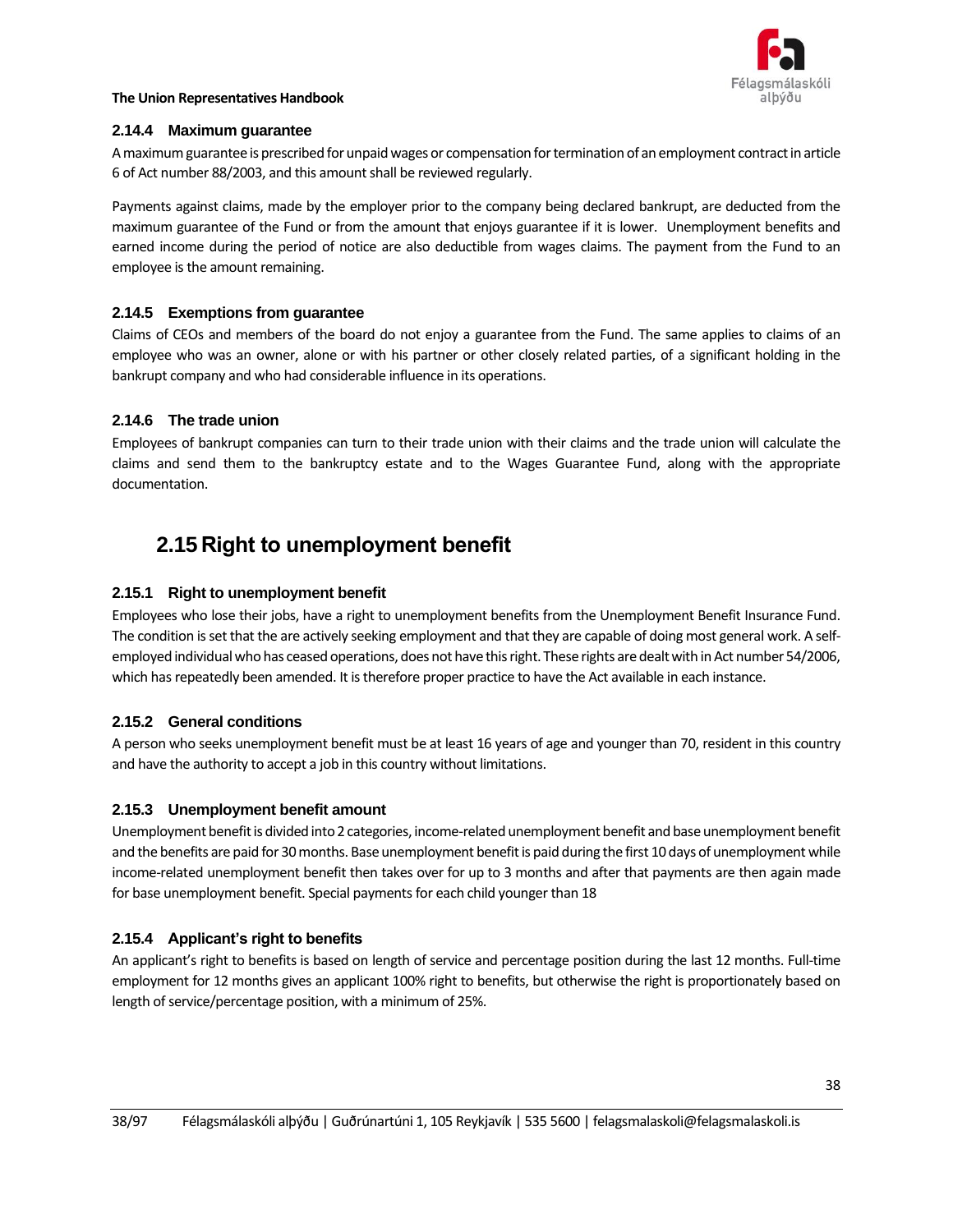

## **2.15.5 Waiting time**

A person who terminates his employment without valid reason or who loses his job, for reasons that he is himself to blame for will not receive unemployment benefit for the first 2 months that he is registered as unemployed.

## **2.15.6 Employer bankruptcy**

If a company has been declared bankrupt, its employees have the right to unemployment benefit for the time that they are without work during notice of dismissal.

## **2.15.7 Application for unemployment benefit**

Applications for employment benefit are made to the service office of the Directorate of Labour in the jurisdiction where the applicant is resident.

### **Main accompanying documents with the application**

- Certificate from employer. Certificate showing information on length of service, percentage position and reason for termination of employment.
- Tax card
- Other documentation if appropriate, such as about impaired ability to work, studies, income, financial income etc.

## **2.15.8 Payment of unemployment benefit**

Unemployment benefit is paid on the first working day of each month.

## **2.15.9 Directorate of Labour payment office**

Payments of unemployment benefit for the whole country are made at the Directorate of Labour payment office. In order to get information about the status of an application or payments, one can make a telephone call or send a query by email to greidslustofa@vmst.is.

### **2.15.10 Foreign workers**

The main rule is that a foreigner that has worked in this country as an employee for an employer with operations in this country and who has paid the insurance charge on his wages, enjoys the same rights and bears the same obligations to the Unemployment Insurance Fund as Icelandic workers.

The foreign employee must have unconditional authority to work in this country. Those who are in this category are first and foremost EEA citizens that have been issued with an employment permit according to the Act on foreign nationals' right to work.

## **2.16Employee or contractor**

It is very important that employees enjoy the legal status that the law and collective bargaining agreements reserve for them. It is normally no problem to distinguish between these two elements, but sometimes the difference can be unclear. One can have the following for reference:

- An employee is an individual that accepts a job either orally or with a written employment contract with another party (employer) and works under his management and his responsibility, or of parties that he is responsible for - for payment in money and/or other valuables.
- A contractor is an individual (that makes an agreement (makes a work agreement) to perform specific task or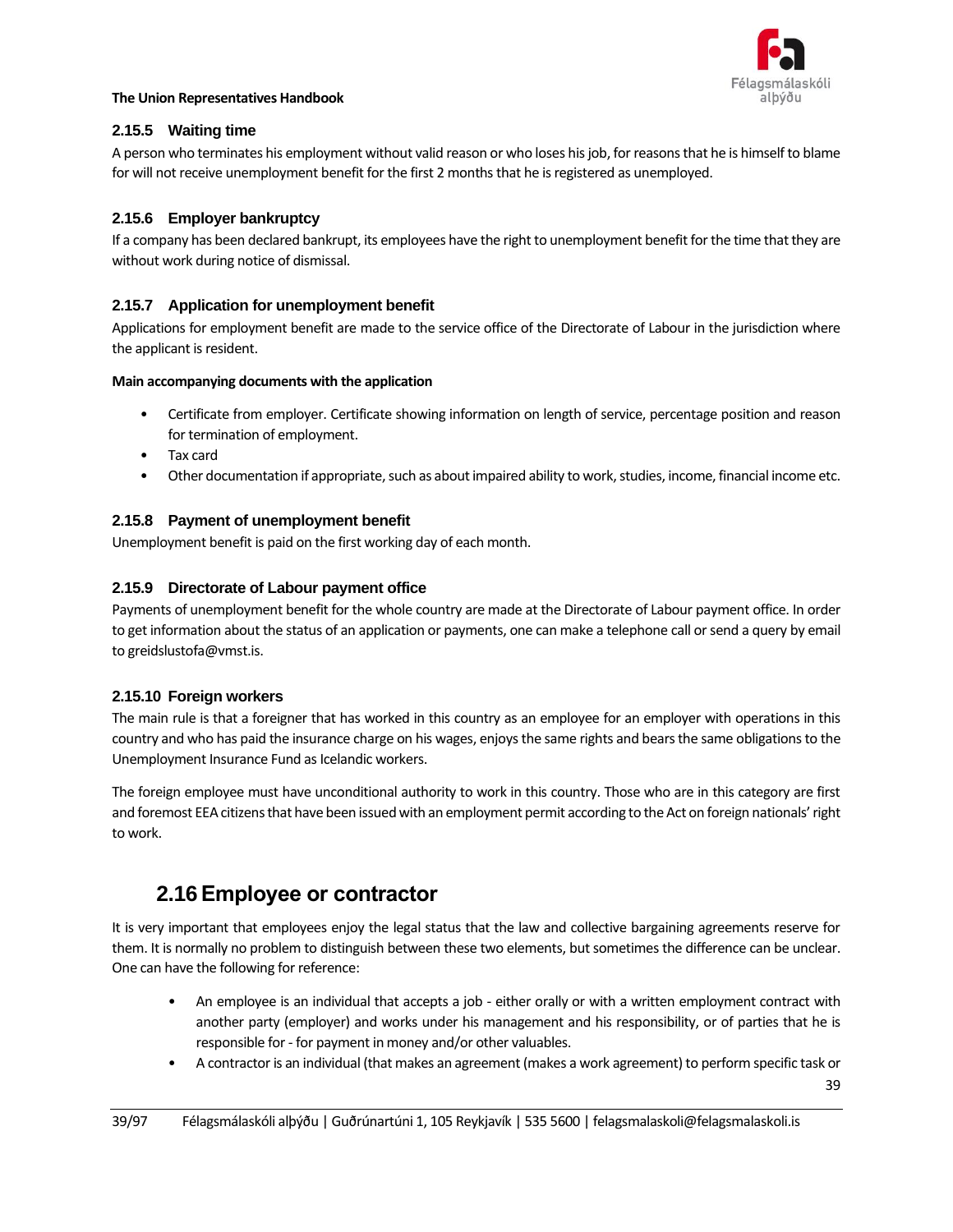

40

#### **The Union Representatives Handbook**

tasks for another party (purchaser of work), often at the specific time decided in advance for a specific price. The contractor works independently and on his own responsibility and can get another party to do the work (subcontractor).

• A pseudo-contractor is an individual who accepts a job or specific task as a "contractor", but with closer examination has the legal status of employee.

## **2.16.1 Loss of rights**

The legal status of an employee and contractor are very different. It is not given in advance that a person who says he is a contractor will lose his legal status as an employee. If a dispute arises, the courts decide on, for example, right to compensation for occupational accident, wages during notice of dismissal etc. The risk that employees, and no less employers take with erroneous definition of the legal employment status of an individual on the labour market is great.

A pseudo-contract (an employee who says he is a contractor) takes the risk of not enjoying for example:

- Protection and service of trade unions and their federations
- Minimum terms of employment according to collective bargaining agreements, including fixed wages.
- Wages on days off
- December bonus and holiday bonus
- Employer's contribution to pension fund and to additional pension savings
- Right to holidays and holiday allowance payments
- Wages and sickness
- Wages for absence due to accident
- Compulsory accident insurance
- Maternal/paternal leave and rights concerning sick children
- Rights in trade unions' sickness funds
- Rights in trade unions' holiday funds
- Rights to protective clothing and personal protection equipment (PPE)
- Compensation for damage to clothing and items
- Notice of dismissal
- Wage guarantee in bankruptcy
- Comparable unemployment benefits as employees have
- Employer service with respect to payment of taxes and salary related charges

The employer can find himself in a situation where he must bear, without hedging, all responsibility for damage that a pseudo-contractor in his service causes or that he suffers. He can also become responsible for his taxes and obligations and pension fund contribution, to name a few examples. He therefore also takes the risk with a wrong definition of the legal status of his employees.

## **2.16.2 Contractor payments**

It is established that those who make agreements to work as contractors need to decide their remuneration on the basis of having themselves to return the insurance and other statutory salary related costs. This means that a weighting of 50-70% needs to be calculated on top of the wages of an employee for the payments to be comparable. In addition to this, they then need to allow for time and costs because of the management required to be a contractor, to take an example.

## **2.16.3 Pseudo-contracting**

Pseudo-contracting takes on the obligations of a contractor in his daily work. A pseudo-contractor is a person who mostly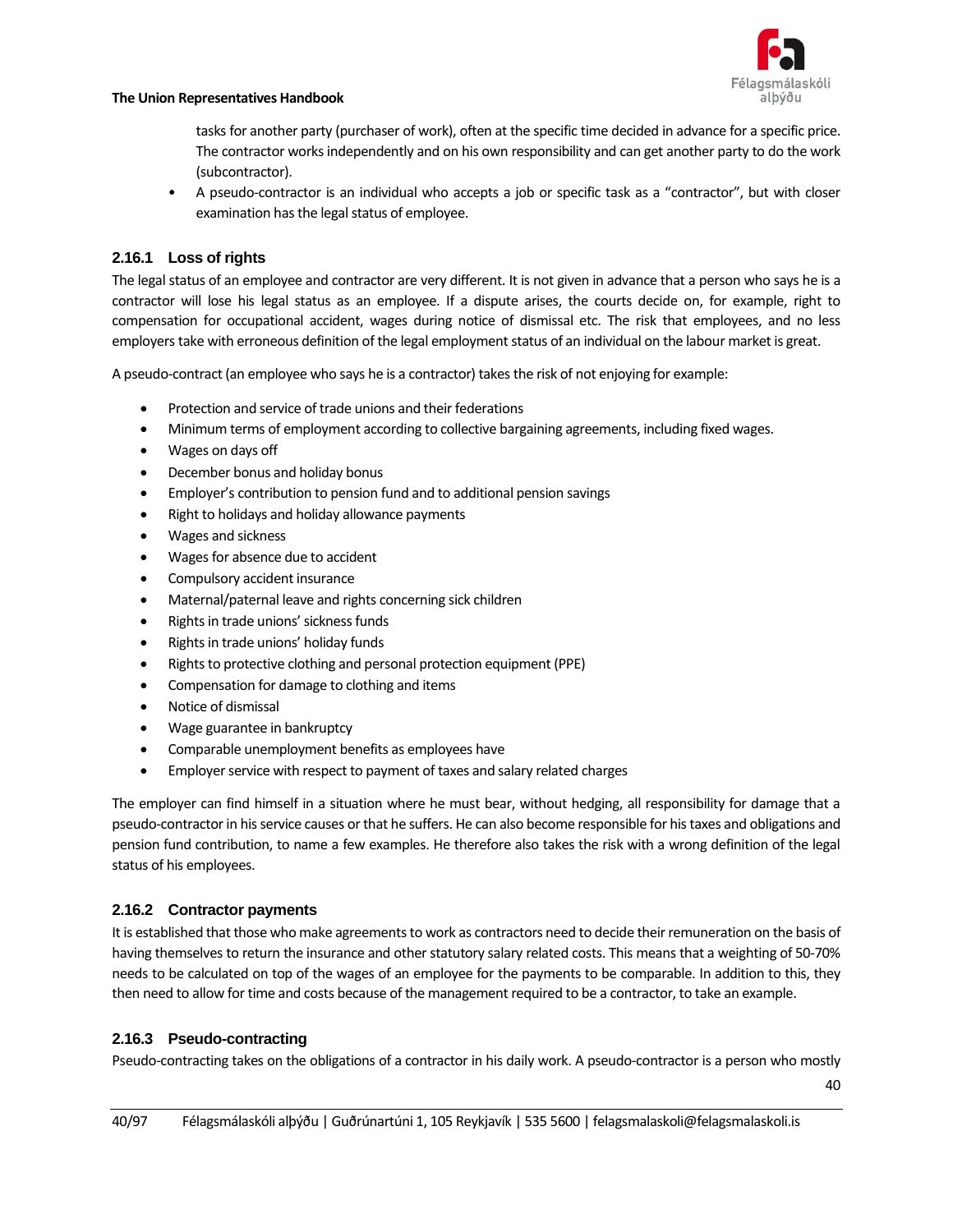

handles work for a single purchaser, has use of facilities with the purchaser, uses the purchaser's tools and equipment and is subject to his management - a person who is in fact working for the purchaser but is not on the payroll.

The pseudo-contractor is himself responsible for paying insurance charge and other taxes, is responsible for the employer's contribution to the pension fund, does not enjoy the right to wages during sickness, does not receive holiday allowance, or any other rights that are assured in collective bargaining agreements.

## **2.17 Foreign workers**

## **2.17.1 The right of foreign workers to work in Iceland**

The EEA agreement assures citizens of EEA states the right to accept employment in the territory of another EEA state under the same conditions that apply to nationals of that state. The search for work and the initiating of an employment relationship with a domestic company is not subject to licence from the authorities.

Citizens from states outside the EEA are on the other hand, unauthorised to come to this country and work unless they have fulfilled the conditions of legislation on rights to work for foreigners and a work permit has been issued. Applications for work permits are made to the Directorate of Labour The Directorate of Immigration issues residence permits to foreign citizens.

## **2.17.2 Wages and other terms of employment**

According to the law and to collective bargaining agreements, the employer is unauthorised to discriminate between employees in wages and other terms of employment on the basis of nationality. This fundamental rule applies to all employees on the Icelandic labour market and their nationality is of no import. Agreements between individual workers and employers on less advantageous terms than prescribed by general collective agreements are invalid.

### **2.17.3 Working time abroad**

Foreign workers in this country and Icelanders that have worked abroad bring their accrued working time for the purpose of rights according to the collective bargaining agreement that are related to the time worked in an industry, given that the job abroad is considered comparable.

### **2.17.4 Accredited rights**

Foreign workers that wish to work within sectors that enjoy legal protection in this country must submit documentation that confirms that they have followed a comparable course of studies abroad to that which is required in this country in order to gain accredited rights to work in the sector in question. The Ministry of Education and Culture, along with other appropriate ministries provide further information.

### **2.17.5 Trade unions**

Foreign workers have the right to membership of trade unions pursuant to the same rules that apply to domestic workers. The provisions of the law and collective bargaining agreements on contributions to the sickness funds of trade unions and to other funds apply equally to domestic as to foreign workers working here. The same applies to the deduction of union fees and their delivery to trade unions.

### **2.17.6 Pension funds**

Contributions are deducted from the wages of foreign workers and delivered to domestic pension funds, according to the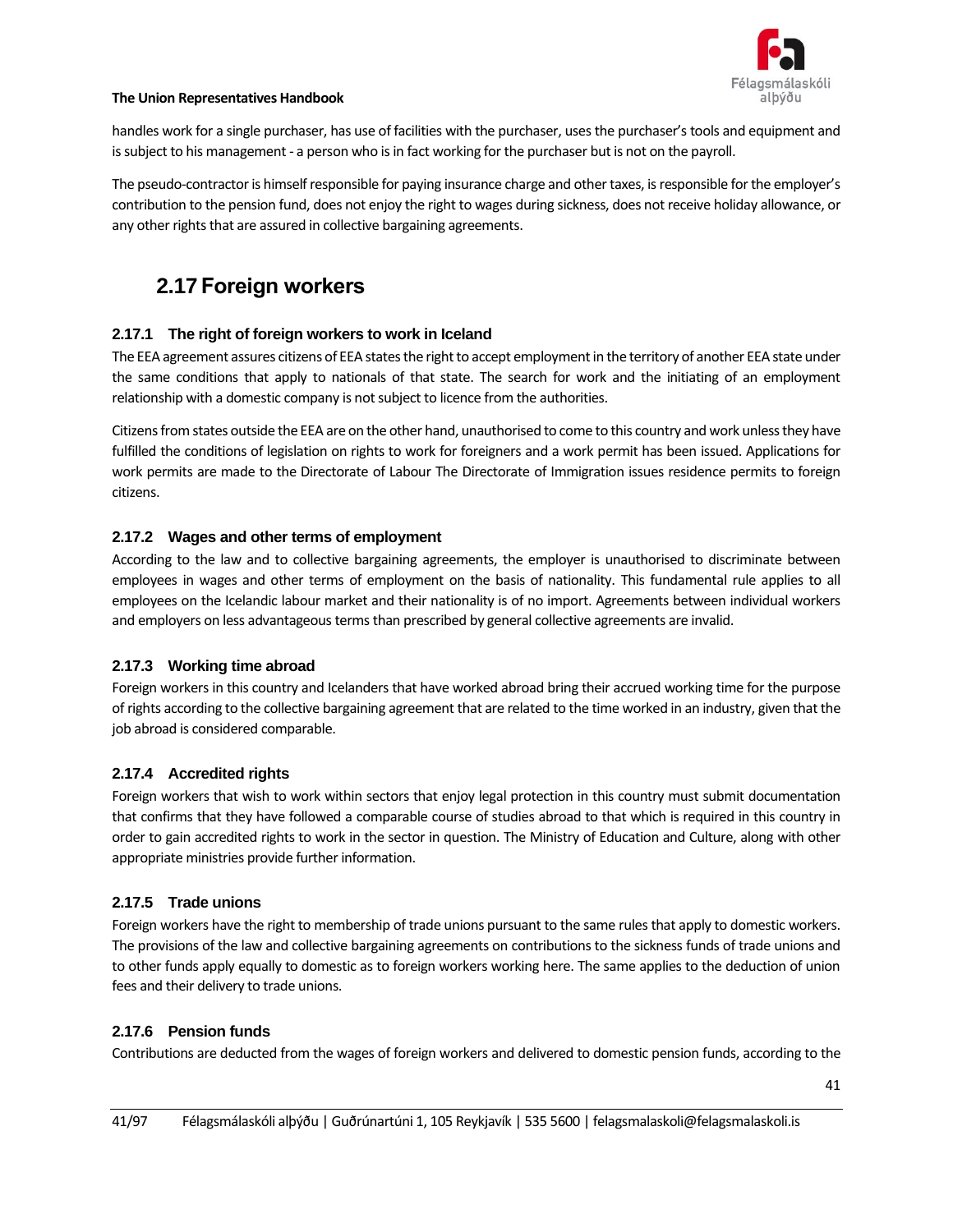

same rules that apply to Icelandic workers. It is not authorised to repay contributions to EEA citizens when they stop working and leave the country. This is however authorised for citizens from countries outside the EEA.

## **2.17.7 Information on wages and other terms of employment**

According to an agreement between ASI and SA on matters concerning foreign workers, the union representative has the right to receive information from the employer about wages and other terms of employment of these foreign workers that the collective bargaining agreement covers and that are working with this employer. The union representative has this right, though only if there is reason to suspect an infringement by the employer of the collective bargaining agreement or of the laws that relate to terms of employment for foreign workers. The union representative must respect confidentiality on information that he receives and is unauthorised to take this information outside the workplace. The union representative is however authorised to consult the union in question and the representatives of the union are obliged to maintain complete confidentiality on the information they become privy to. If the employer does not accept the request of the union representative and/or there is a dispute on whether the provisions of the collective bargaining agreement or of the law are respected, which cannot be resolved, it is authorised to refer this dispute to a special joint committee of ASI and SA.

## **2.18 Right to maternal/paternal leave**

Parents rights to maternal/paternal leave are activated with:

- The birth of a child.
- Initial adoption of a child younger than 8 years of age.
- Permanently fostering a child younger than 8.

The right to maternal/paternal leave is activated with the birth of the child. The parent is then authorised to start taking maternal/paternal leave up to one month before the estimated day of birth. The right to taking maternal/paternal leave becomes void when the child reaches the age of 24 months. When adopting or permanently fostering a child, the right to taking maternal/paternal leave becomes void after 24 months and this is counted from the time when the child comes into the home. If parents need to collect the child from another country, the maternal/paternal leave commences with the beginning of the journey. A parent without custody has a right to maternal/paternal leave if agreement of the parent with custody is in place.

### **2.18.1 Length of maternal/paternal leave**

The right to taking maternal/paternal leave is a total of 10 months (12 months from 1 January 2021) for a child:

- 4 months are reserved for the mother. (1 month is added, from 1 January 2021)
- 4 months are reserved for the father. (1 month is added, from 1 January 2021)
- 2 months are joint rights of the parents and they can divide this right between themselves as they wish, or allocate all the rights to one parent.

Leave for the mother and father is not transferable to the other parent except in exceptional circumstances. Despite the above specified main rule, a parent gains the right to maternal/paternal leave for up to 10 months (12 months from 1 January 2021), if the other parent dies during pregnancy and the child is born alive. The same applies to a single mother who has received artificial insemination or a single parent who has adopted a child or permanently fostered a child. In the case of multiple births, the joint rights of parents to leave is augmented by 3 months for each child more than 1.

### **2.18.2 Various special rules**

Parents have an independent right, up to 3 months for each from the day that a stillbirth occurs after the 22nd week of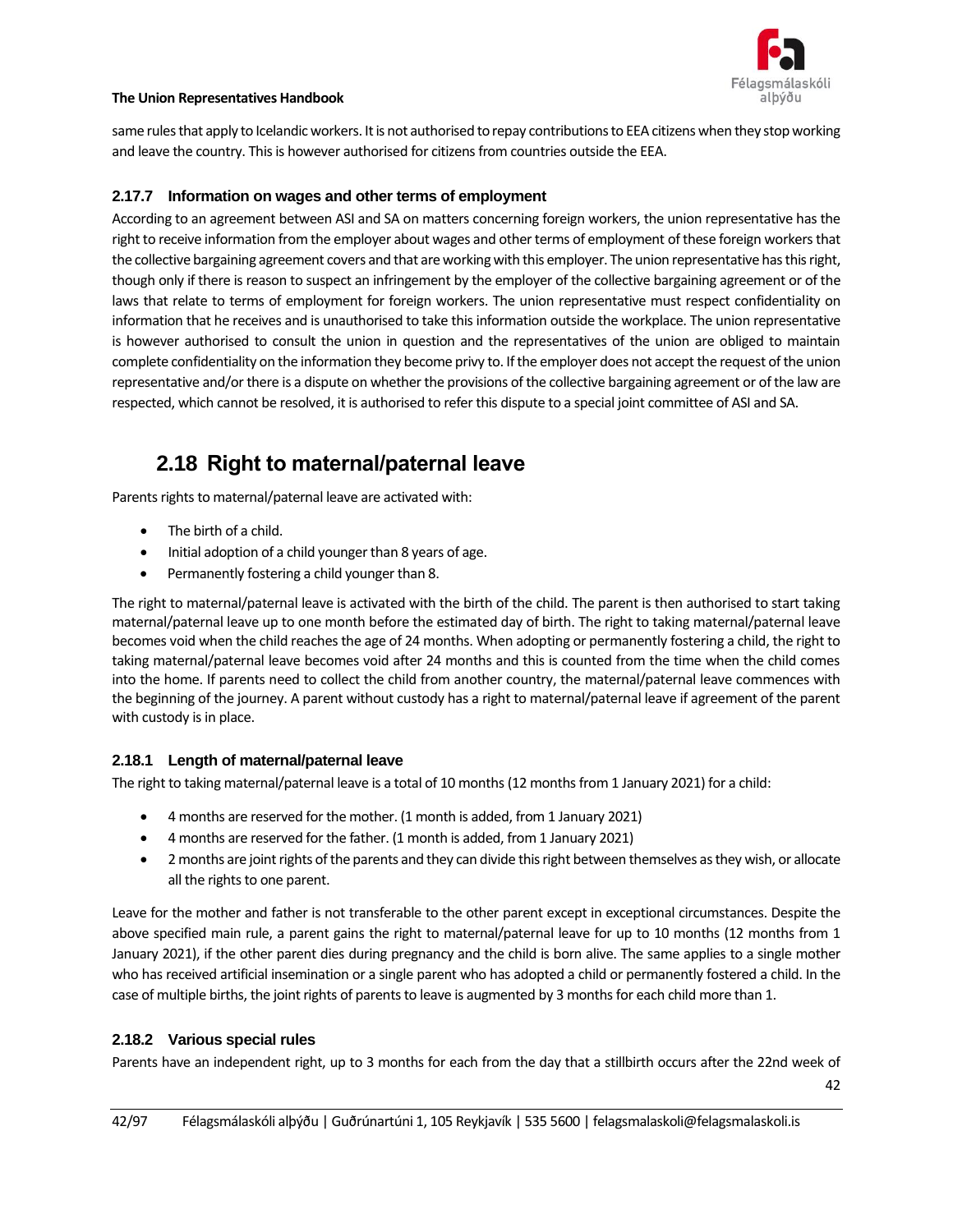

pregnancy. In the case of miscarriage after 18 weeks pregnancy, parents have a joint right to maternal/paternal leave for up to 2 months from the day that the miscarriage took place. It is authorised to lengthen the joint parental rights to leave by up to 7 months in the case of serious illness of a child or serious disability that requires closer care by parents. It is authorised to lengthen a mother's maternal leave by up to 2 months in the event of serious birth-related illness, if in her maternal leave she has been unable to look after her child because of the illness in the opinion of a specialist physician.

If it becomes necessary for a pregnant woman in the opinion of a specialised physician, to stop remunerated work or stop participation in the labour market for more than one month before the estimated birthrate of a child, she shall have the right to payment in maternal leave for that period, but nevertheless, no longer than 2 months. (See provisions of paragraph 3 of article 17 of Act number 95/2000)

## **2.18.3 Notification of taking of maternal/paternal leave**

An employee shall notify the employer of planned taking of maternal/paternal leave as quickly as possible and no later than 6 weeks before the estimated birth of the child. The notification shall be in writing and shall specify:

- Planned initial day of the leave.
- Length and arrangement of the leave.

The employer shall sign the notification and specify date of receipt. One can access a special form on the website [Sickness](http://www.faedingarorlof.is/)  [fund.](http://www.faedingarorlof.is/)

## **2.18.4 Arrangement of maternal/paternal leave**

An employee has the right to take maternal/paternal leave as a continuous duration or can request flexible taking of maternal/paternal leave.

- It is authorised, with an agreement between the employer and the employee, to arrange maternal/paternal leave such that it is divided over more periods of time and/or taken in parallel with a smaller percentage of full-time position. One may, however, never take maternal/paternal leave for a shorter period than 2 weeks at a time.
- The employer shall endeavour to accede to the employee's wishes for a flexible arrangement of his maternal/paternal leave. If an employer cannot accede to an employee's wishes for a flexible arrangement, a proposal for another arrangement shall be made in consultation with the employee within a week from the date of receipt of the notification of taking leave. The employer shall do this in writing and specify the reasons for the changed arrangement. *If an arrangement is not reached, the employee has the right to take his maternal/paternal leave in one continuous period from the starting day that the employee decides.*
- If the employer has not made written or reasoned objections to the employees wish for arrangement of maternal/paternal leave within one week from the date of receipt, the employee may consider that his arrangement for taking the leave has been endorsed.

### **2.18.5 Right to payment during maternal/paternal leave**

- Parents have a right to maternal paternal leave that have been on the labour market in this country for a continuous period of 6 months prior to the birth date of the child orthe time when the child comes into the home, in the case of adoption or permanent fostering.
- Monthly payments by the Maternal/paternal Leave Fund shall amount to 80% of average total wages where the reference is a 12 month continuous period which ends 6 months prior to the month of birth of the child or the month that the child comes into the home, in the case of adoption or permanent fostering. There is a ceiling on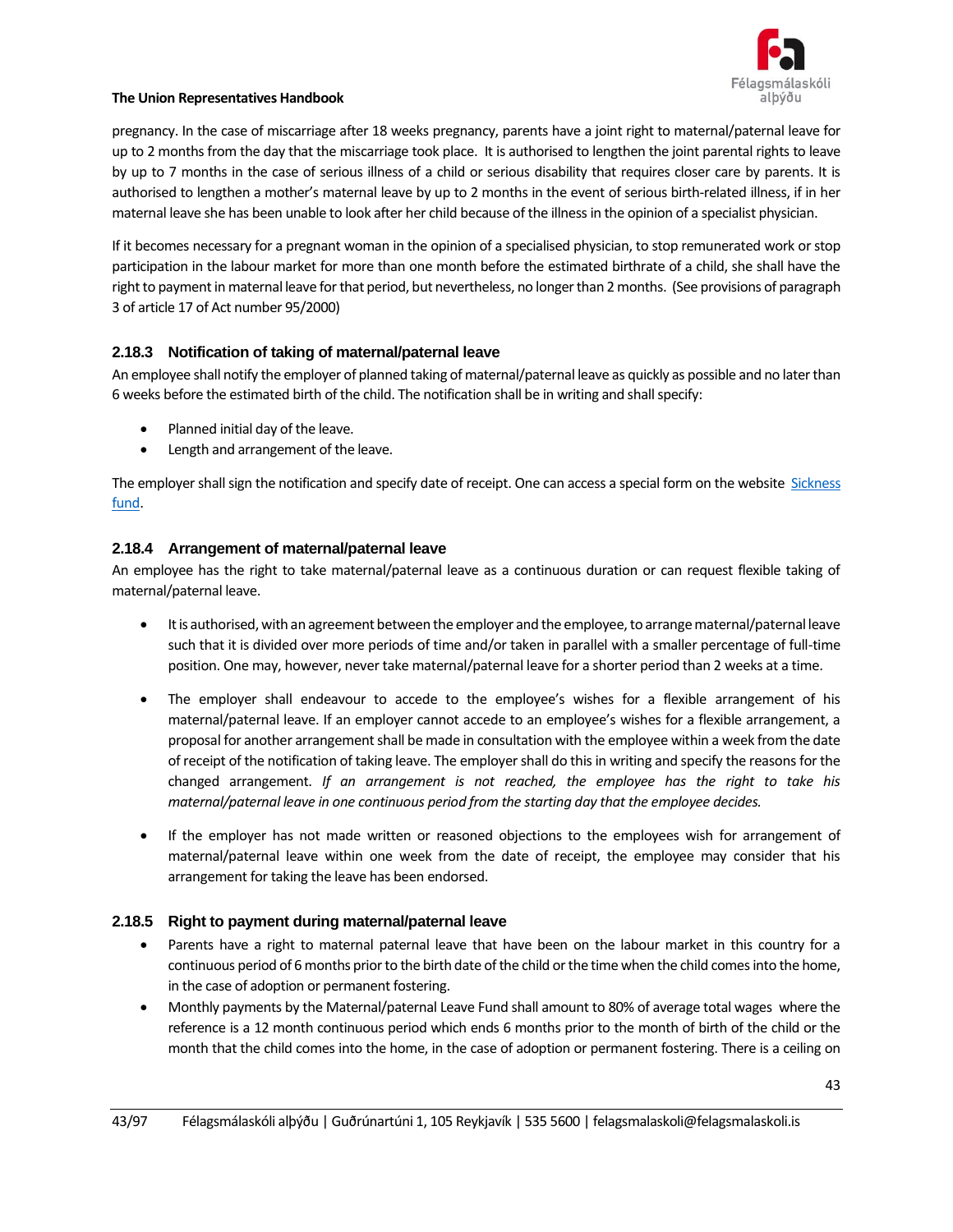

monthly payment from the Maternal/paternal Leave Fund to an employee on maternal/paternal leave. Parents on the labour market are furthermore assured a specific minimum amount, taking into account their percentage position. The amount of maximum payment and minimum payment is due for review with the processing of the budget each year, taking into account development of wages, price index and the economic climate.

• Parents that do not fulfil the conditions of continuous participation in the labour market and/or are not in what is equivalent to 25% of a full-time position or more, receive a parent birth grant. Special rules also apply to parents in full-time education.

## **2.18.6 Application for payment during maternal/paternal leave**

An application shall be made for payment to the Maternal/paternal Leave Fund of the Directorate of Labour during the last 6 weeks prior to the estimated day of birth of the child.

The application shall be written on the form for that purpose where the following shall be specified:

- Starting date of the maternal/paternal leave.
- Length of maternal/paternal leave.
- Arrangement of maternal/paternal leave.
- Division of joint maternal/paternal leave between parents.

The application shall be signed by both parents and signed by the employer of both parents.

## **2.18.7 Contributions to pension fund and trade union**

The Maternal/paternal Leave Fund pays the employer contribution to the pension fund. The parent is furthermore authorised to pay into a personal pension fund. Parents are also encouraged to use their opportunities to continue making payments to their union to maintain their rights.

### **2.18.8 Accruing rights**

Maternal/paternal leave is counted as working time when assessing work-related rights, such as taking holidays (this does not however constitute payment rights on the general labour market, solely on the public sector labour market), length of service increments, sickness rights, and rights to unemployment benefit. Collective bargaining agreements with the government, municipalities and private foundations prescribed that parents accrue rights to payment of holiday and December bonus while they are on maternal/paternal leave, on the general labour market after working for one year with the same employer.

### **2.18.9 Employment relationship and protection against dismissal**

- The employment relationship remains unchanged during the taking of maternal/paternal leave.
- The employee shall have the right to return to his job on completion of maternal/paternal leave.
- If this is not possible, he shall have the right to a comparable job with the employer in accordance with the employment contract.

It is unauthorised to terminate an employee's employment, who has notified the taking of maternal/paternal leave or during such leave, unless written and reasoned reasons are provided. Those reasons may in no way be connected with the taking of maternal/paternal leave or with the employees. Notification of planned taking of maternal/paternal leave.

### **2.18.10 Right to appeal**

If parents have objections regarding payments from the Maternal/paternal Leave Fund, or consider that their rights have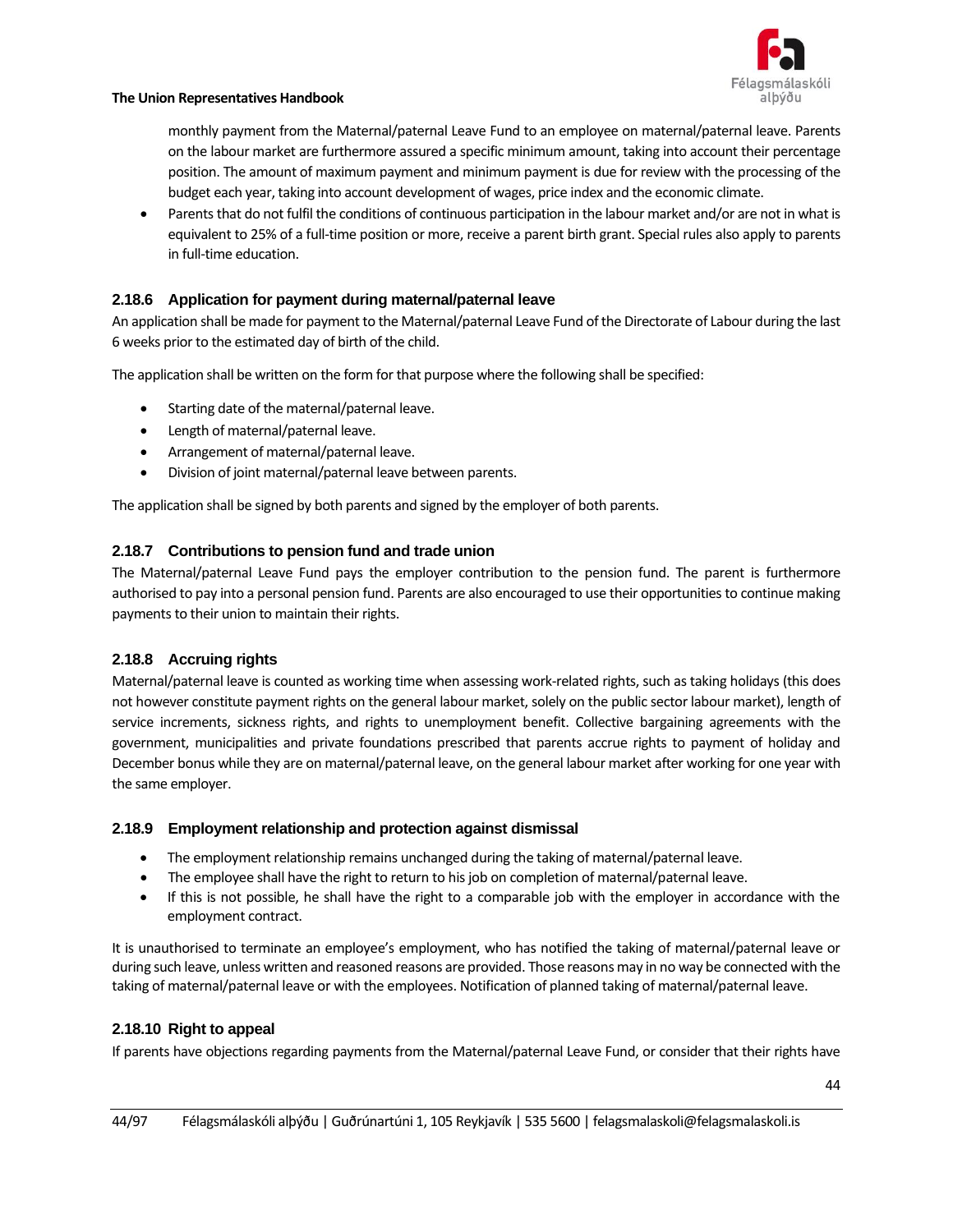

been infringed, they are advised to seek assistance from their union. It is possible to refer all such cases to the Appellate committee for welfare issues, which is independent and autonomous in its work.

## **2.19 Right to maternal/paternal leave**

Parental leave is a statutory right of parents on the labour market for caring for children in addition to maternal/paternal leave. An employee has the right to take parental leave for 4 months after having worked continuously for 6 months for the same employer.

## **2.19.1 The right to parental leave is activated with:**

- The birth of a child.
- Initial adoption of a child younger than 8 years of age.
- Permanently fostering a child younger than 8.

The right to parental leave becomes void when the child reaches the age of 8. If the right to parental leave becomes void when unused, in part or in total when a child becomes 8 years old, the right will become active again should the child be diagnosed later with a serious or chronic illness or serious disability, but before he becomes 18 years of age.

## **2.19.2 The right to payment during parental leave**

Parental leave does not include the right to payment of wages from the Maternal/paternal Leave Fund.

## **2.19.3 Length of parental leave**

Each parent has an independent right to parental leave, which is not transferable. The right to paternal leave is 4 months for each parent for each child.

### **2.19.4 Notification on taking parental leave**

An employee that plans to use parental leave shall notify the employer about this, no later than 6 weeks before the planned starting date of the leave. The notification shall be in writing and shall specify the following:

- Planned initial day of the leave.
- Length and arrangement of the leave.

The employer shall sign the notification regarding date of receipt and provide the employee with a copy.

### **2.19.5 Arrangement of parental leave**

Parents have the right to take parental leave for each child in 1 continuous period but can also request flexible taking of the parental leave.

- With an agreement with the employer, the employee is authorised to organise the taking of the parental leave in another manner, for example, such that the leave is divided into more periods and/or taken in parallel with a reduced work proportion. Parents can take parental leave together or separately.
- The employer shall endeavour to meet the employee's wishes for flexible arrangement of parental leave. If the employer has not made written or reasoned objections to the wishes of the employee about the arrangement of parental leave within one week from the date of receipt, the employee may consider that his arrangement for taking parental leave has been endorsed.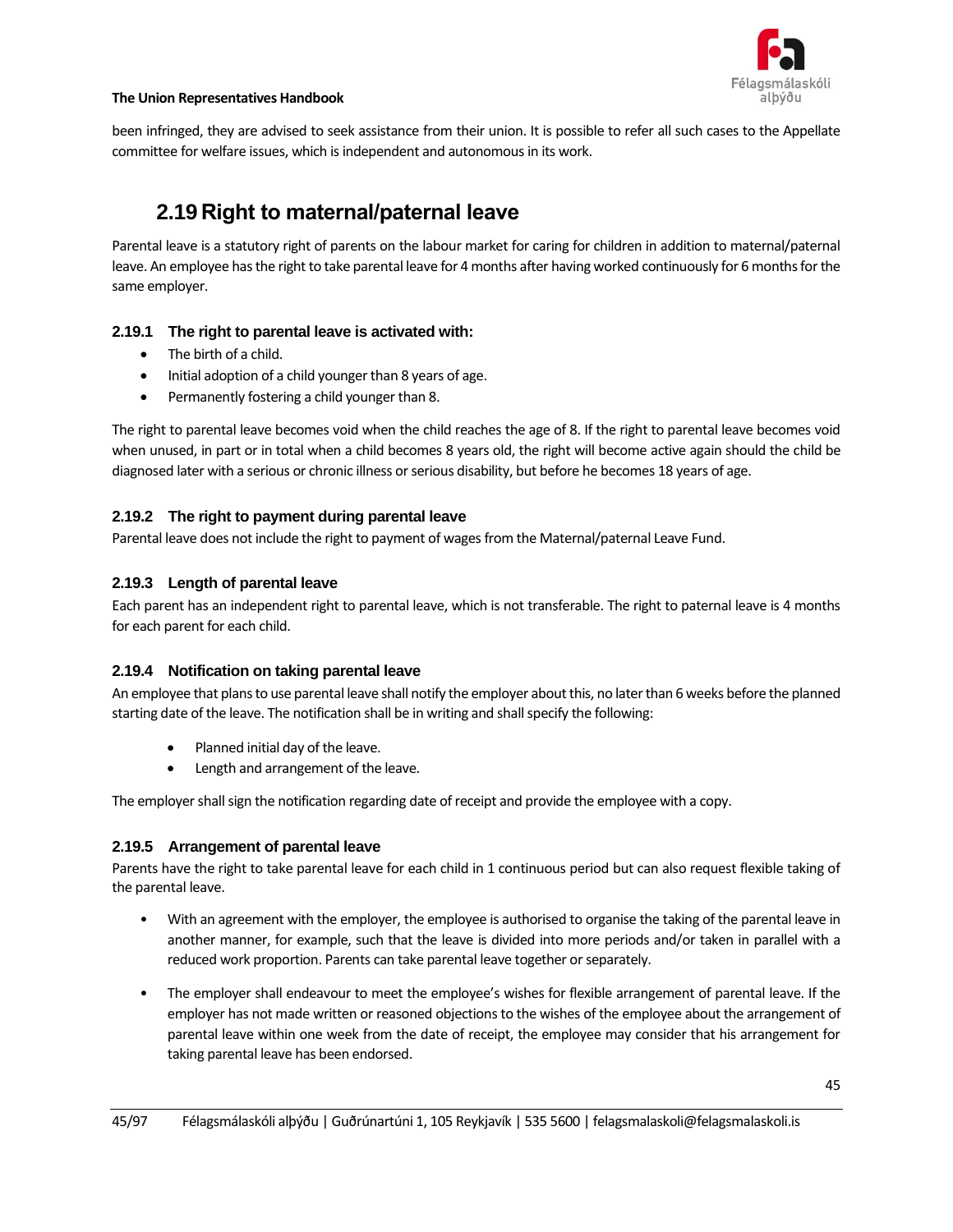

- If the employer cannot accede to the employee's wishes for arrangement of parental leave, he shall, in consultation with the employee notify another arrangement within a week from the date of receipt of the notification on taking leave. This shall be done in writing, the reasons specified and in the case of postponement, it should be stated how long the postponement will last.
- Postponement is only authorised under special circumstances in the operations of the company or institution, that make this necessary. And employers is never authorised to postpone parental leave longer than for 6 months. It is unauthorised to postpone parental leave which is in direct continuation of maternal/paternal leave or if a child becomes sick to the extent that the presence of a parent is necessary.
- If an employer's decision to postpone parental leave results in the employee not being able to complete parental leave before his child reaches the age of 8, then the time that it is authorised to take parental leave is lengthened to until the child has reached 9 years of age.

## **2.19.6 Protection of accrued rights**

Those rights that an employee has already accrued or gained on the commencing day of parental leave shall remain unchanged until the end of the leave. At the end of the leave, these rights apply and changes that may have taken place on the basis of law or collective agreements.

## **2.19.7 Employment relationship and protection against dismissal**

- An employment relationship remains unchanged, while parental leave is being taken.
- An employee shall have the right to return to his job on completion of parental leave. If this is not an option, he shall have the right to a comparable job with the employer in accordance with the employment contract.
- It is unauthorised to dismiss an employee who has notified the taking of parental leave or during such leave, unless written and reasoned reasons are provided. These reasons may in no manner be related to the taking of parental leave or notification by the employee of planned taking of parental leave.

## **2.20 Rights of pregnant women**

### **2.20.1 Risk assessment**

The employer shall assess or have assessed, possible risks with respect to working conditions and work organisation with a view to safety and health of a pregnant woman, of a woman who has recently given birth to a child or a woman who is breastfeeding.

If an employer does not fulfil his duty to assess risk, the matter shall be referred to the Administration of occupational safety and health, which shall intervene in the matter. The employee is also authorised to refer the assessment made by the employer himself or that he has had made for him, to the Administration of occupational safety and health, if the employee is dissatisfied with the conclusion of the assessment.

### **2.20.2 Measures subsequent to risk assessment**

If safety or health of a woman is considered to be at risk, according to risk assessment, the employer is obliged to take measures to assure her safety by changing temporary work conditions and/or her working hours. If this is not possible for technical or other reasons, the employer shall assign other tasks to the woman. Those changes to working conditions and/or working hours that are considered necessary, shall not affect an employee's terms of remuneration by reduction, or other work-related rights. In other words, the woman shall retain full wages and other terms of employment, despite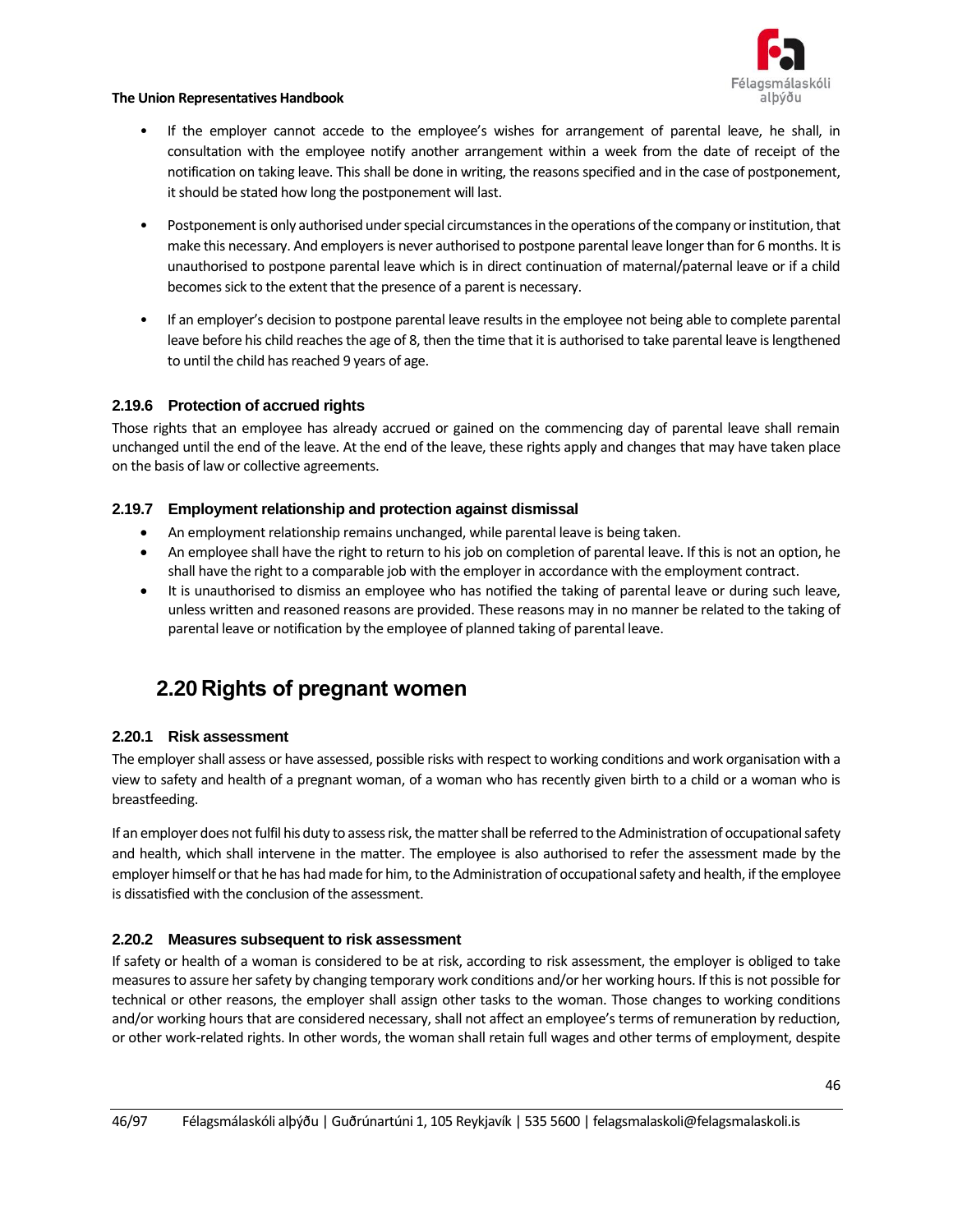

the changes. If changes in working conditions and transfer to other tasks are not possible, the employer shall give the woman leave from work for the time necessary to protect her safety and health.

### **2.20.3 Work that can be dangerous**

The employer is unauthorised to oblige a pregnant woman to perform work that assessment has shown could be dangerous because of pollution or working conditions and that could endanger her safety or health or her unborn baby.

It is also an authorised to oblige a woman to work during the night during pregnancy and furthermore for up to 6 months after childbirth, if such is necessary for her health and safety and she can confirm this with a medical certificate.

### **2.20.4 Rights in Maternal/paternal Leave Fund**

A pregnant woman who is given leave from work for health and safety reasons gains the right to payment of maternal/paternal leave from the Maternal/paternal Leave Fund according to those rules that apply in this regard, without this impairing her right to maternal/paternal leave in other respects.

### **2.20.5 Sickness during pregnancy**

If it is necessary for a pregnant woman to stop paid work for health reasons more than one month before the estimated birth date of the child, she has the right to payment from the Maternal/paternal Leave Fund for that period of time, in addition to standard maternal/paternal leave, but nevertheless no longer than for 2 months. In addition to the right to lengthening of payments from the Maternal/paternal Leave Fund, a pregnant woman that needs to stop work because of illness has the right to payments from the employer pursuant to general provisions of collective bargaining agreements on sickness rights. There can also be payment of per diem from the sickness fund of the trade union in question and from Iceland Health Insurance [\(http://www.sjukra.is/heilbrigdisthjonusta/sjukradagpeningar/\)](http://www.sjukra.is/heilbrigdisthjonusta/sjukradagpeningar/).

### **2.20.6 The right of pregnant women to pay during prenatal checkup**

In early 1998, with an agreement made between ASI, its national associations for its affiliated associations and counterparties, it was ensured that pregnant women had the right to absence from work for prenatal checkup without deductions from fixed wages. The provision is as follows:

"Pregnant women have the right to necessary absence from work for prenatal check-ups without deductions from their fixed salaries if such check-ups need to take place in working hours."

## **2.21Gender equality legislation - equal pay certification**

### **2.21.1 Act on equal opportunities for men and women**

The objective of this Act on equal opportunities for men and women (number 10/2008) is to implement and maintain equality and equal opportunities for men and women, and in this manner to level the position of the genders in all areas of society. All individuals shall have equal opportunities to enjoy the fruits of their own efforts and to develop their talents regardless of their gender. The first gender equality laws were passed in 1976 and have been regularly reviewed. The gender equality law now in force was passed in the Althingi in February 2008. Chapter 3 of the gender equality law deals with rights and obligations on the labour market. There it states that employers and trade unions shall work deliberately towards levelling the position of the genders on the labour market. Employers shall particularly work towards levelling the position of the genders within their companies or institutions and make efforts to ensure that jobs are not categorised as particularly women's or men's work. Particular emphasis shall be placed on levelling the share of the genders in management and positions of influence.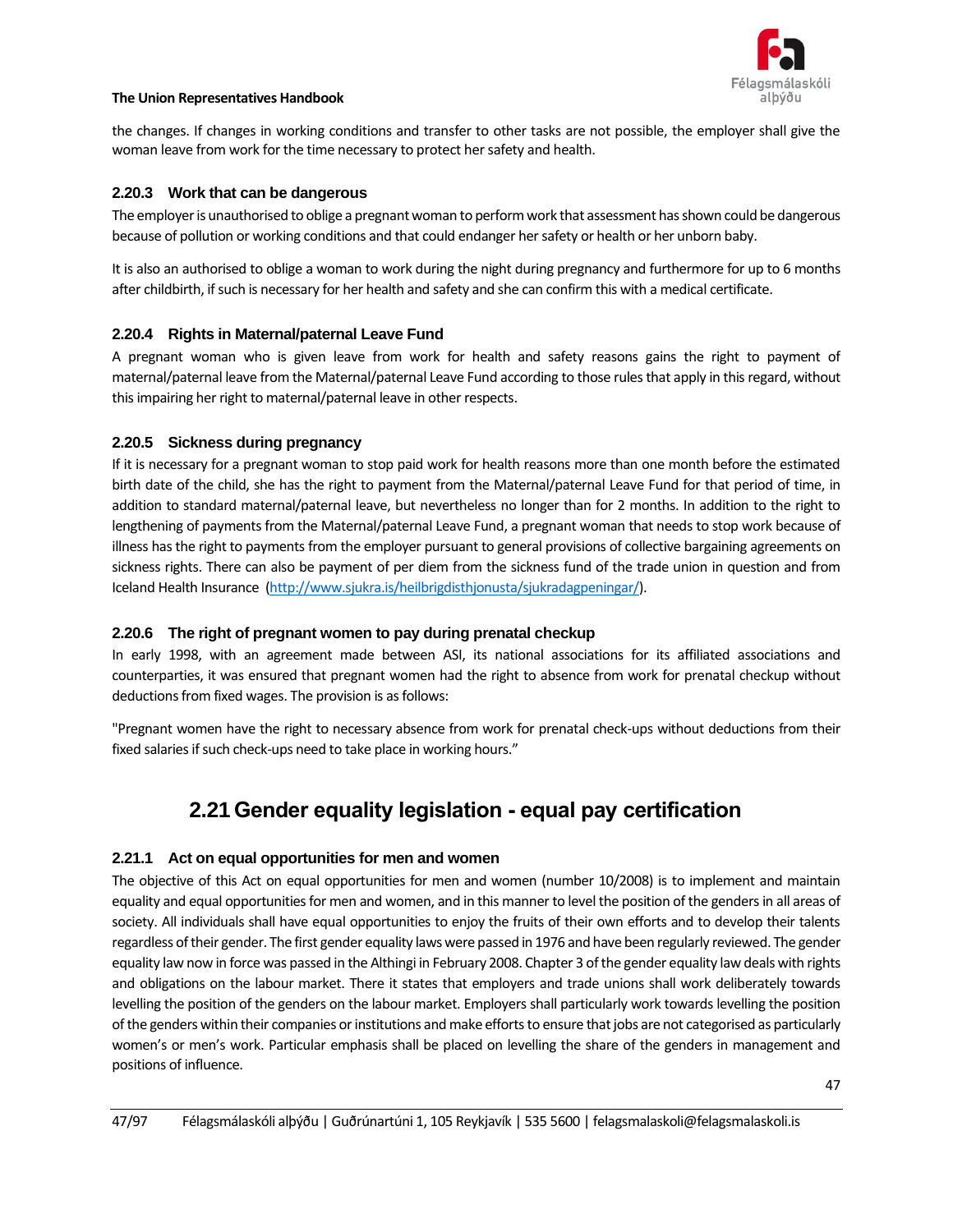

## **2.21.2 Gender equality plans in companies and institutions**

Companies and institutions with staff of more than 25, shall generally on an annual basis, define a gender equality plan or integrate the gender equality viewpoint in their personnel policy. The plan shall among other things, specifically prescribed objectives and a plan shall be made on how they will be achieved in order to ensure the rights for employees that are prescribed in the gender equality legislation.

- The gender equality plan and gender equality point of view in the personnel policy shall be reviewed every 3 years.
- Companies and institutions shall provide the Centre for Gender Equality with a copy of their gender equality plan, or personnel policy if they do not have a gender equality programme, together with their action plan, when the Centre for Gender Equality so requests.
- Furthermore, companies and institutions shall submit a report on developments in this field, within a reasonable period, to the Centre for Gender Equality.
- In cases where an enterprise or institution has not set itself a gender equality programme or mainstreamed gender equality perspectives into its personnel policy, the Centre for Gender Equality shall instruct the enterprise or institution in question to remedy the situation within a reasonable time limit.
- The same shall apply if the Centre for Gender Equality deems

the gender equality programme of an enterprise or institution to be unsatisfactory, or if gender equality perspectives have not been mainstreamed in its personnel policy with sufficient clarity.

• Where an enterprise or institution fails to comply with instructions given by the Centre for Gender Equality, the Centre for Gender Equality may determine that the enterprise or institution in question is to pay per diem fines until it complies with

the instructions.

• The same shall apply when an enterprise or institution neglects providing the Centre for Gender Equality with a copy of its gender equality programme, or personnel policy if it has no gender equality programme, and its plan of action, when the Centre for Gender Equality so requests, or refuses to give the Centre for Gender Equality a report on developments in this field.

## **2.21.3 Vacant positions, vocational training and re-education**

Vacant positions shall be equally open to women and men. Employers shall ensure that women and men enjoy the same opportunities for re-education and vocational training and to attend courses held to increase competence in work or as preparation for other work.

## **2.21.4 Equal pay rights**

The Act prescribes that women and men employed by the same employer shall be *paid equally* and shall enjoy *the same terms of employment for the same or equally valuable jobs*.

- *Equal pay*means that pay shall be decided in the same manner for women and men, and that the criteria on which a decision on pay is based does not constitute gender discrimination.
- Terms means, in addition to pay, pension rights, holiday rights, sickness rights and all other terms of employment or entitlements that can be evaluated in monetary terms.
- Every person is authorised to reveal what he is paid, should he choose to do so.

**PAY:** Ordinary remuneration for work and further payments of all types, direct and indirect, whether they take the form of benefits or other forms of payment by the employer to the employee for his or her work.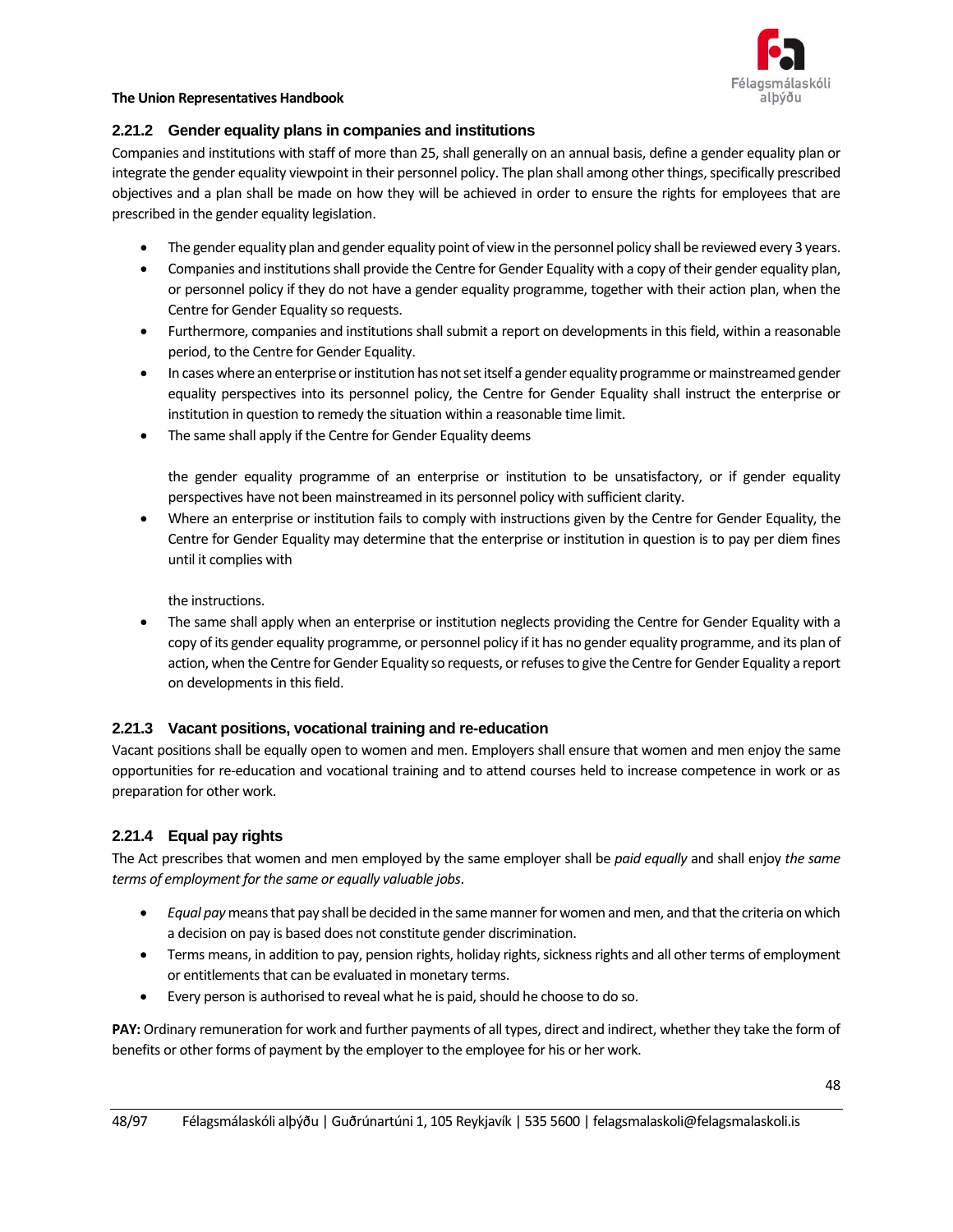

## **2.21.5 Gender Equality Complaints Committee**

It is possible to refer alleged breaches of gender equality legislation to the Gender Equality Complaints Committee which processes the submission and delivers a written ruling on whether the provisions of the Act have been breached. Parties to the case are authorised to refer the Committee's ruling to the courts.

## **2.21.6 Gender equality certification for companies and institutions**

In June 2017, amendments to the Gender Equality Act (10/2008) on gender equality certification were passed by the Althingi and that are in force from 1 January 2018. The objective of gender certification is that the equal pay systems of companies and institutions are certified in accordance with international requirements that apply to certification and certification bodies.

A company or institution with an average of 25 or more employees on an annual basis shall acquire certification following a certification body's audit of a company's or institution's equal pay system that confirms that the equal pay system and the implementation meet the requirements of the ÍST 85 standard.

## **2.21.7 Confirmation of audit of equal pay system**

Associations of parties to the labour market are authorised by the law to make an agreement in collective bargaining agreements to the effect that in an equal pay system audit of a company or institution where 25-99 employees work on average on an annual basis, the company or institution may choose whether the audit is made on the basis of article 1 b or article 1 c of the IST 85 standard.

- Article 1 b of IST 85 standard: *"A company that deems that it fulfils the requirements of the standard can seek confirmation that the requirements are fulfilled from stakeholders, such as employees."*
- Article 1 c of IST 85 standard: *"A company that deems that it fulfils the requirements of the standard can seek certification of its equal pay system by a competent party."*
- According to the definition of IST 85 standard, a stakeholder is: *"An employee, an association that protects the interests of its members, an institution or other parties that have legally protected interests."*

## **2.21.8 Equal pay symbol / equal pay recognition and its registration**

When the Centre for Gender Equality has received a certification certificate on the outcome of the audit, the Centre for Gender Equality shall award an equal pay symbol to the company or institution that shall remain valid for the duration of validity of the

### certification.

If the Centre for Gender Equality receives a confirmation certificate together with the stakeholder's report on the outcome of the audit, the Centre for Gender Equality awards equal pay recognition to the company or institution based on the confirmation that shall remain valid for the duration of validity of the confirmation.

The Centre for Gender Equality shall maintain a register of companies and institutions that have acquired certification or confirmation and display it in an accessible manner on the Centre's website.

The Centre for Gender Equality shall also maintain a register of companies and institutions that employ an average of 25 or more employees on an annual basis and have not received

certification and the associations of the parties to the labour market shall have access to this register.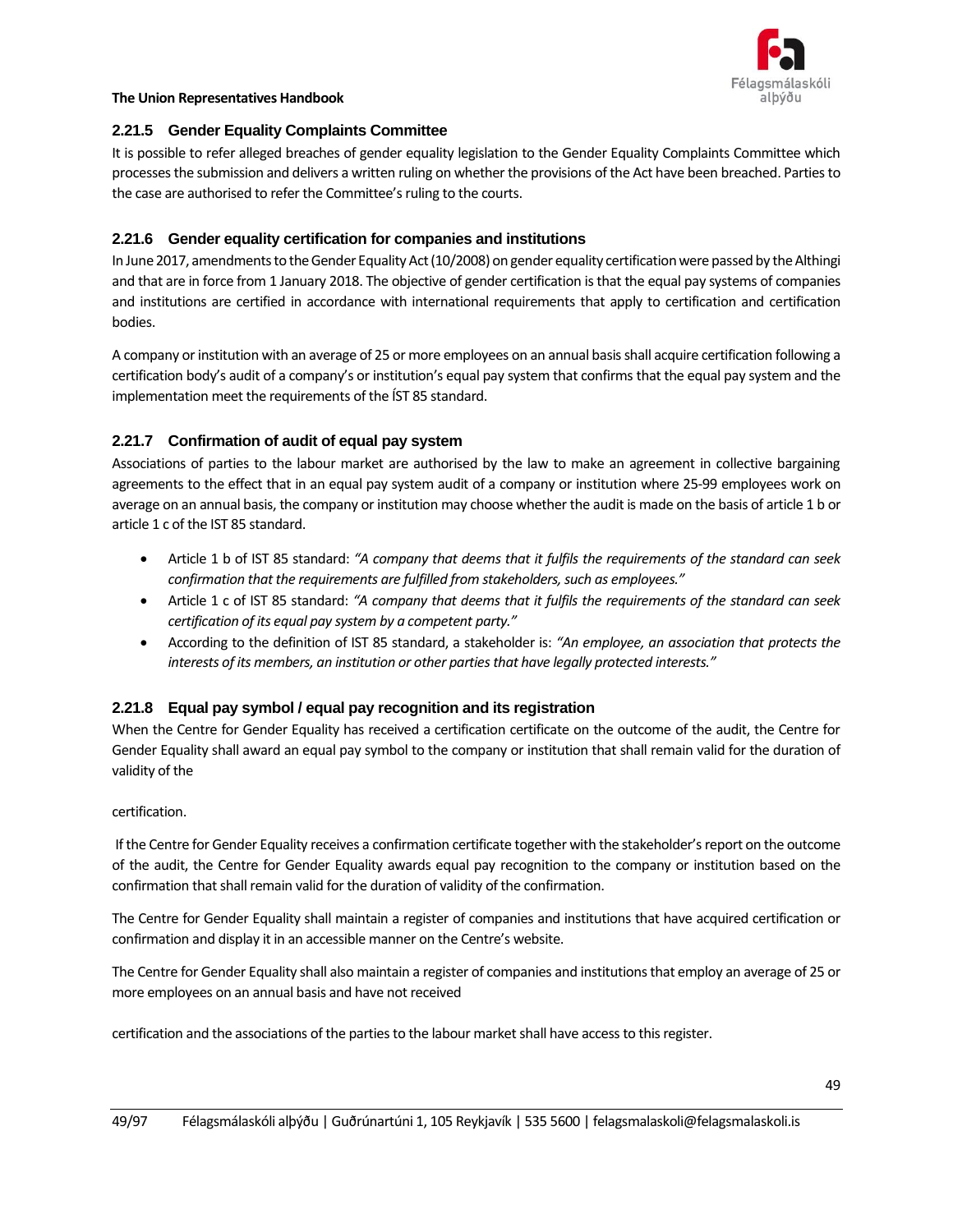

#### **2.21.9 Follow-up by parties to the labour market**

Associations of parties to the labour market are to monitor that companies and institutions where 25 or more employees work on average on an annual basis, gain certification according to article 1 c or article 1 b of IST 85 standard and renewal of that certification.

Companies and institutions to provide the information and documentation that associations of parties to the labour market considered necessary to conduct their surveillance. If a company or institution has not gained certification or confirmation, or renewal, or does not provide the necessary information or documentation, associations of parties to the labour market can notify this to the Centre for Gender Equality. The Centre for Gender Equality can direct instructions to the company or institution in question to take the necessary remedial action within a reasonable period of notice or face the imposition of per diem fines.

The Minister shall have assessments made of the results of the certification and confirmation of the equal pay system of companies and institutions at 2 year intervals.

## **2.22 Reconciliation of work and family life**

In article 21 of Act number  $10/2008$  it states that employers should take those measures necessary to enable women and men to reconcile their work obligations with their obligations to their family. Amongst other things, such measures shall be aimed at increasing flexibility in the organisation of work and working hours in such a way as to take account of both employees' family circumstances and the needs of the labour market, including facilitating the return of employees to work following maternity/paternity or parental leave or leave from work due to pressing and unavoidable family circumstances.

### **2.22.1 Integration - a new way to gender equality**

The debate on gender equality has increasingly revolved around women's rights being and an integral part of human rights and the prerequisite for further democracy. This emphasis has engendered the principal claim that only by bringing women and men equally to the table for matters of influence and power, can one say that the conditions for democracy are fulfilled. Instead of approaching gender equality as a separate subject that is only of interest to women, as most people benefit from changes in this field, it is therefore normal that most participate in the debate and in the changes.

Gender affects our life, whether we are employees, disabled, looking for work, managers, politicians, children, handicapped or belong to an ethnic minority. Decisions that at first sight seem to have little to do with gender, have more often than not varying impact on the lives of women and men. Official measures, both political and socio-political, can variously have the effect of increasing or lessening discrimination by gender, though this had neither been the intention nor foreseeable.

If one is to take the effects of gender into account in managing and organising society, one has to take varying behaviour, expectations and needs of both women and men into account. The objective is to weave the gender viewpoint into all policy-making within the society, redefine traditional roles of the genders and enable both women and men to integrate work and family life.

Four basic prerequisites of integration need to be in place when the gender equality viewpoint is woven into all general policy-making. They are: information on the status of women and men, education on equality issues, responsibility for implementation and last not least methods that can be applied to achieve a more equal status for the genders in this manner.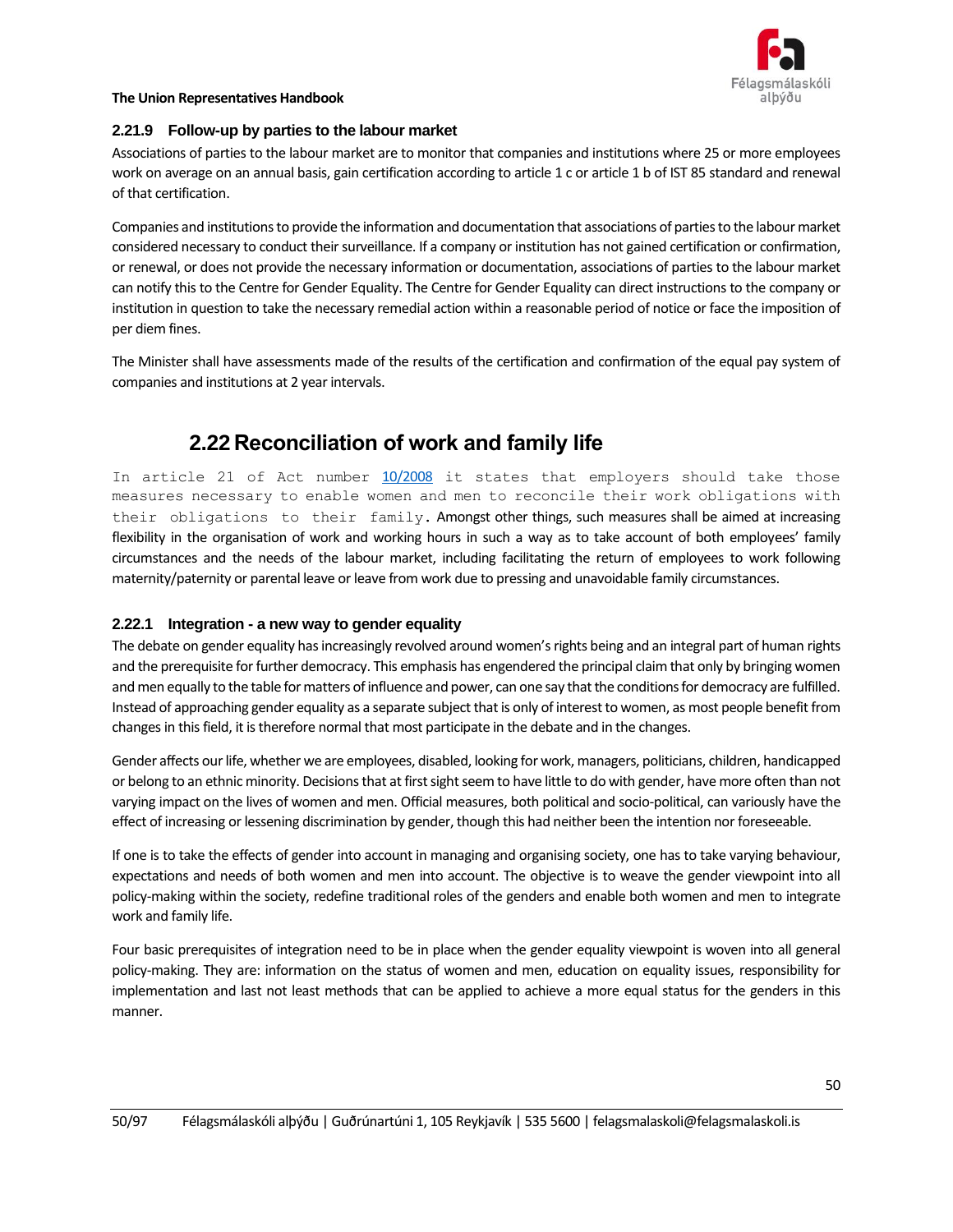

## **2.23Personal privacy protection for employees**

Personal privacy of private life is protected by article 71 of the Constitution of Iceland and in article 8 of the European Convention on Human Rights. This right applies to the workplace, as elsewhere. Employees therefore enjoy protection of their personal privacy in their work, but employers can, on the other hand, in some instances, have the right and duty to monitor company operations. It can be difficult to define the boundaries of this right and here there will be discussion on the main rules that apply on protection of employees' personal privacy.

## **2.23.1 Regular monitoring by employer**

Employers monitor their operations in a variety of ways. Such monitoring is in many instances, not only based on requirements by the employers themselves, but also on the law and/or contractual obligations they bear.

One can divide this monitoring into 2 categories:

- Regular monitoring where employees' performance is measured and/or quality and safety of the manufacturing or service.
- Recording information on payment of wages, on rights the employees accrue, on payment of wages related charges etc.

## **2.23.2 The "new" monitoring by employers**

In recent years there has been a significant increase in instances of monitoring by employers going beyond the framework described above. In some instances, such monitoring can have reasonable explanations, such as when it is verifiably used for the purposes of safety and/or protection of property. It often seems, however, that new and rapid technical developments in the field of surveillance technology are the driving force rather than that there is a real need.

The new monitoring manifests itself mainly in monitoring by recording information about employees, in such a manner that it encroaches on employee's personal privacy, about them as individuals and about their private life. In many instances, employers can indicate logical reasons for such monitoring, but go further than is required given the declared purpose at the outset.

This specifically relates to:

- The use of surveillance cameras in work areas or in employees' personal space.
- Monitoring of employees' use of email and Internet.
- Taking biological samples to measure employees' use of alcohol or drugs.
- GPS locators in vehicles.

## **2.23.3 Employees right to respect of personal privacy**

Employees being at the place of work, their use of professional equipment provided to them by an employer, including computers, and the signing of an employment agreement etc., does not authorise an employer to unilaterally and without notice, impair the personal privacy of employees and their right to protection of their personal privacy at the workplace. In this connection it is pointed out that according to the Constitution, everyone is assured the right to respect for personal privacy, the home and family. It is only authorised to limit this right in the case of a pressing necessity because of the rights of others and then specific legal authority must be in place. The individual does not relinquish these constitutional rights by simply becoming an employee of another party.

One may, however, expect some conflict or impairment of an employee's personal privacy when the interests of employees and of the employer conflict, and these cases need to be evaluated in each instance. The authority of the employer and the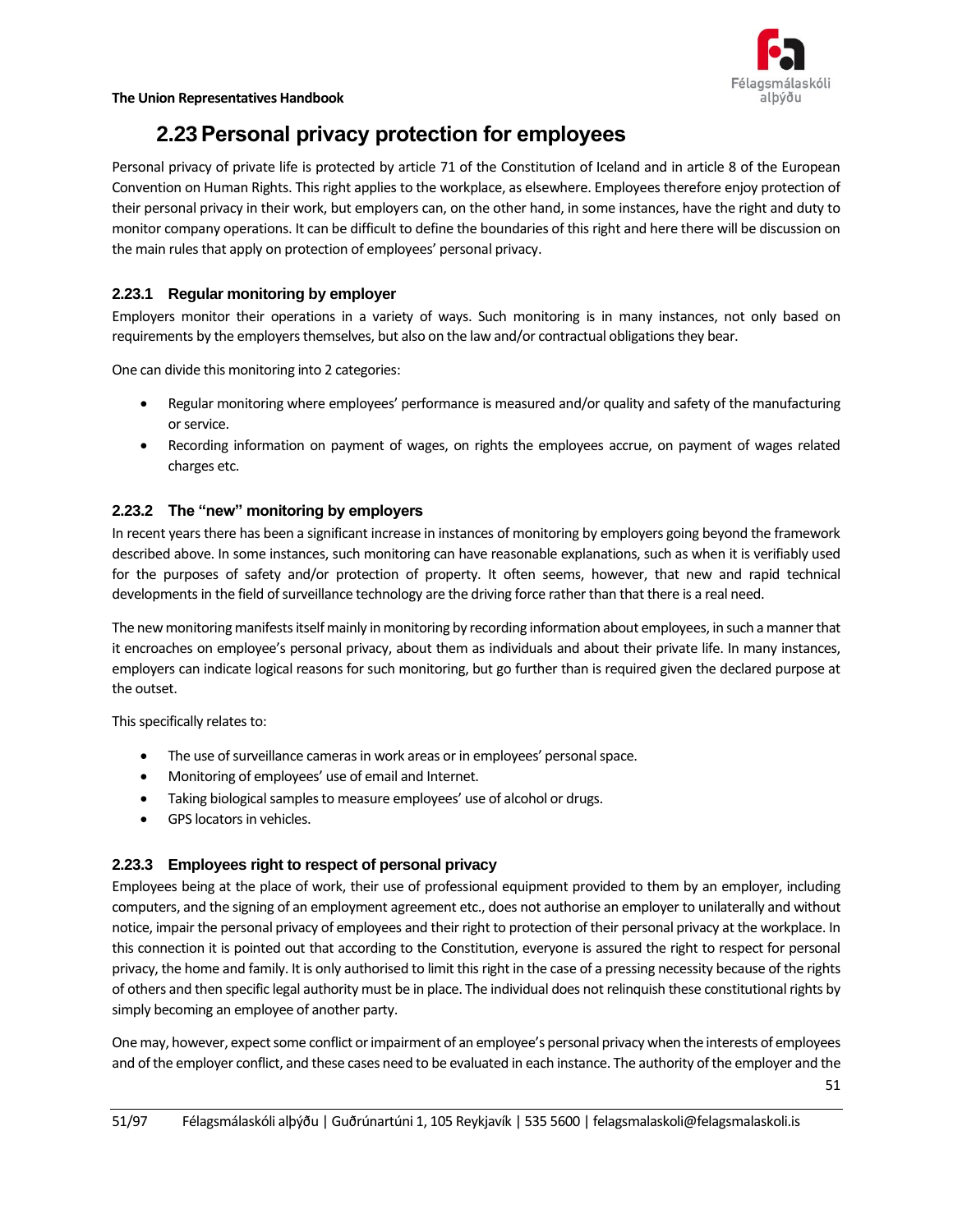

lengths he may go to in monitoring and collection of data can be found in the main principles of the Act on data protection and processing of personal data.

## **2.23.4 Act on data protection and processing of personal data**

Act number 90/2018 on data protection and processing of personal data, prescribes the authority that, for example, employers have to record and process personal information, including information about employees.

The main principle of the legislation is that the recording and processing of personal information is only authorised if the individual in question has given his clear consent. Because of the special nature of employment relationship, employees are in a difficult position to deny, retract or change a prior declaration of consent. It is therefore not certain that a declaration of consent gives an employer unconditional authority to process sensitive personal information. He will also have to take care to respect the 5 main principles that will be discussed here below. Processing of personal information can also be authorised in other instances, such as if the processing is necessary to fulfil a legal obligation that rests on an employer or to protect critical interests of the individual in question, such as in the case of critical safety interests. Special additional requirements are made for recording and processing of sensitive personal information, such as information about health, including hereditary characteristics, usage of drugs, alcohol and narcotics.

## **2.23.5 Five main rules on recording personal information**

Even if an employer has, as appropriate, authority to record information about his employees, he must always, when recording such personal information, respect the following five main rules that the information about employees is:

- Processed in a fair objective and lawful manner, and that all treatment of this information is in accordance with conscientious processing methodology for personal information.
- Acquired for a clear and objective purpose and not processed further for another and incompatible purpose.
- Not in excess of that which is necessary, given the purpose of the processing.
- Reliable and updated as required. Unreliable or imperfect personal information, in the context of the purpose of the processing, must be deleted or corrected.
- Stored in a manner such that it is not possible to identify the individual in question to a greater extent than is necessary in the context of the purpose of the processing.

### **2.23.6 Obligation of employers to inform employees about processing of personal data**

The legislation imposes a special obligation on employers that they inform employees about the monitoring to which they are subjected. The purposes among other things, so that employees can protect their interests by, for example, objecting to gathering information which infringes the law or by objecting to incorrect information that has been recorded about them.

More precisely, an employer is obliged to inform employees about the following:

- The information about them that has been processed.
- The purpose of the processing.
- Who receives, has received or will receive the information.
- The source of the information.
- What security measures are in place during processing of the information.

### **2.23.7 Mandatory reporting of processing**

If an employer plans to collect and process sensitive personal information, such as information on health, including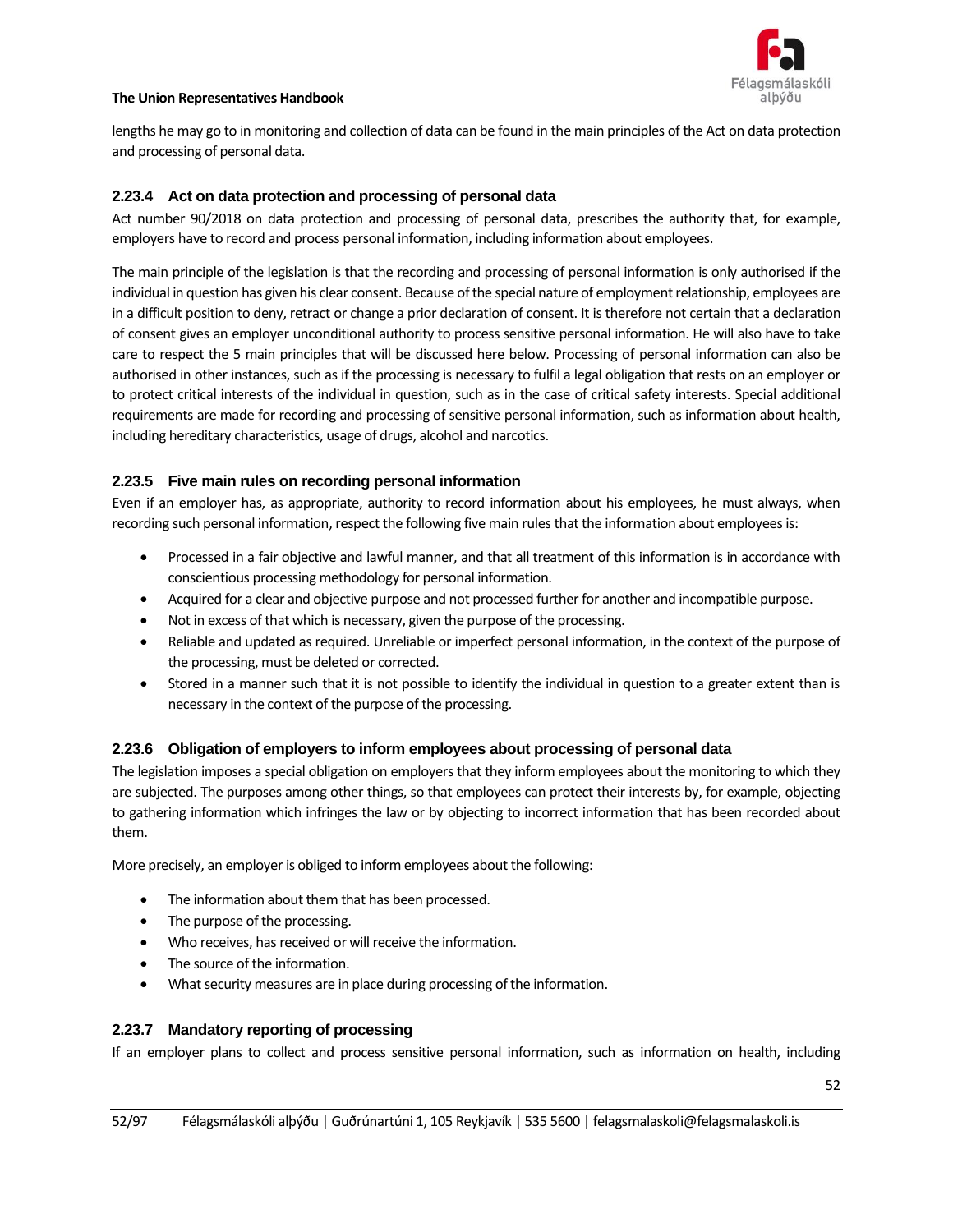

information on genetic characteristics, use of drugs, alcohol and narcotics, then he is obliged to notify the Data Protection Authority about the processing before it commences. The same applies to recording information about colour, race, political views, religious or other philosophical beliefs, trade union membership, criminal acts and criminal record. The employer is obliged to notify the Data Protection Authority about the processing of personal information deemed to be a normal part of his operations and that only covers those connected with his work or scope of work, such as customers, employees or members. The same applies if necessary to comply with the law or contractual obligations, including collective bargaining agreement by which the employer is bound. The same applies to electronic surveillance, unless it is totally or in part digital or processed in such a manner that one can quickly find in a collection of images/sounds, information about specified individuals. In such cases it is obligatory to notify the Data Protection Authority about the surveillance.

## **2.23.8 Electronic surveillance**

In the Data Protection Authority rules, there is discussion on electronic surveillance at the workplace, in schools and in other areas that a limited group of people generally traverse. According to these rules, electronic surveillance can specifically be conducted in the following manner:

- By surveillance cameras.
- With equipment to monitor use of telephone, email and Internet.
- Driver monitoring systems.
- Electronic location equipment and
- Electronic access control.

They do not apply to monitoring attendance, for example with a clocking in card. Electronic surveillance must be conducted for an objective purpose, such as for security or protection of property. Surveillance to measure employees' work and productivity is also dependent on there being a specific need because:

- a) It is not possible to control work in the surveillance area in any other manner, or
- b) Without surveillance it is not possible to guarantee safety in the working area in question, such as in the light of health and safety and pollution protection measures, or
- c) It is necessary because of a special agreement on terms of pay in the company in question, such as when pay is based on productivity - related, time-measured pay systems

In the Data Protection Authority rules, there is discussion on electronic surveillance at the workplace, in schools and in other areas that a limited group of people generally traverse. The rules apply regardless of the type of technical equipment used, such as whether network servers are used, equipment to monitor telephone usage, surveillance cameras, web cams, driver monitoring devices, electronic locater equipment etc. They do not apply to equipment for monitoring attendance, such as clocking in machines.

In all electronic surveillance, care should be taken not to go further than vital necessity requires, given the objective of the surveillance. Care should be taken to respect the personal privacy of those subjected to surveillance and to avoid all interference with their private life. When making a decision about whether to use electronic surveillance, it shall always be ascertained whether the objective of such surveillance could be achieved with other milder and realistic measures. Secret surveillance is unauthorised unless it is supported by legal authority or by a ruling by a judge.

## **2.23.9 Storage, dissemination, destruction and other treatment of personal information**

Personal information collected with electronic surveillance shall be destroyed when there is no longer a reasonable purpose for preserving it. Reasonable purpose for preserving information, can among other things be based on instructions in legislation or on the fact that the controller is still working with the data in accordance with the initial purpose for gathering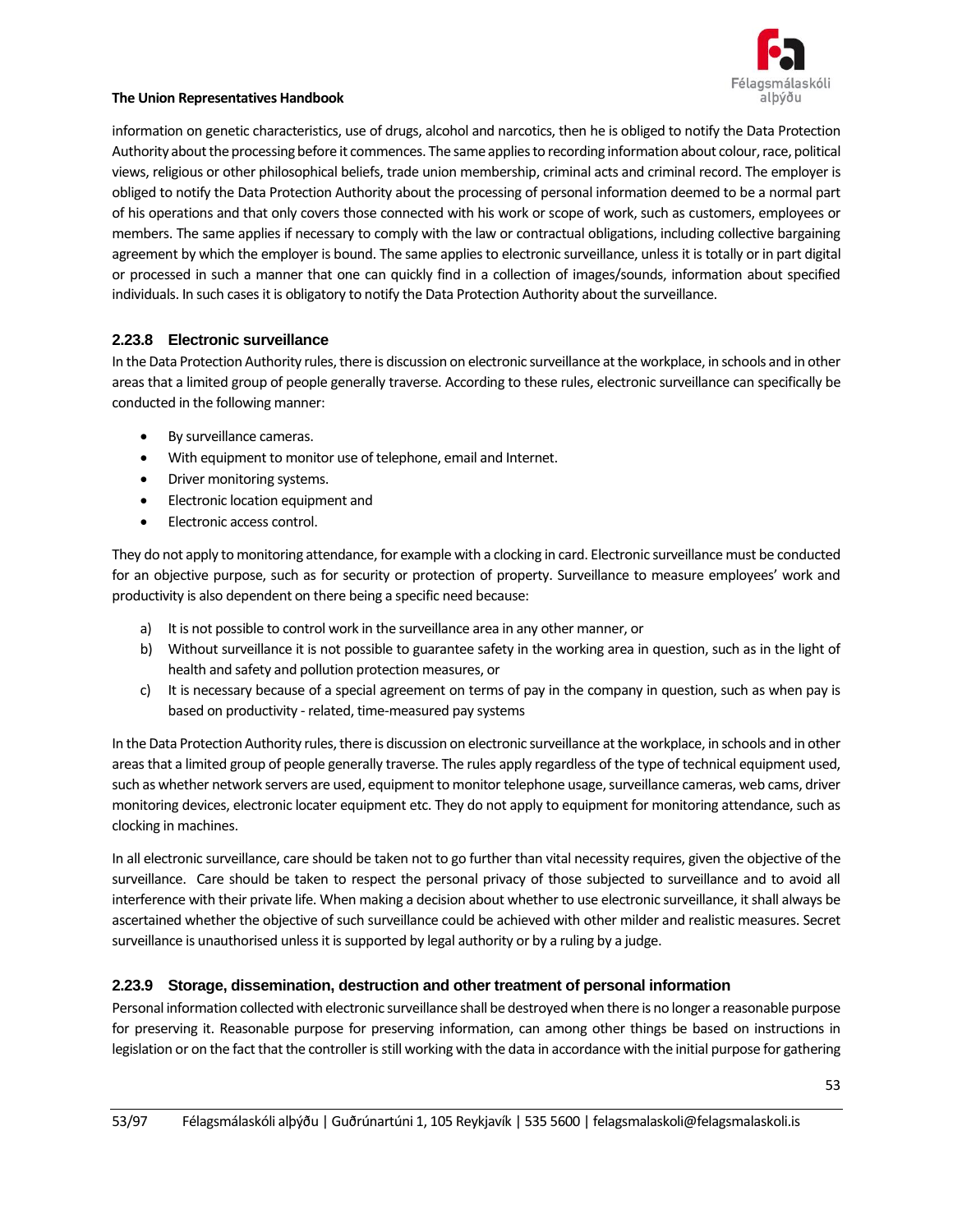

it. Information that results from electronic surveillance may, however, not be kept for longer than 90 days unless authorised by the law. This does not apply to personal information that results from recording events or that is stored in backups.

Personal information that results from electronic surveillance may only be used for the purpose for which it was collected, and only to the extent necessary for the purpose. It may not be processed or passed on to another party without the consent of the person recorded or according to a decision by the Data Protection Authority. It is however authorised to give the police information about an accident or alleged criminal action.

## **2.23.10 Employees' email and Internet usage**

According to the rules of the Data Protection Authority, it is unauthorised to read private emails, except in the case of critical necessity, such as because of a computer virus or comparable technical event. It is authorised to examine information on employees' browsing, connections and data quantity, if there is a reasonable suspicion that he has breached the law, enforce or rules or instructions of the employer. If the reason for the viewing is suspicion of a criminal act, the assistance of the police shall be requested.

When viewing email or Internet use, care should be taken to first inform the employee and give him the opportunity to be present at the viewing. This does however not apply if it is not possible, such as because of an employee's serious illness. If an employee cannot himself be present at the viewing, he shall be given the opportunity to nominate another person in his place. On termination of employment, the employee shall be given the opportunity to delete or take a copy of emails that are not related to the employer's operations. It is unauthorised to view information about an employee's network usage after dismissal, except where the above conditions are fulfilled, such as because of the computer virus or comparable technical event, reason, suspicion of a breach of rules or because of a criminal act.

### **2.23.11 Driver monitoring devices**

The use of driver monitoring devices is authorised. If there is a special need, such as for security reasons. It is unauthorised to use driver monitoring devices to generate information about the location of drivers unless there is a special need in the light of lawful and reasonable purpose for their use.

### **2.23.12 Taking up electronic surveillance - employer's duty to inform**

Before electronic surveillance commences, the employer shall set rules about this and inform those employees that will be subjected to surveillance on various elements related to the implementation. Before such rules are applied, they shall be presented in a verifiable manner, such as by making an employment contract. The rules shall deal with the purpose of the surveillance, the parties that have or may have access to the information collected and how long the information will be kept. Clear provision of information and access for employees to the rules shall be ensured, such as by publishing them on the employers website, with trade unions, associations of employers or in staff manuals.

If collective bargaining agreements or an agreement considered binding between the parties, constitute greater rights than granted by such rules, then the former takes precedence.

In other respects, the following shall be specified as appropriate:

- The equipment being used, for example, digital cameras, driver monitoring devices or sound recording.
- Where electronic surveillance takes place at the workplace or in public places, it shall be clearly indicated in a conspicuous manner that surveillance istaking place, and who the responsible party is.
- Right to object to surveillance and what the consequences of this could be.
- The right of a party in question to be informed of information that is gathered about him and his right to have information corrected or destroyed.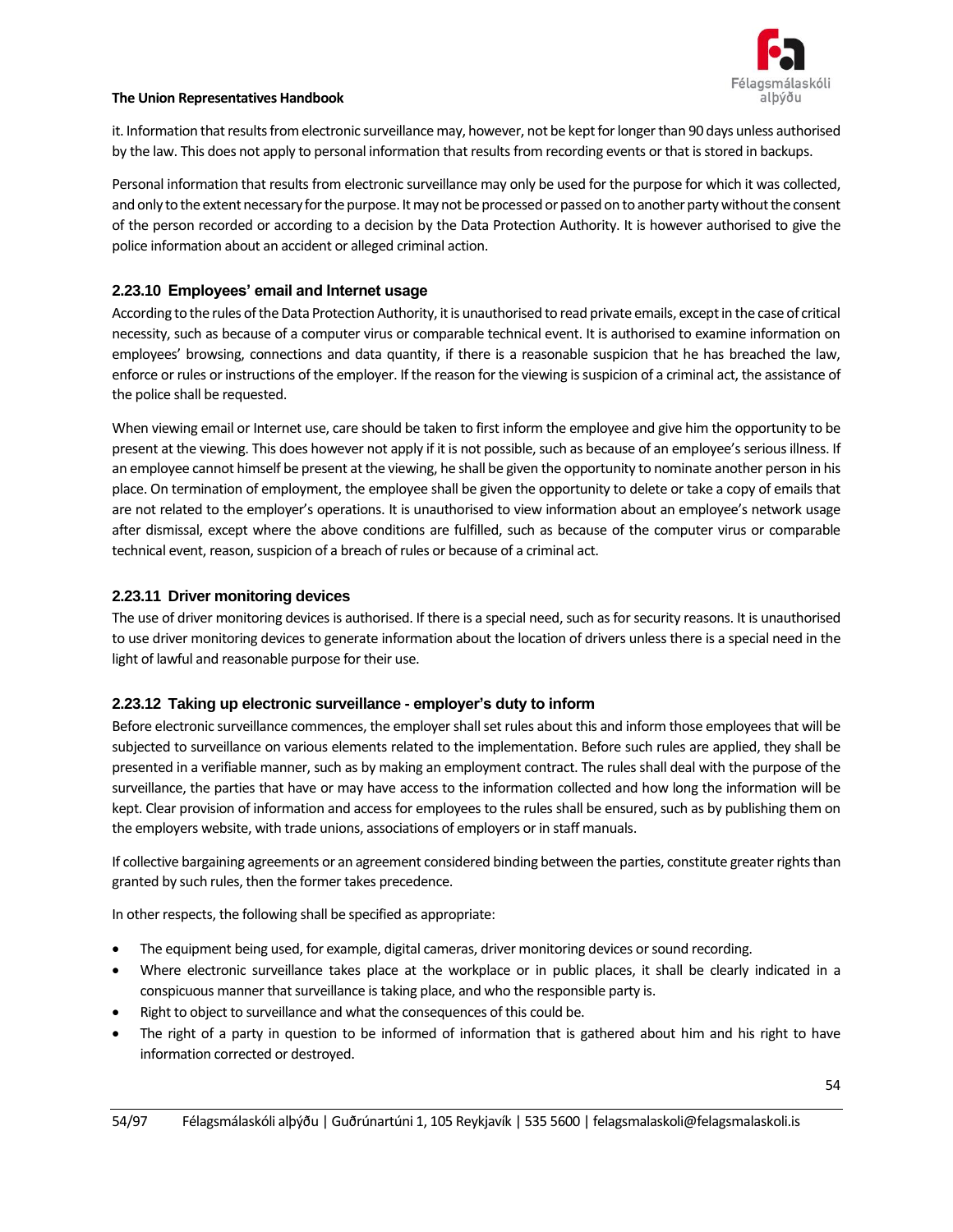

- The extent to which Internet use is authorised, such as whether it is forbidden to access unlawful or sexually related material through through the Internet, and/or send such material by email.
- How private emails are handled and other emails.
- Whether telephone surveillance is conducted, and whether limitations, and if so which, are on private use of specified telephones.
- The consequences of breaching instructions, such as on telephone or Internet usage.
- Other issues, to the extent needed, having circumstances in mind in each instance, such as the ability of employees to protect their interests.

## **2.23.13 The right to view data that results from electronic surveillance**

A person who has been subjected to electronic surveillance has a right to view data, for example, to listen to sound recordings made about him with the surveillance in accordance with paragraph 3 of article 14 of Act number 90/2018 on personal data protection and article 18 of Act number 77/2000. One may make such a request orally or in writing and the employer shall as soon as possible and no later than within one month from receipt of the submission, accede to the request. In the event of a dispute it may be referred to the Data Protection Authority for resolution. The Data Protection Authority can then instruct the controller to preserve the data until the Authority's conclusion is delivered.

## **2.24 Narcotics test (alcohol and narcotics testing)**

Access to and processing of information about employees' health requires particular care. Employers can have lawful interests in knowing whether employees' health may be in danger because of circumstances at the workplace. Processing of information about such issues should however be at a minimum, and the employer has in reality, only the right to confirmation of whether an employee is fit for specific work or not.

If an employee has lawful interests in investigating use of narcotics by employees, including alcohol, it is necessary that such tests are conducted by health workers, that only the conclusions that relate to employees' fitness to work are delivered and that regular tests in this field are only permitted in those instances where special safety considerations recommend them. Special considerations also need to apply if the conclusions are to be kept.

The right to personal privacy constitutes, among other things, protection against physical examinations, including narcotics tests. More detailed discussion can be found in Act numbe[r 90/2018](https://www.althingi.is/lagas/nuna/2018090.html) on personal data protection. Legal protection ensures that the processing of information on narcotics tests shall be objective and professional. The matter under discussion here concerns important, fundamental rights and in all instances, personal privacy shall enjoy the benefit of the doubt, if necessary. No special rules apply to narcotics testing by employers in this country and for this reason, the main principles of the above specified legal authority regarding personal privacy and treatment of personal information are applied. In an [opinion by the Personal Data Authority](http://www.personuvernd.is/efst-a-baugi/urskurdir-og-alit/2013/greinar/nr/1694) on the processing of personal information when conducting narcotics testing, it is stated that the Personal Data Authority considers it desirable that legal authority should be invoked to set rules on narcotics testing in the workplace and processing of personal information, or that this is done in a collective bargaining agreement. One should keep in mind that such rules cannot go impinge further on the rights of individuals than the above specified legal authority prescribes as being in order.

With reference to the above, it is most important for trade unions to pay particular attention to the following:

- 1. That the purpose of the tests is reasonable.
- 2. That they are conducted by professionals.
- 3. That treatment, storage and destruction of information from the test system is in accordance with the law on personal data.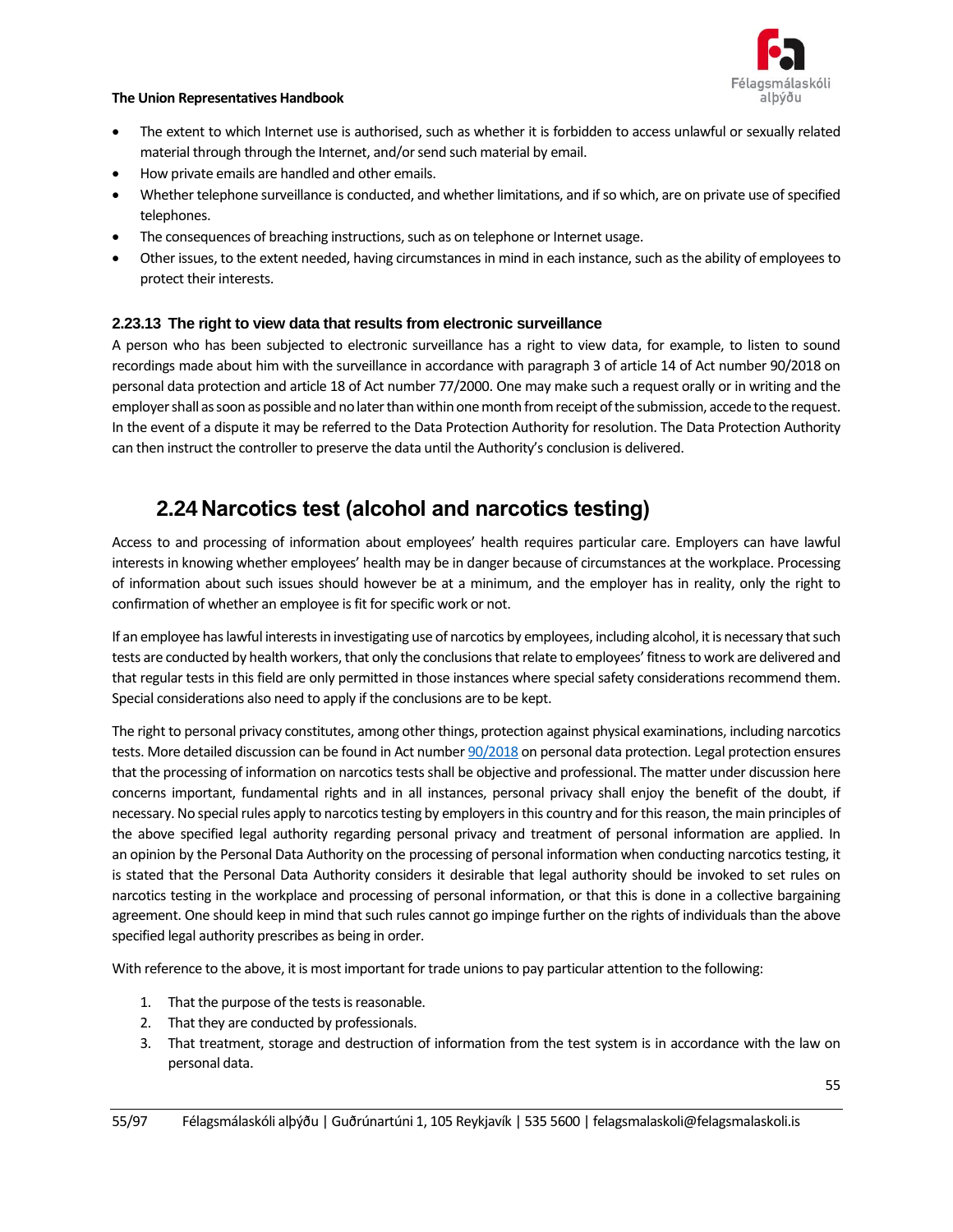

4. That reactions to the conclusions are in accordance with their nature and that the employee enjoy the benefit of the doubt.

### **2.24.1 Can any person whatsoever need to be subjected to a narcotics test?**

An employer that considers himself to have justifiable reasons to have his employees take a narcotics test, shall ensure that prior to such testing, real and valid consent is acquired for each individual employee. Employees shall furthermore be informed of the implementation of such tests and of the legal position in the light of constitutional rules on personal privacy.

## **2.24.2 What criteria can an employer have for sending an employee for a narcotics test?**

The criteria must be reasonable and intended first and foremost to protect life and bodies of individuals and/or reduce the risk of major damage to assets or the environment. This could relate, for example to jobs that concern transport of heavy goods, construction of buildings, security monitoring, health service, care and heavy industry (n.b. non-exclusive list). Generally speaking, one must evaluate each job individually, which means that it is not in accordance with good practice to set general rules directed at specific operations without identifying the jobs within the sector that are risky in the above specified understanding.

## **2.24.3 When shall such tests be conducted?**

Narcotics testing is is an invasion of an individuals' personal privacy, which is considered an important and indisputable human right. Tests shall thus be conducted by health professionals and only high quality unrecognised tests shall be used.

### **2.24.4 How shall the information and data generated by narcotics testing be treated?**

Information on people's health is considered to be particularly sensitive personal information, and it shall be treated as such. Information is first and foremost for the individual who took the test and for the professional who conducted the test and its processing.

One must furthermore place strong emphasis on the storing and subsequently destroying of personal information of the type that conclusions from narcotics testing are, being conducted according to the strictest rules on treatment of such information.

### **2.24.5 For whom are the conclusions of narcotics testing?**

The conclusions of narcotics testing are solely for the employee that took the test. It is unauthorised to reveal the conclusions to an employer without the consent of the employee in question. In fact, one can say that it is in his hands whether he reveals the conclusions to anyone, but it is certainly so that an employer who has reasonable suspicion about use of narcotics by an employee can interpret his silence on the conclusions to mean that they had not been advantageous for the employee.

### **2.24.6 What if the conclusion of the test reveals narcotics use by an employee?**

This does not necessarily lead to summary voiding or termination of the employee's employment contract. One must respect, proportionality in this connection, and there is, for example, a material difference between whether the conclusions show 1) that the employee was under the influence at work; 2) or whether the conclusions show that the employee had recently used narcotics but had not been under the influence during working hours. Each case must be evaluated individually, and whether it is fair to review the employment contract in any way in the light of the conclusion. In this connection one should clearly have in mind that it is lawful and fair that the employee enjoy the benefit of the doubt.

It is important that the company that requests that employees take a narcotics test have valid reasons and also form policy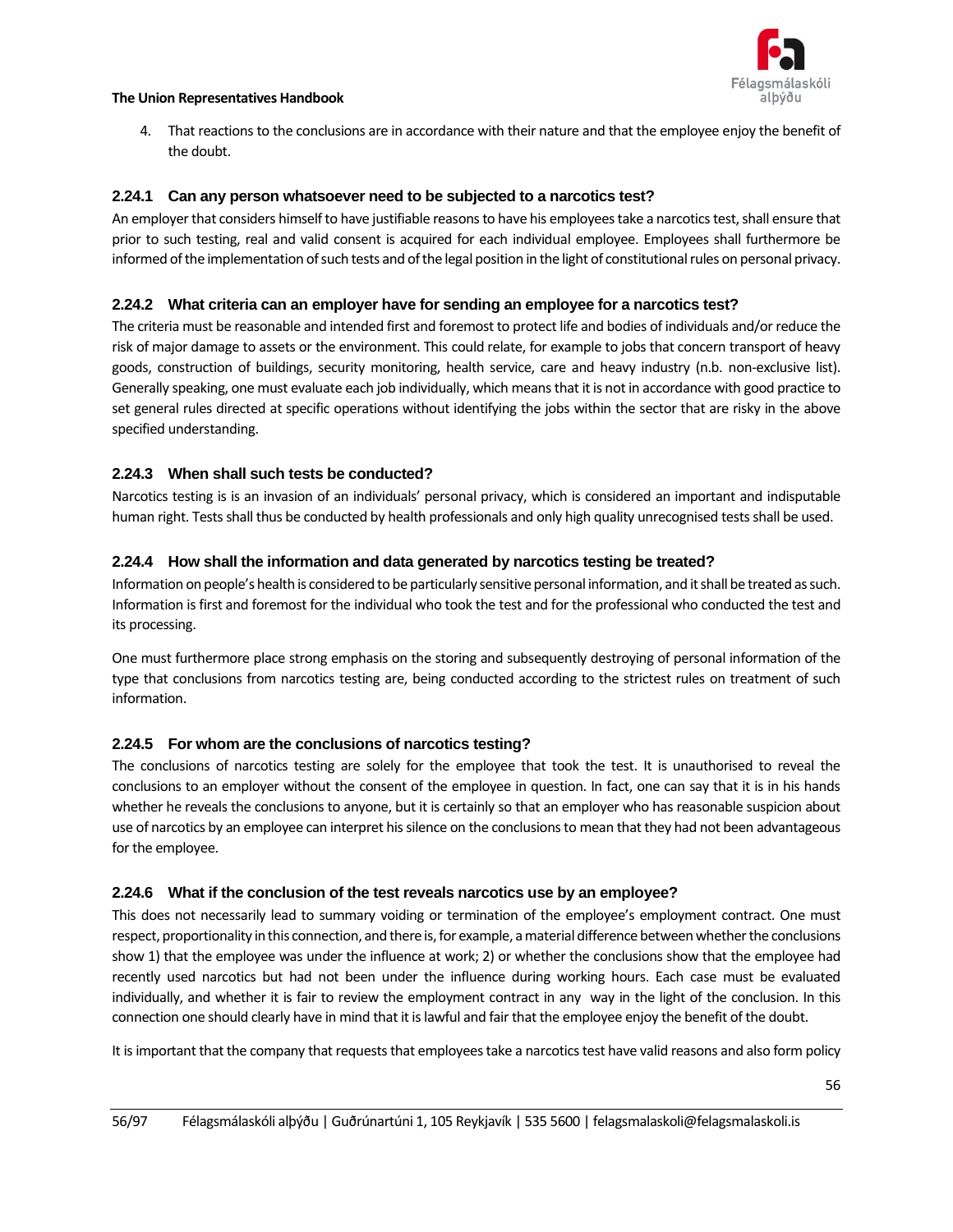

on how to react if conclusions show that an employee has a narcotics problem. In this connection, one can point out that many companies have elaborated policy on support and assistance for employees who struggle with an alcohol problem and this is laudable.

## **2.25Workers in part-time work**

Part-time workers and those who regularly work for part of the day or are not in full-time employment in another manner (job/job proportion agreed on in advance). According to the law and to collective bargaining agreements, employees in parttime work may not enjoy proportionately worse terms or be subject to poorer treatment than comparable employees in full-time work, for the sole reason that they are not in full-time employment. This can only be done by the employer, if he can justify it on the basis of objective reasons.

## **2.25.1 Wages and other terms of employment for part-time workers**

**Wages:** Those who are appointed to work part of the day and work during regular work hours, receive proportional weekly or monthly wage rates on the basis of the working time of permanent employees, according to the collective bargaining agreement in question.

**Rights:** Part-time employees of the same rights to payment of contractual and statutory accrued rights as those that work full-time. This applies for example, to days off, sickness and accident days, dismissal notice, increments for length of service etc. Payments should be on the basis of the job proportion and on a normal working day of the employee in question.

## **2.25.2 Changes to job proportion**

Part-time employees often have justified reason to request changes in their job percentage, such as if there are changes in their financial and/or social circumstances. The same can apply to employees in full-time employment. The obligation is imposed on employees that they endeavour, to the extent possible, to:

- Take into account the wishes of an employee to move from full-time work to part-time work or from part-time work to full-time work;,
- Take into account the wishes of an employee to increase or reduce his/her work proportion, should there be latitude to do so, and
- Facilitate access to part-time work at all levels of the company, including among specialised and management jobs.

## **2.25.3 Employee duty to inform**

Employers must provide timely information on jobs that become available at the workplace, including part-time work, in order to facilitate movement from part-time work to full-time work and vice versa.

Employers are furthermore obliged to provide trade union representatives with information about part-time work at the place of work.

## **2.25.4 Work education and training**

Employers are obliged to facilitate access to work, education and training for part-time workers, among other things to enable them to increase their skills and to support progress in their careers and mobility in their work, in the same way as for full-time employees.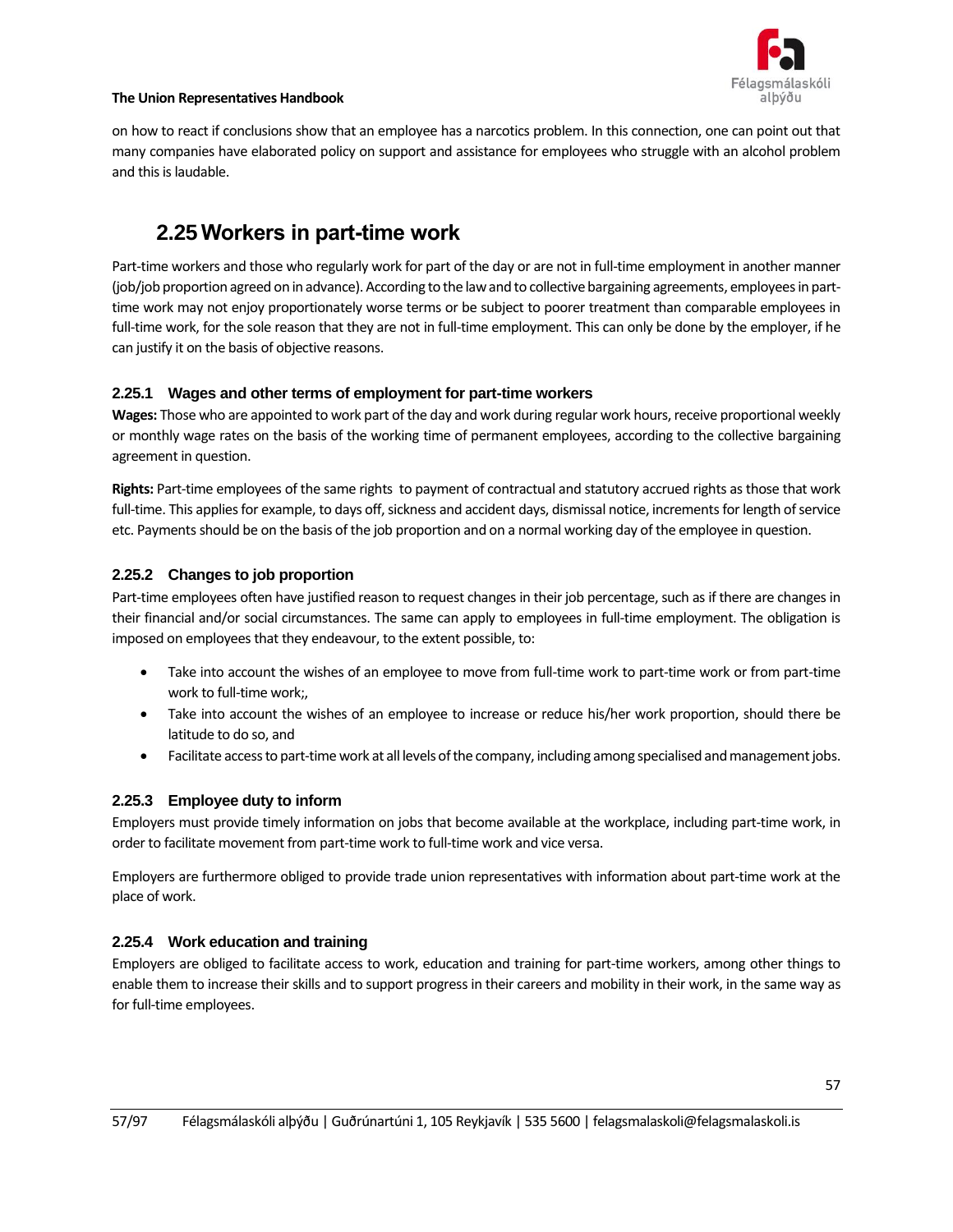

## **2.25.5 Protection from dismissal**

An employee's refusal to move from full-time to part-time work, or vice versa, can never on its own be valid reason for dismissal. A dismissal can however result from another cause, such as a company or institution's operational needs, and is not considered to be contrary to the law if it is according to law, collective bargaining agreements or custom.

## **2.26 Temporary appointment**

## **2.26.1 Temporary work - deviation from the main rule**

On the labour market, the main rule applies that people are hired to work for an indeterminate period of time. Employment contracts with this undefined duration can be terminated if the conditions of the collective bargaining agreement on written dismissal and notice of dismissal are complied with. Employers and employees are authorised to make temporary employment agreements, but public sector employers must base a decision on making a temporary agreement on objective considerations. In such agreements, agreement is reached in advance on when it ends and this end is tied to a specific event, for example, a specific day, completion of a defined project or specific circumstances. It is not possible to terminate a temporary agreement unless a specific agreement has been reached on this.

## **2.26.2 Improved position of employees with temporary appointments**

The Althingi passed an act on temporary appointment of employees in 2003 that had the objective of ensuring that employees with temporary appointments were not discriminated against when compared with those who had appointments of undetermined duration, and to prevent abuse based on each temporary employment contract taking over from the last one without any objective reasons.

### **2.26.3 Ban on discrimination**

A person who is appointed on a temporary basis should neither enjoy proportionately poorer terms of employment, nor have to accept poorer treatment than those who are appointed indefinitely, for the sole reason that that person is appointed temporarily, unless this is justified on the basis of objective reasons. When a specific length of service is required to gain specific terms of employment, the same conditions shall apply to an employee with a temporary appointment as to an employee with an appointment of undefined duration, unless the requirement for varying length of service is based on objective reasons.

### **2.26.4 Limitation on rights to repeated temporary appointments**

The Act on temporary appointment of employees limits the number of times an employee can be appointed temporarily. Special emphasis is in reality placed on employees being appointed indefinitely. It is not authorised to lengthen or renew a temporary employment contract such that it would last longer than 2 years. Exceptions apply to managers. A new employment contract is considered to take over from another if it is extended or if a new temporary employment contract is made within 3 weeks from the end of the period of validity of an older agreement. Trade unions and associations of employers are authorised to come to agreement on another arrangement for extending or renewing temporary appointments, where the needs of employees and employers in the sector covered by the collective bargaining agreement are taken into account.

### **2.26.5 Employer duty to inform**

Employers must provide their temporary employees with information about jobs that become vacant within a company, including part-time work, with good notice, so they have the same opportunity to be appointed permanently as others. This can be done with general announcements at appropriate locations in the company.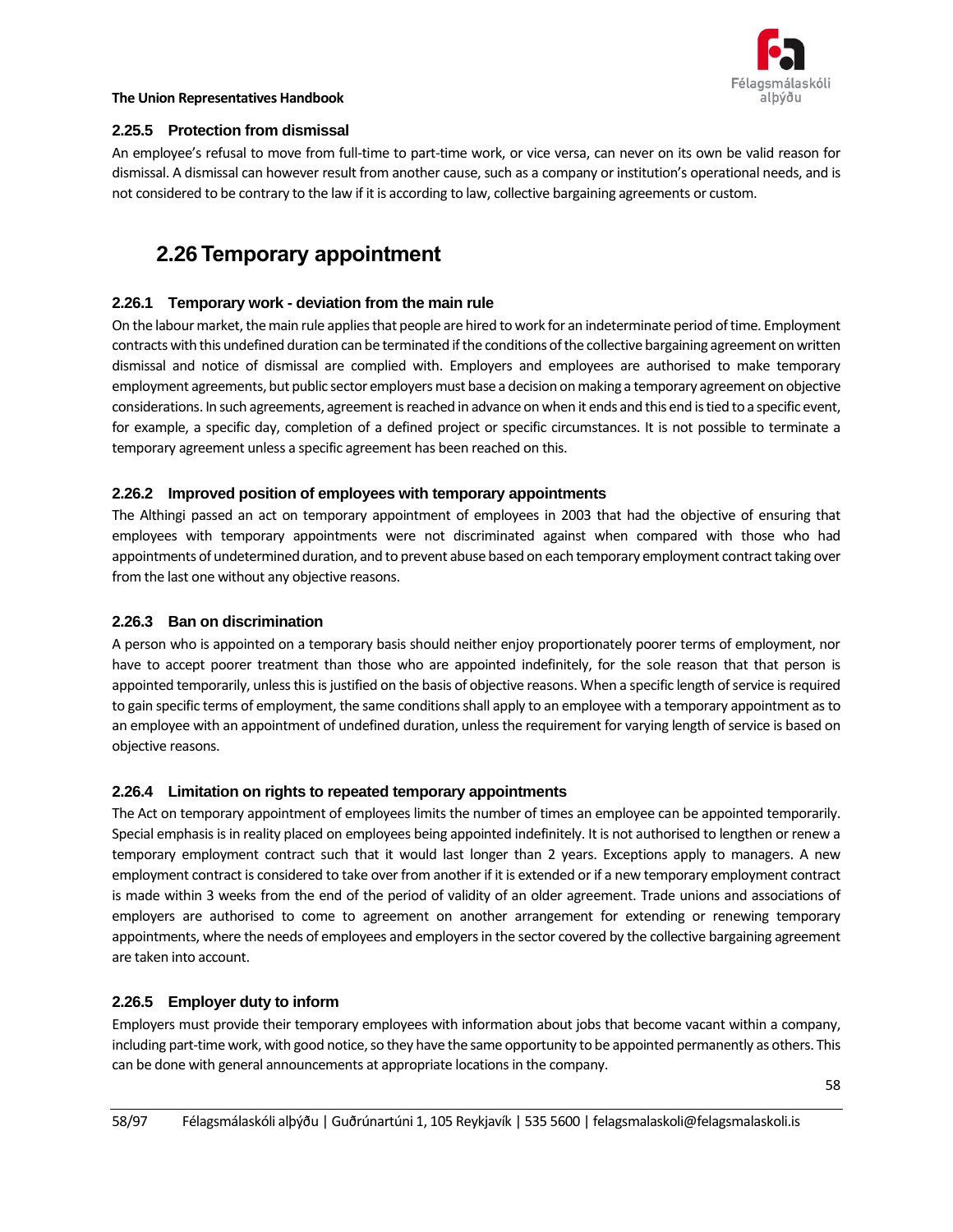

### **2.26.6 Work education and training**

Employers are obliged to facilitate access to work, education and training for temporary workers, among other things to enable them to increase their skills and to support progress in their careers and mobility in their work. Employers are furthermore obliged to provide union representatives with information on temporary work within the company.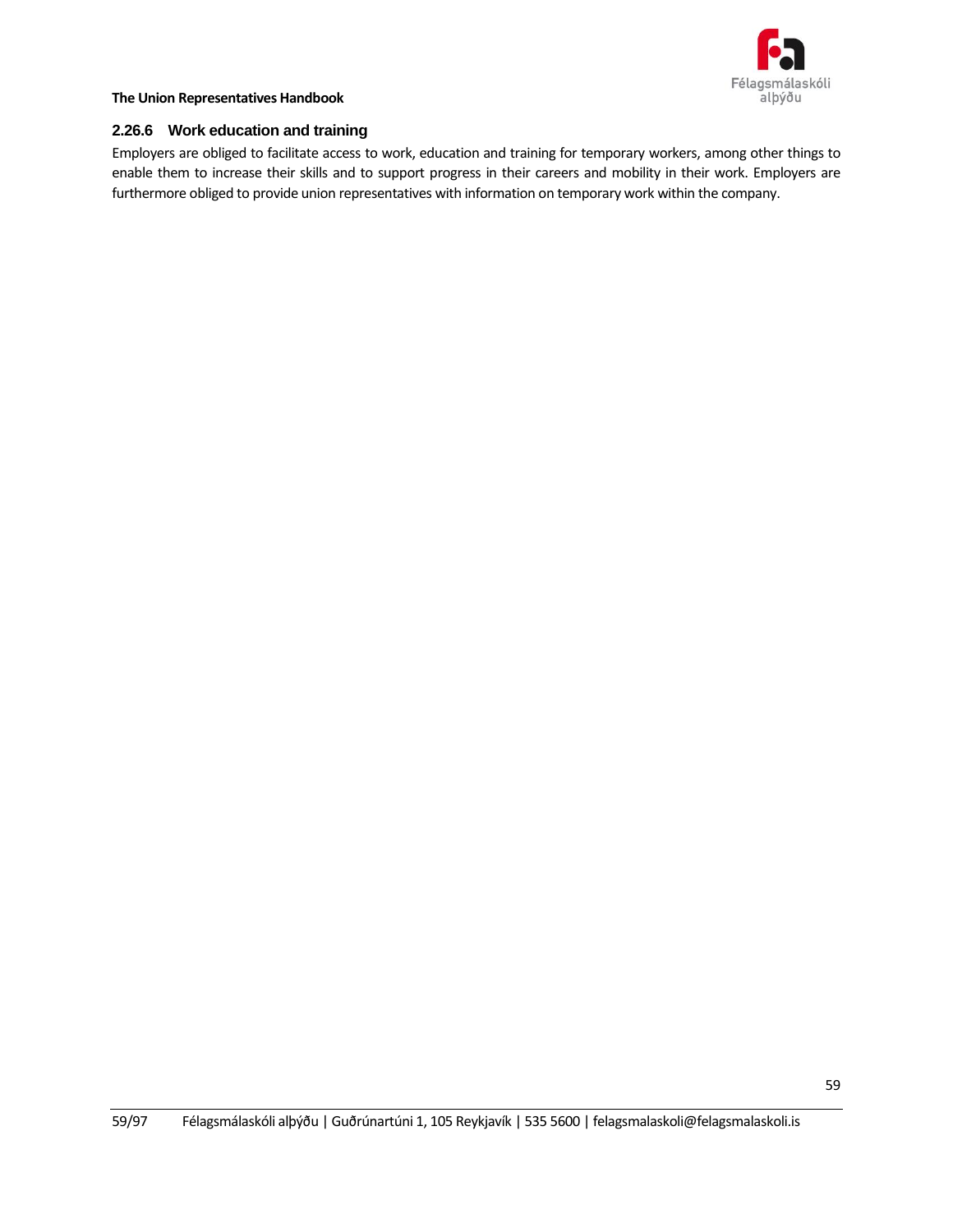

# 3. Chapter-Health and safety

## **3.1 Workers' safety representatives**

In a company with 1-9 employees, the employer and/or the foreman shall encourage good working environment, health practices and safety at the workplace, in close cooperation with employees and their social representative.

In companies with 10 or more employees, the employer shall nominate one representative - a safety officer - and employees nominate one from their group - a safety representative - who jointly monitor that working environment, health and safety in the workplace comply with laws and regulations. In a company with 50 employees a health and safety committee shall be formed. Employees elect two representatives from their group and the employer nominates two. The security committee organises occupational safety within the company, teaching employees about health and safety and monitors that health and safety work returns the intended results. The employer shall consult and cooperate with the safety officer and safety representative/safety committee on health and safety work and make plans for health and safety. When there are no such officers or representatives in the case of a very small company, consultation and cooperation with employees shall be standard practice. In their inspection visits, employees of the Administration of occupational safety and health shall contact the employer or his representative, representative of employees and health and safety committees where they have been formed. Safety representatives and employee representatives in health and safety committees enjoy statutory protection in their jobs, equal to that enjoyed by union representatives. It is unauthorised to dismiss safety committees for their work as safety representatives, or in any way have them suffer for having been elected to that position. Provisions on election of safety representatives and the appointment of safety officer are in Chapter II of Act number 46/1980 on health and safety at the workplace, [\(https://www.althingi.is/lagas/nuna/1980046.html\)](https://www.althingi.is/lagas/nuna/1980046.html).

## **3.1.1 Role and rights of safety officers**

An employer shall consult and cooperate with the safety officer and/or safety representative/health and safety committee on safety work and make plans for health and safety at the workplace. Safety representatives and safety officers shall work towards improved working environment, health and safety at the workplace in companies and shall monitor that measures in this field return intended results. The duties of security representatives have no impact on the employer's responsibility pursuant to the law. Safety representatives shall have adequate time, given the scope of their work, to perform their duties in monitoring working environment, health and safety at the workplace without losing pay. The employer shall ensure that safety representatives have the opportunity to acquire the necessary knowledge and education on working environment, health and safety at the workplace. In their inspection visits, employees of the Administration of occupational health and safety shall contact the above specified parties.

## **3.1.2 Election of safety officers**

The regulation on organisation and implementation of safety work at workplaces no. 920/2006 deals with the election, role and tasks of safety officers. [\(https://www.vinnueftirlit.is/media/sem-heyra-undir-vinnuvernd/920\\_2006.pdf\)](https://www.vinnueftirlit.is/media/sem-heyra-undir-vinnuvernd/920_2006.pdf).

The election of a safety officer shall be conducted with a written vote which shall have a duration of at least one working day, or at an employees' meeting which has been called with at least one day's notice. If the election takes place at an employees' meeting, it is important that the call to the meeting states its purpose.

At workplaces where there are one or more union representatives, they shall organise and conduct the election of safety officers. At workplaces where there is no union representative, employees shall seek assistance from the relevant union/unions for this election.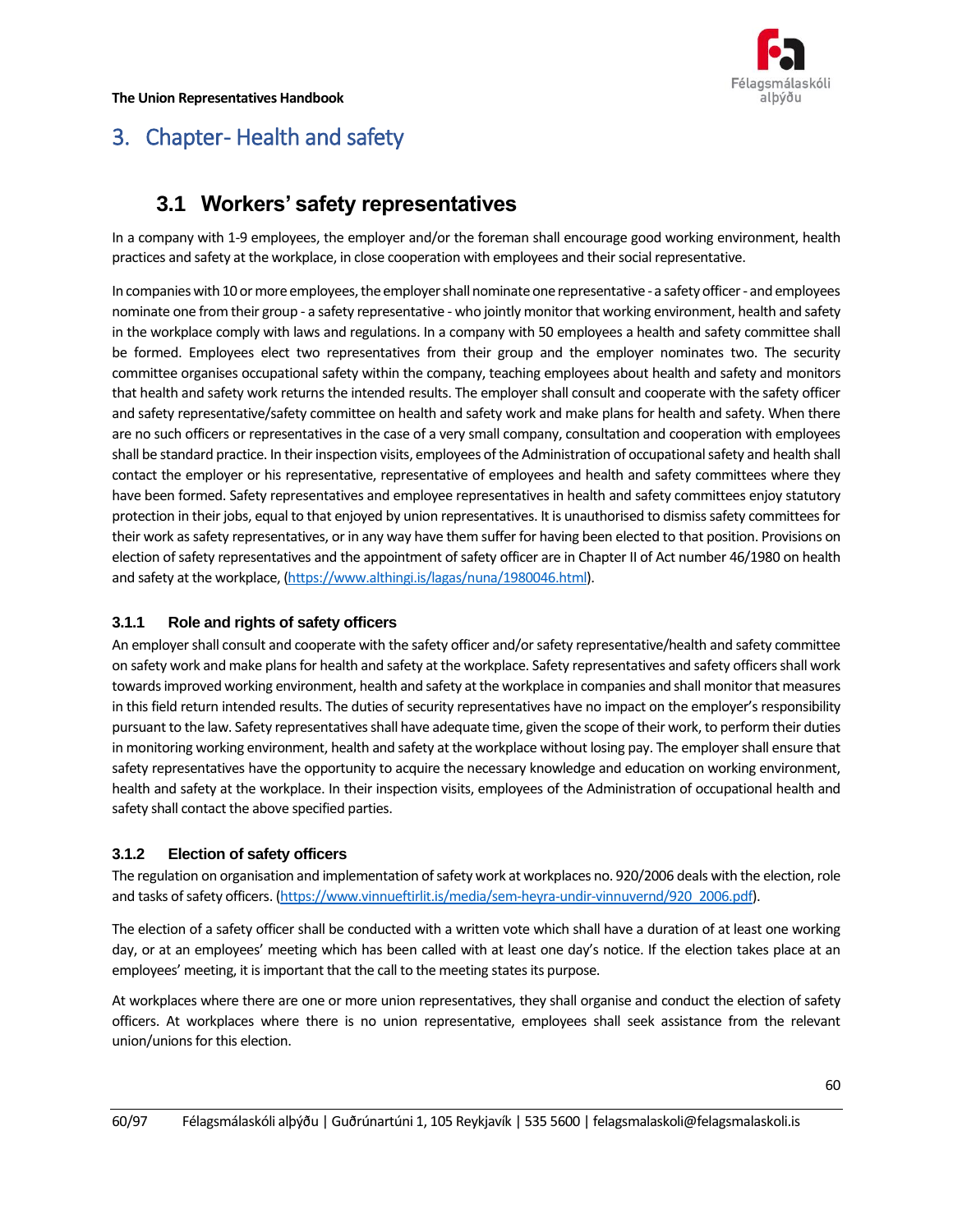

## **3.1.3 Right to vote and to be elected**

All employees in a company have a vote, except managers, regardless of their term of employment or percentage position.

All employees are eligible to be elected, except managers. It is important that a person who stands for election as a safety representative, has worked at least one year in the company and who has in his daily work, an overview of most parts of operations and/or is on site for as large a part of the working day as possible.

## **3.1.4 Term of office**

The election period of safety officers shall generally be 2 years.

## **3.1.5 Notification**

The employer notifies the Administration of occupational health and safety about those that are nominated as safety officers and that are elected as safety representatives. Union representatives/ those that prepare elections of safety representatives, inform trade unions about who was elected.

## **3.2 Occupational safety**

Unions treat occupational safety as a matter of extreme importance because the well-being and safety of their membersis important to them, though they are not formally responsible for the working environment and health and safety at the workplace.

Basic rules on working environment and occupational health and safety can be found in legislation on working environment health and safety at the workplace number 46/1980, as amended. In addition to this, there are very many regulations and rules on specific elements related to occupational safety.

Rules on occupational safety in this country are largely based on European or Scandinavian rules on the same subject.

## **3.2.1 Objectives and measures for occupational safety**

Legislation and rules on occupational safety endeavour to:

- Ensure a safe and healthy working environment which is also in step with social and technological developments in the society.
- Ensure that within the workplace itself it is possible to solve health and safety problems.

The objective of occupational safety is to support employees' health and safety and prevent damage to their health, both mental and physical, that can be caused by circumstances at the workplace. This applies to workplace environment and layout, the work itself and how it is organised. Employers bear fundamental responsibility for health and safety at the workplace. Substantial and effective occupational safety work is furthermore based on cooperation between the employer and his representatives, safety representatives and all employees. Systematic occupational safety work in companies is based on the obligation for employers to make a written plan for health and safety at the workplace is an important element in effective occupational safety work. The plan shall include risk evaluation, preventative measures and plans for employees' health protection.

## **3.2.2 Occupational health and safety work in companies**

Occupational safety is a joint task of employees and employers. An important prerequisite for effective occupational safety work in companies is cooperation between employers, employees and their representatives. Legal obligations of employers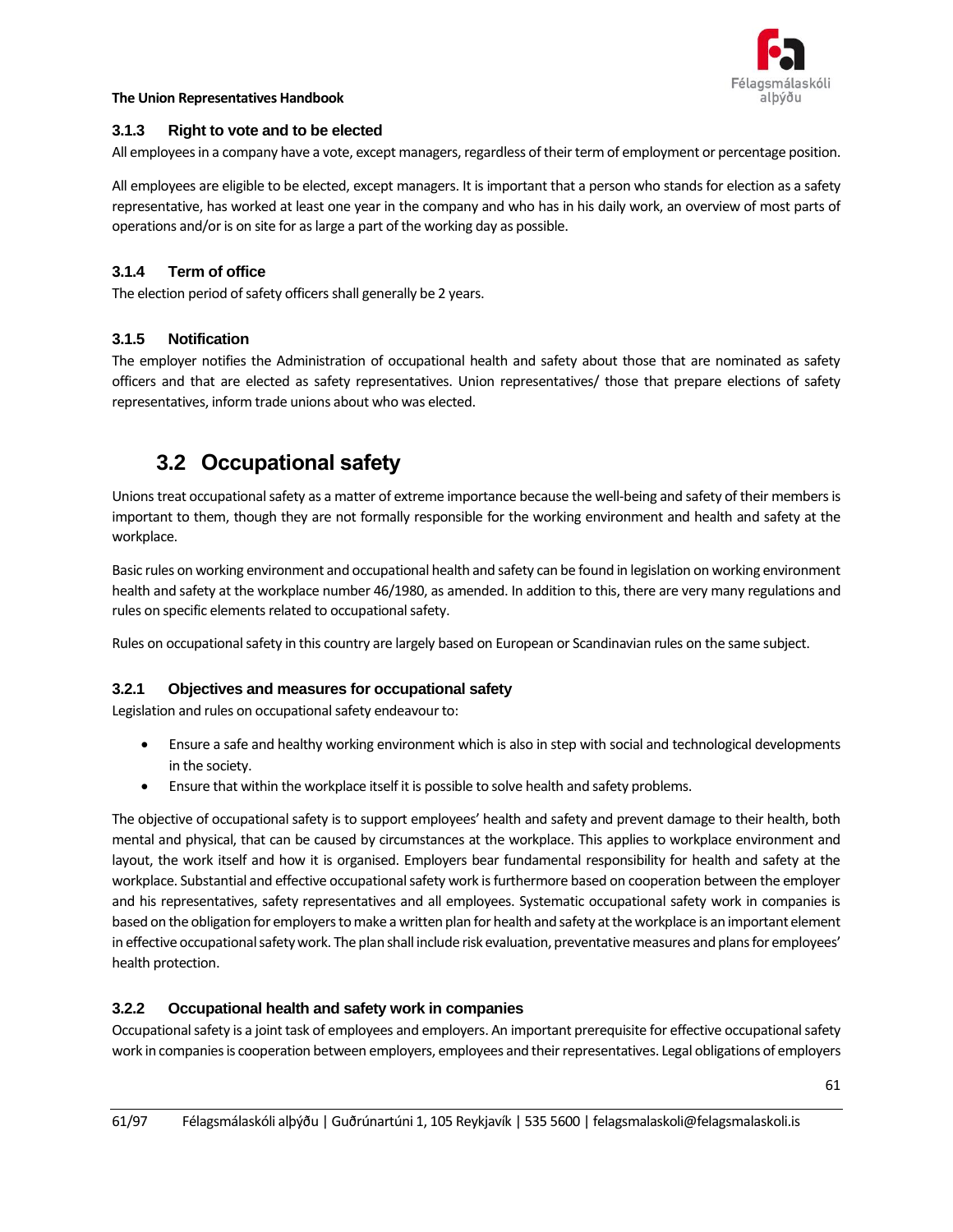

are clear and unambiguous. The participation of employees and their representatives in occupational safety work is furthermore important to ensure good results. In this respect, the views of employees, their practices at the workplace and the way they react to each other are extremely important for effectiveness.

## **3.3 Duties and responsibility**

Both employers and employees have duties to perform if occupational safety work is to return results. It is important that there is good understanding and cooperation about occupational safety between the employer and employees, and with this one can be confident that employees' occupational safety will be assured.

## **3.3.1 Duties of the employer**

An employer's duties are among other things the following:

- The employer shall ensure that stringent safety measures and a good working environment for health shall be in place at the workplace.
- The employer shall clearly indicate to his employees the accident and sickness risks related to their work.
- The employer shall ensure that employees receive the teaching and training necessary for them to conduct their tasks in a manner that does not engender risk.
- The employee shall ensure cooperation on health and safety matters within the company.
- The employer shall follow instructions and fulfil the duty to notify to the Administration of occupational health and safety and shall ensure that the necessary investigations and inspections are made.
- The employer shall inform safety representatives about instructions from the Administration of occupational safety and and these representatives shall have access to the inspection book and other documentation related to the working environment, health and safety at the workplace. If there is no occupational safety representative of workplace, the union representative shall have the opportunity to acquaint himself with this documentation.

The foreman is the representative of the employer and makes sure that all equipment is in good order and that organisation is safe at the workplaces supervised by him.

## **3.3.2 More than one employer**

Where more than one employer is a party to operations at the same place of work, they shall jointly work towards a good working environment and safe and healthy working conditions at the workplace, in accordance with the law and regulations.

An employer who is responsible for the main operations of the company shall take measures to ensure that the representatives of other companies with operations within the company receive information on risk assessment and plans for occupational safety of employees in the company. He shall also ensure that employees of other companies that work at the workplace, receive appropriate instructions on risks that relate to health and safety while work is being done within his company.

## **3.3.3 Duties of employees**

Employees' duties are among other things:

- Employees shall participate in cooperation that aims at increased safety and a better working environment and health at the workplace. Employees shall take care about their own safety and that of others.
- Employees shall make efforts, within their own field of work, to have a satisfactory working environment and to encourage compliance with the measures taken to increase safety and improve the working and health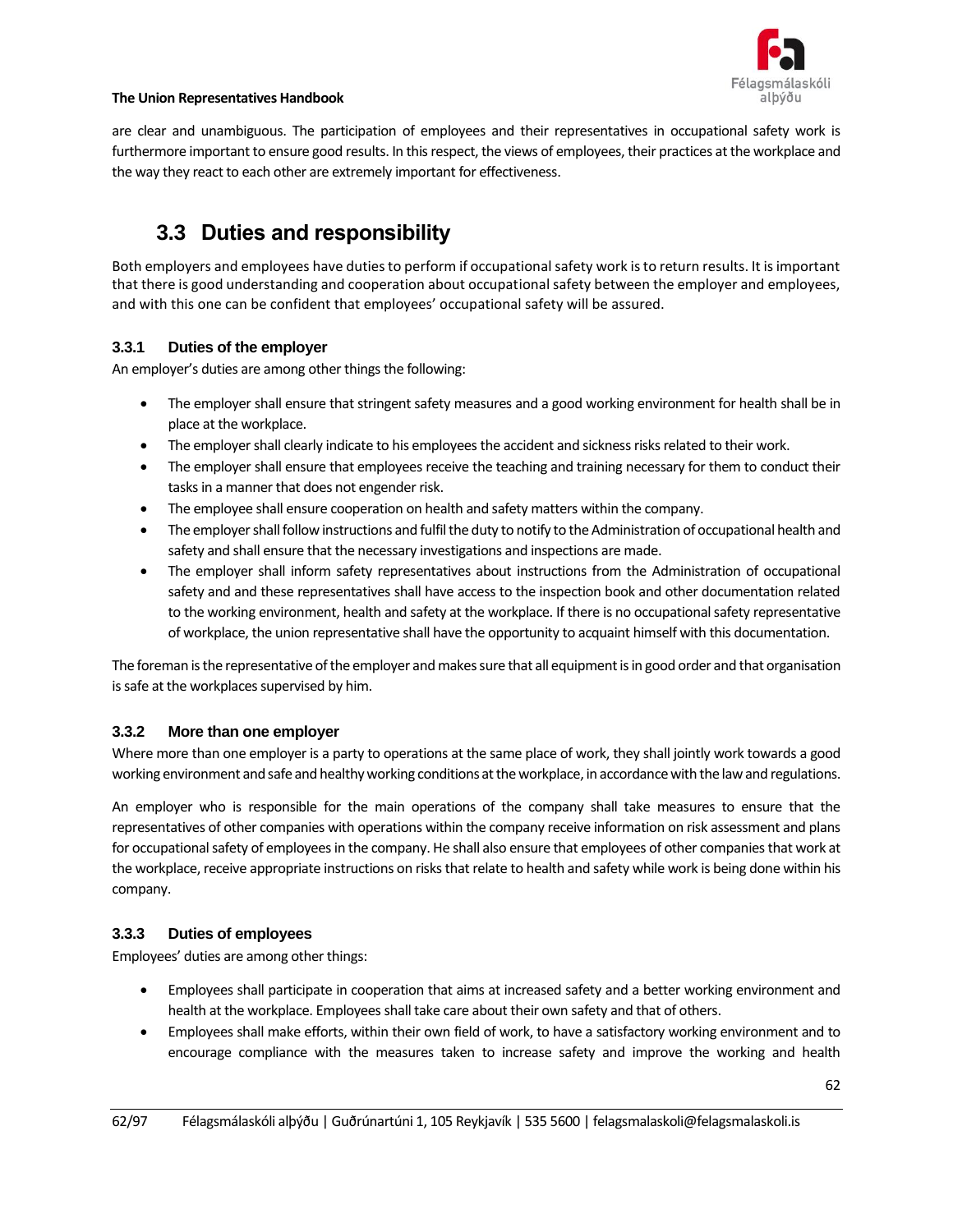

environment.

- An employee shall notify the safety officer, safety representative, foreman or employer without delay if he notices that something is lacking or dangerous in the workplace or in execution of the work.
- If safety shields need to be removed, or similar items, because of repair or installation of equipment or machine, then the party conducting the work shall immediately return the safety equipment to the appropriate place or take other measures, on completion of the work.
- Those who work in a workplace where two or more employers are involved in the work, employees shall follow the rules that apply to cooperation on working environment, health and safety and the rules that apply to the job that they themselves are doing. When an employee is working in another location than his normal workplace, he shall comply with the rules on working environment, health and safety that apply to the workplace in question, and the rules that apply to the work that he is doing.

## **3.4 Knowledge and training**

Active occupational safety requires knowledge and training, both for the employer and employees. It is therefore important that the regularly gain knowledge and training.

## **3.4.1 Knowledge and training for employers and employees**

The employer shall ensure that those chosen to deal with safety and health issues in his company, safety representatives, safety officers and representatives in safety committees, have the opportunity to gain the necessary knowledge and education related to health and safety at the workplace, for example by attending recognised courses in this field. The employer shall grant them a role in organisation that relates to working environment, health and safety at the workplace. Safety representatives shall be granted adequate time, on the basis the scope of their work, to conduct their duties regarding monitoring of health and safety at the workplace, without loss of pay.

## **3.4.2 Employee training**

The employer shall ensure that an employee gathers sufficient knowledge related to his own work and to risk factors in the working environment in order to prevent damage to health and accidents at the workplace:

- As soon as he is appointed to the job
- When he is moved to another location or another job
- When new equipment is taken into use or altered
- When new technology is introduced.

It should be specifically ensured that jobs that inherently have a significant risk of accident, exposure to toxicants or sickness, shall only be done by individuals who have received appropriate education and training, have completed a special test and/or have reached a specific age. In a great number of specialised rules, there is more detailed discussion on the duties of employers to inform employees and provide them with the training necessary. In this context one can for example mention work with computer screens, rules on safety and loads when lifting weights and moving, and rules on the use of personal protection equipment. The cost of training is paid by the employer and training shall take place during work time.

## **3.5 Work and the workplace**

Work shall be organised and conducted in such a manner that full safe working environment and health and safety are respected. Rules shall be set on tasks, working methods, processing and manufacturing methods considered particularly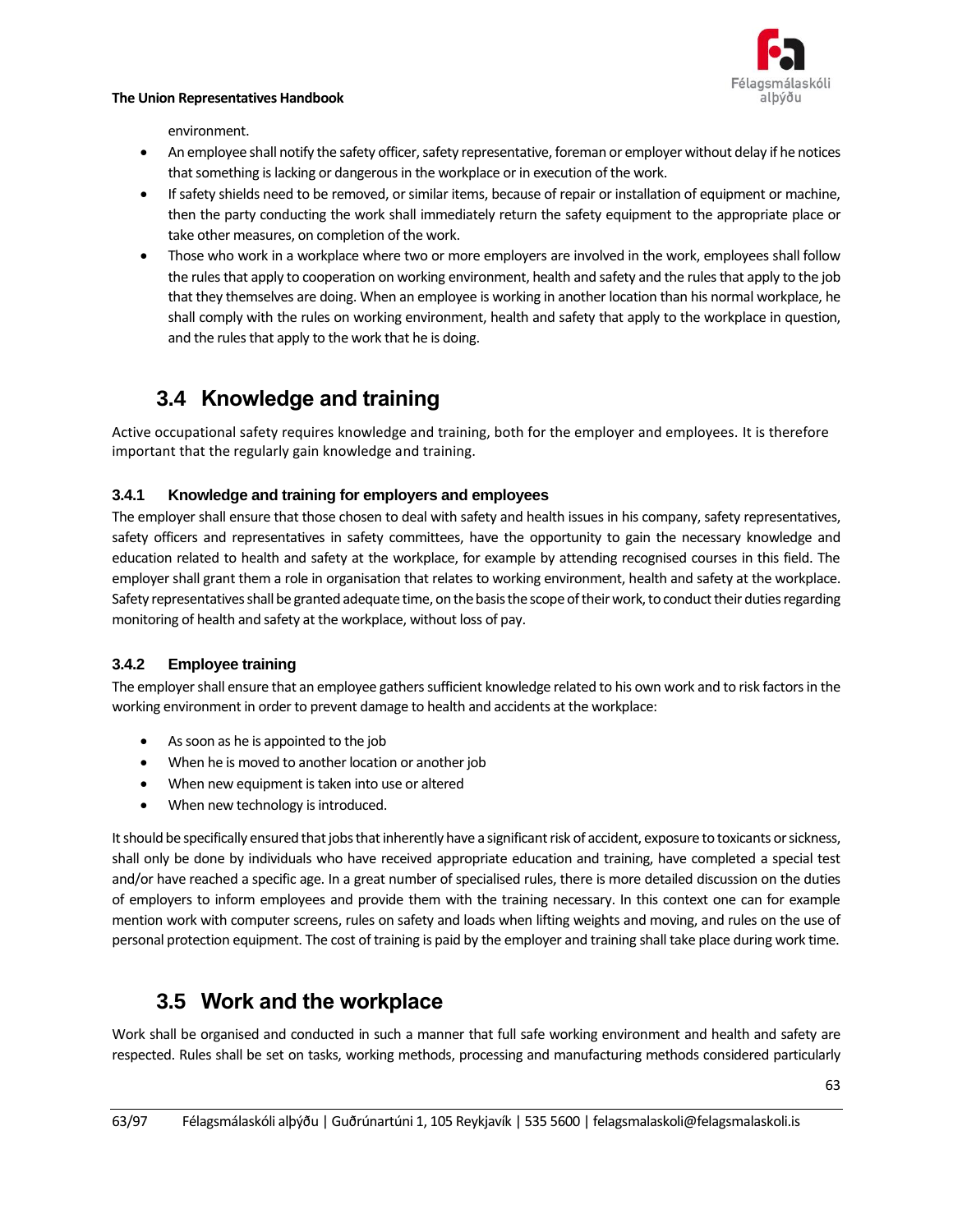

dangerous. Warnings and signing shall be located at the workplace so that they are clear to all employees. Rules should also be displayed on measures against bullying.

## **3.5.1 The workplace**

The workplace means an environment within or outside the building where an employee spends his time or has to traverse because of his work. Full health and safety precautions and a good working environment are required at the workplace. Rules have been set on the basis of occupational safety legislation on workplace buildings, working environment for employees, emergency exits, etc. Cleaning, ventilation, heating, toilets, cafeterias, cloakrooms and other elements at the workplace are dealt with in the regulation on workplace buildings number 581/1995 and in the rules on the working environment, health and safety measures at construction sites and at other temporary structures number 547/1996. Machines, tools and devices, parts of buildings and other equipment shall be made in such a way that complete safety, good working environment and health are ensured.

## **3.5.2 Dangerous substances and products**

At workplaces where dangerous substances or chemical products are used, the employee shall take care that manufacturing and processing methods shall be used that ensure that employees are protected against accidents, pollution and illness. When risk assessment indicates that the health and safety of employees is endangered because of dangerous substances, the employee shall ensure that safety instruction sheets and written instructions are on display at the workplace to the extent possible, and that employees are informed about their content. The instructions shall show how to respond when a mishap or accident occurs in connection with dangerous substances or chemical products. A substance or chemical product that threatens or could threaten the health and safety of employees shall be in safe packaging at the workplace. Dangerous chemical waste and pollutants shall be stored in a safe manner at the workplace. At places of work where dangerous material or chemical products are used to the extent that they could create danger for people and the environment, the employer shall take safety measures to prevent such accidents. The employer shall furthermore take measures to be able to respond to such accidents, such that their consequences can be mitigated without delay.

## **3.6 Risk assessment and health and safety**

An employer is responsible for making a written plan on health and safety at the workplace. The plan shall among other things, includes risk assessment and a plan for health protection. Employee representatives shall be consulted during the preparation and implementation of the plan. The plan on health and safety at the workplace, shall be reviewed when changes to the working environment alter the basis of the plan. The plans shall be reviewed at least every 5 years if particular reasons for review have not arisen prior to that time.

### **3.6.1 Risk assessment**

The employer is responsible for a special risk assessment being made, which shall assess risks in the work related to employee health and safety and risk factors in the working environment. When making the risk assessment, particular attention shall be paid to jobs where it is foreseeable that health and safety of those employees doing these jobs are at greater risk than other employees.

When risk assessment at the workplace indicates that health and safety of employees is at risk, the employer shall take necessary preventative action in order to prevent the risk or, where possible, mitigate it to the extent possible.

### **3.6.2 Health protection plan**

The employer is responsible for making a health protection plan based on risk assessment, where among other things, a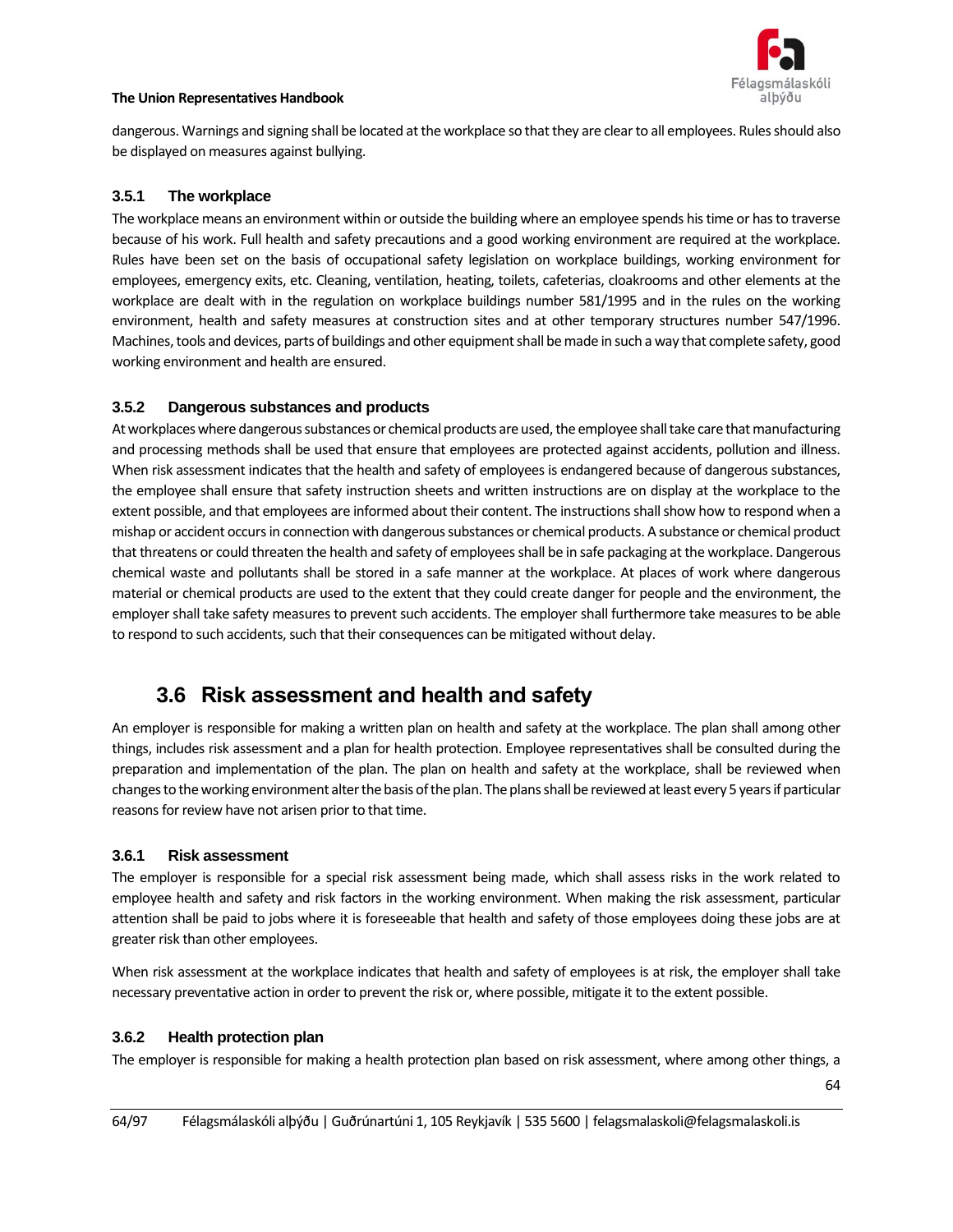

plan for preventative measures are shown, including measures to be taken for the purpose of limiting occupational diseases and accidents.

The objective of health protection is to:

- Support the protection of employees against any kind of health threat or health damage that can result from their work or working conditions.
- Support the organisation of work, such that employees are allocated appropriate tasks and to support their mental and physical adaptation to the working environment.
- Reduce absences from work for sickness and accident by increasing safety and by maintaining employee health at the workplace.
- Support mental and physical well-being of the employees.

The plan for preventative measures shall include a description of how to respond to the dangers and the associated risks according to the risk assessment, such as with work organisation, education, training, choice of equipment, chemicals and mixtures of chemicals, use of personal protection equipment, fixtures and fittings at the workplace or other preventative measures. Emphasis should be placed on general measures before measures are made to protect individual employees.

An important part of the health protection plan at the workplace is a targeted plan on implementation of remedies at the workplace. It is also necessary to estimate the results of measures that have been implemented, and whether it is necessary to follow them up.

## **3.6.3 Health inspections**

Employees shall have the option of a health inspection at the employer's cost when they are appointed, while they are in work and, where appropriate, after they terminate - given that working conditions are such that damage to health can be sustained and that with health checks one may prevent or limit occupational diseases or occupation related diseases. Evaluation of the need for employees' health inspections is part of risk assessment and health inspections can be an important element in the plan for preventative measures.

### **3.6.4 Responsibility of employer and service providers**

It is the responsibility of the employer that a written plan for health and safety at the workplace is made. If the employer or his employees do not have the skill required, he shall seek assistance from a suitably qualified service provider.

The service provider shall have received recognition by the Administration of occupational safety and health. He shall be capable of providing comprehensive service in the field of health and safety at work places. He shall respect confidentiality in his work and treat all information that relates to employees' personal matters and their personal affairs as confidential. The employer shall ensure that health protection surveillance, checkups, tests and medical examinations do not result in loss of income for employees.

### **3.6.5 Psychosocial elements - psychosocial and mental conditions at the workplace**

It is stated in employee protection legislation that the employee is responsible for making a plan for health protection, where among other things that should be a plan for preventative prevention and measures to be taken for the purpose of lessening occupation-related accidents and diseases. The objective of health protection is among other things to support mental and physical well-being. This concerns various psychological elements such as stress, depression, bullying, harassment and work anxiety. There are many factors that can impact on the social side of employee protection, such as work organisation, relationships between employees, work management, requirements of customers and clients.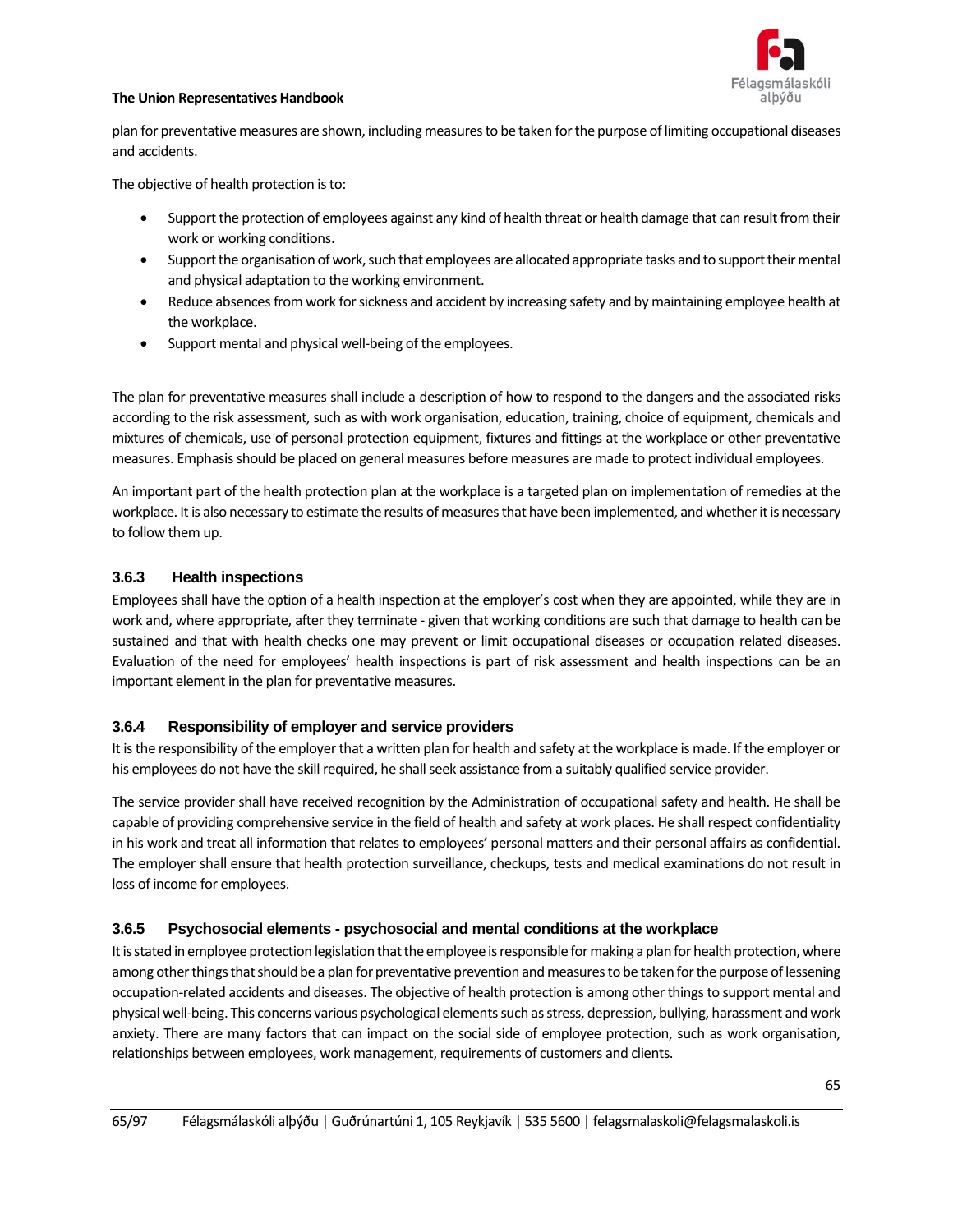Félagsmálaskóli alþýðu

**The Union Representatives Handbook**

## **3.7 Occupational accident, recording and notification**

According to legislation on occupational safety (article 73), the employer shall record all accidents that take place at the workplace and that lead to the death or inability to work of an employee for one or more days, and the date that the accident occurred. The same applies to diseases for which the employer has reasoned suspicion or evidence that can be traced to a job or other circumstances at the workplace. The employer shall also record mishaps that take place at the workplace and that are conducive to causing accidents.

Notifications of occupational accidents, occupational diseases or occupation-related diseases shall be notified to the Administration for occupational health and safety. Notifications shall be submitted as soon as possible, without unnecessary delay. The employer shall, within one week, notify the accident in writing to the Administration for occupational health and safety and to those parties that work on occupational safety and the service provider shall receive a copy of the notification. An accident that is likely to have caused an employee prolonged or permanent damage to his health, shall be notified to the Administration for occupational health and safety, no later than within 24 hours.

The employer and those parties working on occupational safety within a company, shall treat all personal information as confidential. The employer shall provide information on conditions at the accident site, about substances concerned and about the measures taken, to the extent possible. The employer is also obliged to inform employees who are at risk, or their representative, about all mishaps where there may be dangerous substances or chemical products that may cause pollution.

A physician who finds out or who suspects that an employee or employers has an occupational disease or has been exposed to other damaging effects in the course of his work, shall, without unnecessary delay, notify this to the Administration of occupational health and safety.

Further information can be found on the Administration for occupational health and safety website.

<https://www.vinnueftirlit.is/vinnuvernd/oryggi/vinnuslys/>

And here one can see an information brochures on occupational accidents, preventative measures, notification and recording:

[https://www.vinnueftirlit.is/media/fraedslu--og-leidbeiningarit/vinnuslys\\_forvarnir\\_tilkynning\\_skraning\\_nr30.pdf](https://www.vinnueftirlit.is/media/fraedslu--og-leidbeiningarit/vinnuslys_forvarnir_tilkynning_skraning_nr30.pdf)

## **3.7.1 Critical risk**

If the Administration for occupational health and safety considers it to be currently a significant risk to employees' health and safety, or that of others, it can demand that necessary remedies are implemented immediately or that work in that part of the operations in question is discontinued. If the employer or employees that have been allocated task management, monitoring of safety or safety representative work, become aware that a critical risk of health damage or occupational accidents involving employees at the workplace has emerged, such as air pollution, toxic or flammable or dangerous substances, risk of collapse of earth, of stack of products, of structural collapse or risk of fall, explosion or other serious risk, they are bound to request that operations are immediately discontinued and/or that employees leave the endangered location.

An employee is furthermore responsible for ensuring that employees can themselves, if their safety or that of others is critically endangered, take the appropriate measures to avoid the consequences of the risk when it is not possible to contact their superior or the employee who has been allocated safety officer or safety representative work. The measures mentioned here above, do not make the parties specified there responsible for damage that a company may sustain because of stopped operations or by employees leaving a place of work where the critical risk was deemed to be and it is unauthorised to let them pay for their decision in any manner whatsoever.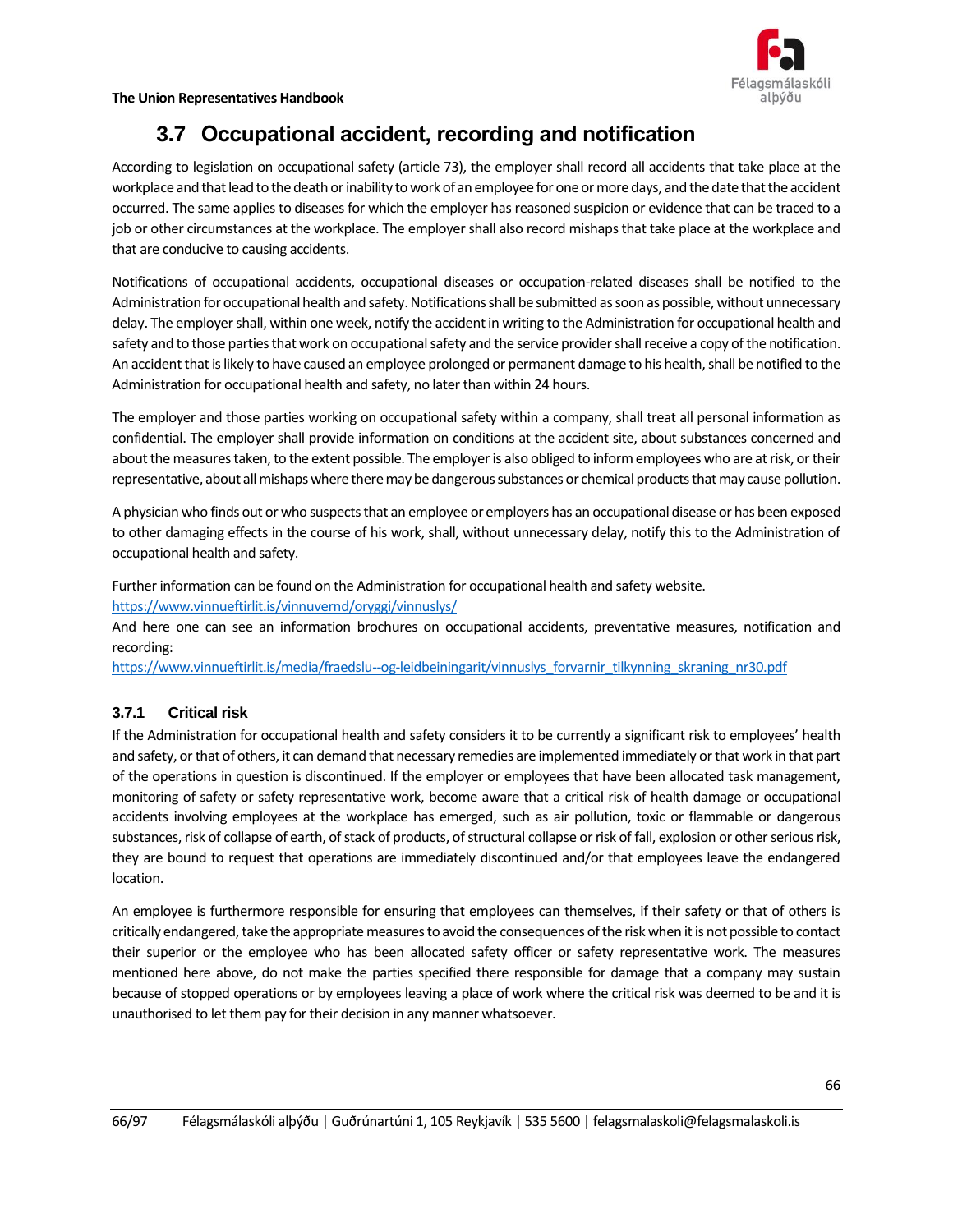

## **3.7.2 Special rules**

It is important to keep in mind that there is a large number of special rules on specific elements of occupational health and safety that relate to the workplace, organisation of work and the machinery and equipment which is used to conduct the work. This applies among other things to workplace buildings, health and safety signing at the workplace, type and use of personal protection equipment, working on computer screens and on health and safety when heavy weights are handled, to name but a few examples.

## **3.8 Children and teenagers' work.**

The main rule is that children of compulsory school age may not be employed for work.

Exceptions from this are:

- Work on cultural or artistic events and sporting events and advertising.
- It is authorised to employ 14 year old teenagers for work as part of academic or vocational studies.
- It is authorised to employ 13 year old teenagers for light work for a limited time each week
- A regulation has defined what is deemed light work.
- Authority to employ teenagers up to 18 years of age for work is limited.
- It is unauthorised to employ them if one could expect:
	- o The work to be beyond their capacity, either physically or mentally;
	- o The work could cause permanent damage to health;
	- o There is a risk of accident;
	- $\circ$  They are at risk because of unusually low or high temperatures, noise or vibration;
	- o There is a risk of violence;

Specific rules also apply to working hours and rest hours for young people.

## **3.9 Inappropriate behaviour in the workplace**

One may categorise inappropriate behaviour as follows:

- **Bullying**
- **Gender-based harassment**
- **Sexual harassment**
- **Other violence:** Violence is any form of behaviour that needs to, or could lead to, psychological or physical damage or suffering by the victim, also threats of this nature, coercion or arbitrary deprivation of freedom.

In Ac[t no. 46/1980](https://www.althingi.is/lagas/nuna/1980046.html) working environment, health and safety in the workplace and in regulatio[n no. 1009/2015](https://www.reglugerd.is/reglugerdir/eftir-raduneytum/felagsmalaraduneyti/nr/19859) , measures are prescribed against bullying, sexual harassment, gender-based harassment and violence in the workplace. The regulation prescribes the responsibility and obligations of employers, employees and safety representative and also measures.

## **3.9.1 Bullying at the workplace**

### **What constitutes bullying?**

According to regulation number 1009/2015, bullying is repetitive behaviour which in general is conducive to causing discomfort for the victim, such as belittling, insulting, hurting or threatening the victim or causing him fear. The undesirable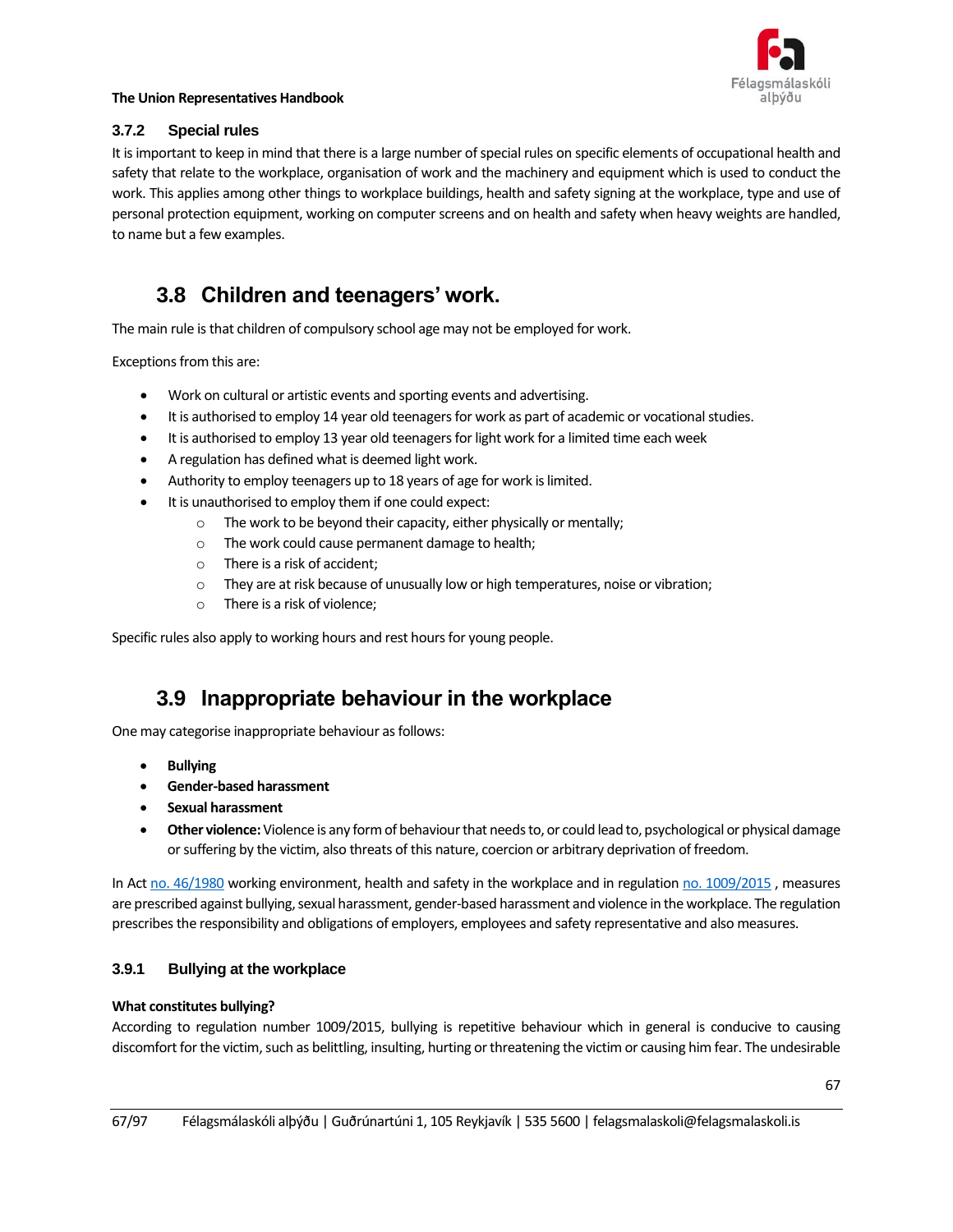

behaviour can be either mental or physical against the victim. Difference of opinion or dispute because of differing interests is not included here and nor are communication problems.

To be considered bullying, the behaviour generally has to be repeated, belittling, or negative behaviour or development of communications must exist and cause discomfort for the victim and that the victim finds it difficult to defend himself. Bullying can be conducted by one or more perpetrators against one party.

Bullying can exist whether it is intentional or not by the perpetrator. Bullying can constitute misuse of power , informal or formal, that the victim has difficulty defending himself against. One must keep in mind that people are different and can perceive communications or behaviour in different ways; what one person thinks is appropriate and would not be offended by, could be perceived as insulting or inappropriate behaviour by another. Each individual instance must be evaluated in an objective manner on the basis of available information.

The concept of bullying is heard with increasing frequency, which can be attributed to the fact that the discussion is now more open, the concept is recognised and people are generally more aware of their rights than before. It is however important not to misuse the concept and use it for words or actions that are not deemed to be bullying. There is nothing that justifies bullying, and it is totally wrong to blame the victim.

Undesirable behaviour or conduct directed at an employee's person and respect, breach general morality and criteria on how one should address an individual. Such behaviour can result in a negative impact on the individual and even on a group of employees.

#### **How is it possible to identify bullying?**

- Is someone mentally humiliated or physically teased, made fun of because of age, gender, origin, sexual orientation, colour, gender identity or physical characteristics?
- Does an employee have to suffer hurtful and insulting comments, animosity, gossip, slander or exclusion?
- Is a victim's work belittled, or his competence; are his responsibilities reduced or is he asked to do work that is not part of his job?
- Is the victim ignored or excluded; is he allowed to be part of the group or to be a participant in activities at or outside the workplace?
- Are these repeated or regular instances?
- Has this behaviour gone on for a long time?
- Can the victim set limits and defend himself?
- Has something changed in victim's behaviour in recent months; has he become reticent, less forthcoming than before?

### **Communication problem, dispute or individual instance**

Difference of opinion, disputes or individual instances are not bullying, even if the dispute is acrimonious. It is irrelevant whether it is groups or individuals that are involved. Bullying is only when there are repeated instances that cover an extended period of time. If individuals or employees can work together or communicate normally, this is a communications problem that it is important nevertheless to deal with.

Difference of opinion, disputes and communications problems can however escalate and be the precursor to bullying. Bullying can emerge subsequent to various events, for example, changes, new organisation, or when new employees come - or some instance that leads to disagreement or disputes that can subsequently develop into bullying.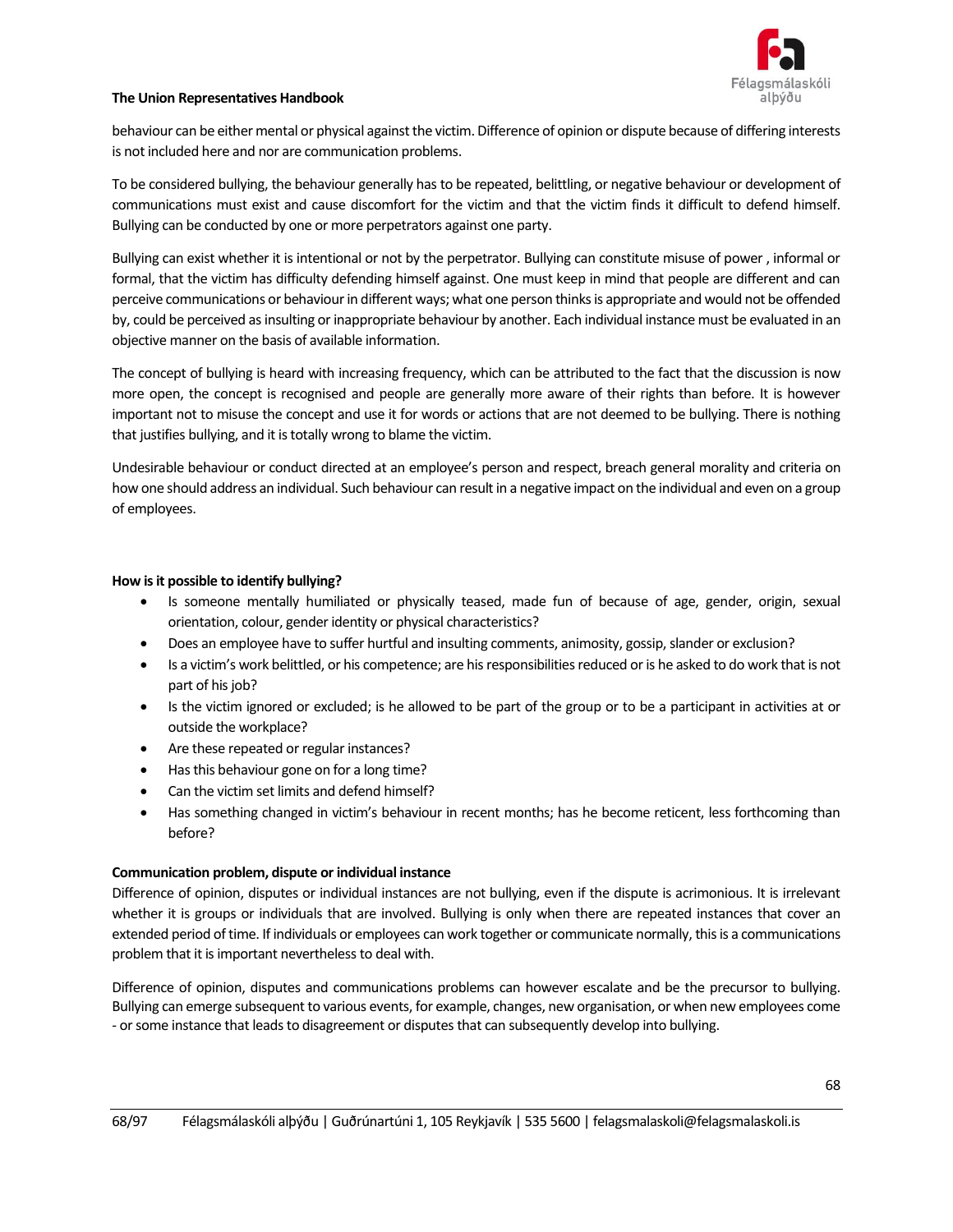

## **Measures and responsibility**

With continued harassment or humiliating behaviour, the victim becomes marginalised from other employees and mental pressure and stress can manifest themselves in his work. Other employees and perpetrators often stand by passively, and are of course in varying positions to intervene, where communications or lines of communication are often complex in the workplace, but it is important that someone responds to the situation.

### **Who is responsible for bullying?**

Bullying is everyone's responsibility - if no one intervenes, then the responsibility obviously varies depending on people's position or job. An employee who has suffered or knows about bullying at the workplace, shall inform the employer or the occupational safety representative at the workplace. The employee needs to be ready to explain the matter further if requested.

An employee should be able to turn to his immediate superior, or to another manager if he considers his rights to have been infringed - failing that, to the personnel manager or union representative. In some companies and institutions, there are sometimes bullying teams working that are appointed by managers and employees, and they can be consulted.

## **Management responsibility**

In regulation number 1009/2015 on measures against bullying, etc., it stated that the employer/manager is obliged to ensure that bullying, sexual harassment, gender-based harassment or violence. Do not take place at the workplace and to respond to notifications or complaints about the above as quickly as possible. The employer shall arrange the working environment in such a manner that it diminishes the risk of circumstances arising that are conducive to the likelihood of leading to bullying, sexual, or gender-based harassment or violence, and they are also responsible for making a plan for preventative measures and response to bullying.

Bullying has an impact on all operations and even on performance. Employees have a right to being treated with appropriate respect and can require of the employee that they are in no way subjected to insult, harassment or violence in any form. If such cases arise, the employer should intervene quickly and emphatically.

The most difficult cases of bullying are when managers bully their subordinates.

### **Role of union representatives**

It is not the role or the responsibility of union representatives to resolve problems of communication that arise at the workplace. The responsibility to intervene about resolving arguments and disputes between employees, lies entirely with managers/superior. If a union representative becomes aware of inappropriate treatment or behaviour against colleagues, it is important that he inform managers and tell the employee where he can seek help, for example from the union. Attempts are sometimes made to make union representatives responsible for dealing with difficult communications problems, but they should never agree to resolving such matters. These are difficult and sensitive matters that take time to resolve.

What can a union representative do if he thinks an employee is being bullied?

- Inform the immediate superior, other managers or human resources manager about his suspicion or about inappropriate behaviour.
- Suggest to the employee that he consult his union, occupational safety representative or a colleague who could assist.
- Give the victim a check list to define what is happening.
- Give the victim a list of possible measures.
- Draw attention to "All about bullying" on the Social Affairs School website or, for example, to the website of the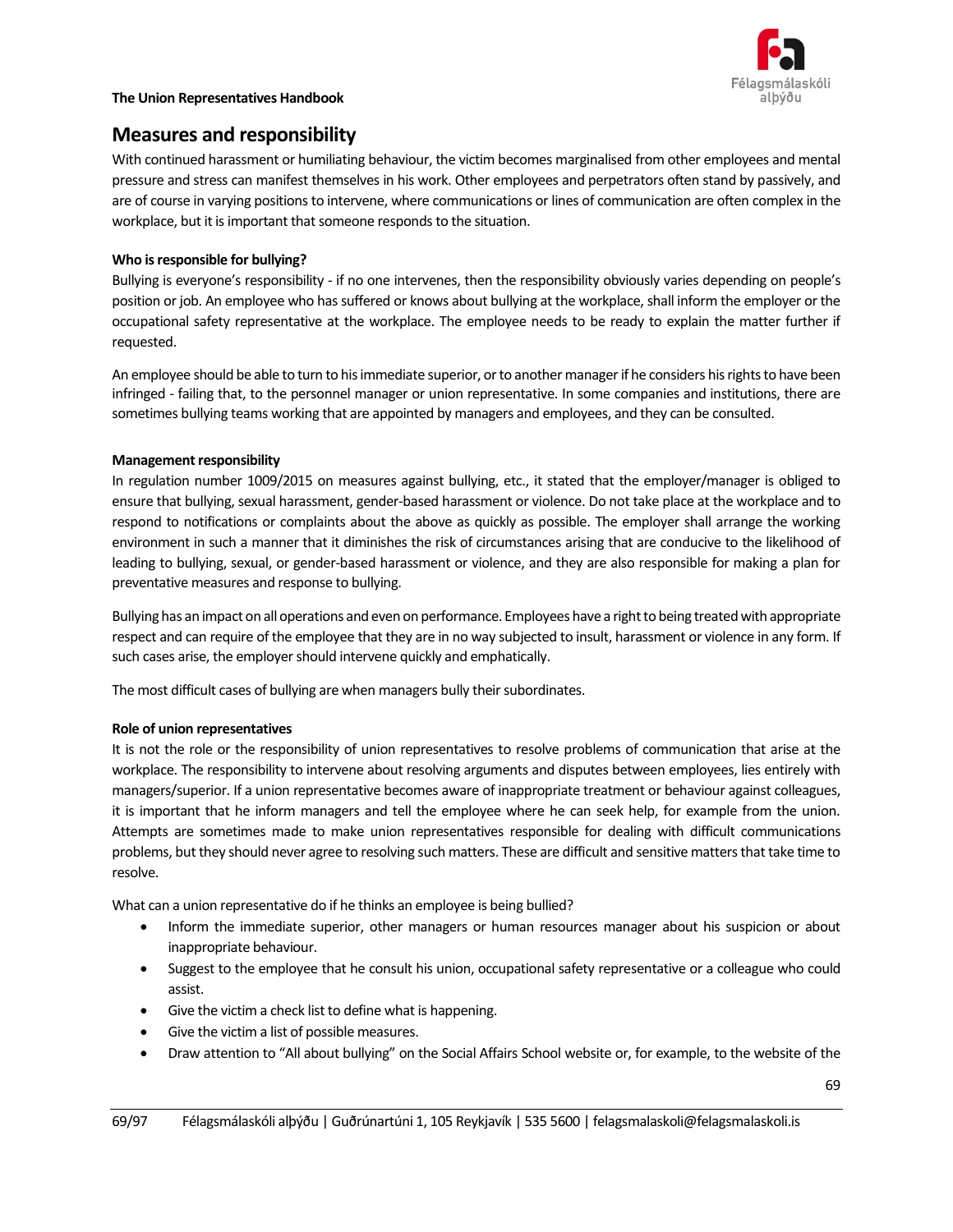

Administration of occupational safety and health.

• Requesting teaching about matters relating to bullying

#### **The role of the unions**

Trade unions help members who have encountered communications problems at the workplace if they so request. They provide them with both legal advice and personal support. Where considered appropriate, they contact the employer to notify about the member's case. Efforts are always made to try to resolve the problem in cooperation with company management, so that the employee can continue in his job. When bullying takes place, it can prove difficult to resolve a case, but union staff give their member full support.

### **Reasons for bullying**

There is seldom only one reason for bullying to flourish, there could rather be many interactive factors. There are mainly three factors that can lead to bullying:

- Circumstances within the company.
- Managers, management style and workplace culture.
- Communications and workplace cultures

#### **Company circumstances**

The following factors could be a good breeding ground for bullying. Check the list here below and consider whether anything could apply to your workplace:

- Difficult competitive position and/or recession
- Economy measures, pending dismissals or transfer between posts
- Pressure on employees for project completion and results.
- Lack of organisation or poor organisation of tasks.
- Poor working conditions.
- Little delegation of power.
- High staff turnover.

### **Management style**

How do managers manage employees in the workplace? Bullying and inappropriate behaviour can thrive with the following management:

- Employees left to their own devices.
- Employees subject to oppression.
- Excessive demands made all employees and abnormal pressure.
- Competition between employees allowed to rule.
- Praise, recognition and comments not provided.
- Tasks and responsibilities not defined.

### **Communications culture**

Consider behaviour and communications between employees at your workplace. Poor communications increase the likelihood of bullying.

- Failure to tackle communications problems and disputes.
- Gossiping allowed to flourish.
- Communications not based on understanding and trust.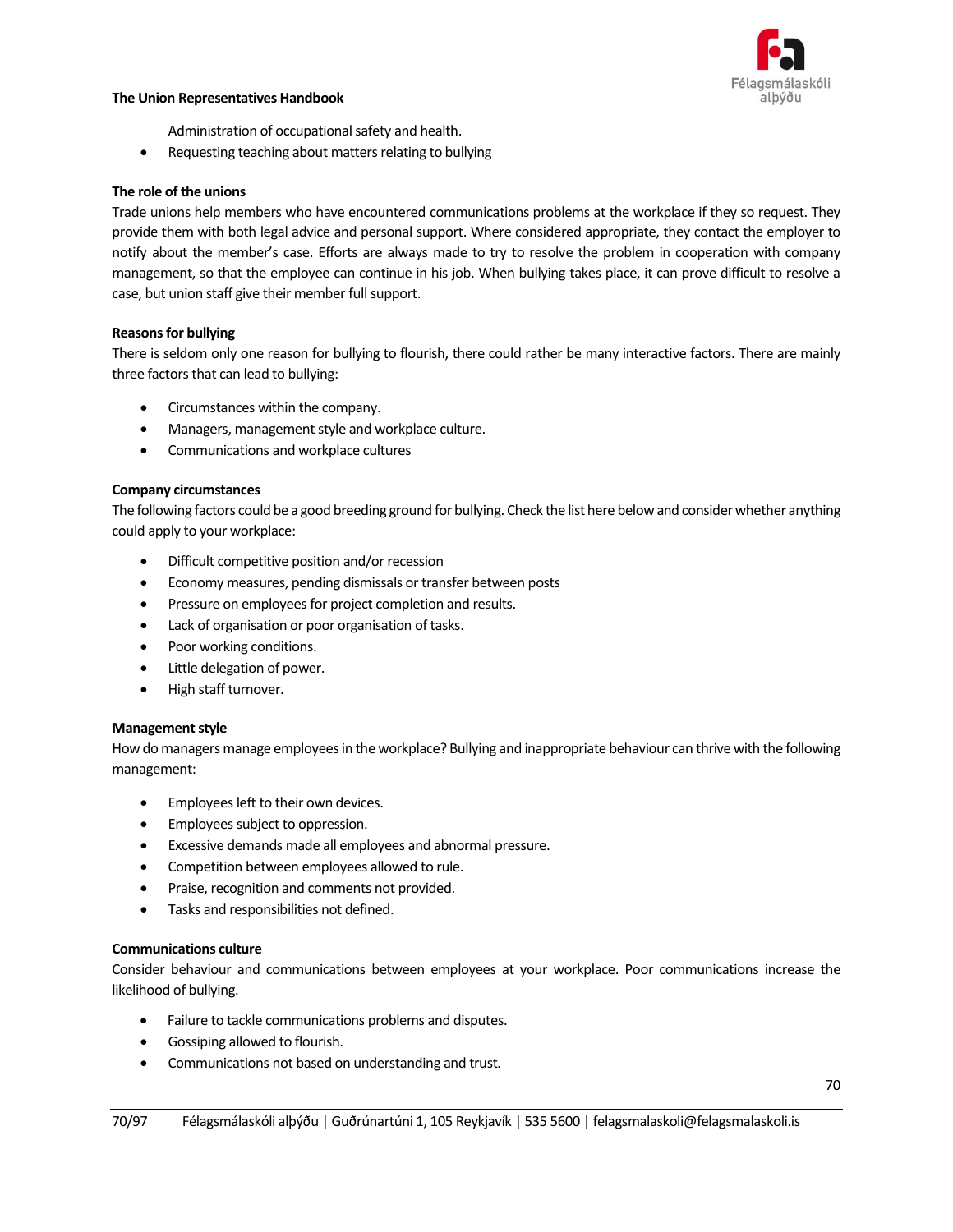

- Little emphasis placed on cooperation and empathy.
- Employees required to work together, who clearly cannot.
- Cliques and closed groups in the workplace.

#### **The impact of bullying on a company**

At workplaces where inappropriate behaviour and bullying are rife, the well-being of employees can be affected which among other things can lead to:

- Diminishing productivity.
- Employees concentration impaired and mistakes increase.
- Interest and ambition of employees in their work diminishes.
- Lack of flow of information.
- Communications between employees become strained.
- Inhibits initiative.
- Sickness and absence increase.
- Desire to serve diminishes.
- Complaints occur.
- Staff turnover can increase.
- The cost of training new staff increases.
- Management time expended on extinguishing fires rather than working on preventative measures.

#### **The impact of bullying on victims**

Inappropriate behaviour and bullying can have serious consequences for victims, whether mental or physical, such as lack of concentration, loss of memory, indifference, depression, lack of confidence, sensitivity, irritation, hopelessness, impetuosity, sleep disorders, and any kind of addiction or stomach pains, digestion problems, headaches, lack of appetite, muscle strain, back pains, breathing irregularities and hot flushes. The consequences vary however between individuals. Increased pressure and stress on the victim have the consequences that he has difficulty dealing with bullying.

#### **Fear and insecurity of colleagues**

Employees are often not prepared to take a position or to support a victim, though they would like to do this. They are even afraid of being singled out themselves. One reason could also be that they do not know what the reactions would be and feel that if they intervene, this could make things even worse. The view could also be that others see what is happening, so why should I be the one to do something rather than they. Some think that it is not their business. But this is not correct - it is our business if one of our colleagues is treated badly.

There is obviously no single way in which to show support and each person must individually both evaluate the circumstances and what he is prepared to do. But it constitutes support to sit beside victim during the coffee break, or at a staff meeting and listen to the victim; offer him a helping hand at work; ask for a victim's opinion; smile warmly at a victim; ask whether it is not difficult to continuously receive negative comments; not to agree with negative comments about victim; to praise is to support. There are many ways to show support. It can be in words, gestures and actions.

## **Manifestations of bullying?**

Bullying and inappropriate behaviour has various manifestations and events that seem unimportant at first sight can nevertheless constitute violence. It can be difficult to understand what is happening when bullying is not visible. For this reason, it is necessary to be alert to people's feelings and to the atmosphere in the workplace. If bullying is not visible, it can be difficult to oppose it, but nevertheless necessary to intervene in a purposeful manner.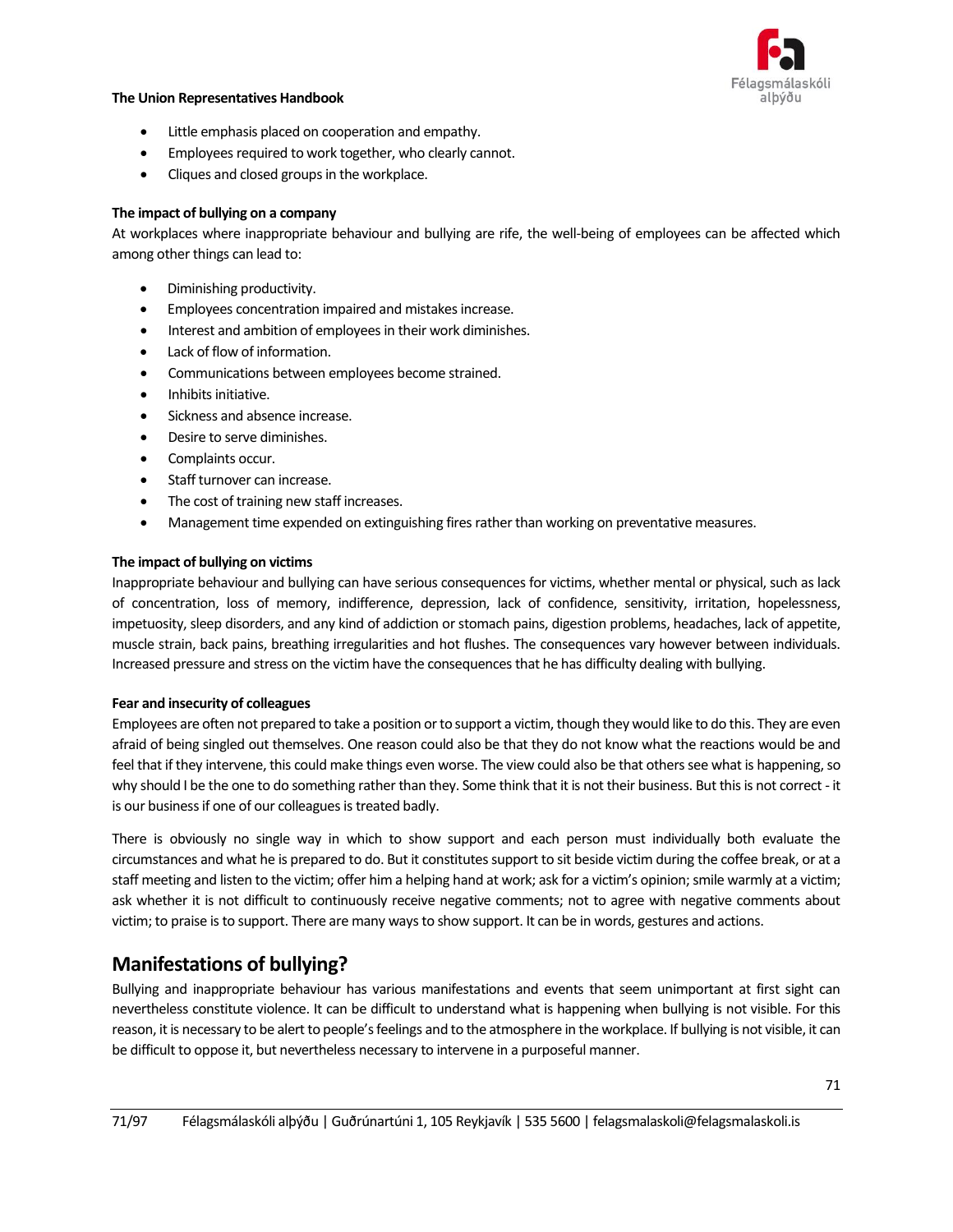

**Exclusion, negative criticism and comments:** A victim is repeatedly not invited to a meeting, his opinion and views ignored and is repeatedly interrupted. A victim is continuously criticised for how he expresses himself, his vocabulary, grammar and wording may even be corrected. He is not listened to, is not allowed to express his opinion and he is not answered. Others complete the sentences. His professional abilities are doubted in his view on the work is not requested.

**Social exclusion:** Colleagues behave as though they do not see the victim, nobody sits by him, nor chats to him, nor listens to him. He is not allowed to participate in what employees do together outside work and is not told when something is planned.

**Exclusion in work:** The victim is required to do work or tasks that exclude him from others. Work facilities are separated from others, so he has little connection with colleagues. His opinion, and professional knowledge is not requested and it is made clear to colleagues that they should not approach him about work or with questions. The victim receives no assistance from colleagues.

**Work contribution and opportunities to conduct his work:** The victim is required to take on tasks that are not suitable for his knowledge and skills. He may be given tasks that demean him and that do not require the skills and knowledge he possesses. The victim feels that his work contribution is not appreciated and the tasks of little significance. On the other hand, he can also be apportioned tasks that are so many, complex or demanding that the victim cannot complete them. In this way it is demonstrated that he is not doing a good job and makes mistakes. Tasks apportioned to him can therefore be variously too simple or too complex and he feels belittled by this.

Nor does the victim get the opportunity to be visible and show that he can complete tasks, he does not know what is expected of him, or he does not get the tools he needs to complete tasks. He does not receive support to do his job, neither from colleagues nor management. He is not asked to resolve projects and nor is his opinion listened to.

A victim can see himself as isolated, that he is not doing a good job and that his job is not important and that work contribution is pointless.

**Damaging work environment:** Projects and work allocated to victim can be damaging to his health. Tools and work facilities are impaired or limited, which can be damaging and can impact on his health, and personal protection equipment clothing/equipment is inadequate, which can cause accidents.

**Personal attacks:** A victim's personal life is discussed in a degrading manner; gossip, about his mental and/or physical state is spread and even asserted that he has some kind of problem (for example, depression, mental illness or alcoholism). The victim is subject to back biting and there is degrading talk about his opinions, views, sexual orientation, appearance, and he may even be made fun of. Physical violence can be threatened, which causes a victim to be constantly in fear and sometimes violence is committed.

**Sexual harassment:** Sexual interest in a victim which is contrary to his wishes, or contempt is indicated with physical closeness, touching or gestures, tone of voice or looks. Demands are pressure are made on victim for sexual actions and the victim is accused of encouraging this with his behaviour and clothing. The victim has to listen to jokes and questions that belittle him as a sexual being. Rape or attempted rape are the ugliest manifestations of sexual violence.

### **Victim reaction and fleeing from circumstances - counter-attack**

The pressure on a victim can be enormous and can cause extreme stress. The possibility of continuous attacks gradually takes control of the victim, who is therefore always on the defensive. Under such circumstances, there is a risk of him reacting without carefully considering what can be done sensibly to counteract the bullying. For this reason, the reactions of a victim can sometimes appear threatening and he can be blamed for the situation that has arisen, which is of course completely wrong.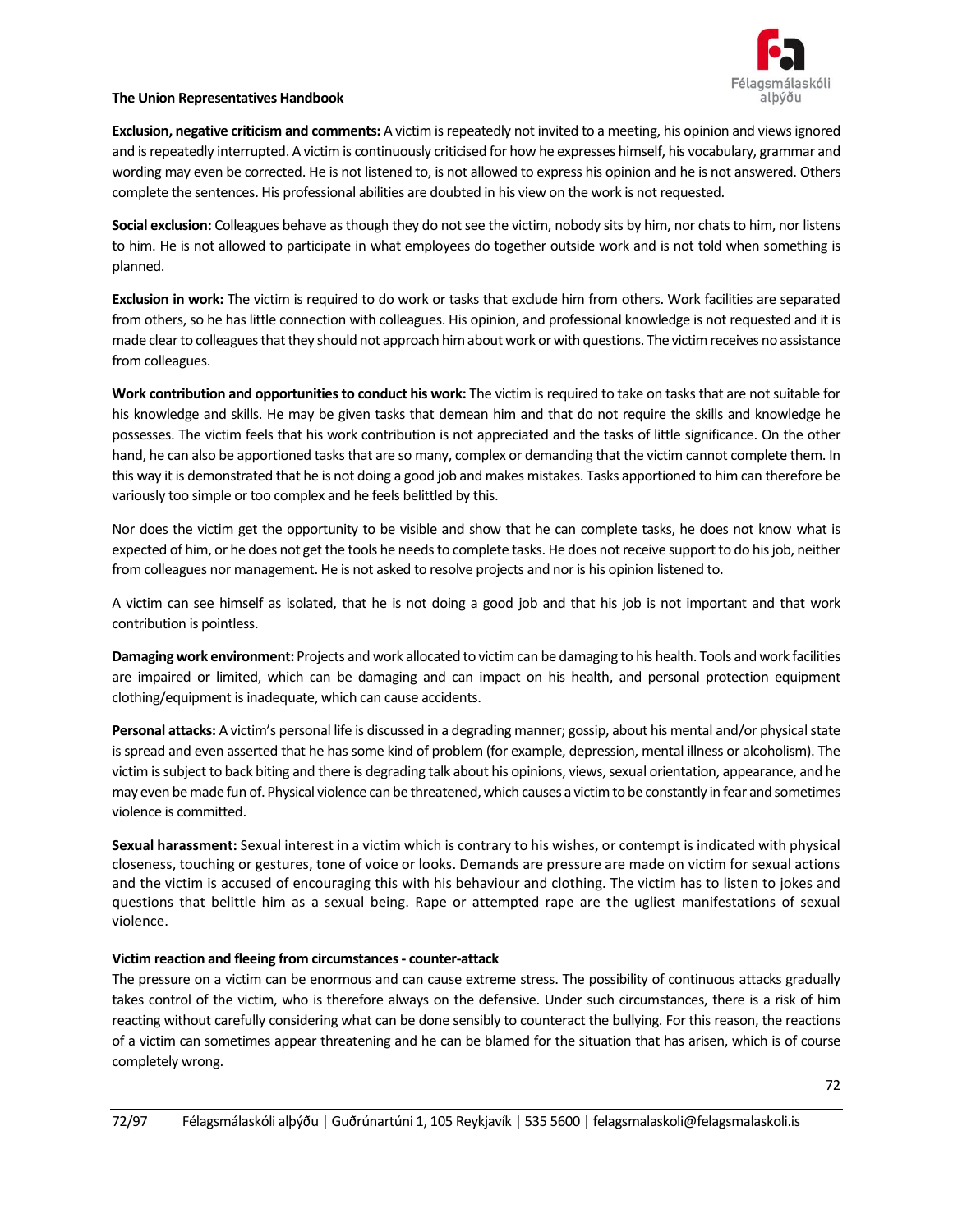

The most common victim reactions that can exacerbate bullying is to avoid the perpetrators, retreat or attack the perpetrators. It is very important that a victim consciously decides what he is going to do and is aware of the consequences. These reactions can be interpreted as a signal of surrender and that he cannot defend himself, that this behaviour towards him is in order. This may possibly reduce the violence. The victim may see no other solution.

There is no single correct way or method to resolve bullying.

#### **Reasons for bullying and violence**

There is no single reason that rather leads to bullying than others. The reasons for a perpetrator to bully another individual are as varied as they are many. In research that has been done, various factors are listed that are more likely than others. One could mention the following:

- Poor management style (which is most common).
- Managers' lack of knowledge of manifestations of bullying and communication problems.
- A victim's performance is incorrectly evaluated (undervalued).
- Pressure of work and shortage of staff.
- Pressure to received specified time targets or to achieve objectives.
- Limited possibilities for advancement in work.
- Competition with other employees.
- Differing personalities of employees.
- Envy.
- Unclear definition of tasks.
- Provision of information lacking in purpose.
- Insufficient remuneration and recognition.
- Changes to and definition of jobs/projects badly made.
- Workplace culture and traditions.
- Changes, transfers or dismissals.

In many instances it is considered that perpetrators in workplace-related violence were themselves subjected to bullying or another kind of harassment at the workplace, and there is also mention of these perpetrators feeling power at the workplace and that they are insecure about themselves and fear about their position.

#### **Perpetrator behaviour**

Perpetrator behaviour can be very varied and need not always be mean and unfriendly as many imagine initially. Behaviour and actions of perpetrators can begin as harmless comments or fun, made thoughtlessly, that later develop into bullying without that having been the intention.

In communications, the perpetrator can be:

- *Friendly,* he is warm and understanding with those other than the victim.
- *Amusing*, he is charming and attractive to other people and he makes fun of the victim.
- *Precise*, he is polite, formal and pedantic and continuously makes criticisms and comments.
- *Sensitive to emotions*, he finds it easy to sense what is troubling other people and makes cutting comments.
- *Open*, he is outspoken and always says what he thinks and the victim gets to hear what kind of person he is.
- *Unpredictable*, he alternates between being friendly one day and hostile the other day and the victim never knows how he should be.
- Sensitive, he has made his mind up in advance about how others are and does not appreciate his own prejudices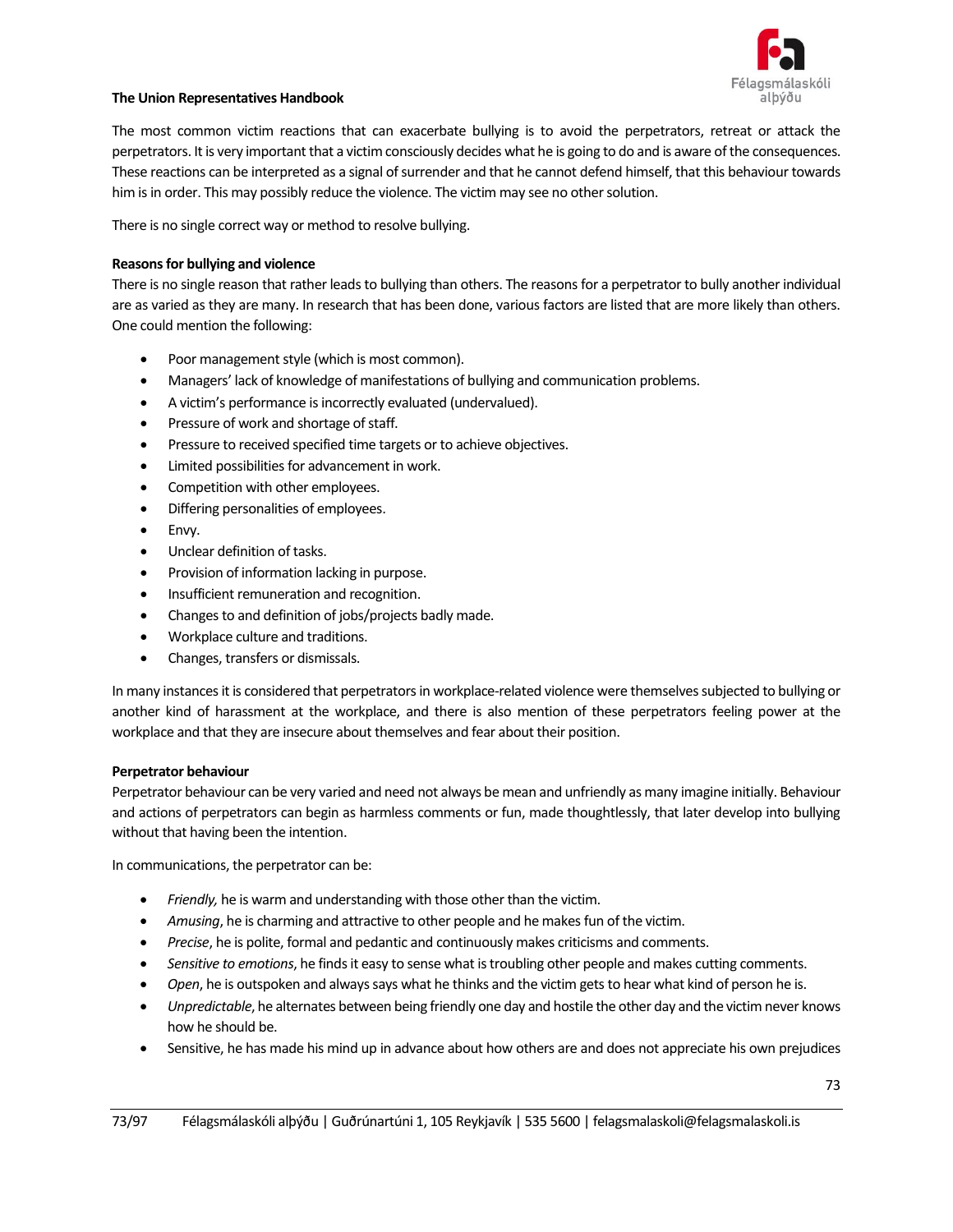

and initiates gossip and back biting.

#### **Perpetrator power**

A perpetrator succeeds in some way to have power over the victim, and it is necessary to examine how he does this to be able to tackle bullying in an appropriate manner.

#### **Professional power**

Is the perpetrator a good professional, does he have experience, capabilities, good knowledge of the job and apply this to belittle the victim? Does he correct the victim in front of others in a derogatory manner, contradict him in front of others and trivialise his work? Does he have knowledge that the victim needs to keep secret, does he refuse to assist the victim?

#### **Job-related power**

Does the perpetrator have real power as a superior, can he make comments, can he issue cautions or dismiss the victim? If he has such power over the victim, then he can directly or indirectly make continuous threats which lead to the victim not daring to tackle the matter.

#### **Social power**

The perpetrator creates customs and they are only based on specific individuals and do not apply to the victim. The perpetrator is strong within the group, he is admired and people follow his lead. He can decide how employees are seen, who are fun and who are boring. A perpetrator does not hesitate to go too far and abuse his influence.

#### **Psychological power**

Those who find it easy to understand others and to read the situation can find it easier to identify a weakness.

#### **3.9.2 Sexual harassment, gender-based harassment and violence at workplaces**

We all have the right that our working environment is characterised by reciprocal respect in communications which means, among other things, enjoying protection against gender-related and sexual harassment and other violence at the workplace. Such behaviour is both an infringement of the law and morally reprehensible. This applies regardless of whether it is the behaviour of the employer, of colleagues or individuals that the employee hasto communicate with because of his job.

The employer is obliged to limit the risk of circumstances arising at the workplace where harassment or violence can thrive and in addition he is obliged to prevent this kind of behaviour. Employers shall make it unequivocally clear to their employees that such behaviour is not permitted. An employee that becomes aware of harassment or violence at the workplace is furthermore obliged to inform the employer or the occupational safety representative about this.

This text is dealt with definition of gender-related harassment, sexual harassment and violence. Examples will now be provided on the kind of behaviour covered by the above; there will be discussion on the obligations of employers in the event of such behaviour and possible actions for an individual that thinks he has been subjected to such behaviour.

#### **What are gender-related harassment, sexual harassment and violence?**

The concepts of harassment, sexual harassment and violence is dealt with in 3 places in legislation and one can also find more detailed definitions in a regulation.<sup>1</sup> The following definitions are based on a regulation which is based on occupational

 $1$  The laws or regulations that deal with obligations of employers to ensure that such behaviour is not practised at a workplace are in the first case Act number 46/1980 on health and safety at the workplace and regulation number 1009/2015 on measures against bullying, sexual harassment, gender-based harassment and violence at the workplace which deals in more detail with that subject. Secondly, there is discussion on the concepts in Act number 10/2008 on equal opportunities for women and men (equality legislation)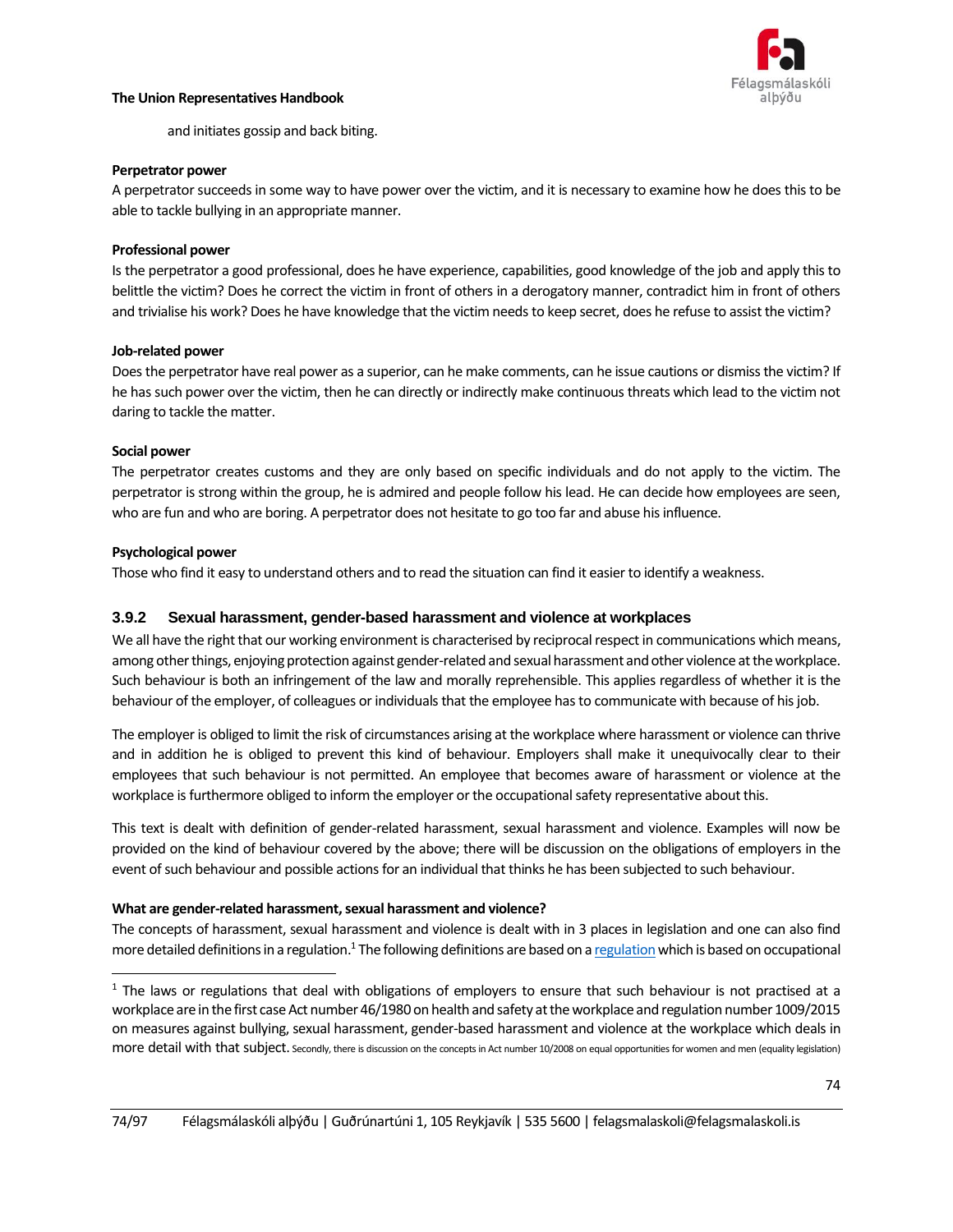

health and safety legislation, and the definition in [gender equality legislation](http://www.althingi.is/lagas/nuna/2008010.html) is materially the same for the first two concepts, but narrower for the last one.

*Gender -related harassment:* Behaviour related to the gender of the victim, that is contrary to the wishes of the party in question and has the purpose or the effect of offending a person's self-respect and creating circumstances that are threatening, hostile, degrading, humiliating or insulting for the person.

*Sexual harassment:* Any kind of sexual behaviour which is contrary to the wishes of the victim and has the purpose or the effect of offending the person's self-respect, particularly when the behaviour leads to threatening, hostile, degrading, humiliating or insulting circumstances. The behaviour can be verbal, with gestures and/or physical.

*Violence:* Any type of behaviour that leads to, or can lead to physical or psychological damage or suffering of the victim, and also threats of the same, coercion or arbitrary deprivation of freedom.

Perpetrators can be more than one against one or more and victims can in the same manner be one or more. Perceptions and points of view at workplaces can also vary greatly depending on circumstances and the context, and in the following table, examples will be given of gender-based harassment, sexual harassment and violence.

#### *Examples of gender-based harassment, sexual harassment and violence*

| <b>Verbal</b>                                                                                                                                | <b>With gestures</b>                                                                                                     | <b>Physical</b>                                                                                                           |
|----------------------------------------------------------------------------------------------------------------------------------------------|--------------------------------------------------------------------------------------------------------------------------|---------------------------------------------------------------------------------------------------------------------------|
| Pressure for sexual favour.                                                                                                                  | Unwelcome sexual glances or other<br>behaviour that indicates something of a<br>sexual nature.                           | Rape or attempted sexual violence.                                                                                        |
| Unwelcome sexual or gender-based<br>teasing, humour, comments or questions.                                                                  | Whistling after a person.                                                                                                | To shake, hit, kick, bite or spank.                                                                                       |
| Personal questions about private life or<br>sexual life or the spreading of gossip about<br>an individual's sexual behaviour.                | Show or send sexual material, such as<br>through SMS, email or social media.                                             | Unwelcome embracing, kisses, clapping or<br>stroking.                                                                     |
| Gender-based or sexual comments about<br>an individual's clothing or appearance.                                                             | To put up posters, calendars, or visual<br>material that contain sexual material, or<br>that degrade one of the genders. | To encroach on an individual's personal<br>space, such as by leaning over or<br>cornering, if the behaviour is unwelcome. |
| Inappropriate and/or persistent invitations<br>to a date.<br>To have an employee dressed in a sexual<br>or gender based manner when working. |                                                                                                                          | Unwelcome touching, grasping and<br>handling.                                                                             |

#### **3.9.3 Employees' responsibility - preventative measures and response**

#### **Plan for health and safety at the workplace**

Employers are obliged to make a written plan for health and safety at the workplace. This constitutes making both risk assessment and the plan for health protection. Risk assessment constitutes, among other things, identifying risk factors in work, i.e. assessing the likelihood that an employee will be subjected to, among other things, gender-based harassment, sexual harassment or violence at the workplace. In connection with making the health protection plan, a plan shall also be made for preventative measures. In that plan, the measures that shall be taken to prevent gender-based harassment, sexual harassment or violence at the workplace shall be specified. Also, the measures to be taken if such behaviour occurs at a workplace and how to prevent its repetition. Measures that shall be taken, whether the conclusion was that this was gender-

and on the obligation for employers to take measures to prevent such behaviour. Then there is discussion on sexual harassment and violence in the General Penal Code number 19/1940, where, according to this Act, the complaint is directed at the person displaying the behaviour (alleged perpetrator) and not at the employer.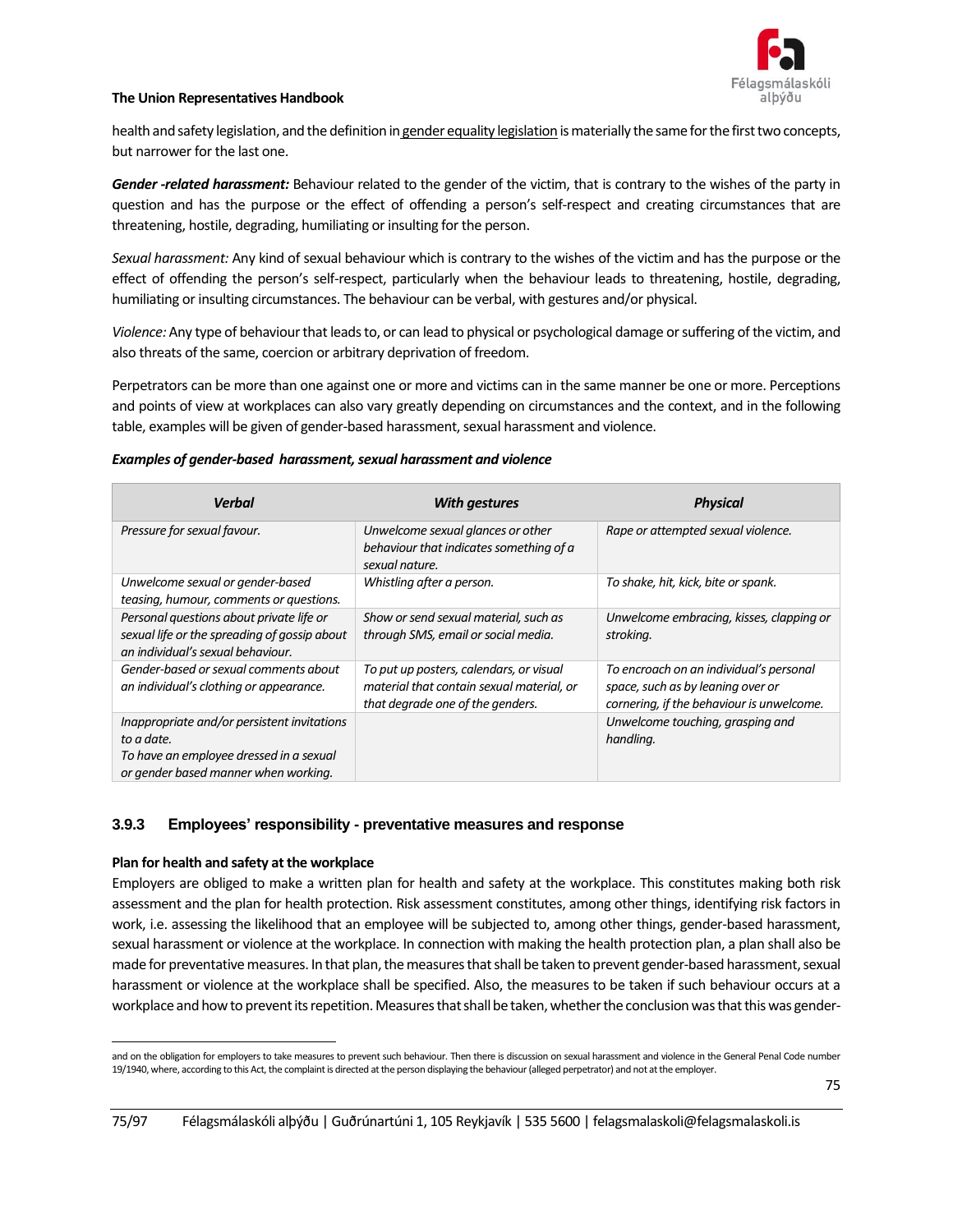

based harassment, sexual harassment or violence or not, shall be specified.

#### **Employers' response**

An employer shall respond as quickly as possible when he receives a complaint or indication about harassment or violence. Also, if he becomes aware of such behaviour or circumstances at the workplace that could lead to such behaviour. The employer shall assess the circumstances, in cooperation with the workplace safety representative and/or an external party, as appropriate. It is important that the victim, in consultation with a confidential representative/management, decide how the case shall be treated at the workplace. It is possible to choose between formal or informal case procedure.

- Informal treatment of cases means that information is sought from the victim and he is provided with support through confidential interviews and/or advice. Other parties in the workplace are not given information on the case.
- In informal case procedure, an objective investigation of events of the case is made and an appropriate solution is found which among other things could constitute a change of place of work, of work practices or work organisation.

The employer shall ensure that in the assessment, employees are given the opportunity to present their views and that the parties to the case are interviewed one at a time. Everyone involved in the case shall be contacted, also witnesses - but one should not involve more in the case than is necessary. The employer has to consider how working conditions are organised while the case procedure is taking place and how provision of information is handled, including to the employees in question and the occupational safety representative.

#### **Complaint to employer**

An employee who considers that he has been subjected to sexual or gender based harassment or violence, or that has reasonable suspicion or knowledge about such behaviour in the workplace, shall inform the employer and/or occupational safety representative about it. If a complaint is made against an employer himself, his immediate subordinate shall be approached or, if appropriate, the chairman of the board in the case of company or association. If an employer's assessment reveals reasoned suspicion that sexual harassment, gender based harassment or violence is taking place or took place at the workplace, the employer shall take measures, in accordance with the above specified plan for health and safety at the workplace, for the purpose of stopping the behaviour and preventing it from being repeated. If the conclusion is that there is no harassment or violence, the employer is also obliged to respond in accordance with the plan.

When the employer considers that the case is closed on his part, he shall inform the employees in question and the workplace safety inspector about this. If the employee in question requests written confirmation that the matter is closed on the part of the employee, he shall accede to this request. This request shall however have been made within 6 months from the time that the employer declared the case closed.

#### **Consequences**

Consequences of gender-based and sexual harassment and violence can be many and varied, both for an individual, the workplace and the whole community.

#### *Examples of consequences of gender-based and sexual harassment and violence*

| <b>Social</b>                     | At workplaces            | Individual related              |
|-----------------------------------|--------------------------|---------------------------------|
| <i>Injustice</i>                  | Absence and sickness     | Poor physical and mental health |
| Gender-based pay difference       | Increased staff turnover | Stress and depression           |
| Increased expenditure for welfare | Less productivity        | Low self esteem                 |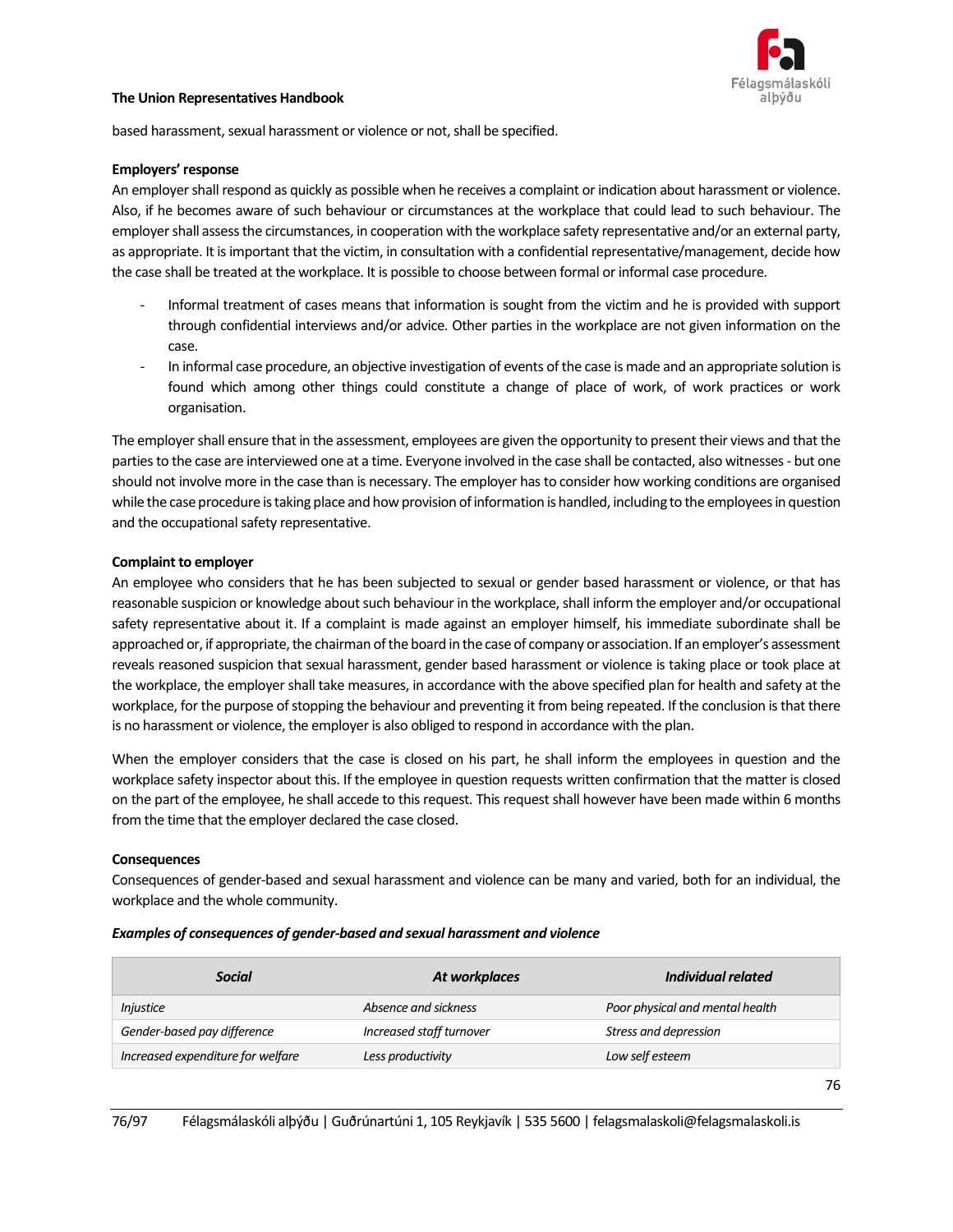

| Health and pharmaceuticals costs | Poor work morale and less incentive                                   | Humiliation and shame   |
|----------------------------------|-----------------------------------------------------------------------|-------------------------|
| Lower GDP                        | Compensation and costs such as help from<br>psychologists and lawyers | Irritation and anger    |
|                                  | Lost goodwill and damaging impact on<br>reputation                    | Little job satisfaction |
|                                  |                                                                       | Loss of earnings        |

#### **Protection at hiring**

In equal rights legislation there is a section on specific protection during the hiring process for those who have submitted a complaint on the basis of the law, such as for gender-based or sexual harassment and gender-based violence at work. There it states that the employer shall take care that an employee is not subjected to injustice in his work, such as with respect to job security, terms of employment or assessment of performance, and that the employer is not authorised to dismiss an employee for having demanded a correction on the basis of equal rights legislation. The above specified protection is in force for one year after the complaint was submitted.

#### **Feasible routes to go subsequent to sexual or gender-based harassment or violence at the workplace**

Trade unions and public institutions, including the Administration for occupational health and safety, can provide employees with information, advice and assistance with respect to gender based harassment, sexual harassment and violence at the workplace.

#### **Trade unions**

The main role of trade unions is to protect employees' rights and to protect their interests. This constitutes providing their members with assistance and advice if they consider there to be improper working conditions, such as because of genderbased harassment, sexual harassment and violence at the workplace.

#### **Administration for occupational health and safety**

The Administration [for occupational health and safety](http://www.vinnueftirlit.is/) is the party that monitors the implementation of occupational health and safety work and of the regulation on measures against bullying, sexual harassment, gender-based harassment and violence at the workplace. The Administration of occupational health and safety does not have the role of ruling on whether specific behaviour is considered to be sexual or gender-based harassment or violence at the workplace. The role of the Administration is however in ensuring that the employer meets his obligations pursuant to the regulation, such as for risk assessment and preventative measures.

#### **The Centre for gender equality**

The Centre for gender equality monitors the application of this the equality legislation, supervises education and information activities and provides advice on gender equality issues. The institution works on preventative measures against genderbased equality in cooperation with others that specifically attend to such preventative measures. The Centre for gender equality monitors that workplaces with more than 25 employees on an annual basis have a valid gender equality plan. Such a plan should, among other things specify special measures taken by the employer to prevent gender-based violence, gender-based harassment or sexual harassment at the workplace.

If the Centre for gender equality has reasoned suspicion that an institution, company or association has breached the law, it shall ascertain whether there is reason to request that the appellate committee for gender equality should take the case for processing. It is mandatory to provide the Centre for gender equality with the information and data that it considers necessary to inform about events of the case.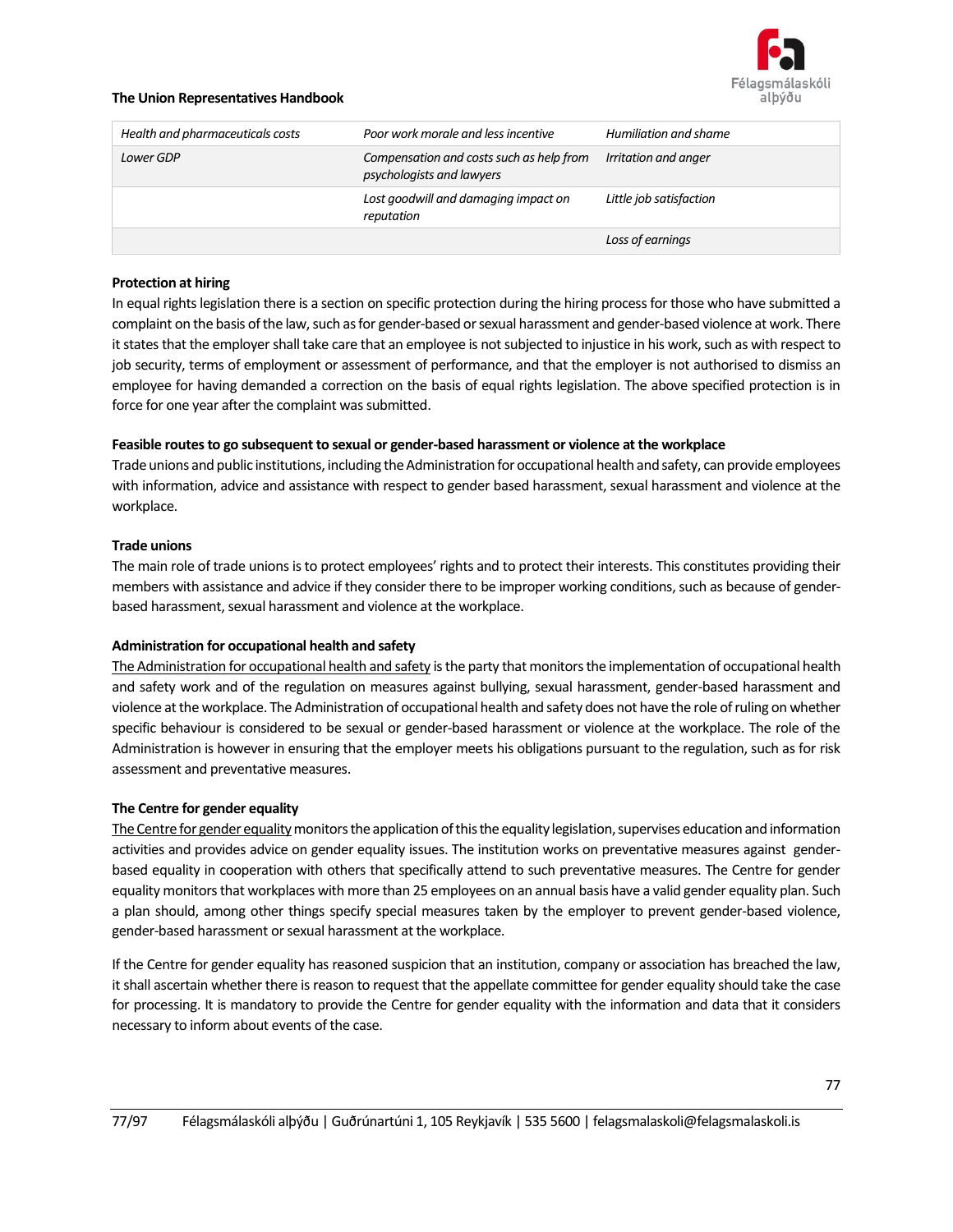

#### **Gender Equality Complaints Committee**

The role of the [Gender Equality Complaints Committee](https://www.velferdarraduneyti.is/kaerunefndir/jafnrettismal) is to take cases for processing and to issue a written ruling on whether provisions of the gender equality legislation have been breached. An individual, company, institution and association can submit the case to the Gender Equality Complaints Committee, if the party in question believes that the provisions of the Act have been breached. The conclusion of the Complaints Committee is binding, which means that the employer must either respect the ruling of the Committee and respond accordingly, or he can refer the case to the courts for resolution within a specific period of notice.

#### **Police**

Sexual harassment and violence can be reported to th[e police](http://logregla.is/) as such breaches are dealt with in the thi[sGeneral Penal Code.](thehttp://www.althingi.is/lagas/145a/1940019.html) Case procedure pursuant to this legislation is unlike the procedure described above, where the complaint or rather report for such behaviour is directed not at the employer, but at the alleged perpetrator. Sexual harassment in the understanding of the General Penal Code can result in imprisonment for up to two years. It is clear from the definition of sexual harassment in the General Penal Code that the law covers more serious instances, and it states that it constitutes among other things, stroking, groping or handling the genitals or breasts of another individual inside that person's clothing and outside and symbolic behaviour or language that is hurtful, repeatedly or for the purpose of creating fear.

#### **All parties bear responsibility**

Lack of action or indifference is part of bullying, sexual and gender-related violence at the workplace and a party who stands by without taking action when an employee is subjected to bullying, is a participant himself. All employees have influence on the development of bullying, sexual and gender-related harassment and violence and are responsible for what happens. Everyone can react and counteract inappropriate behaviour at the workplace.

### **3.9.4 Good management practices, a key factor in preventative measures against bullying and harassment at the workplace**

The most effective weapon against inappropriate behaviour at the workplace is good management practices and it is important that both employees and managers understand that inappropriate behaviour should not be tolerated and should inform about this, should it arise at the workplace. A long time can pass from the time that victim understands the situation until he is prepared to discuss inappropriate behaviour towards him. It is important that all workplaces and stakeholders acquaint themselves with remedies that can prevent inappropriate behaviour happening.

The Administration for occupational health and safety monitors psychological issues at workplaces in this country, according to the law. Inappropriate behaviour can cause considerable unhappiness for those subjected to it and the Administration for occupational health and safety takes such matters seriously. Employers bear the responsibility to make a plan for health and safety at the workplace, pursuant to the law and also that such a plan is presented and followed at the workplace.

It has become increasingly common for companies to turn to recognised service providers for the making of risk assessment on health and safety at the workplace, and such service is covered by regulation number 730/2012 on service providers that can provide employers with the service of making plans for health and safety at work places

Regulation number 1009/2015 on measures against bullying, sexual harassment, gender-based harassment and violence at the workplace prescribes how to deal with preventative measures and actions in accordance with a written plan for health and safety at the workplace, if a complaint or notification or suspicion of such behaviour should arise. Brochures and educational material on social and mental issues in the working environment can be found on the website of the Administration for occupational health and safety under "Education and guidance publications."

Individuals' perceptions of what is inappropriate in communications vary, and it is therefore very useful at workplaces to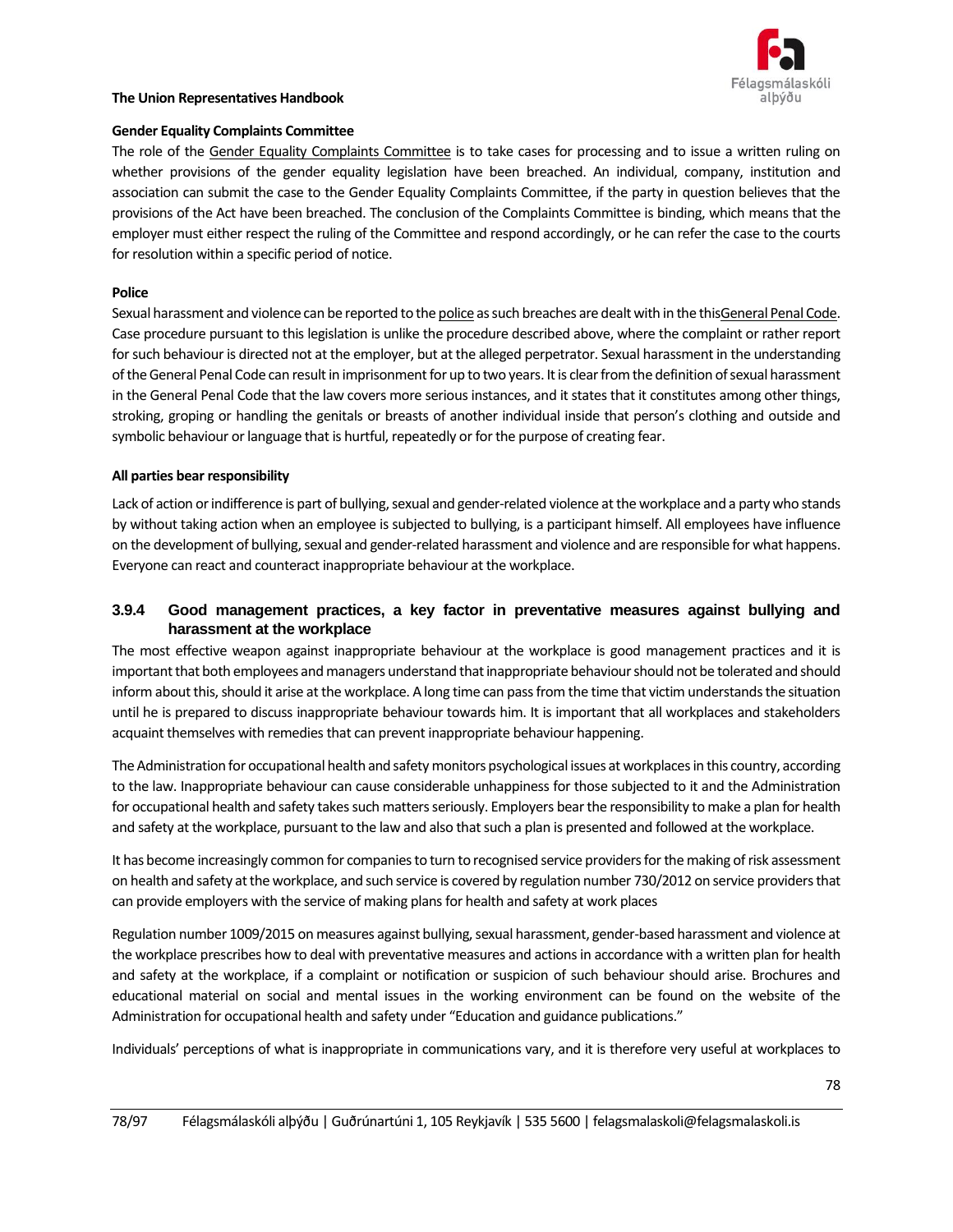

make a policy on communications, customs for the workplace.

As a minimum, the following should be included in the policy:

- That it is unauthorised to bully employees at the workplace, harass sexually, harass on the basis of gender or inflict violence on another individual.
- The nature of the workplace's preventative measures against bullying, harassment and violence.
- Description of the workplace response plan, including information on who should be informed about inappropriate behaviour and the procedure to be followed for the case.
- How workplace circumstances should be arranged while a case is being processed.
- What the response will be to prevent a repetition of the inappropriate behaviour.

(These final words are from the website of the Administration for occupational health and safety, published 27 July 2017).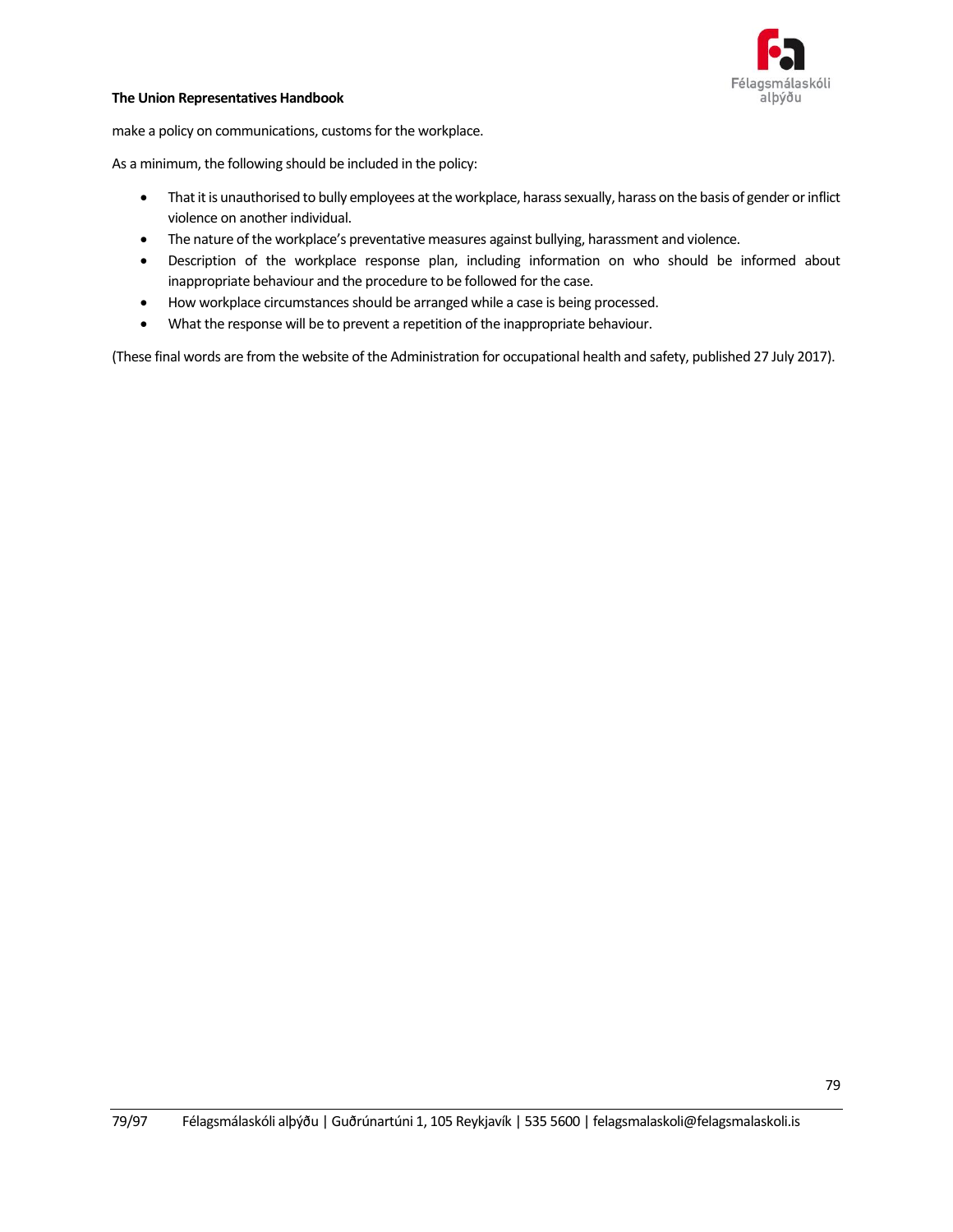

# 4. Chapter-Pension fund rights

The pension system in this country is based on three main pillars: Social Security, Co-insurance funds, Voluntary personal savings

## **4.1 Social Security - the fundamental pillar**

Social Security ensures all pensioners a specific minimum income The Social Security system is what is called a pay-as-yougo system which means that it is funded with tax revenue at any given time. Everyone who has reached the age of 67 and has lived in this country for 3 years prior to that age has the right to a pension from social security.

Social Security pensions are income-related and are impaired if other income of a pensioner, e.g. from pension funds or work, exceed a specific tax-free allowance. Pensioners who live alone can have a right to household bonus and in addition to this, pensioners may have the right to special bonuses for purchase of pharmaceuticals, for care or a car allowance in the case of physical disability. See further information on the websit[e Social Insurance Administration](http://www.tr.is/) (www.tr.is).

## **4.2 Pension funds - The second pillar**

Co-insurance pension funds are the second pillar of the pension system and the one that supports the largest part of pensions today. Rights in pension funds are based on contributions that all employees in this country are obliged to pay into the fund and on the contribution that the employer is obliged to pay. This contribution guarantees fund members a pension in their old age and also payments for disability or child allowance if they become unable to work during their working life. If a member of a fund dies as a result of sickness or accident, the fund ensures the surviving partner a partner allowance and child allowance. Pension funds play a no less important role as family insurance for the income of young people who suffer serious setbacks. Co-insurance funds are based on 3 main pillars: collection of funds, co-insurance and mandatory membership.

## **4.2.1 Collection of funds**

We jointly deposit in a fund which is used to gather interest and pay us a pension to the end of our lives. Interest revenue thus creates half of the pension paid out. In this way, the pensions of the future are insured in a safe fund rather than by an increasing tax burden on our descendants.

This is one of the greatest strengths of the Icelandic pension system, but many states struggle with a huge problem because their pension funds are based on a pay-as-you-go system. That means that pension payments at any given time are funded by taxes paid by the current working generation. This creates a great problem when a nation's age distribution changes and a less populous generation of younger people need to fund pension payments for a more populous older generation. In this country there are about six people on the labour market for every one on a pension. In the year 2030 there will only be 3 on the labour market for each pensioner and this proportion will continue to decrease until 2050.

## **4.2.2 Co-insurance**

Membership of a pension fund ensures indexed pension to the end of one's life. With collective responsibility and participation of everyone, we also assure the income of those that suffer a setback because of illness or accident, and the income of a family in the case of death. Co-insurance is based on the pension fund insuring all members for the same proportional contribution, regardless of gender, age, risk in work or other factors that could have an impact on the likelihood of disability or death of the person in question.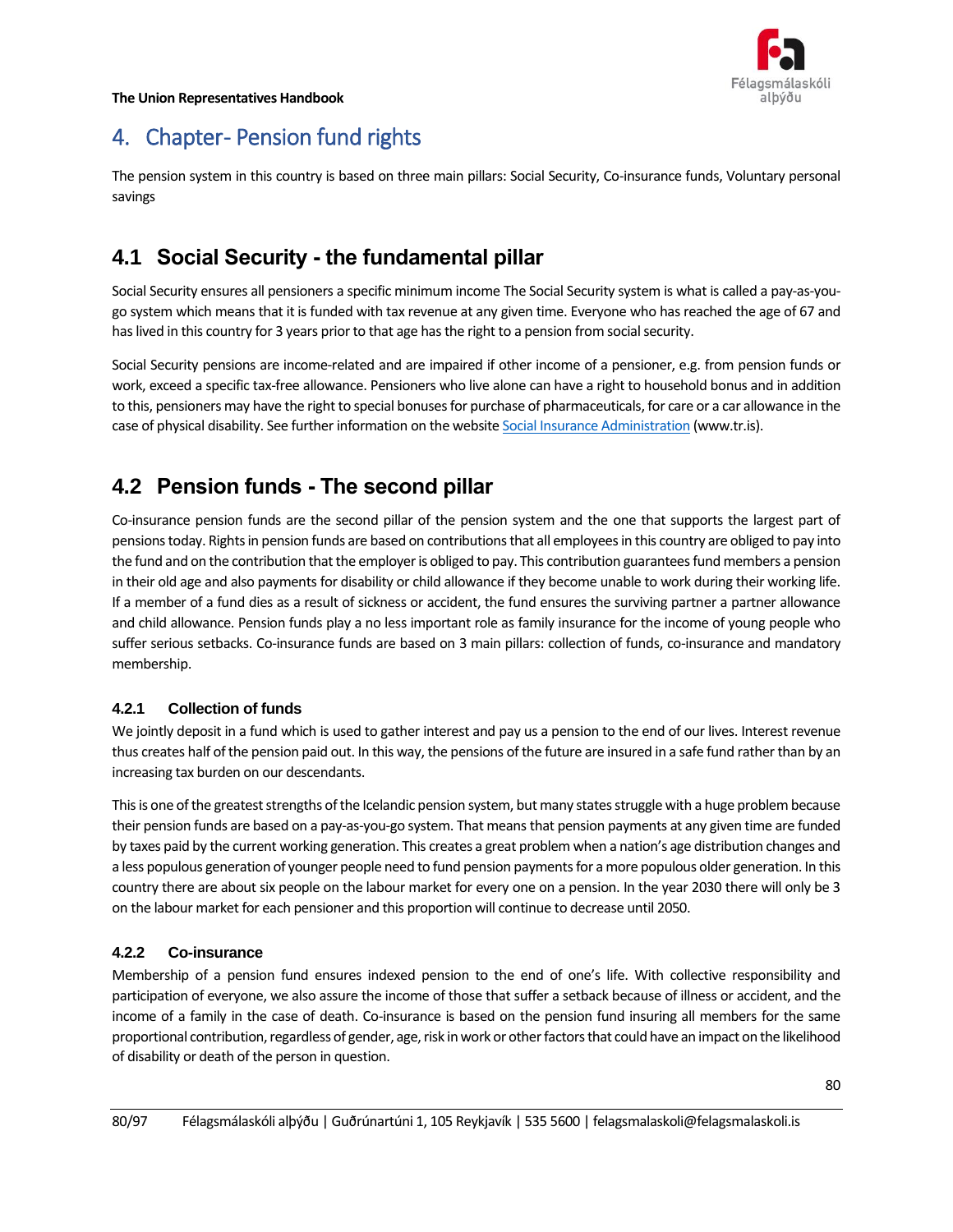

### **4.2.3 Mandatory membership**

Membership of a pension fund as part of the negotiated terms of each profession or working group. Mandatory membership is the prerequisite for spreading the risk evenly, ensuring that everyone participates and that it is possible to avoid discrimination and to ensure a pension for everyone, regardless of their economic or other circumstances. The security provided by general pension funds is inexpensive compared to various insurance offered for sale.

## **4.3 Voluntary personal savings - The third pillar**

The third pillar of the pension system is based on personal pension savings which is voluntary. If an employee decides to save 2-4% of his wages in voluntary personal pension savings, the employer is obliged to pay a 2% matching contribution to the personal savings fund. Contributions to voluntary personal pension savings are, like other pension contributions, not taxed at source, but rather when the payment of pension takes place. An employee must himself maker special agreement with his pension fund or with another fiduciary of personal pension savings on the receipt of the savings. It is authorised to commence payments out of the personal fund at the age of 60. Assets in a personal fund are the personal property of the fund member and are inherited according to inheritance legislation.

## **4.3.1 One pension system for the whole labour market**

Until 1 June 2017, one can say that there were two different pension systems on the labour market. On the one hand, there was the pension rights system of employees on the general labour market that paid into a public pension fund and on the other hand, the pension rights system for public sector employees who paid into the state employee pension fund (LSR) and Brúar - municipality employees' pension fund. Changes to the public sector pension system only, however, apply to employees who started work after 1 June 2017, while those fund members who were members of LSR and Brú prior to that date are ensured the same rights as before the change.

## **4.3.2 Collective bargaining agreements and legislation on pension rights**

On the general labour market, pension rights are based on provisions in a collective bargaining agreement between ASI and SA on pension rights that are initially from the year 1969, but have been reviewed on a number of occasions since then. In the Act on Mandatory Pension Insurance and on the Activities of Pension Funds no. 129/1997, one can find a general framework for mandatory pension insurance and activities of pension funds. The Act defines the intake of the mandatory insurance and agreements on voluntary additional pension savings, it sets general conditions for the operation of pension funds and their authority to invest and prescribes monitoring of pension funds. The Act on state employees' pension fund number 1/1997, also applies to the operations of LSR, and it contains provisions that specifically relate to the operations of the fund and rights to the fund.

## **4.3.3 Actuarial assessment of pension funds**

Pension funds need to have an annual actuarial assessment of the status of the fund, which which states there ability to meet their financial obligations, i.e. the fund's capacity to honour the rights that fund members have been promised. The actuarial assessment is based among other things on assets and obligations of the funds and on demographic factors such as birth rate, life expectancy and disability frequency of members.

## **4.3.4 Accruing pension rights**

The accruement of pension rights is age-related in all pension funds on the general labour market and in the A-section of LSR and Brúar from 1 June 2017. Age-related accruement means that a person who is younger gains more rights than a person is older for the same contribution, as the contribution of younger members gains interest over a longer period of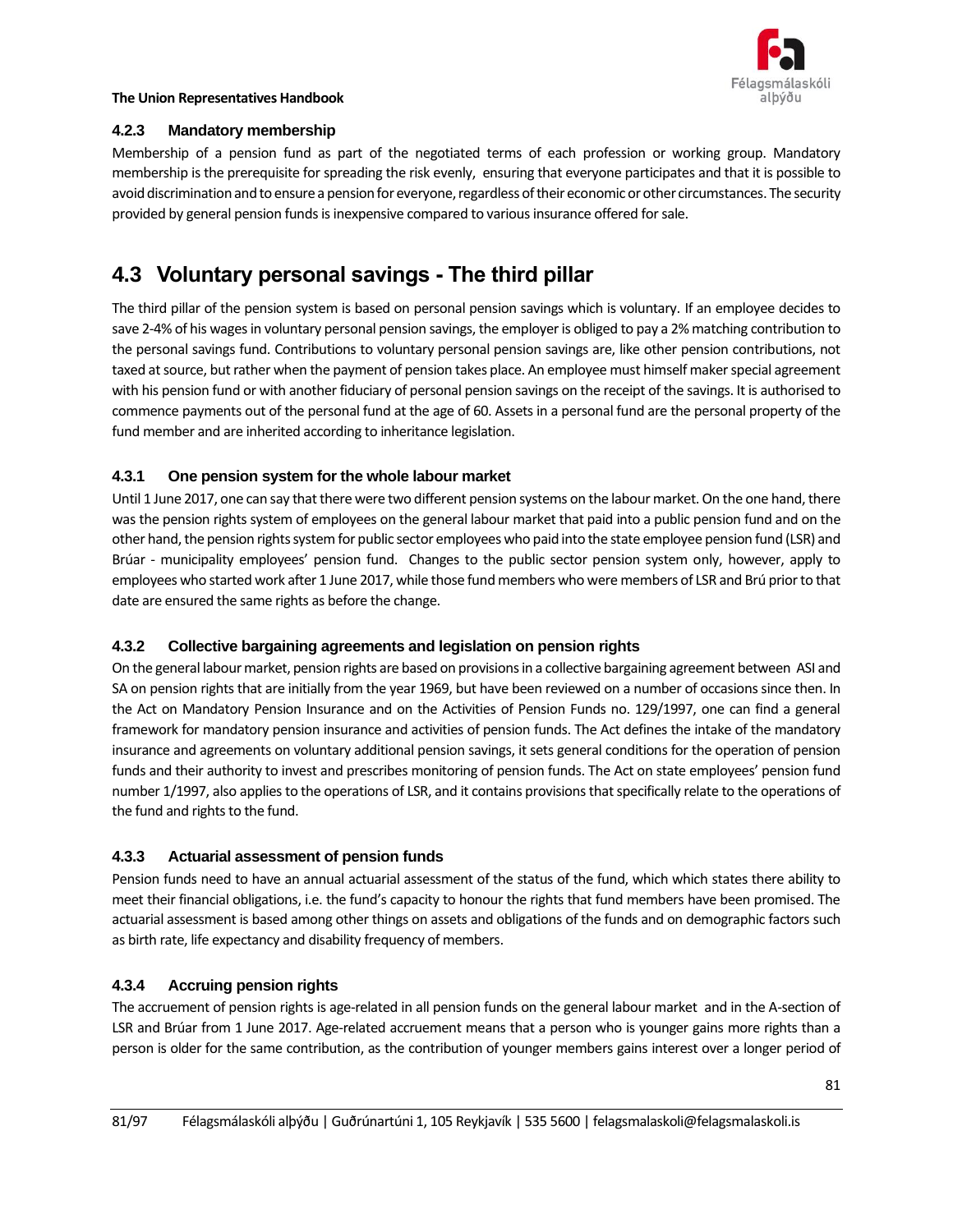

time in the fund. Rules on accruement of rights are detailed further in a rights table for each pension fund, which is a part of the articles of association of the fund. The rights table shows the future rights of members for each ISK 10,000 contribution.

Example:

| Age at contribution | Annual pension rights from 67 years of age for each ISK 10,000 contribution paid to the fund<br>for each year age |
|---------------------|-------------------------------------------------------------------------------------------------------------------|
| 25 years            | 2,041                                                                                                             |
| 35 years            | 1,375                                                                                                             |
| 45 years            | 1,072                                                                                                             |
| 55 years            | 925                                                                                                               |
| 65 years            | 795                                                                                                               |

### **4.3.5 Accruement of pension rights for public sector employees prior to 1 June 2017**

Prior to 1 June 2017, pension rights accruement in A-section LSR and Brúar rights accruement was the same for the whole working life, independent of age, on payment and of the period of interest earning of contributions. Fund members of these sections that were working prior to 1 June 2017, will however continue to be assured rights that are equivalent to equal accruement to the end of the working life.

#### **Fund members in LSR that were working at the end of 1996, have the right to membership of LSR B-section.**

LSR B-section is a fixed rights fund That means that for 100% employment, fixed rights are accrued that amount to 2% of wages on which the contribution is calculated. **Two rules apply to accruing rights and age for taking pensions in LSR Bsection:** 

**32 year rule:** When a member has paid contributions to the fund for 32 years, his contributions are discontinued and from that time his employer pays the whole contribution, 12% of the wages on which the contribution is calculated Those fund members that choose this route, will therefore be free from paying contributions, but will accrue 1% rights per annum, on the basis of 100% employment, instead of 2% as it was before.

**Example:** A fund member who begins to pay into the fund at 25 years of age and who pays contributions of 100% employment for 32 years, until he is 57 years of age, accrues 64% pension rights. From the age of 57 until 65 he adds 1% per annum, i.e. 8%. If the fund member stops working at 65, he has accrued 72% pension rights. If he continues to age of 70, he adds 2% to his rights for each year from 65 to 70, i.e. 10% for these years. Pension rights at the age of 70 will therefore be 82%.

**95 year rule:** Applies when the sum of the member's age and his years of paying contributions reaches 95. Then the fund member can start taking a pension before the age of 65 but not before he has reached 60 years of age. The maximum rights when the 95 year rule is activated are 64% and then the fund member's contributions are discontinued. If the fund member continues working, he adds 2% for each year of full-time work. If he works until 65 years of age, his rights will be 74%. If he works until 70 years of age, his rights will be 84%.

## **4.4 Further about rights in pension funds**

## **4.4.1 Pension**

The general pension age is 67 and from that time full pension is paid. The pension age of public sector employees that were